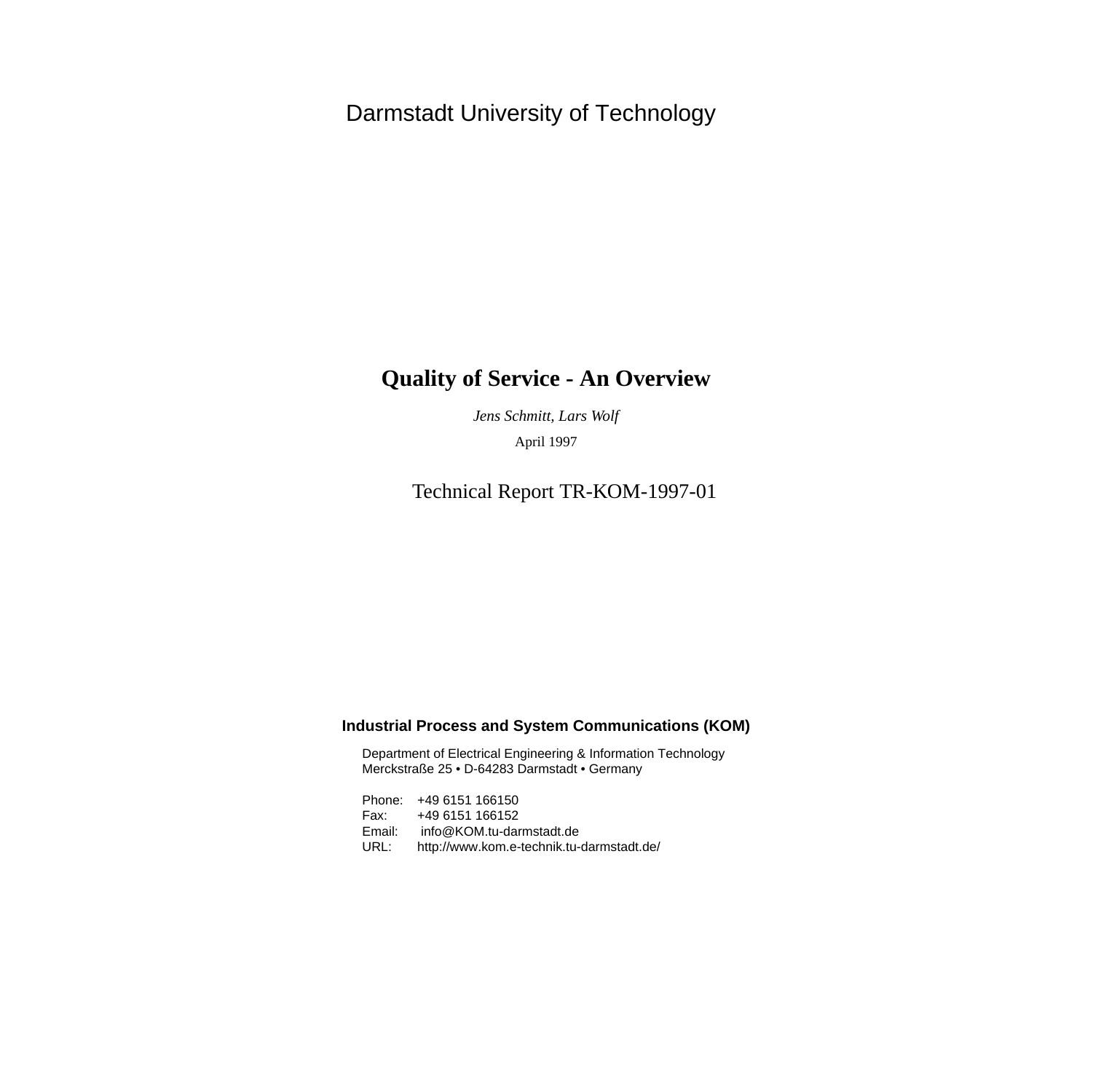# **Quality of Service – An Overview**

*Jens Schmitt, Lars Wolf*

Industrial Process and System Communications Department of Electrical Engineering and Information Technology Technical University of Darmstadt Merckstr. 25 • D-64283 Darmstadt • Germany {Jens.Schmitt, Lars.Wolf}@kom.th-darmstadt.de

#### **Abstract:**

In the last few years new types of distributed computer-based applications have appeared which have differing requirements in comparison to previously known applications. The most prominent of these applications types are multimedia applications. These deal with discrete media data (such as text and graphics) *and* continuousmedia data (like audio and video) and request, due to the time-criticality of the audiovisual data, that retrieval, processing, transfer, and presentation of that data takes timing aspects into account. This means that all components involved in such operations must be capable of handling a well-defined quality of service (QoS). The most important QoS parameters are used to request (1) the required capacities of the involved resources, (2) compliance to end-to-end delay and jitter as timing restrictions, and (3) restriction of the loss characteristics.

Work on the notion of and mechanisms to provide QoS in general purpose computer systems has started around the late 1980 / early 1990 (mostly, with a few earlier exceptions) within the research community. Since that, interest and research effort has increased much and (partially) moved into development.

While the advent of QoS support in products has not been very broad by now, it can be expected that this will change soon because of gained experiences with such technology and also increased public interest in distributed multimedia applications.

The purpose of this paper is to give an overview about  $QoS$  – the notion, the issues which must be addressed, and approaches for QoS provisioning such as architectures and protocols. We describe aspects which have already been tackled with, as well as recently upcoming aspects which must be addressed in the future. To fulfill its purpose as an overview, the paper considers prominent models from research existing already for some time and currently followed approaches. The most active research area with respect to QoS is perhaps the field of communication systems. QoS is also under study in other areas, e.g., disk scheduling within video-servers. However, due to its importance and the research activity, communication system QoS aspects will be the main focus of this paper.

1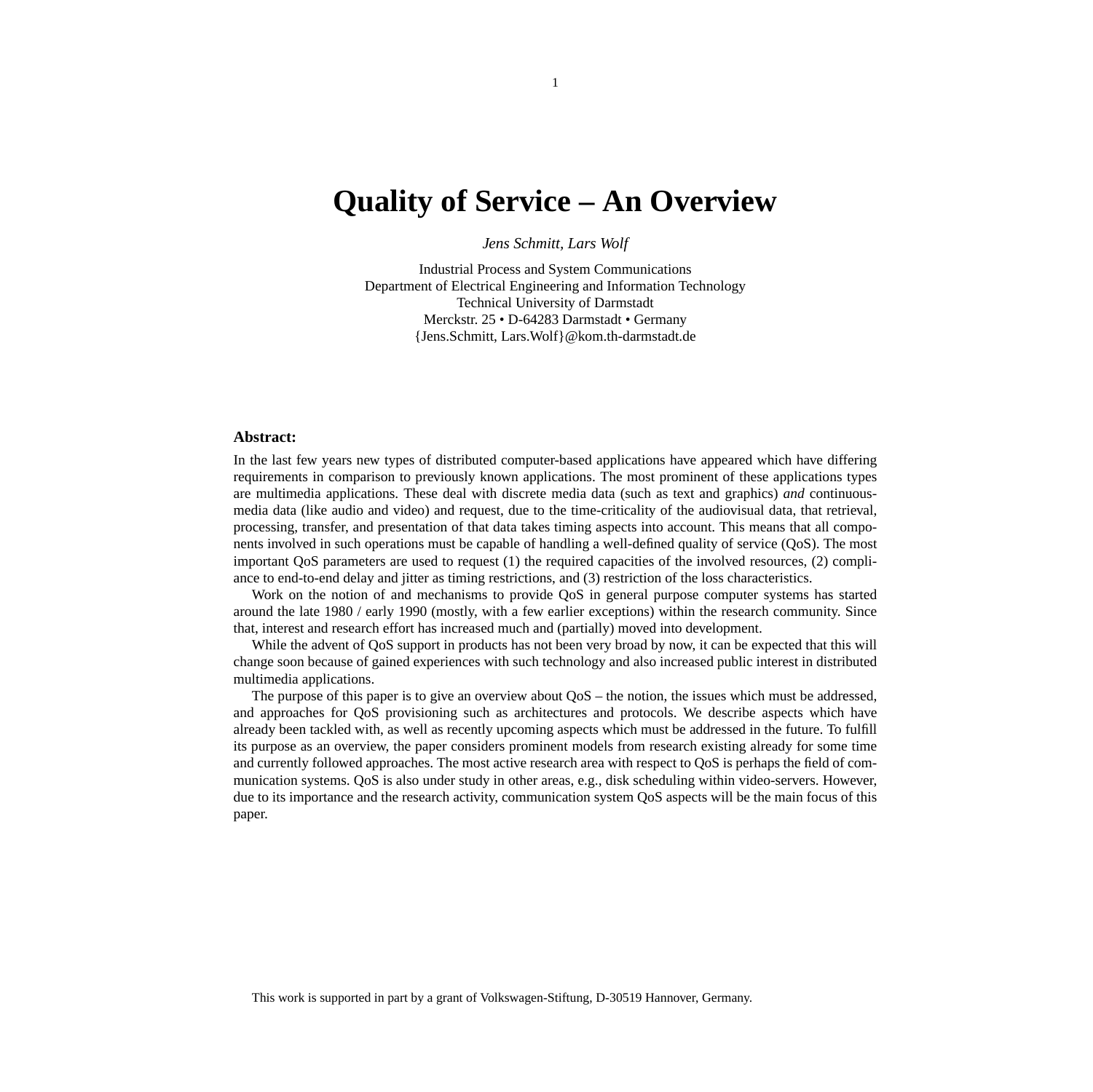# **Table of Contents**

| 1            |                                                                                                                                                                                                            |
|--------------|------------------------------------------------------------------------------------------------------------------------------------------------------------------------------------------------------------|
| 2            |                                                                                                                                                                                                            |
|              |                                                                                                                                                                                                            |
|              |                                                                                                                                                                                                            |
|              |                                                                                                                                                                                                            |
|              |                                                                                                                                                                                                            |
| $\mathbf{3}$ |                                                                                                                                                                                                            |
|              |                                                                                                                                                                                                            |
|              | 3.1.3 The Tenet Suites' Architecture - the Tenet Protocols 20                                                                                                                                              |
|              |                                                                                                                                                                                                            |
|              |                                                                                                                                                                                                            |
|              |                                                                                                                                                                                                            |
|              |                                                                                                                                                                                                            |
|              |                                                                                                                                                                                                            |
|              | 3.4.1 The Functionality of the Broadband Network and Media Processors<br>3.4.2 The Functionality of the Multimedia Network (G-Model)34<br>3.4.3 The Functionality of the Applications and Services Network |
|              |                                                                                                                                                                                                            |
|              |                                                                                                                                                                                                            |
|              |                                                                                                                                                                                                            |
|              | 3.6.4 Simple Services for Real-Time and Non-Real-Time: CBR and UBR 46                                                                                                                                      |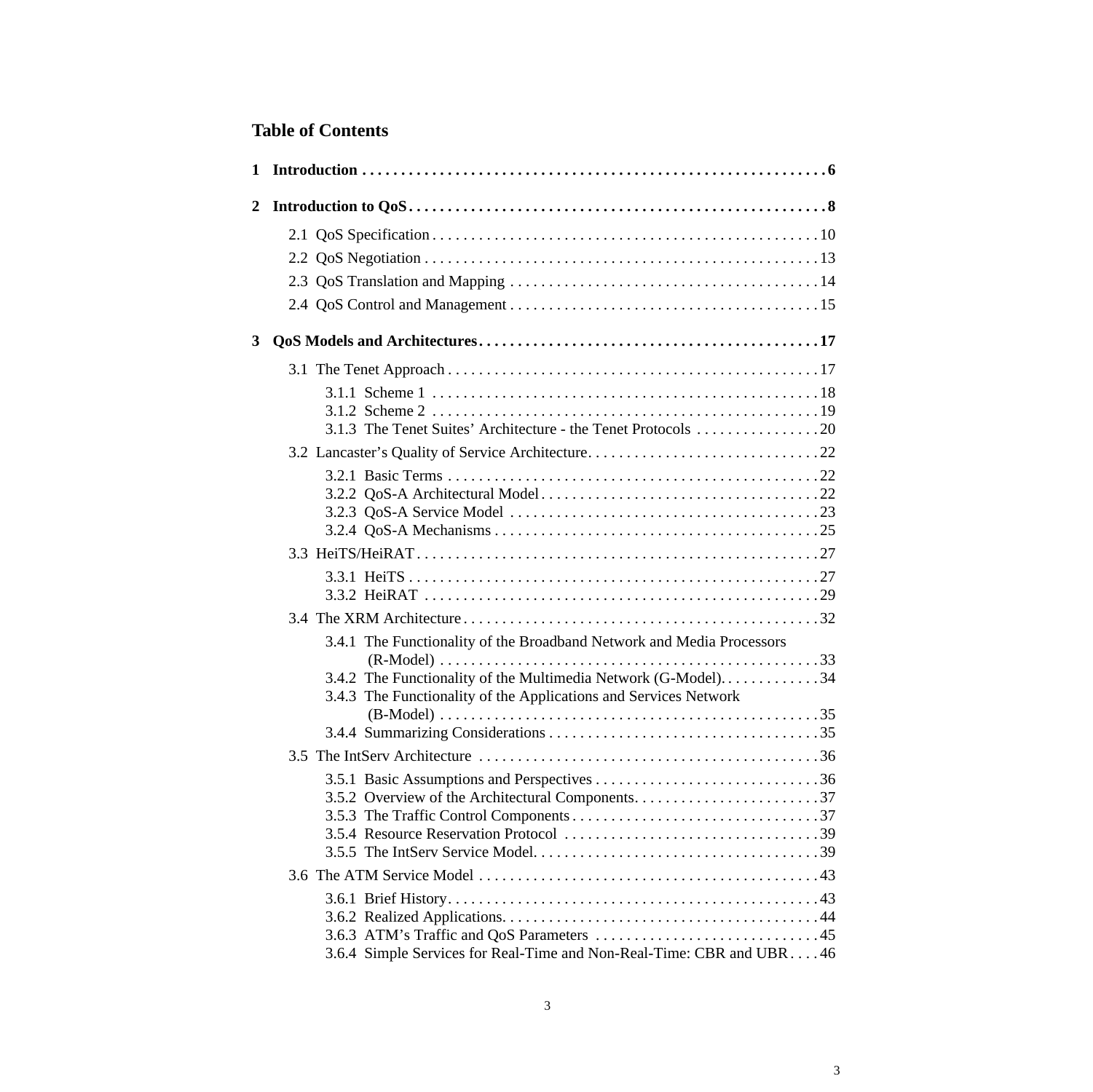|    | 3.6.5 More Complex Services: rt-VBR, nrt-VBR, ABR47 |  |
|----|-----------------------------------------------------|--|
|    |                                                     |  |
|    |                                                     |  |
|    |                                                     |  |
|    |                                                     |  |
|    |                                                     |  |
|    |                                                     |  |
|    |                                                     |  |
|    |                                                     |  |
|    |                                                     |  |
|    |                                                     |  |
|    |                                                     |  |
|    |                                                     |  |
| 5. |                                                     |  |
|    |                                                     |  |
|    |                                                     |  |
|    |                                                     |  |
|    |                                                     |  |
|    |                                                     |  |
| 6  |                                                     |  |
|    |                                                     |  |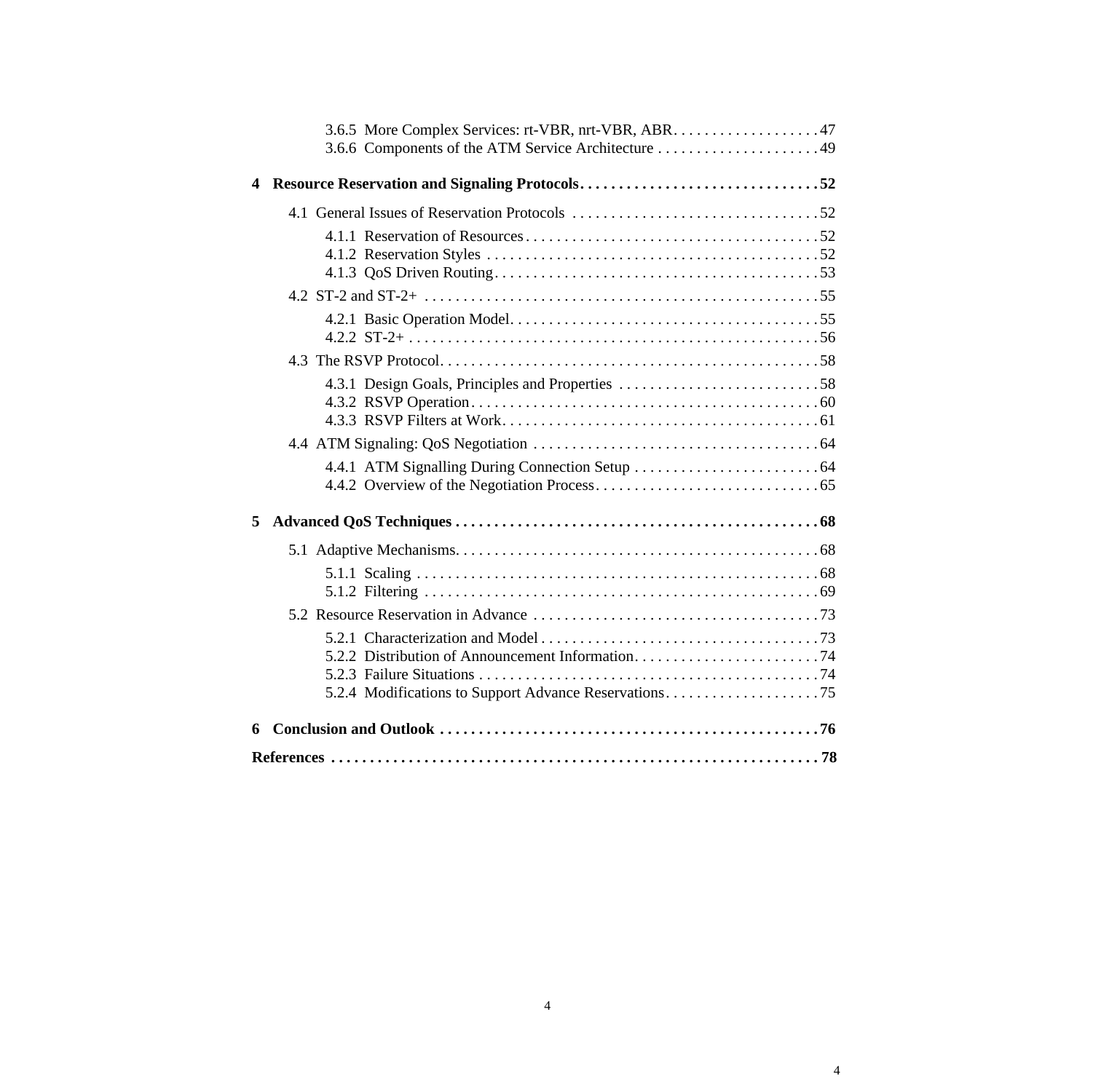# **List of Figures**

| Figure 4: The acceptable QoS interval. $\dots \dots \dots \dots \dots \dots \dots \dots \dots \dots \dots \dots \dots \dots$ |  |
|------------------------------------------------------------------------------------------------------------------------------|--|
|                                                                                                                              |  |
|                                                                                                                              |  |
|                                                                                                                              |  |
|                                                                                                                              |  |
|                                                                                                                              |  |
|                                                                                                                              |  |
|                                                                                                                              |  |
|                                                                                                                              |  |
|                                                                                                                              |  |
|                                                                                                                              |  |
|                                                                                                                              |  |
|                                                                                                                              |  |
| Figure 17: Applicabiltity of Traffic and QoS Parameters                                                                      |  |
|                                                                                                                              |  |
|                                                                                                                              |  |
|                                                                                                                              |  |
|                                                                                                                              |  |
|                                                                                                                              |  |
|                                                                                                                              |  |
|                                                                                                                              |  |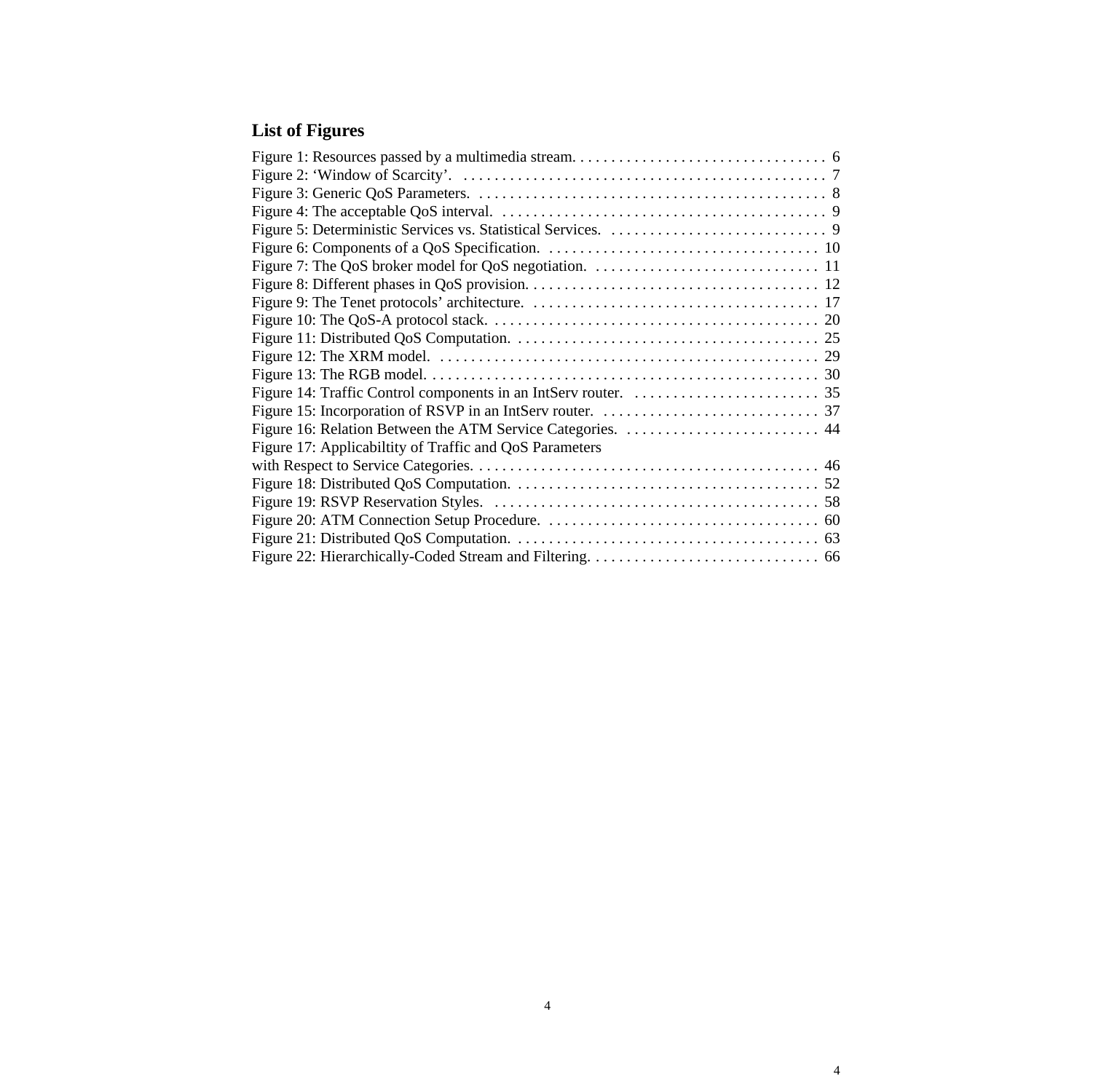## <span id="page-5-0"></span>**1 Introduction**

The advances in computer technology, e.g., processing speed and storage size, provide the ability to integrate audio and video data into computer systems, and makes them look more and more like communication devices rather than the pure 'number crunchers' of the former days. This integration allows for new application classes and enhanced user interfaces, for instance, video conferencing.

Human users perceive audio and video as continuously changing, therefore, these media are also referred to as *continuous media*. Because audio and video are time critical, the requirements of audiovisual data are different from data traditionally handled in computer systems. Furthermore, the processing demands of digital audio and video data are typically large, i.e., although the available capacity is sufficient it is not abundant for the integration of continuous media data.

One important new class of applications dealing with continuous media is the broad field of multimedia systems. By a multimedia system we denote the integrated manipulation (capturing, processing, communication, presentation, storage) of at least some information represented as continuous media data (such as audio and video) as well as some information encoded as discrete media data (such as text and graphics) [N[S95a\].](#page-82-0)

Multimedia applications must present their data with a certain quality to satisfy the user. Therefore, applications need a certain *Quality of Service (QoS)* from the system to fulfill their tasks. The required QoS depends on the used media (video, audio, etc.), the coding format used to encode the data, the application and the type of the application. For instance, the QoS of a video conference is different from that of a video retrieval application, since the dialoguemode communication of a conference requires a short delay which is not as important for playback applications.

The notion of QoS is different for the various system layers, e.g., the description of QoS at the application layer is usually at a higher level than that at the network layer of a communication system. However, the QoS parameters, *bandwidth*, *delay*, and *loss* are present in all layers, sometimes used in conjunction with other parameters. Because of its layer-crossing character QoS is a difficult term to define and a difficult concept to realize, since it requires coordination between all system components.

Originally, the term QoS emerged in telecommunications to describe certain technical characteristics of data transmission which represented fixed values. These values could only be observed or measured but not be influenced by applications. Nowadays, applications are commonly regarded as the origin of QoS requirements. Therefore, applications must be able specify their requirements which, potentially after translation, are used to control the system parameters.

*Resource management* mechanisms provide the means to offer QoS to multimedia applications, e.g., so that the participants in a video conference do not experience large delays or low video frame rates during their interaction. These mechanisms administer and schedule system resources so that applications can get access to all necessary resources when needed.

In this paper we give an overview about the terms, issues and trends in the provision of QoS. The main focus is on communication system aspects and its capabilities to support QoS.

Chapter 2 gives a general introduction to the generic terms and mechanisms in the field of QoS support over all architectural layers of a system. In chapter 3 this generic discussion of QoS is substantiated by regarding several proposed models respectively architectures for QoS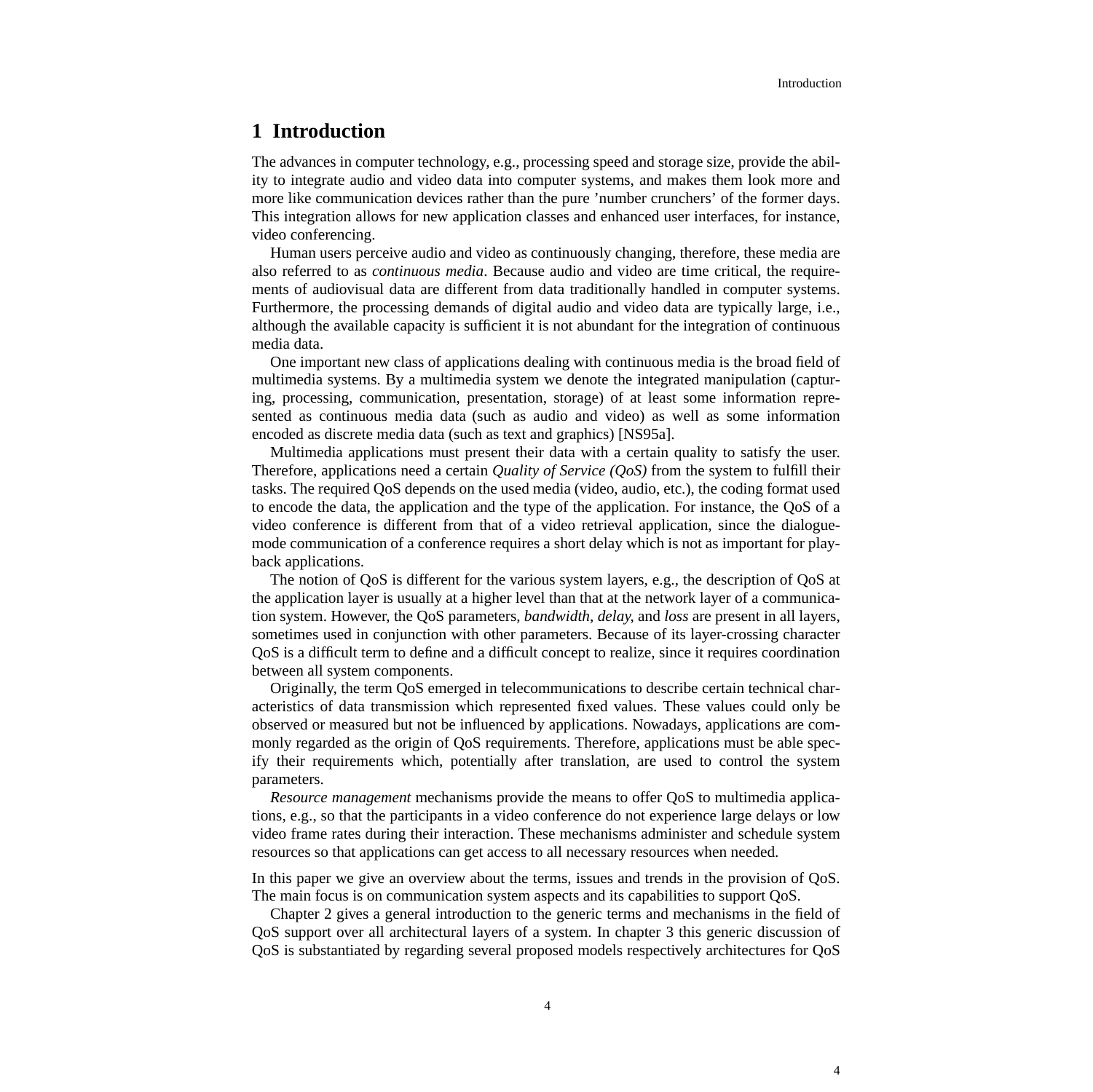support. Chapter 4 then concentrates on QoS provision on the communication system level by discussing concrete examples of signaling and reservation protocols which support QoS. In chapter 5 some more advanced topics with respect to QoS such as scaling, filtering and reservation in advance are introduced.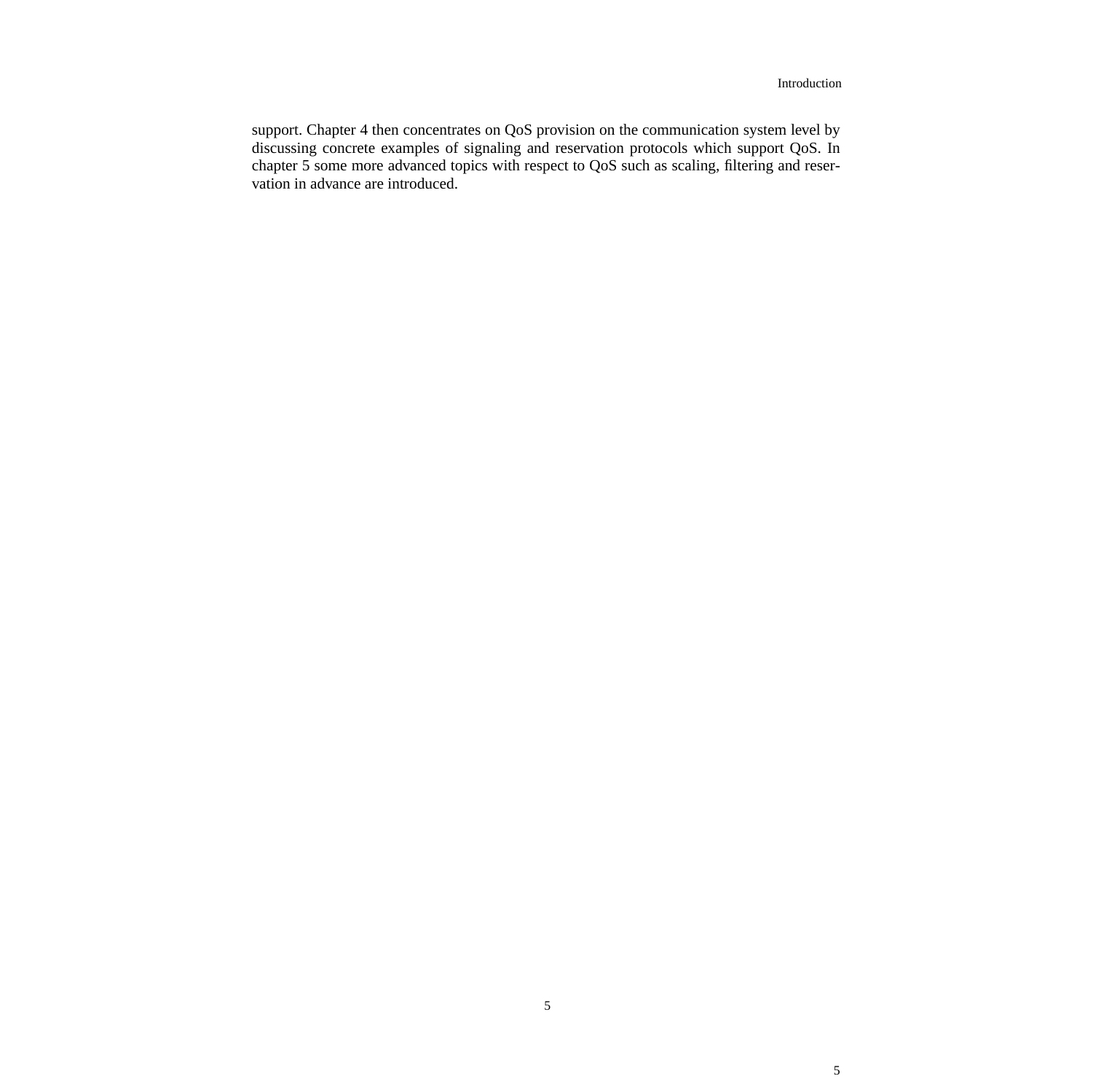# <span id="page-7-0"></span>**2 Introduction to QoS**

New distributed applications expect configurable, realizable and maintainable QoS. Support for this must be provided by all resources involved in the overall tasks of the applications, i.e., those used by the applications for local processing, those to move the data to or from the transport system interface and those needed by the transport system to transfer the messages across the network.This, therefore, includes all the *system resources* through which a media stream passes which are

- bus bandwidth.
- I/O devices, including hard disks with file systems,
- network adapters and network resources to transfer packets from one node to another,
- CPUs to execute the application and the protocol software,
- buffer space to store the software and the data, e.g., communication packets, passing through the nodes.

These resources are often distinguished into *active* resources such as CPUs, buses, I/O systems, network adapters, transmission links and *passive* resources such as memory in hosts and intermediate systems like routers or switches. [\[CAH95\]](#page-78-0), [\[VWHW97\]](#page-83-0), [\[CCH94\]](#page-78-0) (see Figure 1).



Network Resources

*Figure 1:* Resources Passed by a Multimedia Stream.

To fulfil these expectations of applications an integral and comprehensive view of QoS is inevitable, since eventually QoS has to be delivered *end-to-end,* from one application process to the other [\[MJV96\].](#page-81-0)

These new applications, of which most fall into the category of *multimedia applications*, have very heterogeneous requirements on their deployed system components. Thus there is an urgent need of *parametrization of the services* offered by these system components as for example the operating system, the communication subsystem and the underlying network [\[Stil95\].](#page-82-0)

What is required, is the possibility for an application to specify its requirements in a precise, but general way, such that this specification can be passed between the underlying system com-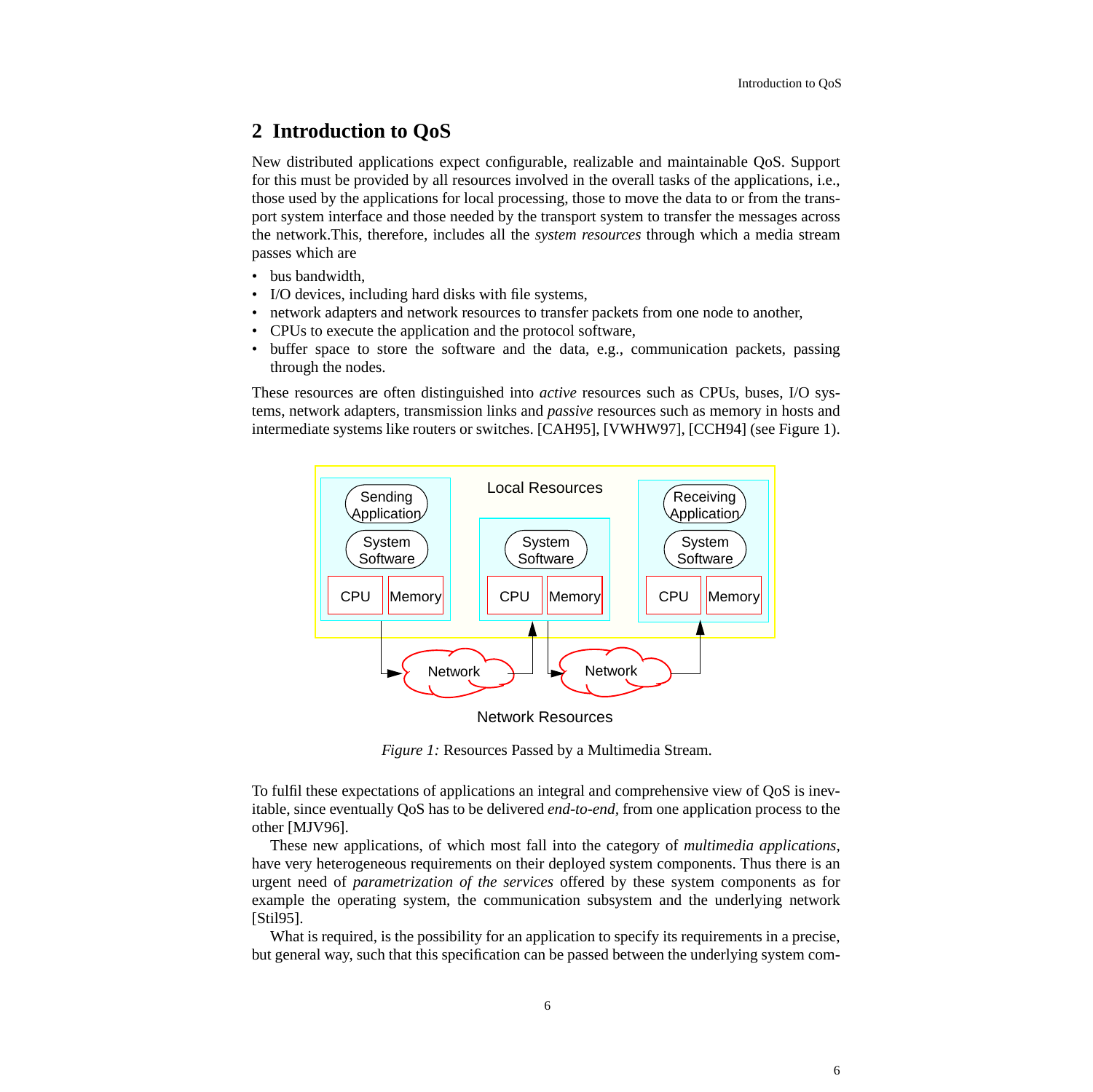ponents and layers, and be interpreted to map the application requirements correctly on the system resources while observing efficiency of resource utilization.

*Resource management*, which provides mechanisms to administer the available resources so that QoS requirements can be met, is commonly considered the only way to provide for QoS in an environment of scarce resources [[ATWG90\].](#page-77-0)

In order to deliver a particular level of QoS to an application, the system must not only have sufficient resources available, but these resources must be scheduled in such a way that they are available for the application when needed. While many of today's computer systems offer sufficient resources to handle, e.g., some continuous-media streams, the quantity and quality of such streams is limited since the resources are limited. This was illustrated by Anderson et al. as the "window of scarcity" [[ATWG90\] sh](#page-77-0)own in Figure 2.



At a specific time, for certain application types, the available resources are *insufficient* to provide acceptable service (left side of Figure 2). Due to ongoing improvements in technology, system resources become sufficient for new applications, however, the available resources are *scarce*, i.e., they must be administrated and scheduled carefully to offer the desired QoS (middle part of Figure 2). After further technology advances, resources are abundant with respect to a particular application, i.e., the service can be offered without specific management mechanisms (right side of Figure 2).

As the window of scarcity illustrates, at least in the near future computer systems will have only sufficient but scarce system resources available for, e.g., the processing of continuousmedia streams. It can even be argued that they will never have abundant resources because the demands of applications will grow as well. Even in the future, should system resources available for processing and transmitting data be more than just sufficient, a time-critical application must be 'shielded' against non-real-time and other real-time applications so that they cannot inhibit its real-time processing. Additionally, providers of shared systems which offer services to several users simultaneously, e.g., video-on-demand servers, want as efficient resource use as possible, i.e., to serve as many clients using as few systems as possible. Thus, a means to manage the available system resources is necessary.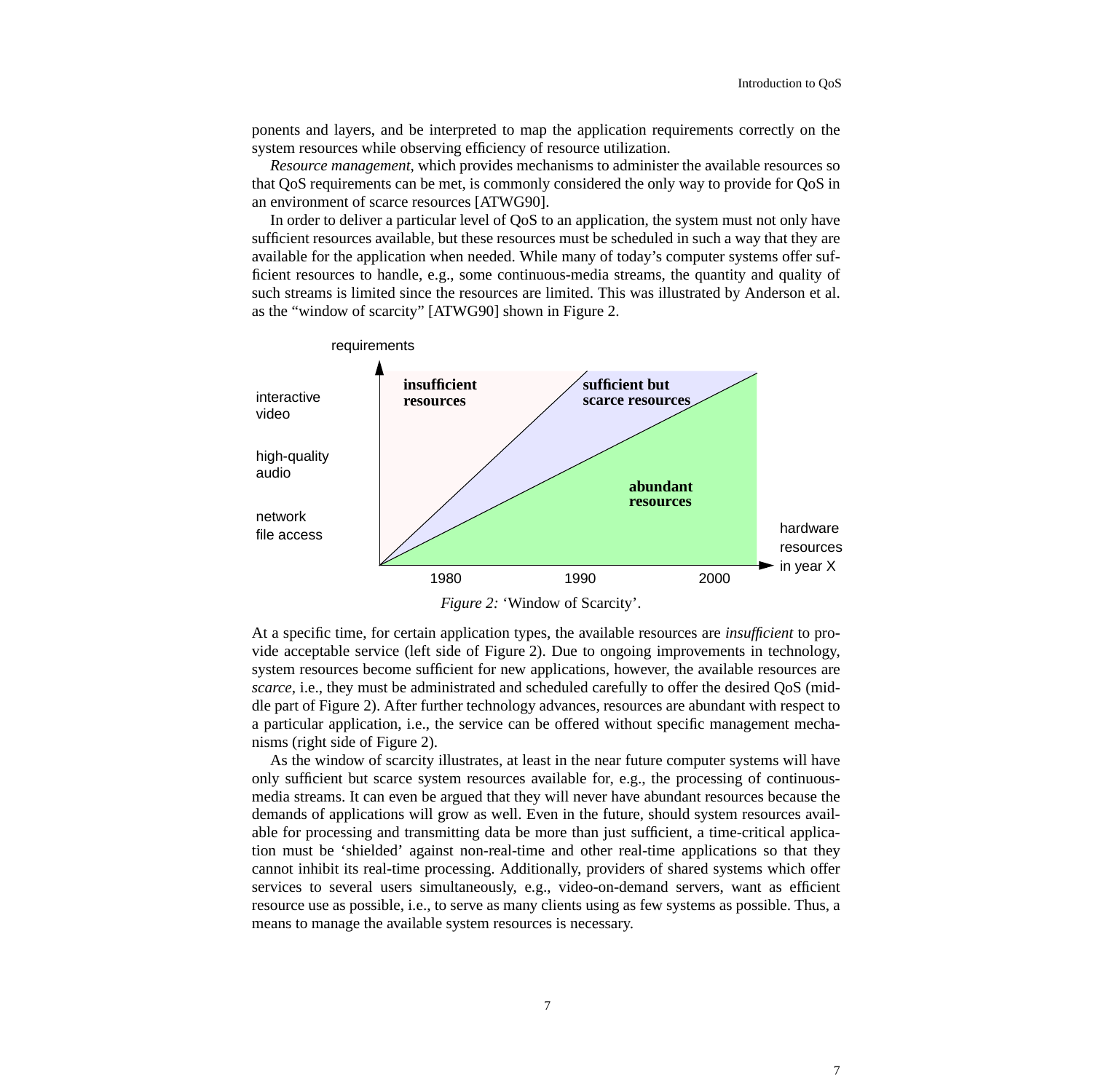<span id="page-9-0"></span>This is also emphasized by the fact that we still have not reached the area of abundant resources for many application types but the windows of scarcity and the claim that resource management is necessary has been made by Anderson et al. already several years ago. This also means that the area of scarce resources has a larger size than expected.

There are still different perspectives on QoS as observed by service providers and service users, whereby for the former efficiency of resource utilization is the focal point of QoS, while to the latter the completeness of parametrization of the service is most important. These different perspectives have led to different service models, which in the past did not allow for quantitative mappings between them [[Stil95\].](#page-82-0)

Hence a goal to be strived for must be an integral view of QoS for both, providers and users of a service. This is quite easily achieved if both components are integrated into one system as for example when the operating system offers services to the applications like process scheduling, but is very difficult when multiple parties have to cooperate as in the case of a network services provider and an application program, which naturally pursue very different objectives. While the application wants to be provided as many resources as possible for as little cost as possible, the network provider of course wants to minimize resource utilization while maximizing its profit.

Since it is perceived that these antagonistic goals cannot be resolved in a general way, mechanisms for conflict resolution in the specific case of a connection establishment are needed [\[NLP96\] \[](#page-82-0)[VBDGHK94\].](#page-83-0)

The architectural model to achieve this falls into several components [[NS95a\]\[C](#page-82-0)[AH95\]:](#page-78-0)

- **QoS** Specification,
- QoS Negotiation,
- OoS Translation and Mapping,
- QoS Control and Management.

While the first three of these components play their role during the establishment of a connection, the last component takes its actions during the data or media transfer.<sup>1</sup>

## **2.1 QoS Specification**

What is required in the first instance is a specification of the QoS expected by the application. The QoS specification's purpose is on the one hand to enable the applications to formulate their QoS needs, while on the other hand the system components, which provide for QoS, accept the QoS specification as an order for a certain service. The QoS specification is *declarative* in nature, i.e. is given as a set of parameters. As the canonical parameter set is usually considered [\[NS95a\] \(](#page-82-0)see also Fi[gure 3\):](#page-10-0)

- *Throughput*: determined by the needed data rate of the application and also depending on the size of the data packets.
- *Delay*: distinguished into local (at the resource) and global (end-to-end) delay.
- *Jitter*: the maximum variance in the arrival of data at the destination.

<sup>1.</sup> However QoS negotiations may be repeated during the data transfer phase as so-called QoS renegotiations.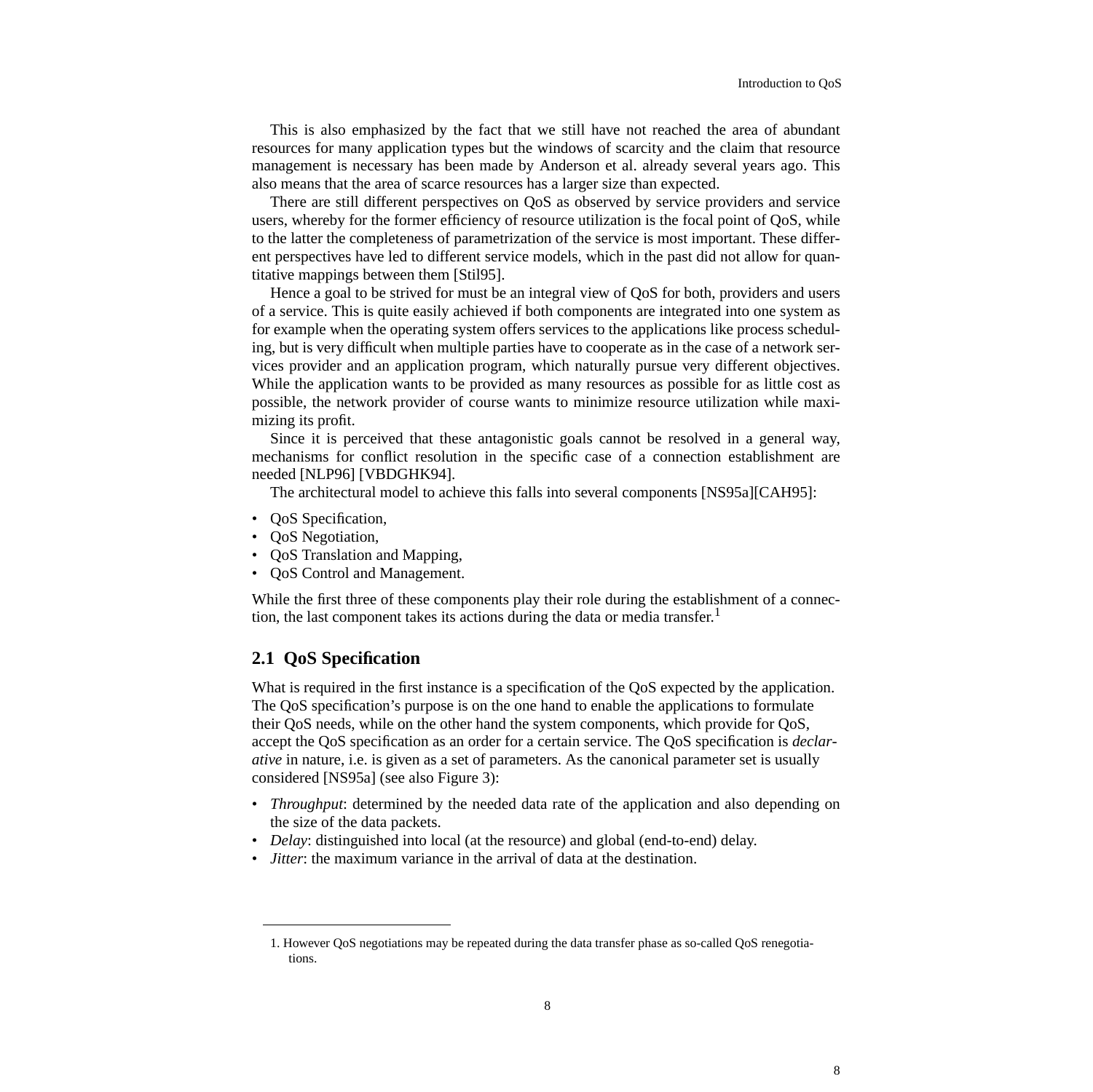<span id="page-10-0"></span>• *Loss Rate*: parametrizing respectively triggering the employed error detection and/or correction mechanisms.



*Figure 3:* Generic OoS Parameters.

For the specification of requirements regarding these parameters several possibilities exist [\[Stil95\]:](#page-82-0)

- they can be specified as a *single value* giving the desired level of this parameter,
- a *pair of values* giving the minimum acceptable and the on the average expected level of the considered service parameter or
- an *interval* defining the area between the minimally and maximally acceptable values for the parameter in consideration.

If an interval is used, the gain is to obtain a higher degree of freedom for the QoS negotiation and mapping procedures. Yet on the other hand, the accurateness of specification from the perspective of the application is decreasing.

In any case there should always exist a certain interval for each QoS parameter, in which an application is on the one hand operable with respect to the lower bound and on the other hand does not obtain better services as it is able to utilize usefully (see Figure 4).The goal for the application is to define its QoS inside this interval.



*Figure 4:* The Acceptable QoS Interval.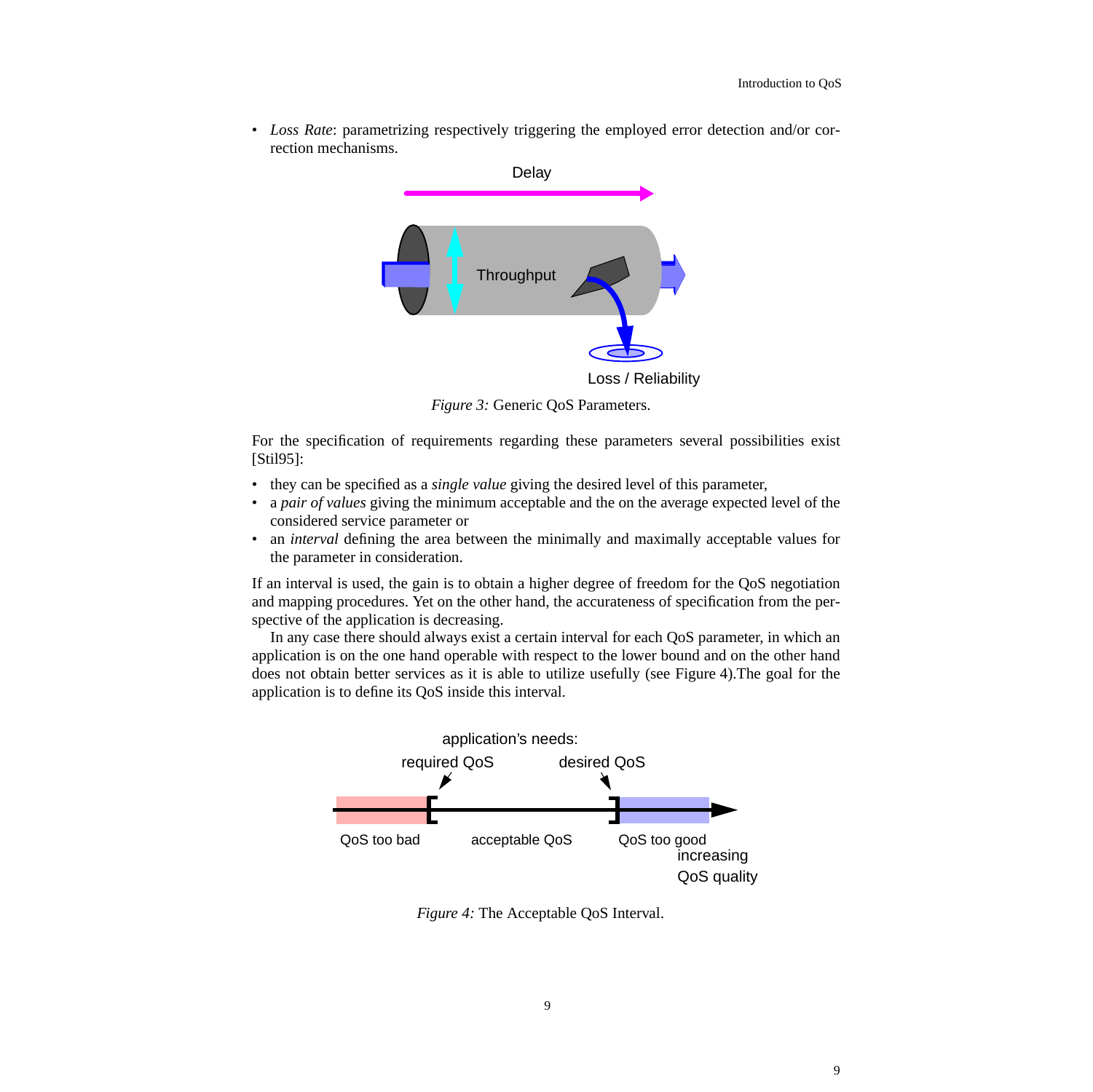The QoS parameter specification or description is *layer-dependent* and may be qualitative or quantitative. For example delay, throughput, response time rate, data corruption, task and buffer specifications are quantitative parameters on different architectural layers whereas interstream synchronization, ordered delivery, error recovery, scheduling are qualitative parameters on different levels of abstractions.

Anyway it has to be observed that QoS layering is an important concept since the whole concept of QoS is too complex to be solved in a monolithic way. Therefore commonly *application-, communication subsystem- and network-QoS* are distinguished [S[til95\].](#page-82-0)

Another QoS specification issue is the type of service guarantee offered by the service provider. Typical classifications distinguish between *guaranteed, statistical, predictive and besteffort QoS* [\[NS95a\]\[Stil95\]\[](#page-82-0)[BCS94\].](#page-77-0) These service classes characterize the reliability of the commitment of the service provider to conform to the negotiated values of the service contract between service user and provider. While guaranteed service gives perfectly reliable guarantees on the contracted performance, the statistical service discipline provides the user only with statistical guarantees about the contracted parameter values. Even weaker guarantees are given by predictive services, which only support a certain number of qualitative levels of service commitment. The ultimatively weakest QoS support category is represented by the best-effort service discipline, which provides for no guarantees at all (and should hence better be called 'no-effort').



*Figure 5:* Deterministic Services vs. Statistical Services.

The motivation for providing more service varieties than just best-effort and deterministic services is from the service provider's view efficiency, since statistical services allow to reserve less bandwidth than what is necessary for deterministic service disciplines (see Figure 5), while from the service user's perspective the potentially lower costs of statistical services should be an incentive to use them.

Some QoS models like XRM [\[KW94\]](#page-81-0), ATM [\[ITU95\]](#page-80-0) or IntSer[v \[BCS94\]](#page-77-0) use an aggregation mechanism to summarize combinations of QoS parameters in so-called service classes arguing that otherwise the complexity in end-systems and network nodes would not be manageable. The other school of thought, as for example the Tenet approac[h \[Ferr95\]](#page-79-0), Lancaster's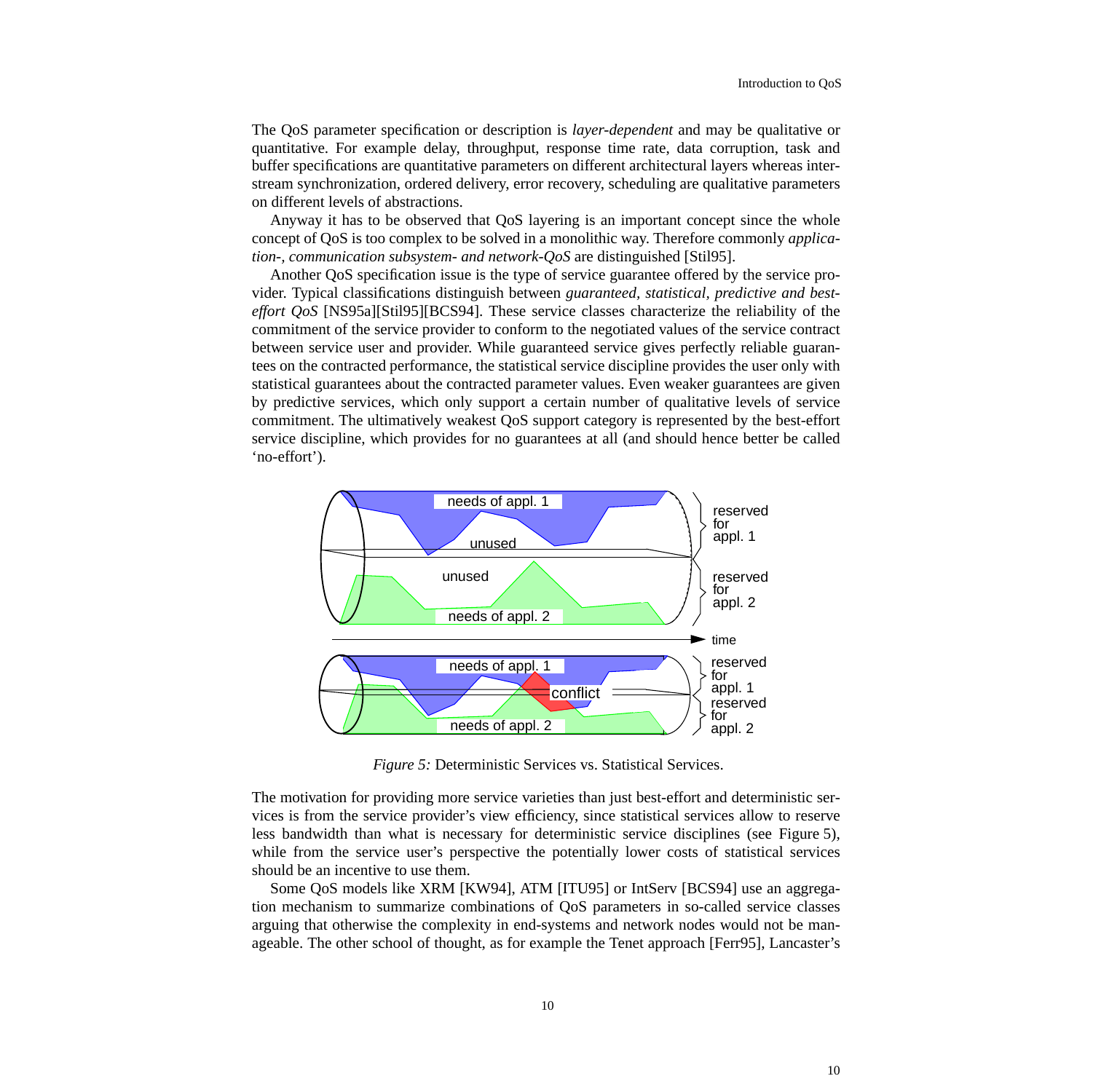<span id="page-12-0"></span>QoS-A [\[CCH94\],](#page-78-0) the HeiTS/HeiRAT project [\[VWHW97\]](#page-83-0) or the OMEGA end-point architecture [\[NS95c\],](#page-82-0) leaves the multi-valued nature of QoS specifications in place in order to allow for the, in their perspective, necessary great flexibility in issuing QoS requests.

Another possible and desirable component of the QoS specification is the *QoS management policy* [\[CAH95\],](#page-78-0) which determines what actions are to be taken in the event of a QoS violation. This encompasses at least in which cases of QoS degradation the application is to be informed, and may contain possible reactions to these events like adapting the traffic rate in case of a bandwidth problem or increasing the redundancy of data in case of a reliability problem. Figure 6 summarizes the components which are part of a QoS specification.



*Figure 6:* Components of a QoS Specification.

# **2.2 QoS Negotiation**

Once the specification of desired QoS by the application is complete, the next step regardless of the considered abstraction level is the QoS negotiation between the entities taking part in the process of QoS provision and QoS availment. These negotiations take place either between peers, i.e. different entities on the same layer, or between adjacent layers in the system architecture.

Negotiations may be *unilateral*, which means that one entity issues a QoS request containing a certain QoS specification upon which the requested entity can only react by admitting or rejecting the QoS request, or they may have more sophisticated negotiation patterns, which have *bilateral* or *multilateral* characteristics [\[NS95a\]](#page-82-0). In the bilateral case the requested entity has the possibility to alter the QoS specification depending on the style used to specify the QoS parameters, i.e. whether a single value, pair of values or interval is used. The possibly altered QoS specification is then sent back to the requesting entity.

A further possibility is to iterate this behavior until agreement is achieved between the negotiating parties, however the increased delay in call establishment can be prohibitive [\[Stil95\].](#page-82-0)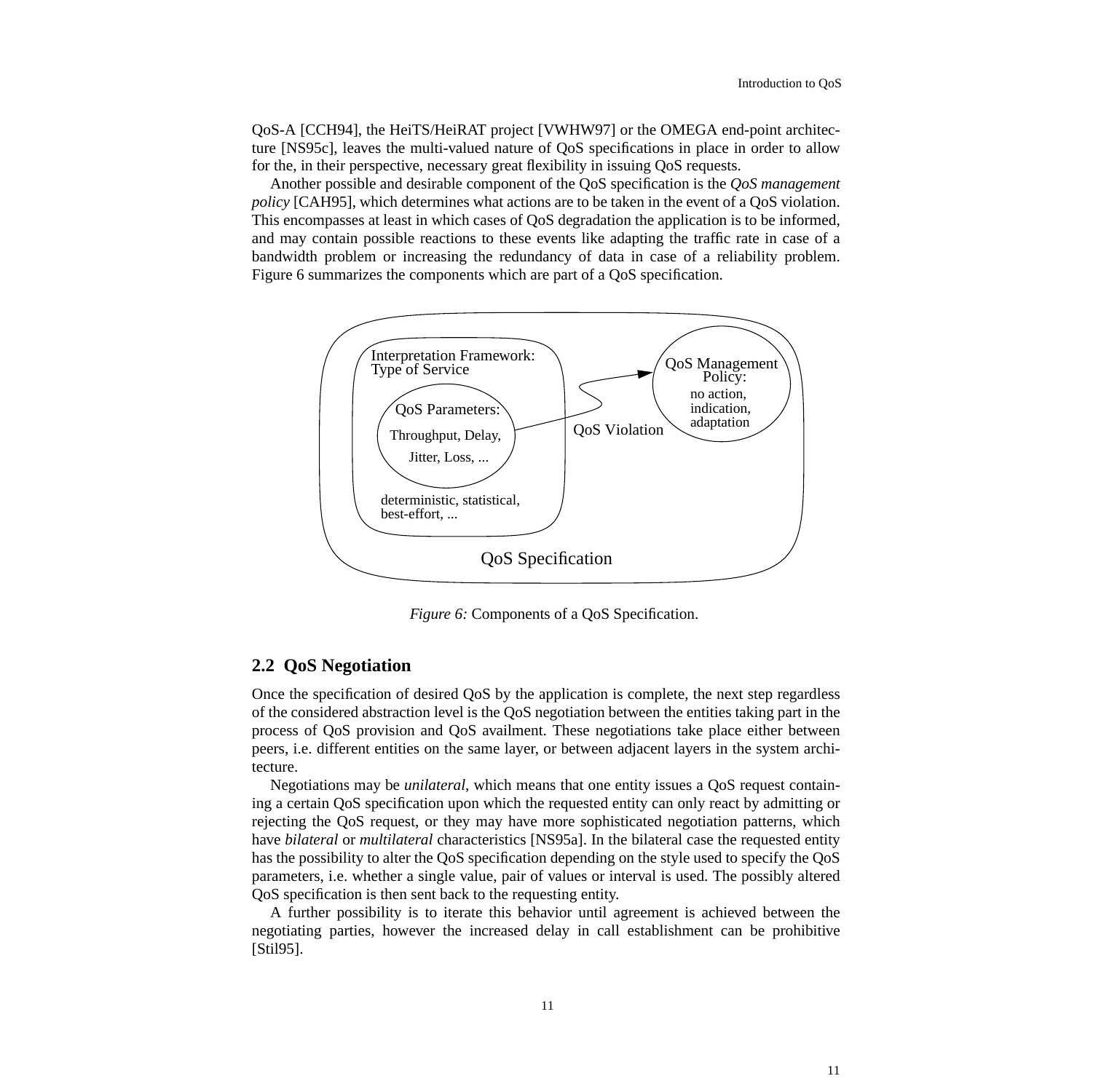<span id="page-13-0"></span>Another issue for QoS negotiation is whether it is done statically or dynamically. The options are either to have the communicating parties stick to the contract negotiated at the start of a connection or to allow for a *renegotiation* during the transmission of data.

An interesting approach to coordinate all the different negotiations taking place between peers and different layers is the QoS broker architecture [\[NLP96\]](#page-82-0), in which the broker is a central point for all negotiations taking place (see Figure 7), thereby isolating the negotiation partners, which releases them of the burden of knowing all the details for communication between them.



*Figure 7:* The QoS Broker Model for QoS Negotiation.

### **2.3 QoS Translation and Mapping**

After the QoS level to be provided has been negotiated between application processes the contracted tuple of QoS values has to be translated into QoS description forms known to lower layers and system components, in order to initiate negotiation on these levels (see Figure 8).



*Figure 8:* QoS at Various Levels with Differing Degree of Details.

For instance, the user just wants a video to be played, the transport layer is interested in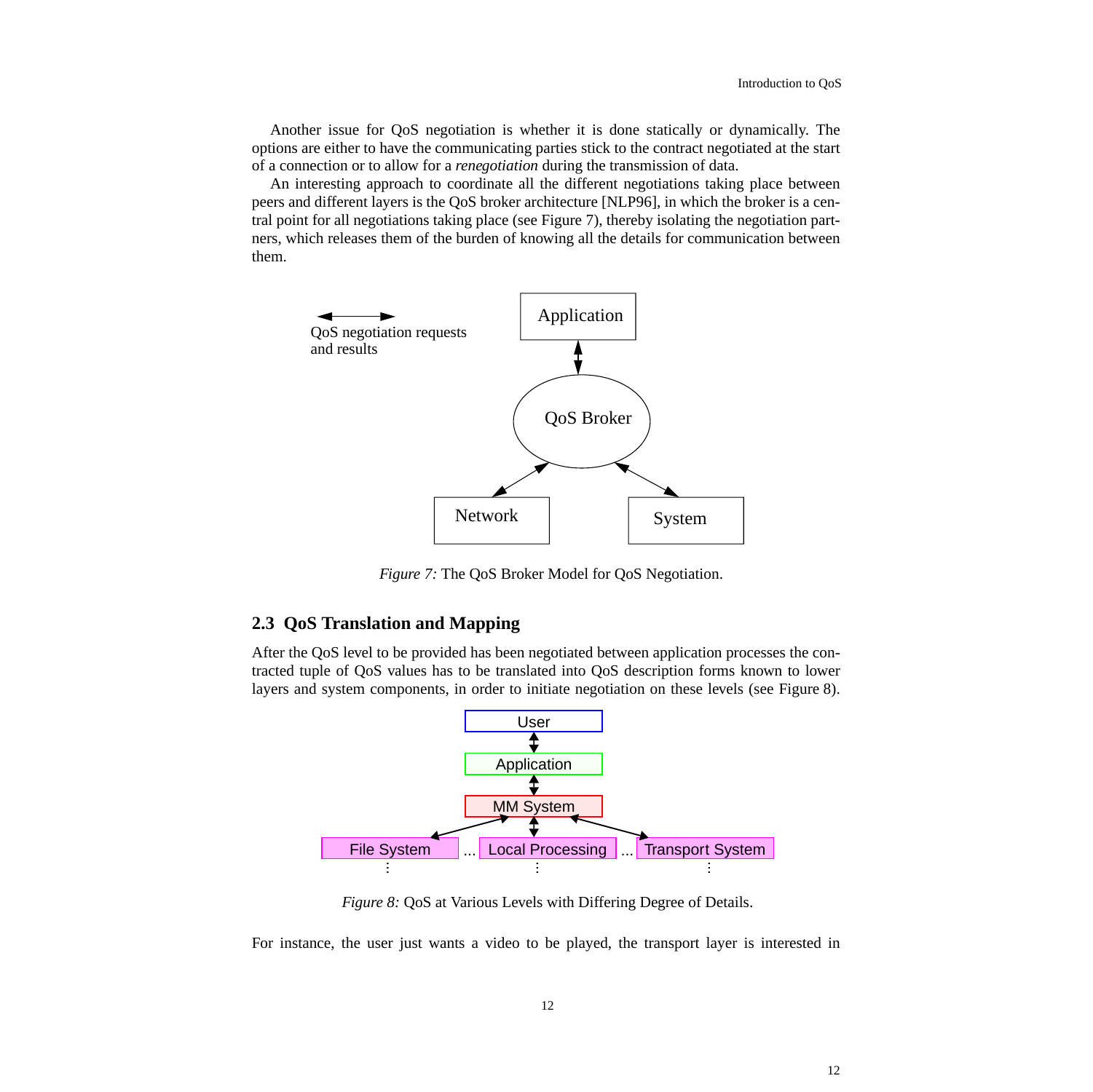<span id="page-14-0"></span>requirements such as throughput, delay and loss; the network layer is interested in these requirements as well yet at a fine granularity.

Different layers and system components have different terms of QoS specification, thus, this mapping of the parameters is no easy matter, yet a very important one, since it effects the efficiency of resource utilization to a major part. Especially in a heterogeneous environment, as for example if different network technologies lie on the path between source and destination, the mapping between the respective QoS parameters is a critical point with respect to the efficient use of resources and has so far not been resolved in a satisfying manner [St[il95\].](#page-82-0)

As the process of negotiation of QoS and translation into lower layer constructs winds itself down to the lowest layer, parameters controlling the resources and thereby guaranteeing the specified and negotiated QoS levels are set.

During this process available resources are checked against requested resources and if sufficient resources exist, the request is admitted and the necessary resources are allocated.

If the resource in consideration is the network, then these tasks have to be done in a distributed fashion, which necessitates the existence of a *resource reservation protocol* as a vehicle to transport information about resource reservation requests between network nodes. However it is to be noted that the resource reservation protocol does not perform any reservations itself, but leaves this to the local resource management of the network nodes.

Resource reservation and allocation can be done in two ways [[NS95a\]:](#page-82-0)

- *optimistically* or
- *pessimistically*.

Pessimistic resource reservation avoids resource conflicts by making reservations for the worst case leading to guaranteed QoS, in contrast to optimistic resource reservation that reserves resources according to the average workload, which results in possible violations of the contracted QoS but delivers better resource utilization. Between these extreme cases lies a continuum of strategies that use a certain security margin above the average workload to do resource reservation, and therefore different trade-offs between statistical multiplexing and the strength of the provided QoS guarantees are being made.

## **2.4 QoS Control and Management**

QoS control and management are two components of the overall architecture which in contrast to the other already presented components operate during the transfer of the data for which the QoS was requested. Hence two different *phases* with regard to the time of operation of QoS components can be distinguished (see F[igure 9\).](#page-15-0)

The distinction between control and management is with regard to the *time scale* on which they operate, while QoS control takes its action on the time scale of the data transfer, the management tasks are performed on a much slower time scale [[CAH95\].](#page-78-0)

The task of QoS control is to enforce the given QoS guarantees in all the components taking part in the data transfer. This includes CPU scheduling, buffer management and disk scheduling in the end systems and packet/cell scheduling and flow control in the network nodes in order to conform to delay and throughput guarantees, and furthermore error detection and/or correction mechanisms in both end systems and intermediate hosts to fulfill the reliability requirements of applications [[CAH95\].](#page-78-0)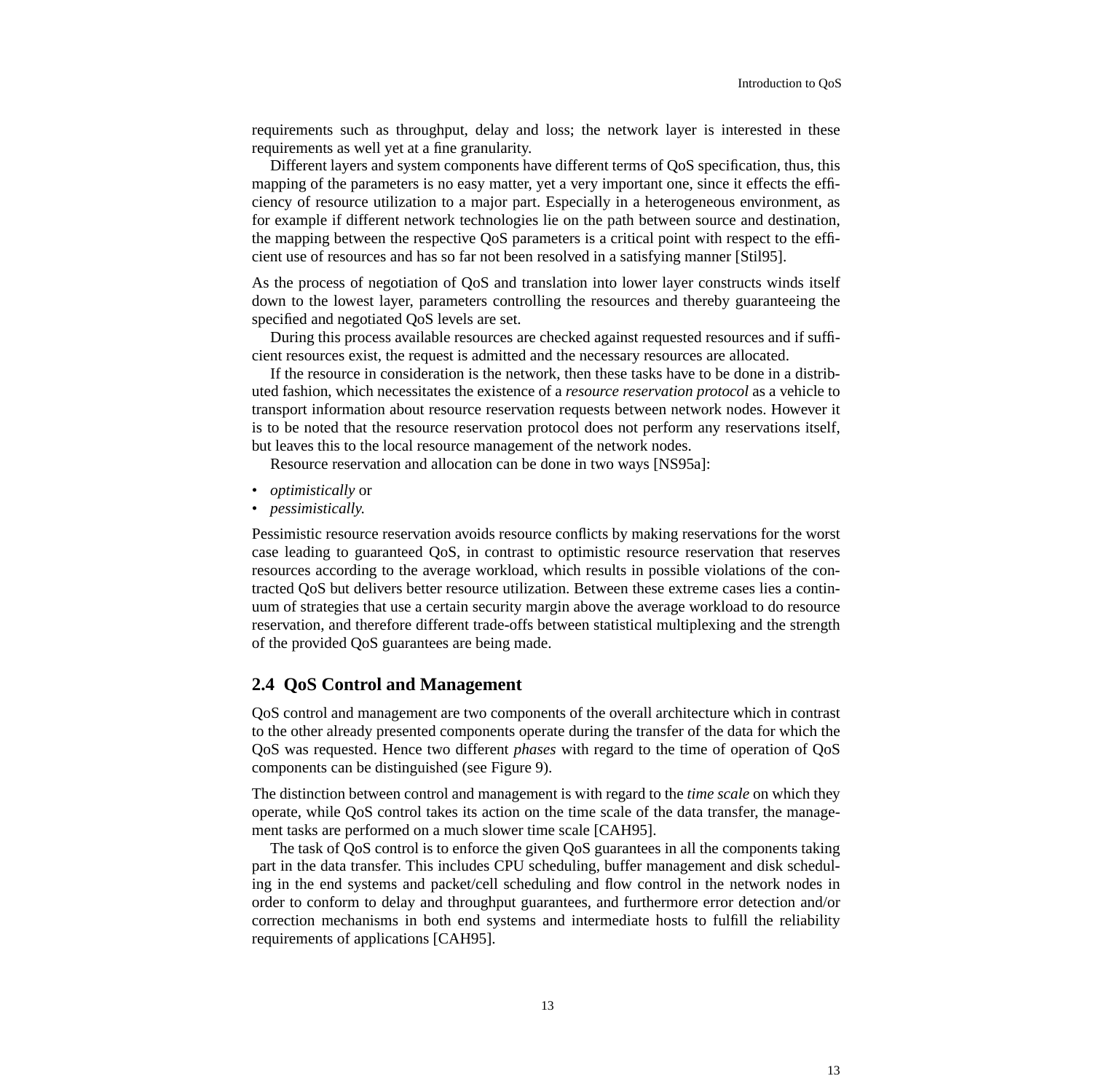<span id="page-15-0"></span>

*Figure 9:* Different Phases in QoS Provision.

QoS management mechanisms are required to ensure that the contracted QoS is actually sustained by the provider, therefore its main task is to do monitoring [C[AH95\].](#page-78-0)

Another related task is that of *QoS adaptation* in case the observed QoS is worse than the originally contracted QoS. An application might have agreed to a kind of temporal QoS degradation in the service contract and must therefore be prepared to react to QoS degradation by adapting to the worse service. There are many classes of applications which have the ability to adapt to such changes in service provision, they will be happy to contract to such a kind of insecure provision of QoS if only they have to pay significantly less for this service in comparison to guaranteed service. Depending on whether the adaptation to QoS degradation takes place in the network or in the end system one speaks of *QoS filtering* respectively *QoS scaling*.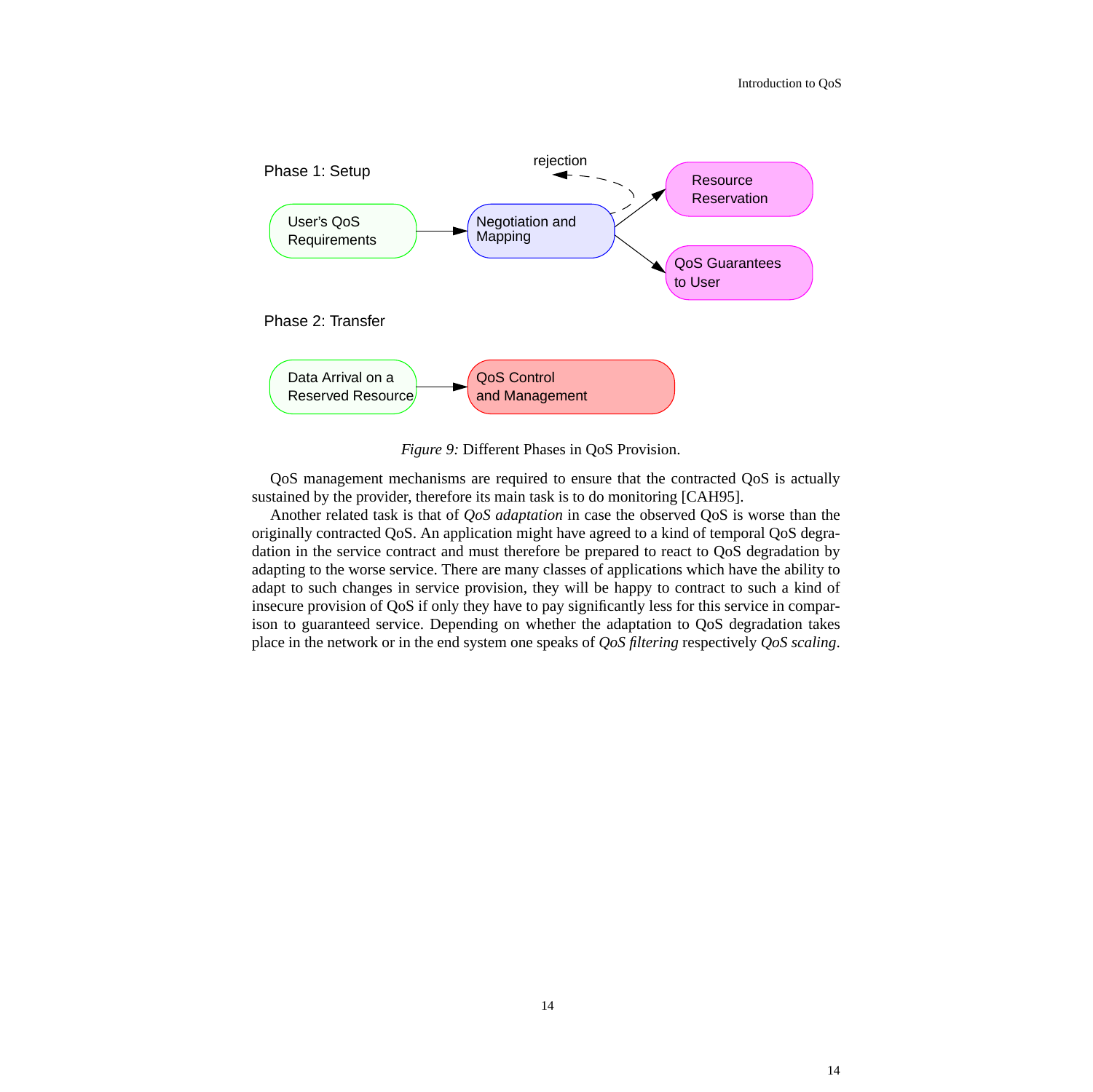# <span id="page-16-0"></span>**3 QoS Models and Architectures**

Different QoS models and architectures have been proposed with partially different goals and scope in mind. We will review the most original and important ones to obtain an overview on different alternatives of QoS support and what seems to be common to these proposals.

We start with the *Tenet approach*, which was one of the first implementations of an architecture in support of QoS on the communication system level.

Then we consider *Lancaster's QoS architecture* which takes a broader view on QoS provision by also incorporating other system components besides the communication system.

In a similar vein the *HeiTS/HeiRAT* approach is to be seen, though it is the earlier of these two and therefore more original.

Next a model rather stemming from the telecommunications world, Columbia University's *XRM* model, is reviewed. The XRM model concentrates on architectural aspects of a QoS supporting system and pays less attention to the QoS modeling aspect in comparison to the other approaches.

In the last two sections we treat the Internet's service model *IntServ* and *ATM's service model* in more depth.

## **3.1 The Tenet Approach**

The Tenet group from the University of California at Berkeley and the International Computer Science Institute (ICSI, also in Berkeley) designed and implemented a real-time communication services model with an emphasis on *network support for continuous media applications*, called the Tenet Approach [[BFMMVZ96\].](#page-77-0)

In this approach mathematically provable, but not necessarily deterministic performance guarantees, contractual relationships between client and server, general parameterized usernetwork interfaces with multiple traffic and QoS bounds definable over continuous ranges and large heterogeneous packet-switching networking environments are the main elements.

As the key mechanisms to achieve the realization of these elements are recognized [\[FBZ94\]:](#page-79-0)

- *connection-oriented communication,*
- *per-connection admission control,*
- *channel rate control and*
- *priority scheduling*.

Multimedia communication is seen as a subset problem of real-time communication, furthermore it is assumed that a general architecture can solve the real-time communication problem without requiring specialized protocols for multimedia communications (like separate voice, video or movie protocols, etc.).

A realization of the Tenet approach's with respect to design compromises is in their terminology a *scheme* and the actual implementation is called a *suite*.There exist Scheme 0, 1 and 2 (numbered after their coming into existence), whereby these have a superset relation and are increasingly elaborated. Since scheme 0 was not implemented, there are only Suites number 1 and 2. For the same reason only Scheme 1 and 2 will be regarded without loss of information as they are supersets of Scheme 0 anyway.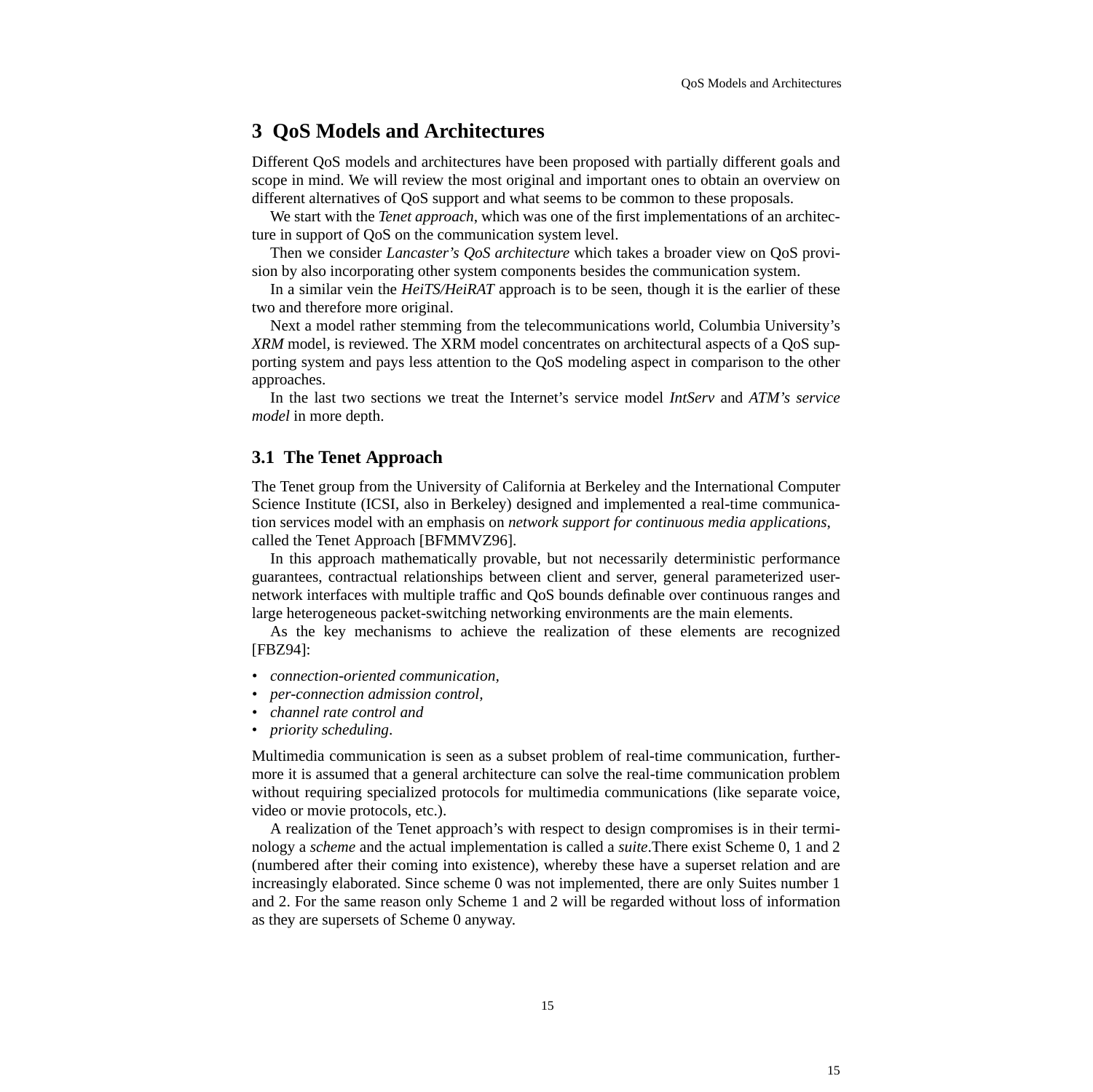### <span id="page-17-0"></span>**3.1.1 Scheme 1**

The central concept in Tenet's Scheme 1 is the *real-time channel* [\[Floy92\],](#page-79-0) which is defined as a simplex unicast end-to-end connection with performance guarantees and restrictions on traffic shapes.

The reservation of resources on the route of a channel is the method to satisfy performance guarantees, whereby admission control tests are performed during the process of establishing a channel in order to control this reservation process and avoid over-reservation [FB[Z94\].](#page-79-0)

#### **The Service Model**

The service model of Scheme 1 is rather simple. The service interface allows for specification of traffic and performance parameters in a *contractual agreement between client (application) and server (network)*, which is negotiated unilaterally, since the network either accepts or rejects the requested connection, but does not adjust any of the specified parameters. The traffic specification consists of single values for [[BFMMVZ96\]:](#page-77-0)

- *minimum inter-message time,*
- *average inter-message time,*
- *averaging interval,*
- *maximum message size.*

The supported performance or QoS parameters are [[BFMMVZ96\]:](#page-77-0)

- *upper bound on end-to-end message delay,*
- *lower bound on probability of timely delivery,*
- *upper bound on delay jitter (optional),*
- *lower bound on probability of no loss due to buffer overflow.*

Both traffic and QoS parameters can be chosen from *continuous ranges* rather than from a limited menu of possibilities, which leads to a very general interface, that calls for a complex management by the network and a very large set of services for a client to choose from. However, it is argued that this flexibility is needed by applications and that on higher levels these values could be aggregated to common parameter combinations.

By the delay bound probability the hardness of the guarantee on the delay bound can be specified, therefore allowing for deterministic and statistical delay bounds, whereas for jitter and loss there are only deterministic bounds. Thus only a mixture of deterministic and statistical service commitment is available, that means service parameters and service commitmtents are not orthogonal to each other.

### **The Channel Setup Procedure**

Due to the connection-oriented approach a channel set up procedure had to be designed in Scheme 1. It builds upon *traditional routing* to deliver routes<sup>1</sup>, on which the global requirements as specified by the client are mapped onto local requirements for each node. At each of the nodes *admission tests* are performed, and, according to their result, reservations are made in a round trip: on the forward pass resources are reserved based on worst case assumptions,

<sup>1.</sup> A design simplification, however, the need for QoS-based routing mechanisms is recognized.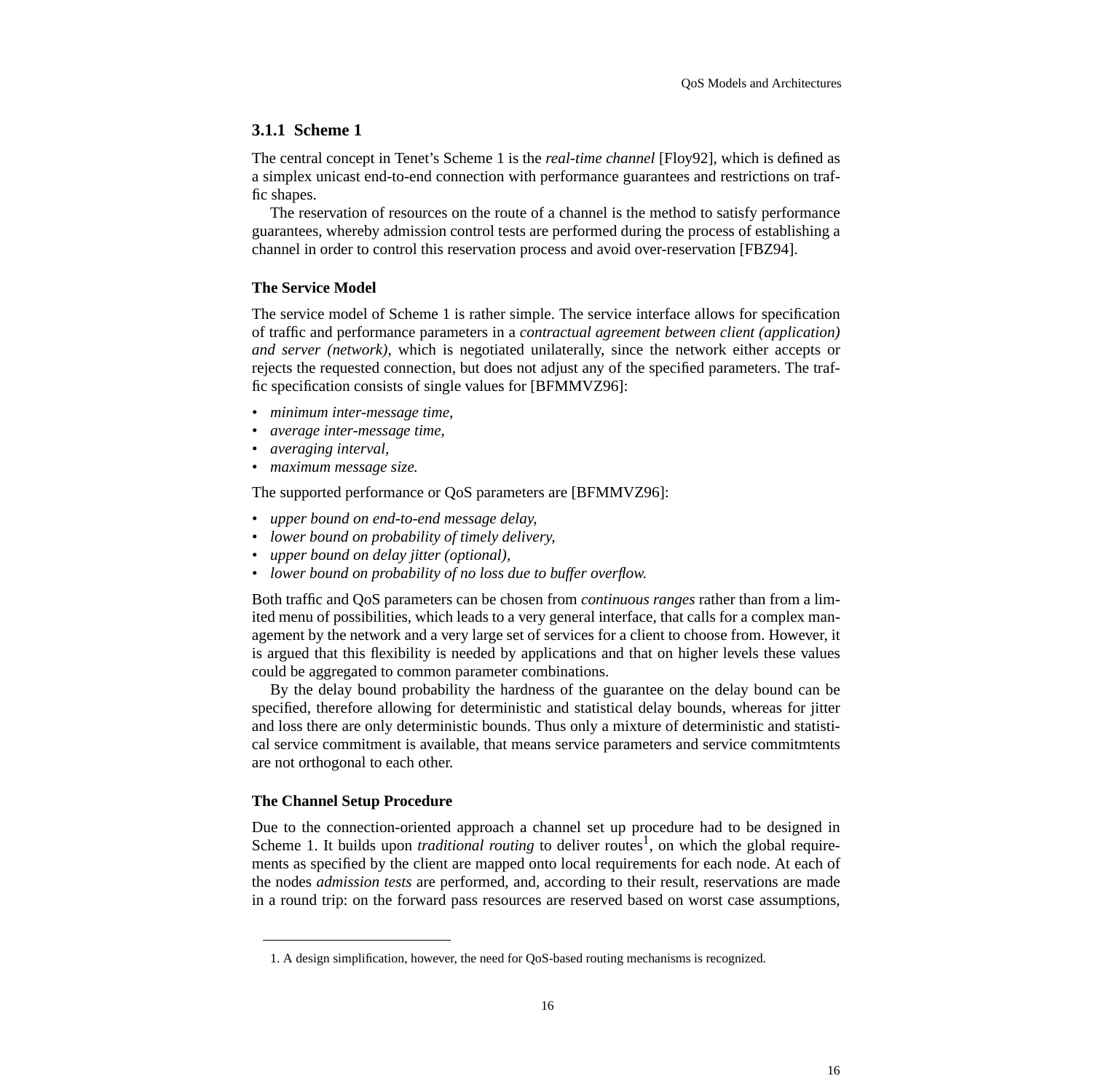<span id="page-18-0"></span>while on the backward pass these reservations are reduced in case QoS parameters were overprovided and relaxations are possible without compromising the client's requirements.

Due to the fact that packets always take the same route chosen during the channel setup (connection-oriented paradigm), the guarantees made by the network are never violated, assuming that the client adheres to its traffic specification (which is monitored by a rate control module or already part of the scheduling algorithm if rate-based scheduling is used) and there appears no network failure during the data transfer. Hence guarantees can be given a priori with respect to the data transfer phase.

The channel setup procedure as described above represents a very simple interaction of client and server, since the negotiation about the QoS parameters is essentially unilateral. If the network rejects a connection it gives back reasons for the failure but no hints how to form another, yet this time hopefully successful request.

The need for a pricing policy as means of preventing the clients from over-reservation is recognized but has not been implemented [[BFMMVZ96\].](#page-77-0)

#### **3.1.2 Scheme 2**

Scheme 2, the next Tenet scheme for real-time communication, builds on the concepts developed in Scheme 1 and has also been implemented in a protocol suite: Tenet Suite 2.The main focus of this work was to extend the basic real-time communication service provided by Suite 1 with respect to two important points [[GHMS93\]:](#page-80-0)

- *to provide abstractions and techniques for efficient multi-party communication and*
- *to make the client-service interface more flexible.*

These two issues had been neglected in Scheme 1 due to design simplifications [F[BZ94\].](#page-79-0)

#### **Multi-Party Communication**

The goals in providing multi-party communication were set to take an approach, which shall be *scalable* to hundreds of senders and/or receivers, and to provide for *dynamic group membership* by allowing to join and leave a communication group at any time [[GHMS93\].](#page-80-0)

As the basic unit of communication a 1xN simplex real-time multicast channel is chosen in contrast to the simplex unicast real-time channel in Scheme 1. This choice is motivated against a MxN model by the easy mapping onto lower level multicast services, by the easier implementation and the flexibility in having heterogeneous senders.

In this setting the traffic specification is given by the sender, while the QoS requirements are specified by the receivers thus allowing for *heterogeneous receiver requirements*. The key networking abstraction is the *target set*, which is similar to the host group in IP multicast with respect to separating senders from receivers, and which consists of a set of tuples indicating the address and QoS specification of each receiver. Receivers join target sets depending on their interest in a certain transmission (e.g., video from a given distributed conference), and channels are established from data sources to the members of the respective target sets. *Join* and *leave primitives* support dynamic membership in target sets, as well as the associated change in multicast channels.

Efficient utilization of network resources shall be achieved by the use of true multicast channels and resource sharing based on *sharing groups* [\[GHMN95\],](#page-80-0) which allow a client to communicate application-specific information, such as an upper bound on the number of con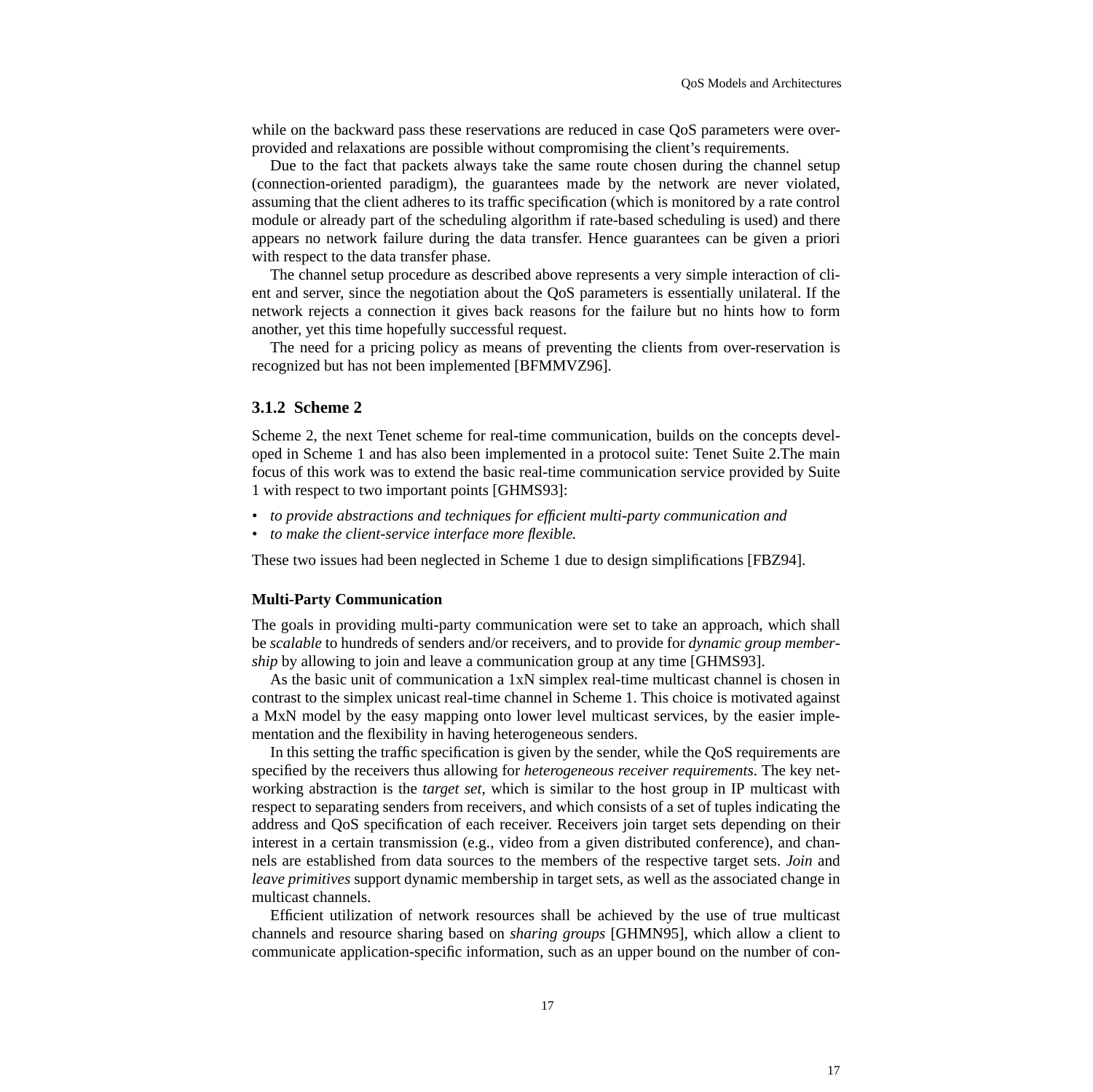<span id="page-19-0"></span>currently active senders in the group to the network, which in turn uses this information to multiplex traffic from different senders on the same resources without violating performance guarantees.

#### **Service Interface Flexibility**

To improve the flexibility of the client-service interface, the values of the input parameters may be specified as a *pair*, representing the client's *desired value* and the *worst acceptable value*. This provision reduces the need for 'blind' negotiations as required in Scheme 1, because now the network does not have to reject a connection for which it cannot guarantee the desired service levels as long as it at can provide for at least the minimally acceptable values of the performance parameters [[GHMS93\].](#page-80-0)

It is suggested that the range of acceptable performance can also be used during the lifetime of a connection, if either a client requests for performance changes (e.g. in order to decrease the charges of the connection), or the network reacts to congestion on its links.

#### **3.1.3 The Tenet Suites' Architecture - the Tenet Protocols**

The Tenet suites were designed to coexist with the Internet protocols extending these by facilities for real-time communication.

The suites assume a data link layer capable of providing guaranteed performance services, thus the data transfer protocols being added to the standard TCP/IP protocols, which are still responsible for the transfer of best-effort traffic, are limited to the network and transport layer according to the TCP/IP model (see Figure 10 [[BFMMVZ96\]\).](#page-77-0)



*Figure 10:* The Tenet protocols' architecture.

In the network layer for real-time communication a protocol called *RTIP* (Real-Time Internet Protocol) is operated in parallel to the traditional IP. RTIP performs rate-control, jitter control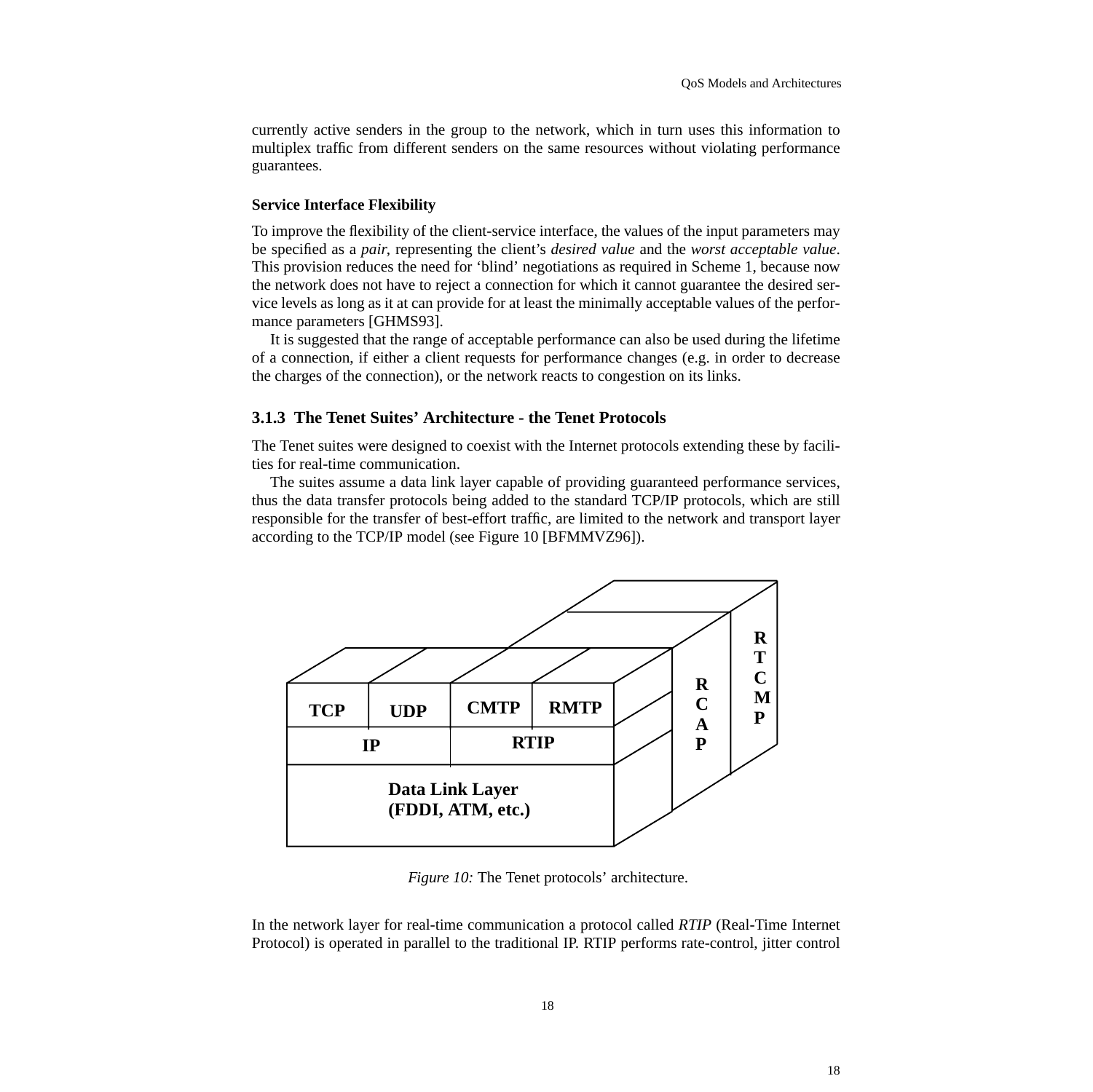and scheduling based on the QoS parameters of each connection, and thus offers an unreliable, simplex, guaranteed performance, in-order packet delivery service [Z[VF92\].](#page-84-0)

In the transport layer two protocols have been added: *RMTP* (Real-Time Message Protocol) and *CMTP* (Continuous Media Transport Protocol) [\[WM91\].](#page-84-0) The design philosophy of the Tenet suites is to provide one general-purpose protocols at each layer, which is obviously slightly violated by the two transport protocols (RMTP for transaction-oriented real-time traffic and CMTP for periodic, time-driven real-time traffic), however no media-specific protocols like video, audio or movie protocols are supplied.

Besides these protocols, which are responsible for data transfer, protocols for control functions were added: *RCAP* (Real-Time Channel Administration Protocol) and *RTCMP*. RCAP encompasses functions on data link, network and transport layer and is used for control under normal conditions and is mainly concerned with channel setu[p \[BM91\]](#page-77-0), while RTCMP's control functions relate to exceptional situations like network failures [B[PF94\].](#page-77-0)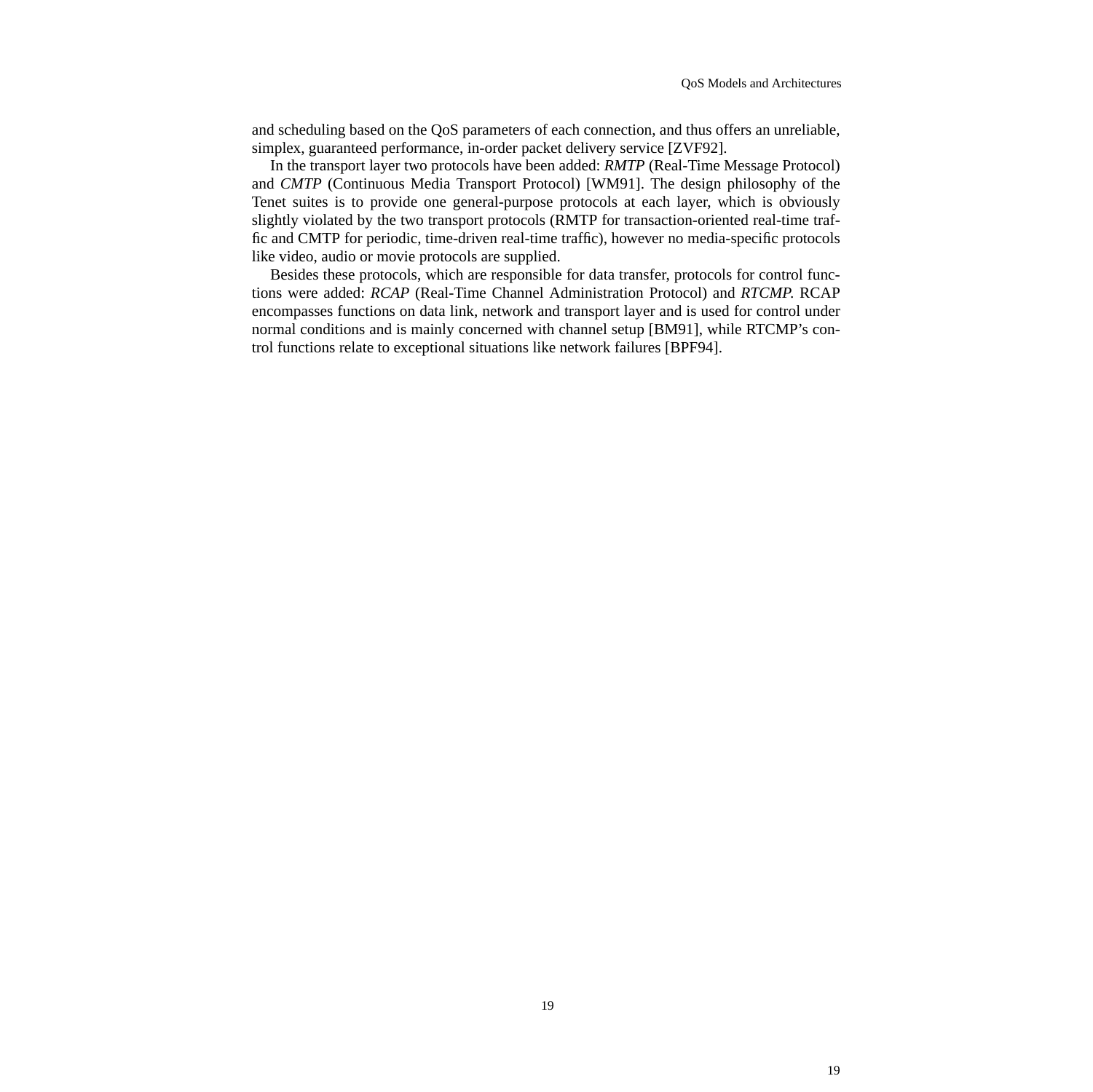## <span id="page-21-0"></span>**3.2 Lancaster's Quality of Service Architecture**

At the University of Lancaster an architecture of services and mechanisms for quality of service management and control of *continuous media flows* in multiservice networks has been developed: the so-called *QoS-A* model [\[CCH94\].](#page-78-0) This model was designed in support of *distributed multimedia systems*, which have diverse requirements on communication parameters like throughput, delay, jitter or loss rate and demand guarantees on the provided values for these parameters.

The implementation of QoS-A is based on an ATM network connecting heterogeneous workstations equipped with multimedia devices. The aim, QoS-A is targeting at, is the integration of QoS interfaces, management and mechanisms across all architectural layers and system components like end-systems, communication system and networks and therefore it is tried to provide QoS end-to-end system-wide.

### **3.2.1 Basic Terms**

The basic terms around which the whole model is built are the notion of *flows, the concept of a service contract and the mechanisms of flow management* [\[CCH94\]](#page-78-0). A flow in QoS-A characterizes the production, transmission and eventual consumption of a single media stream, which may be unicast or multicast, but always simplex. By a service contract the QoS-A model introduces the need for *binding agreements* between service providers and users, hence only bilateral relationships are considered.

The term flow management refers to the mechanisms and principles by which the QoS guarantees are actually provided in the architecture, such as monitoring and maintaining the contracted QoS levels.

## **3.2.2 QoS-A Architectural Model**

The QoS-A model is designed as a *layered architecture* [\[CCGHL93\]](#page-78-0) similar to the OSI reference model, but besides layers different *planes* are used to structure the overall system and extend it in order to support QoS mechanisms for distributed multimedia applications (see [Figure 11\)](#page-22-0).

Apart from introducing multiple planes, the model also differs from the OSI reference model at the upper layers, where the distributed applications platform layer is supposed to give support for specific multimedia communications services like QoS configuration [\[CB93\]](#page-78-0) and the orchestration layer shall provide for multimedia synchronization between multiple related flows [\[CCGH92\].](#page-78-0) The transport layer offers a suite of several protocols for different kinds of traffic like continuous media or constrained latency messages [Gar93]. As already mentioned the added planes purpose is the support of mechanisms to enable the system to provide end-toend QoS.

There are three planes in the QoS-A model [[CCH94\]:](#page-78-0)

• The *protocol plane*, which is the traditional plane as known from the OSI reference model, however in the QoS-A model this plane is divided into two subplanes for data and control, in order to accommodate for the different communication demands of these traffic classes.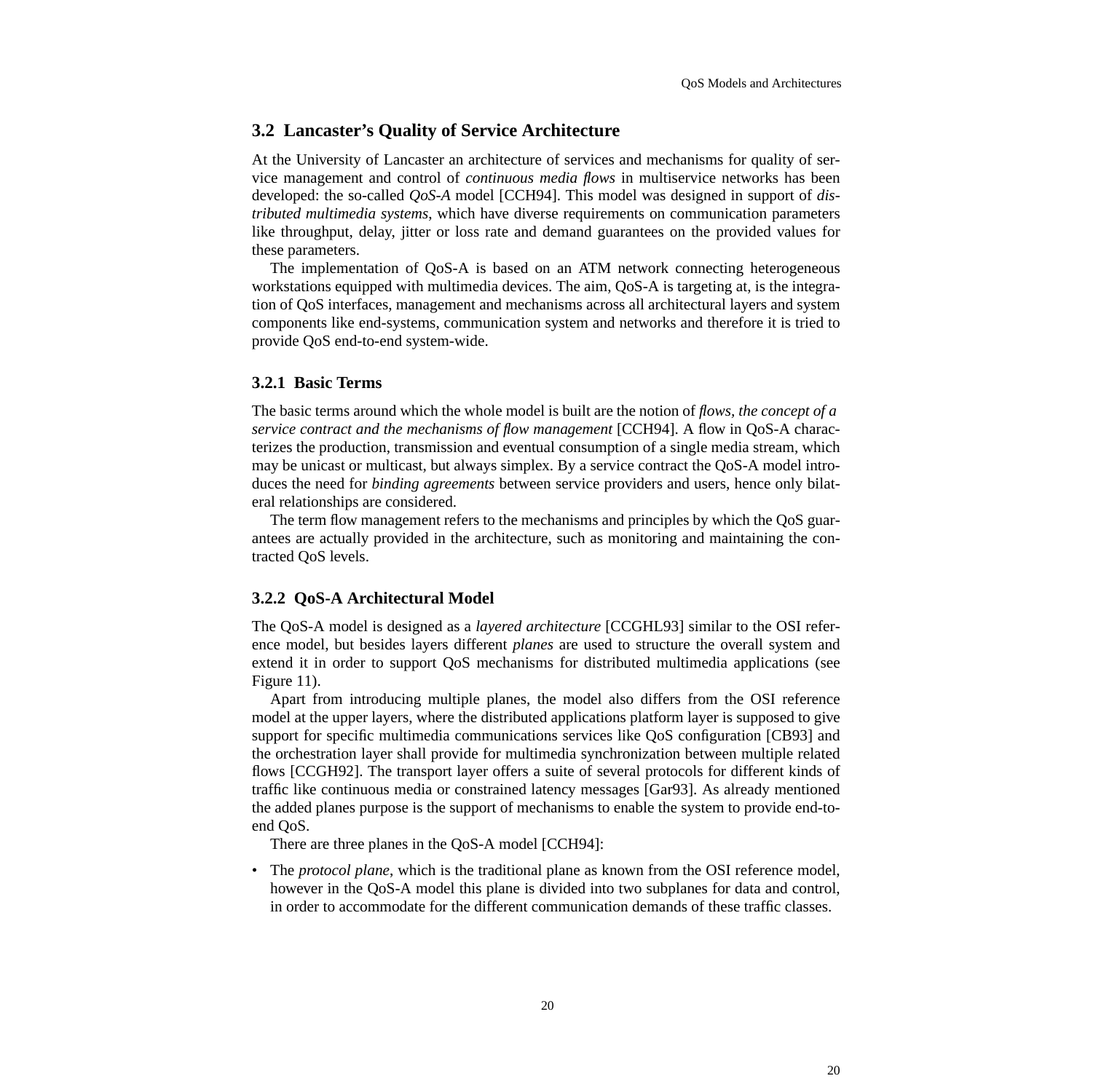<span id="page-22-0"></span>

*Figure 11:* The QoS-A Protocol Stack.

- The *QoS maintenance plane*, which consists of a set of layer-specific *QoS* managers, which shall do fine-grained monitoring and maintenance of the contracted QoS levels (transparently from the user and in parallel to the media transfer).
- The *flow management plane*, whose tasks are the flow establishment (which encompasses flow admission control, reservation of resources, and QoS-based routing), QoS renegotiation, if either the service provider is no longer capable to maintain the contracted QoS level or the service user does no longer require the initially demanded QoS, QoS mapping between layers and QoS adaptation, which refers to coarse-grained actions in response to QoS violations by the provider and which need the invocation of the application and should therefore not be confused with the fine-grained control being performed in the QoS maintenance plane.

### **3.2.3 QoS-A Service Model**

The QoS-A model retains the best-effort service model, but augments it with new service classes which require hard or soft guarantees about QoS parameters. For the new classes a set of mechanisms to provide performance monitoring, notification of QoS degradation and QoS renegotiation are proposed.The focal point in the QoS-A service model is the service contract between service user and service provider. The *service contract* encompasses [C[CH94\]:](#page-78-0)

- *QoS parameter requirements,*
- *the desired service commitment,*
- *the QoS adaptation strategy,*
- *the QoS maintenance policy,*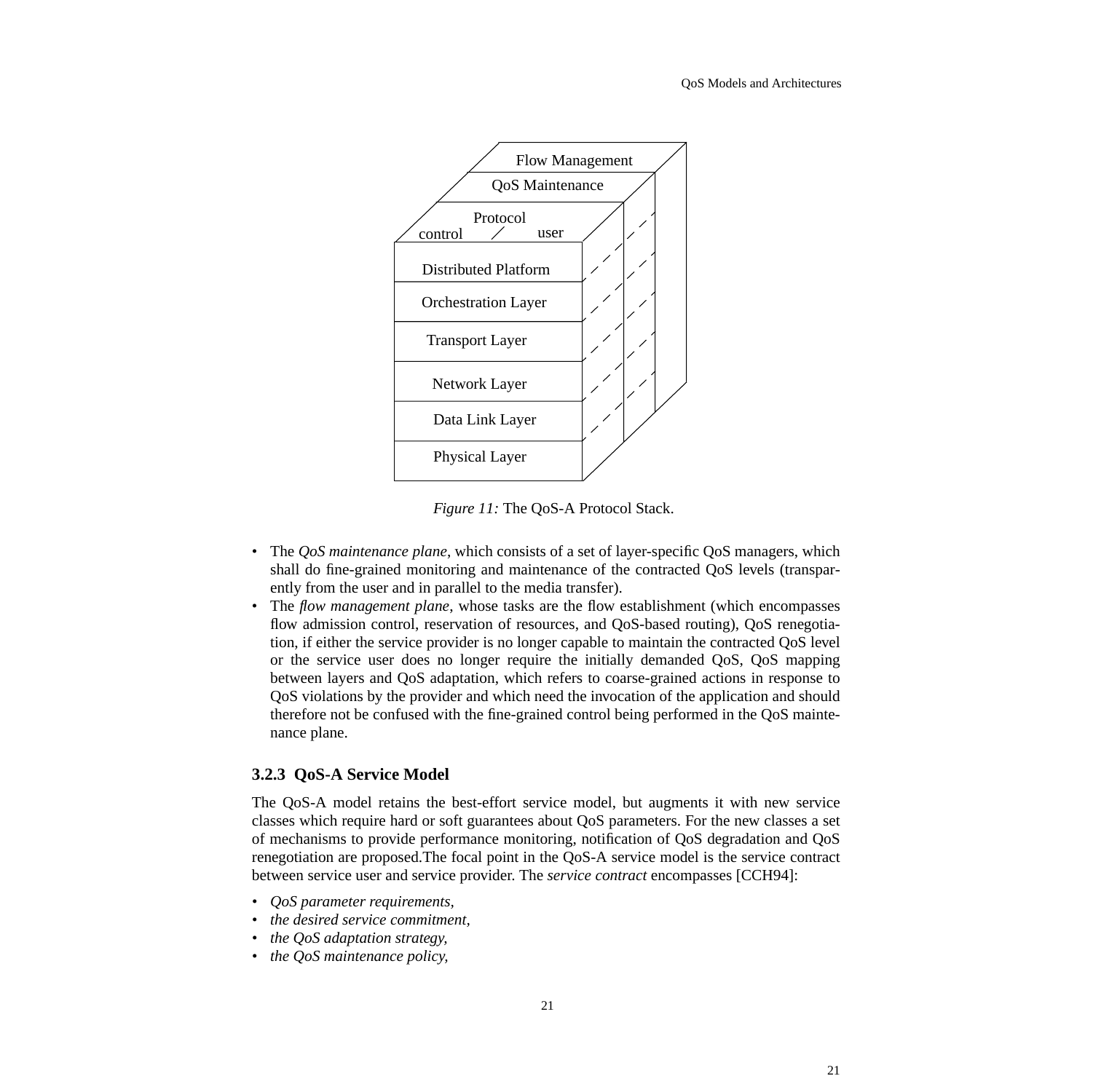- *the connection type and*
- *the costs*.

The QoS parameters considered in general in the QoS-A architecture are *throughput, delay, jitter and loss*, of which each can be represented by a range of values expressing maximum, average and minimum requirements. The maximum, average and minimum values may also be bounded for QoS negotiation purposes [\[GHMY95\].](#page-80-0) If some QoS values do not play a role for an application "don't care"-values may be attached to the respective parameters.

While the specification of the QoS parameters gives a quantitative characterization of the application requirements, the chosen service commitment shall determine how these parameters are interpreted by the service provider. The QoS-A model offers three different *service commitment classes:*

- *deterministic,*
- *statistical and*
- *best-effort.*

The deterministic service commitment shall be typically used for hard real-time applications, which are in need of totally reliable and timely service, while the statistical service allows for a certain and to be specified percentage of violations in the requested flow specification and is therefore suitable to continuous media which needs a timely service but can cope with some loss of data. The best-effort service is the traditional datagram service that gives no guarantees at all about QoS performance parameters.

A distinctive feature of the QoS-A model is the fact that each QoS parameter may have its separate service commitment [\[CCH94\]](#page-78-0), thus allowing for a stream to have for example a deterministic bound on loss and only best-effort on throughput, delay and jitter, as would be appropriate, e.g. for a file transfer.

Another component of the service contract is the QoS adaptation strategy, that specifies in which manner should be reacted to a situation where the contracted QoS has to be degraded. The application has the choice between taking no action, disconnecting the flow, being indicated (and adapt to the available QoS level) and renegotiating the originally contracted QoS level [\[CCH95\].](#page-78-0)

The service contract also specifies a *QoS maintenance policy*, which may be [[CCH94\]:](#page-78-0)

- *no maintenance at all,*
- *just monitor the actually delivered QoS, i.e. deliver periodically measurements of the QoS performance or*
- *maintain the QoS transparently by performing fine-grained actions to retain to the contracted QoS values.*

Furthermore the connection type being demanded by the application in the service contract is specified in the service contract. Here the choice is between a full end-to-end negotiated service, which means a setup phase before the media transfer, vs. a fast connect service, where the reservation and media transfer are performed in parallel. In addition the QoS-A model considers a *forward reservation mode*, that shall allow to have resources reserved not immediately, but for a specified time in the future. Yet, this mode has not been implemented.

The last component of the service contract is the associated *cost* of the demanded service. In the QoS-A model cost is mainly seen as a *backpressure method* to prevent users from demanding always the highest QoS and therefore degrading the overall system performance, since sub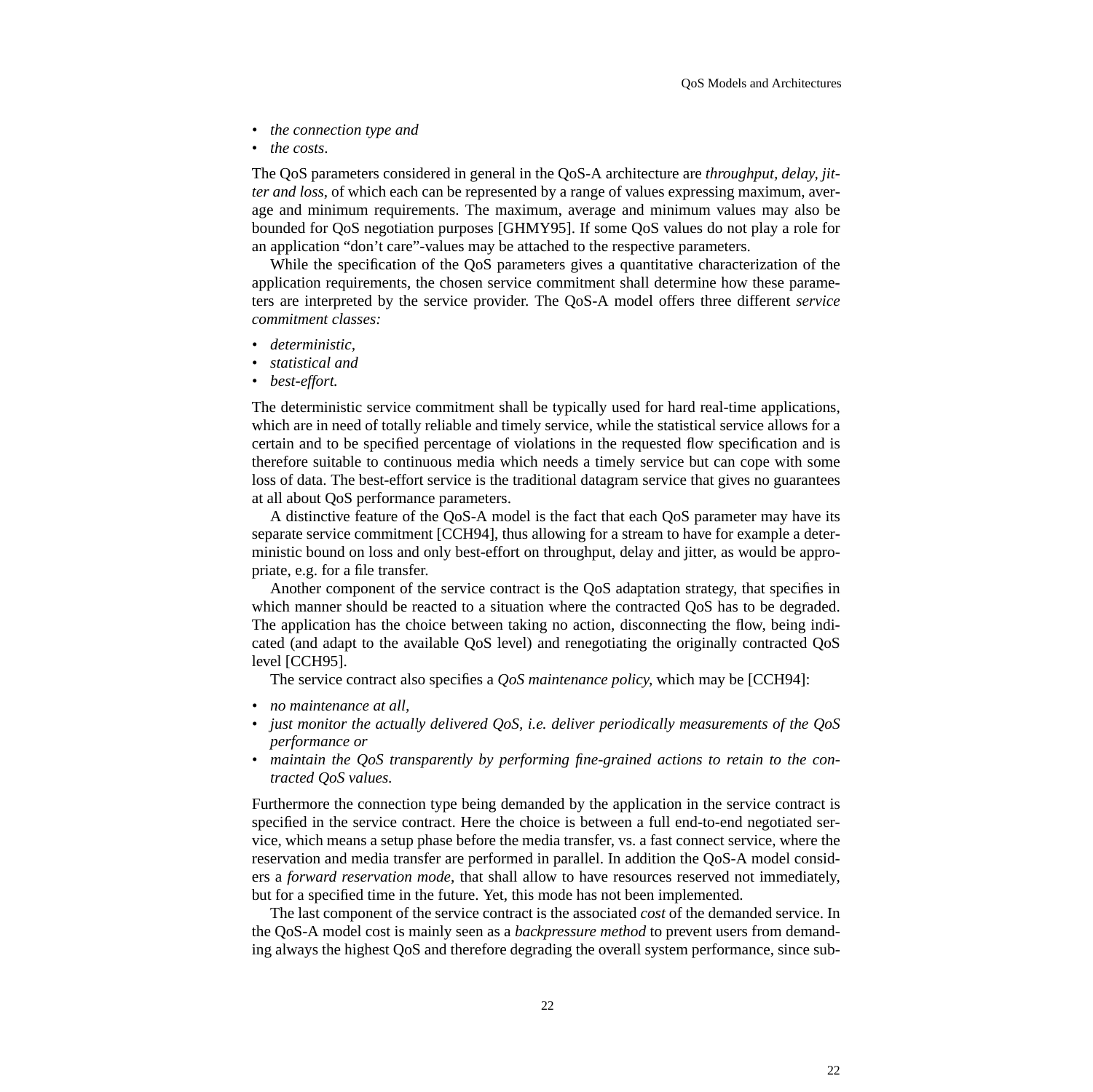<span id="page-24-0"></span>stantially less connections can be admitted. However, there is no such cost-based policy being implemented in the QoS-A model.

As described the QoS-A service model is very comprehensive, in particular, in providing for dynamic QoS by renegotiations which can be triggered by both the service provider and user without requiring to break up the existing connection. However considering the manageability in a large-scale networking environment, it might be too complex to be realized.

### **3.2.4 QoS-A Mechanisms**

In addition to the augmented service model, which enables to specify QoS requirements, the QoS-A proposal also deals with the integration of a range of *QoS configurable protocols and mechanisms* into end-systems and network.

In end-systems the following functions are identified in the QoS-A model [\[CCH94\]](#page-78-0): thread scheduling, buffer allocation, jitter correction and synchronization of multiple related flows.

As main mechanisms to be incorporated in the network, reservation protocols and service disciplines are identified.

The required components to achieve these functions are ordered along the different planes in the QoS-A architectural model.

#### **Protocol Plane**

In the protocol plane the following components are identified as extensions to allow for the QoS support of the media transfer:

- a *flow regulator*, which shapes the flow generated by the application according to the flow specification in the service contract,
- a *flow scheduler*, which manages one queue for each service commitment class based on a hierarchical deadline scheduling,
- a *flow monitor*, whose task is to measure the actually provided QoS, and
- a *resource manager*, which depending on the commitment class and the considered QoS parameter invokes the necessary QoS mechanisms like buffer management, traffic regulation and scheduling.

#### **QoS Maintenance Plane**

The actions being taken in the QoS maintenance plane are subject to the same time domain as the media transfer and therefore execute control functions as opposed to *management functions* which operate on a slower time scale.

In case maintenance is a contracted service feature a *monitor-measure-adjust loop* is performed, which measures the receiver QoS against sender QoS and, if necessary, makes fine grained adjustments by adjusting loss via the buffer management, queueing delay via the flow scheduler and throughput via the flow regulator.

In particular, this plane is responsible for maintaining the contracted commitment in case of statistical services, where a certain percentage of the specified QoS level has to be achieved.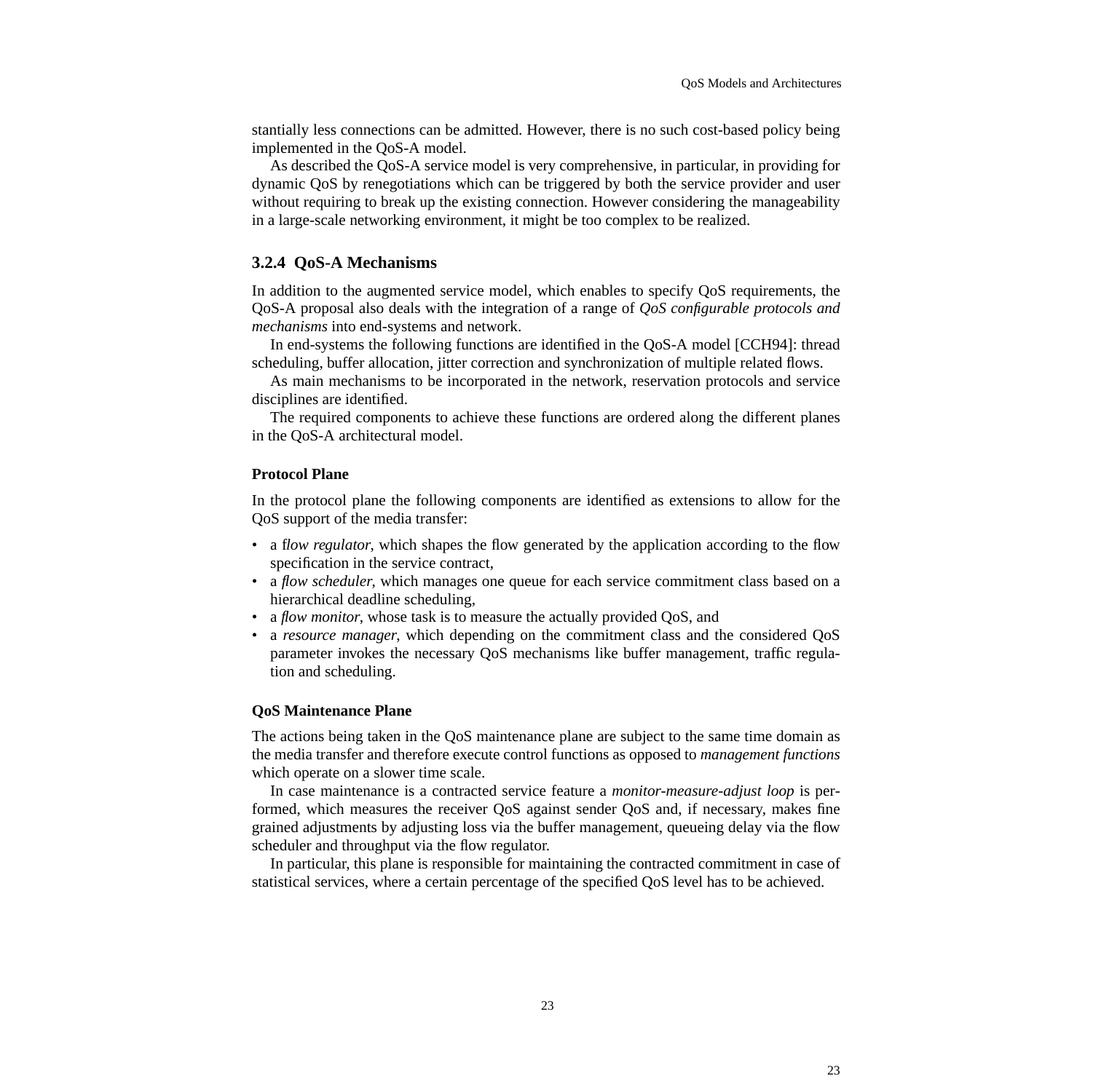#### **Flow Management Plane**

The flow management plane exerts a range of static and dynamic QoS management functions, including the provision of a network signaling infrastructure, resource reservation, QoS adaptation (which means coarse grained dynamic QoS management as specified in the service contract's QoS adaptation strategy), QoS mapping between layers, support of forward connection mode and sampling of network load statistics.

In addition to these extensions of the communication system the QoS-A model implementation also extended a Chorus microkernel for QoS specification and real-time support through a realtime scheduling architecture [\[CB93\].](#page-78-0)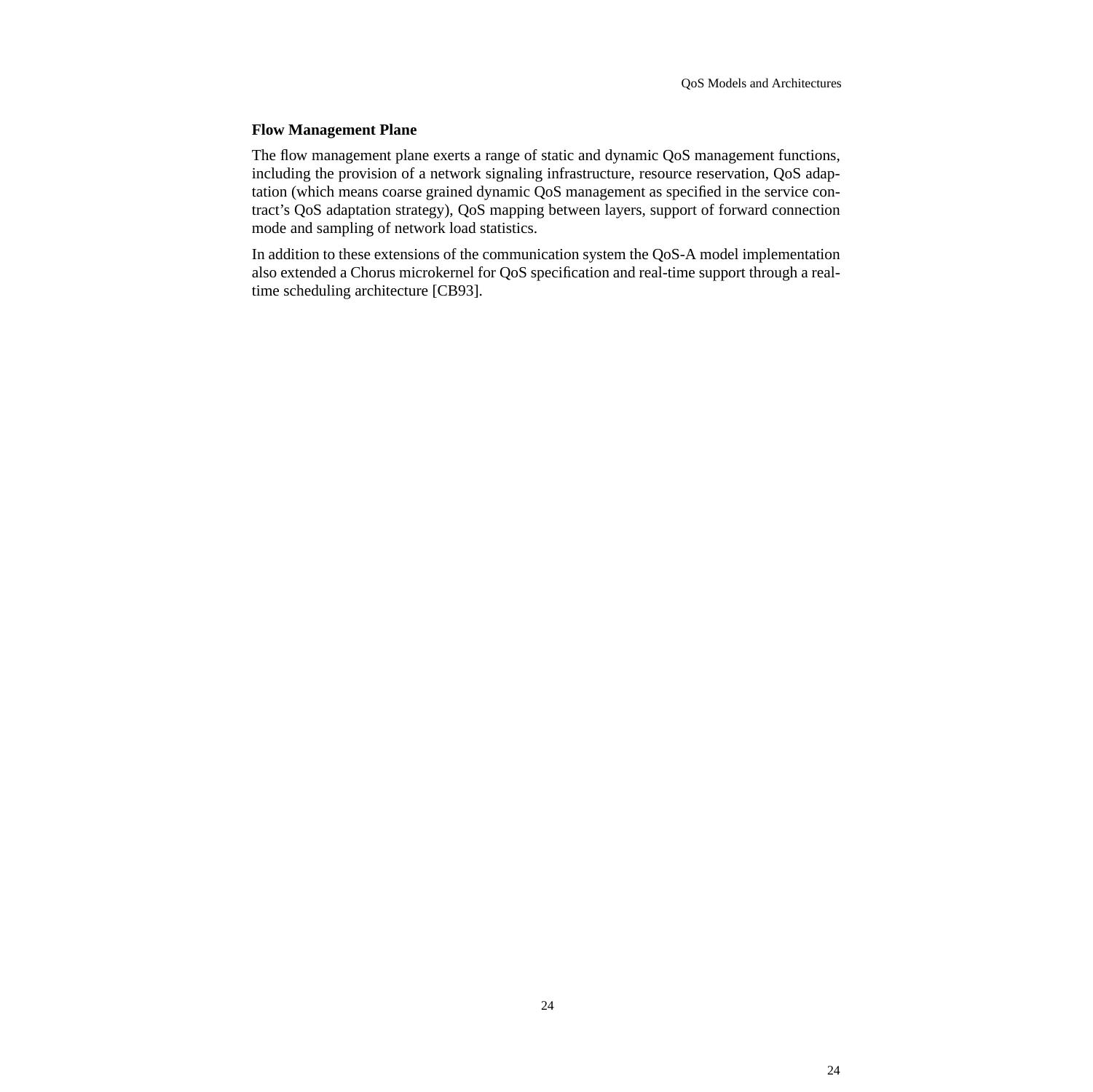# <span id="page-26-0"></span>**3.3 HeiTS/HeiRAT**

The *HeiProjects* [\[Herr94\]](#page-80-0) at IBM's European Networking Center in Heidelberg were aimed at providing a distributed multimedia platform for PCs and workstations in an internetwork of LANs such as Token Ring and Ethernet. Among other things such as distributed multimedia applications, they included the development of *HeiTS* (the Heidelberg Transport System) for transporting multimedia streams across the network [\[WM91\]](#page-84-0) and *HeiRAT* (the Heidelberg Resource Administration Technique) for providing a well-defined QoS for this transport [\[VHN93\],](#page-83-0) [\[VWHW97\].](#page-83-0)

HeiTS and HeiRAT have not only been developed for research purposes, yet, they are used in the Ultimedia Server/6000, a multimedia client-server system for audio and video retrieval. The applicability of HeiRAT is not confined to the HeiTS environment. Indeed, the HeiRAT approach for distributed QoS calculation can be extended to arbitrary chains of software modules (defined as *stream handlers* in [\[WM91\]](#page-84-0)) and networks connecting sources to sinks. Here, for each individual stream handler or for sequences of adjacent stream handlers, the HeiRAT functions can be called to reserve appropriate resource capacities and to return QoS guarantees for the execution of these modules. In this scenario, the protocol stack of HeiTS could be one of the stream handlers. The QoS guarantees given for the individual stream handlers can then be accumulated in a similar fashion as done in a network with its routers and transmission links to yield end-to-end QoS guarantees. See [[WM91\] for](#page-84-0) more information.

# **3.3.1 HeiTS**

HeiTS provides the ability to exchange streams of continuous-media data with quality of service (QoS) guarantees – where applications can specify the requirements they have for the transport service. To provide these QoS guarantees, the protocols of HeiTS are embedded into a processing environment which provides real-time techniques and resource management.

A sending application generates a continuous stream by reading data from an input device (e.g. disk, camera, microphone), possibly processing them (e.g. compressing video data) and then forwarding them across the transport layer interface to the transport system. The transport system possibly segments the stream, i.e., generates packets of a certain size, and transfers these packets through one or more networks and intermediate nodes to the target's host where they are reassembled and moved up to the application level. The application might do some further processing before the messages arrive at an output device.

### **Components**

HeiTS provides protocols of transport, network, and data link layer. Apart from protocols, HeiTS contains also components for resource management, buffer management, and operating system abstraction (F[igure 12\).](#page-27-0)

The Layer 3 and Layer 4 protocols used within HeiTS are the network layer protocol ST-2 [\[Topo90\]](#page-83-0) and the transport protocol HeiTP [\[DHHS92\].](#page-79-0) Both protocols are connection-oriented and enable the transfer of continuous-media data. At the bottom of HeiTS exists HeiDL (Heidelberg Data Link) providing the data link layer protocol and the interface to networks. HeiDL functions are used by the network layer to send and receive data, and to establish multicast groups. Data packets received are distributed to established ST-2 connections. Depending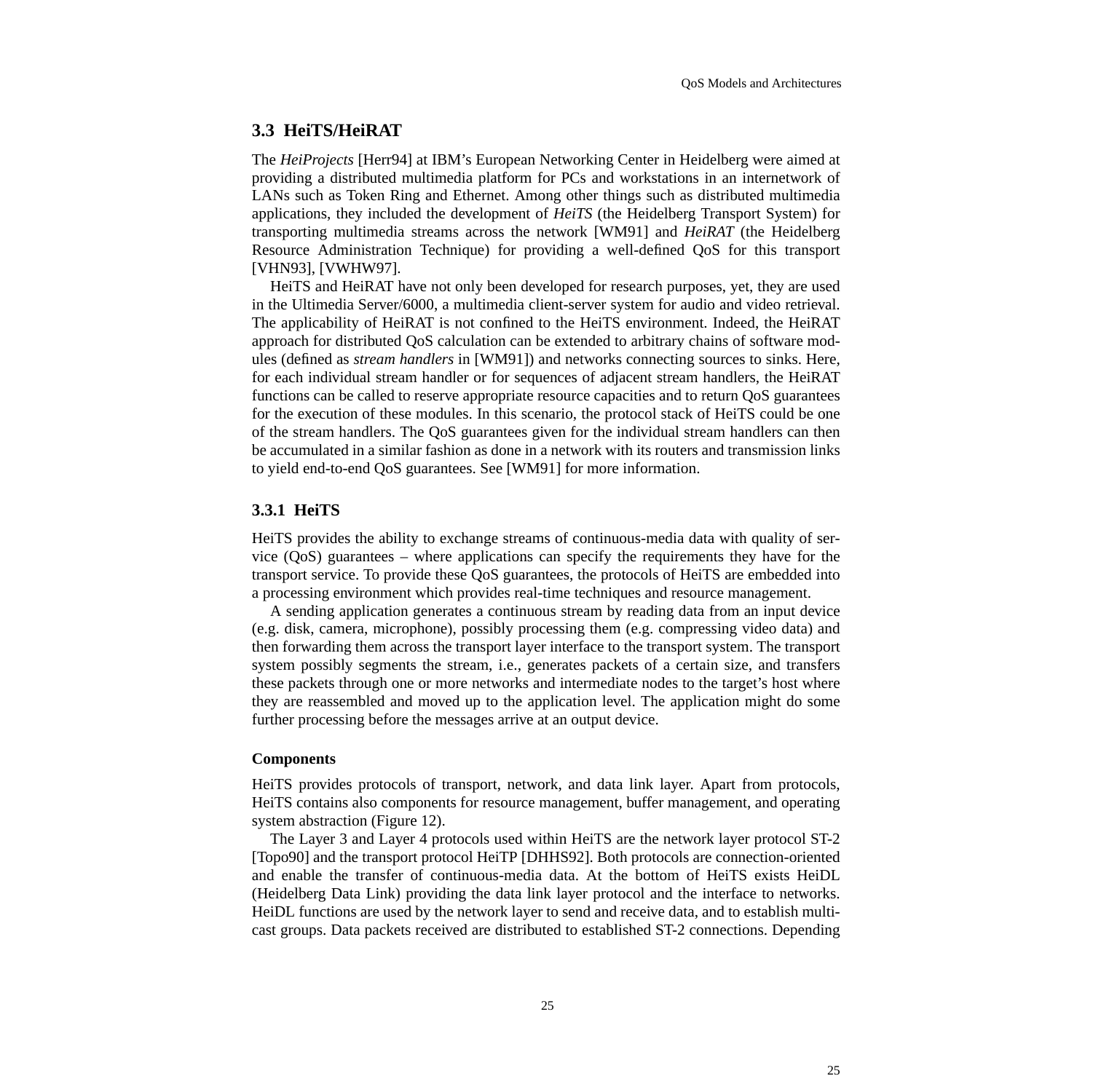<span id="page-27-0"></span>![](_page_27_Figure_1.jpeg)

*Figure 12:* HeiTS Components and Their Implementation Location.

on the capabilities of the used network type (Token Ring, Ethernet, FDDI, B-ISDN,...), HeiDL transmits outgoing data packets with respect to their time-criticalness.

HeiTS has been implemented on different operating system platforms (mainly AIX and OS/ 2). To ease the porting of code between platforms an intermediate layer (HeiOSS) between the native operating systems and the transport system code has been used. Protocol packets sent across a network consist of several parts; the data an application wants to transfer and the protocol headers of each protocol layer. *Buffers* are the representations of packets in memory. The buffer management (HeiBMS) avoids data copy operations in the methods it provides to insert or remove data, to split a buffer, and to build a logical buffer out of multiple smaller memory pieces containing data and headers.

The resource management system HeiRAT is the focal point for resource allocation. Based on the QoS parameters delay, jitter, throughput, and reliability specified during connection setup it performs calculations to determine required system resources and administrates these resources.

#### **Protocols**

The network protocol of HeiTS is an enhanced version of ST-2. The basic ST-2 protocol stems from the Internet family, it is related to IP, and both protocols can coexist in one system. Many of the ST-2 enhancements made during the HeiTS development found their way into the follow-on version of that protocol, named ST-2+ [\[DB95\]](#page-78-0), therefore, the latter resembles the HeiTS version of ST-2. This network layer protocol is used to set up streams from one sender to an arbitrary number of receivers. It implements the functions of bandwidth reservation and filtering in the HeiTS protocol stack. More information about ST-2 and ST-2+ will be given in [Section 4.2](#page-54-0). As part of the network layer activities of the HeiTS group, methods for QoS-based routing have been studied. A protocol for the exchange of according information was developed, results can be found in [\[VHKWW96\].](#page-83-0)

The transport protocol of HeiTS is HeiTP. It implements media scaling and time-based error correction in the HeiTS protocol stack. HeiTP is designed to run on top of ST-2. Although ST-2 offers at the network layer a rich set of functions, there is still the need for a transport ser-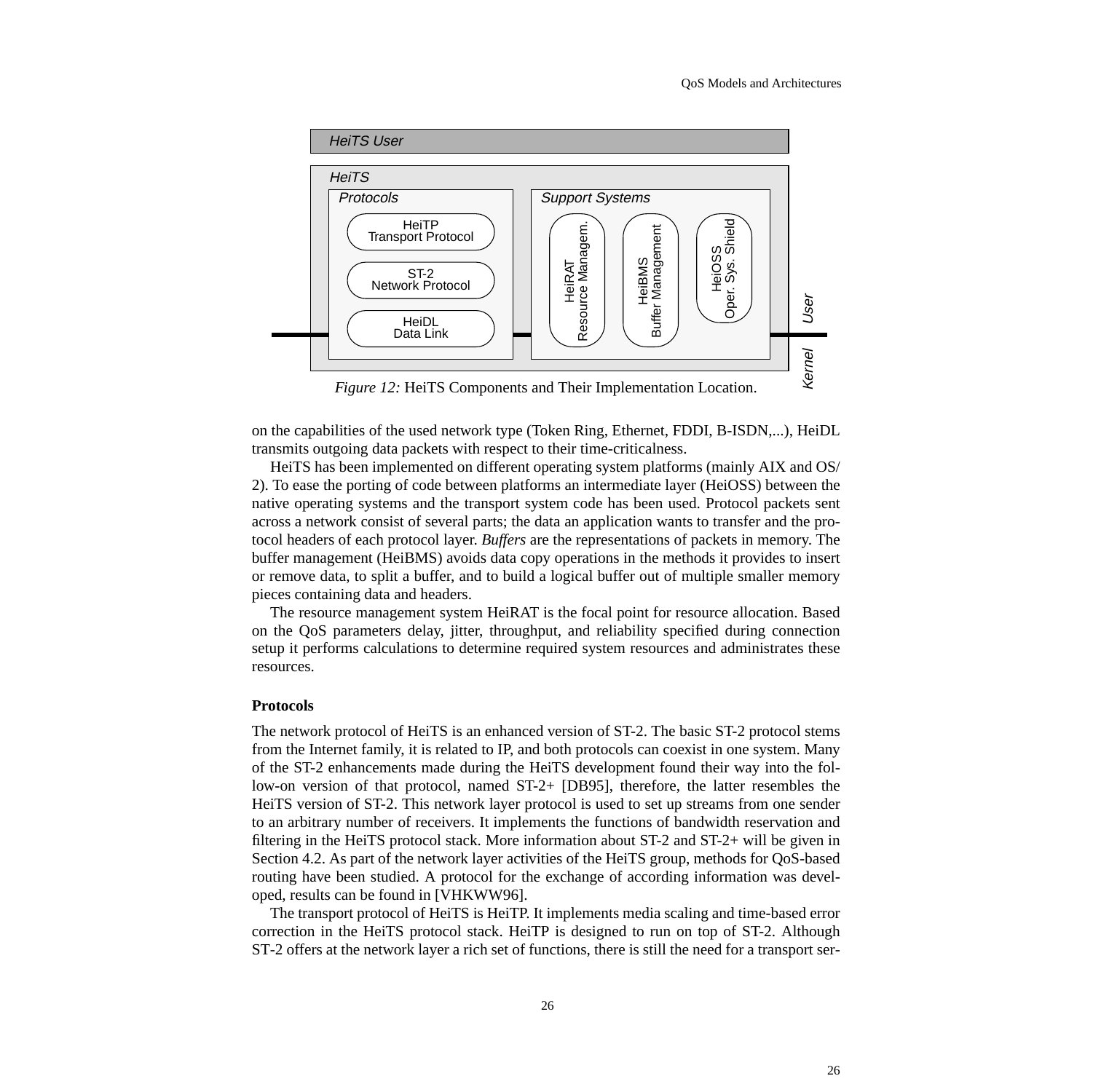<span id="page-28-0"></span>vice on top of it. Such a service needs to provide, for instance, functions to implement data segmentation and reassembly, and rate-based flow control. These basic functions, augmented by support for media scaling and time-based error correction schemes, are the core of the HeiTP services.

HeiTP supports connection-oriented communication only. This is considered as appropriate for multimedia streams because it facilitates applying resource reservation techniques. Further, media scaling and filtering both need the notion of a multimedia stream to be implemented as well. HeiTP streams are multi-destination simplex and they are univocally mapped to the underlying ST-2 streams. When building a new stream, the user provides a QoS specification (based on logical data units) which is translated into network layer terms.

HeiTP offers several reliability classes that can be selected by the user when a stream is being setup. These classes indicate whether the user intends to detect the presence of corrupted data and how the system should react upon such detection. Options include: a) discard the data, b) receive it with or without an indication, or c) attempt to correct the error. The latter leads to the provision of a reliable data transfer service. Offering reliable transmission is uncommon to multimedia communication systems, the reasons for also providing that service are that some audio and video decompression systems cannot tolerate loss, human perception is disturbed by loss of data, esp. of audio information, and that one cannot recover from an error that is included in the first recording of data. Since traditional reliability mechanisms have various flaws in the context of continuous-media data, HeiTP introduces the notion of *partially reliable streams* [\[DHHHST93\].](#page-79-0) Partially reliable streams suggest a weak concept of reliability: A receiver may request retransmission of one or more of the last few packets in a stream. By limiting the number of packets to be retransmitted, the sender never needs to store more than a certain number *n* of packets for potential retransmission. A lost packet not contained in these packets cannot be recovered; hence, the stream is only partially reliable. The value of *n* can be calculated from the timing constraints of the multimedia presentation, taking into account the reliability of the underlying networks.

A scalable stream can be seen as composed of various substreams (see also [chapter 5](#page-67-0) for further information about scaling and filtering). For example, one could use one substream for intra-coded frames and one or even several other streams for the remaining frames, which implies that there are streams of different degrees of importance. In the scaling implementation of HeiTS [\[DHHH94\],](#page-79-0) the individual substreams are mapped onto different connections at the *network* layer, each with its own set of QoS parameters. The transmission quality can then be adjusted either with fine granularity within a connection (substream) or with coarse granularity by adding and removing connections (substreams). This can be considered as *continuous* and *discrete* scaling.

HeiDL, the data link layer part of HeiTS has been implemented for several subnetworks including Token Ring, Ethernet, FDDI, and ATM. Due to their varying characteristics, each of these provide different capabilities with respect to the two most important issues at this level: *bandwidth reservation* and *multicast*.

#### **3.3.2 HeiRAT**

The resource management system HeiRAT manages all the resources, on a path from source to  $sink(s)$ , both in the local systems and the network, which are critical for the execution of con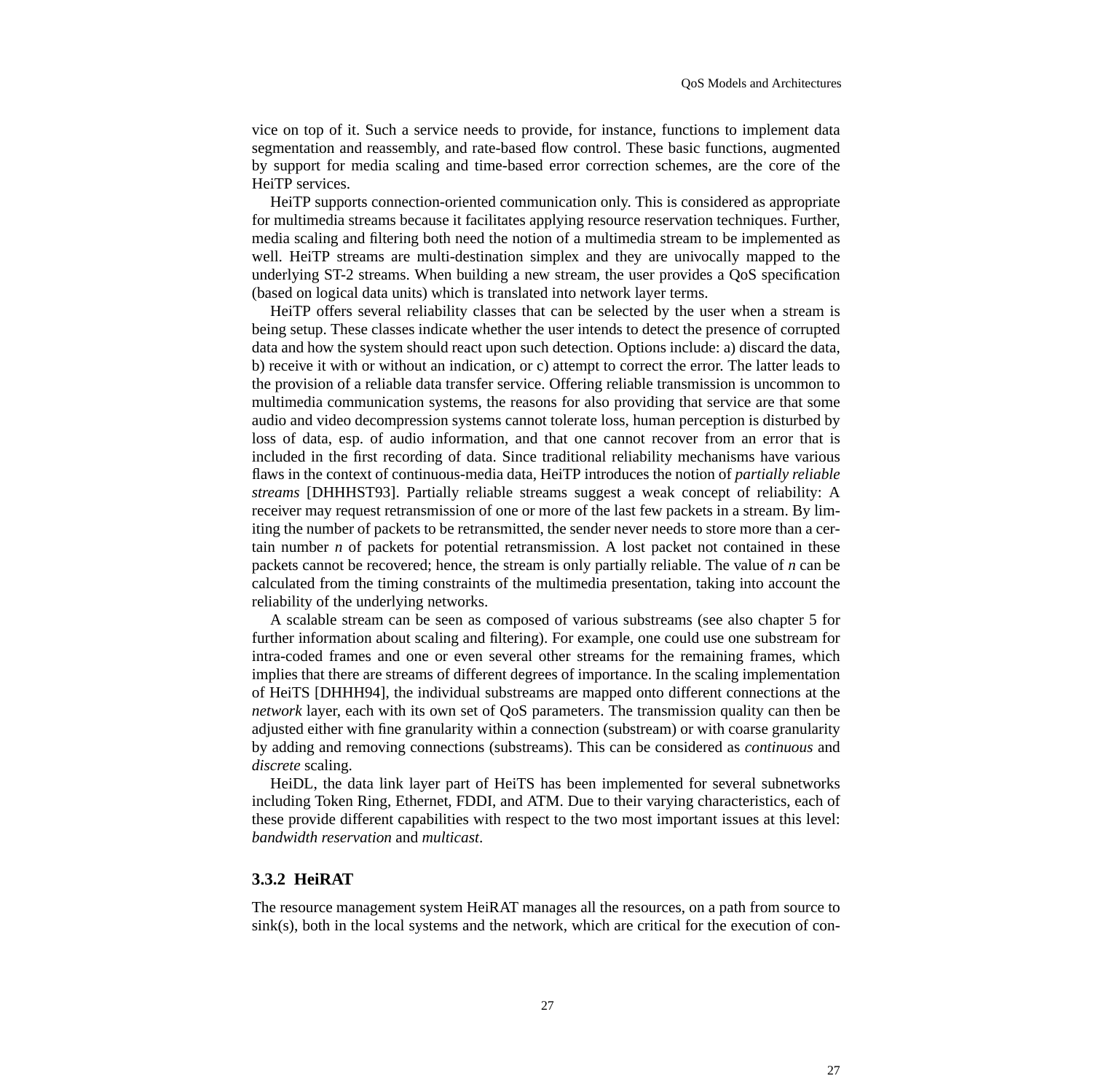tinuous-media data processing: CPU time, network bandwidth, and memory. HeiRAT provides the functionality for QoS negotiation and for QoS enforcement.

In the QoS negotiation phase of a multimedia stream, applications specify their QoS requirements. These parameters are used for the throughput test and the QoS calculation which result either in a resource reservation or in the rejection of the stream establishment, the latter if the QoS cannot be met. In the transmission or QoS enforcement phase, after the successful establishment of a stream, the resources are scheduled with respect to the given QoS guarantees.

HeiRAT offers several options by which applications can specify their QoS requirements. QoS values are given in terms of maximum end-to-end delay, minimum throughput needed, and reliability class defining how the loss of data shall be treated. An application can select one of the QoS parameters for optimization by specifying an interval from *desired* to *worst-acceptable* values. For example, a video application might request a throughput between 15 and 30 video frames per second, indicating that video quality would not be acceptable with less than 15 frames, but that more than 30 frames are never needed. HeiRAT will then return the best QoS it can guarantee within this interval and make the corresponding reservation (or reject the request if even the lower bound cannot be supported). The HeiRAT throughput model is based on the *linear bounded arrival process (LBAP)* model as introduced by [\[Cruz91\]](#page-78-0) and used by [\[Ande93\].](#page-77-0) The LBAP model assumes data to be sent as a stream of discrete units (*packets*) characterized by three parameters:

- *S* = *maximum packet size*,
- *R* = *maximum packet rate* (i.e., maximum number of packets per time unit), and
- *W* = *maximum workahead*.

The workahead parameter *W* allows for short-term violations of the rate *R* by defining that in any time interval of duration *t* at most  $W + t \cdot R$  packets may arrive on a stream. This is necessary to model input devices that generate short bursts of packets, for example disk blocks that contain multiple multimedia data frames, and also to account for any clustering of packets as they proceed towards their destination (for work conserving systems). Although it may be somewhat counter-intuitive, it is possible to use LBAPs for the management of variable bit-rate streams with varying bandwidth requirements as shown in [V[ogt95\].](#page-83-0)

In the transmission phase, data are processed and transmitted according to their urgency. Schedulers handle time-critical multimedia streams prior to time-independent data. They exploit properties of the underlying resources, for example, they are based on the operating system priority scheme for CPU scheduling or the MAC priority scheme of the network.

HeiRAT offers two types of QoS: *guaranteed* and *statistical*. For guaranteed QoS, the resource capacities reserved are for the maximum demand a stream may have during its lifetime. Reserving extensive amounts of capacities for such peak requirements can be rather costly and leads to the under-utilization of resources if there is a significant difference between peak and average data rate of a stream. A cheaper alternative is statistical QoS where resources are slightly overbooked. This implies that while QoS requirements will be met most of the time, occasional QoS violations may occur (and applications need to be ready to cope with them).

In addition to admission control and resource reservation, HeiRAT uses scheduling mechanisms to ensure that the negotiated QoS is provided. These are offered for CPU and network resources. The HeiRAT algorithms for CPU scheduling are based on classical approaches for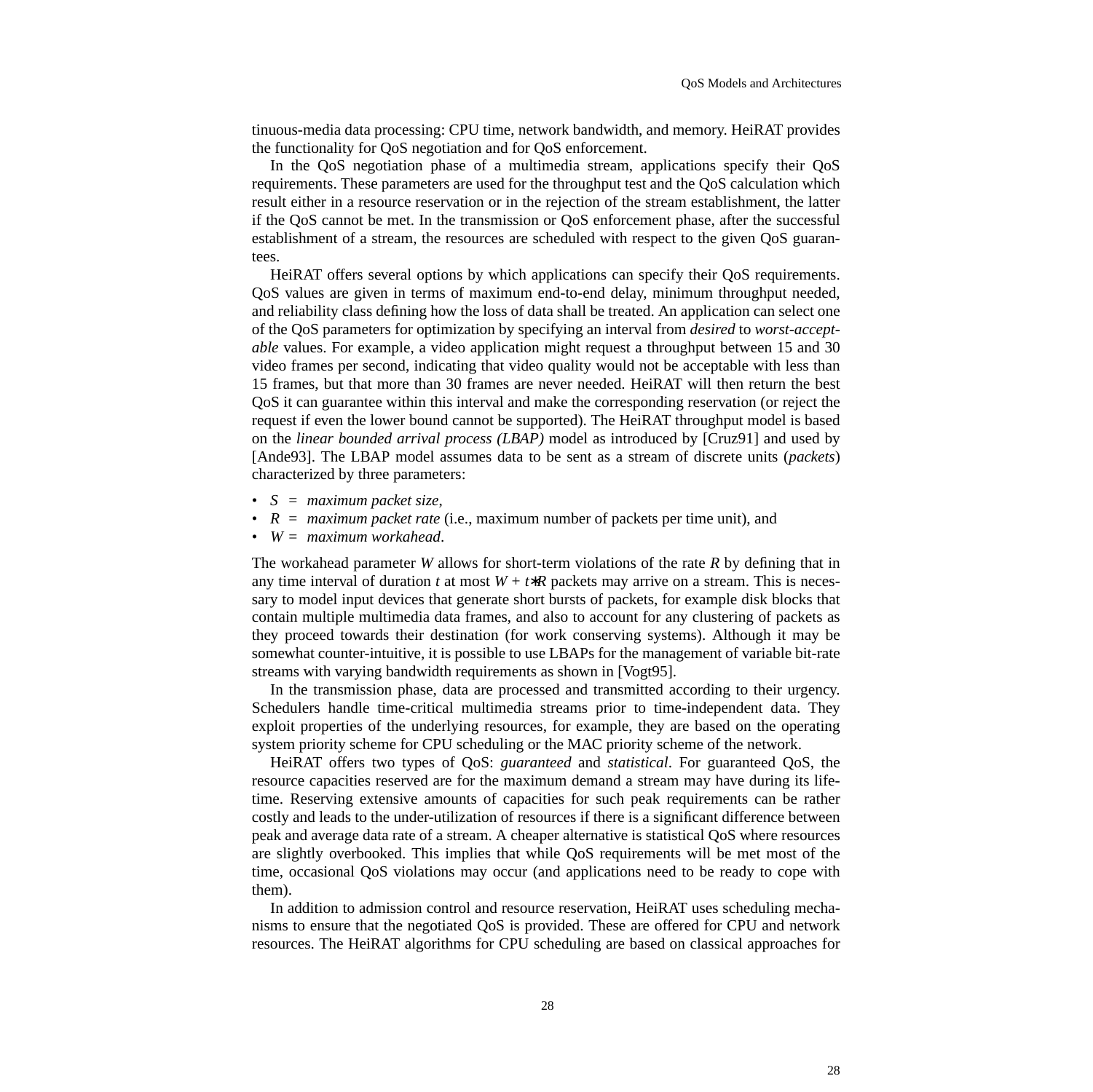real-time processing, namely *earliest-deadline-first* and *rate-monotonic* scheduling [\[LL73\].](#page-81-0) In HeiRAT, these approaches have been extended to account for the two classes of guaranteed and statistical connections as well as for workahead packets. This extension is based on the method of deadline-workahead scheduling [\[Ande93\]](#page-77-0) which dynamically classifies packets with respect to whether they are currently critical or workahead. A description and evaluation of the CPU scheduler is given in [\[WM91\].](#page-84-0)

The network access scheduler influences the order in which packets are sent on the network. This means the access to the network adapter, i.e., the queue inside the computer in front of the network, as well as the time at which a packet is actually be transmitted via the network, especially in case of a shared-media network as most LANs are.

Within HeiRAT, modules for throughput test and QoS calculation have been implemented for various network technologies (Token Ring, FDDI, Ethernet, and partially for ATM) and local processing resources (CPU and buffer space). Especially for shared-media LANs, a *central bandwidth allocation* module was develope[d \[KMR93\]](#page-81-0). Nodes which wish to reserve network resources contact this module and request a certain QoS. This module checks the available resource capacity and grants or denies the reservation. Since it has 'global' knowledge it can calculate better QoS values, additionally, it can serve as a central policy agent.

Finally, mechanisms for *Resource Reservation in Advance*, i.e., to setup a reservation for a future time interval, have also been added to HeiRAT [[WS97\].](#page-84-0)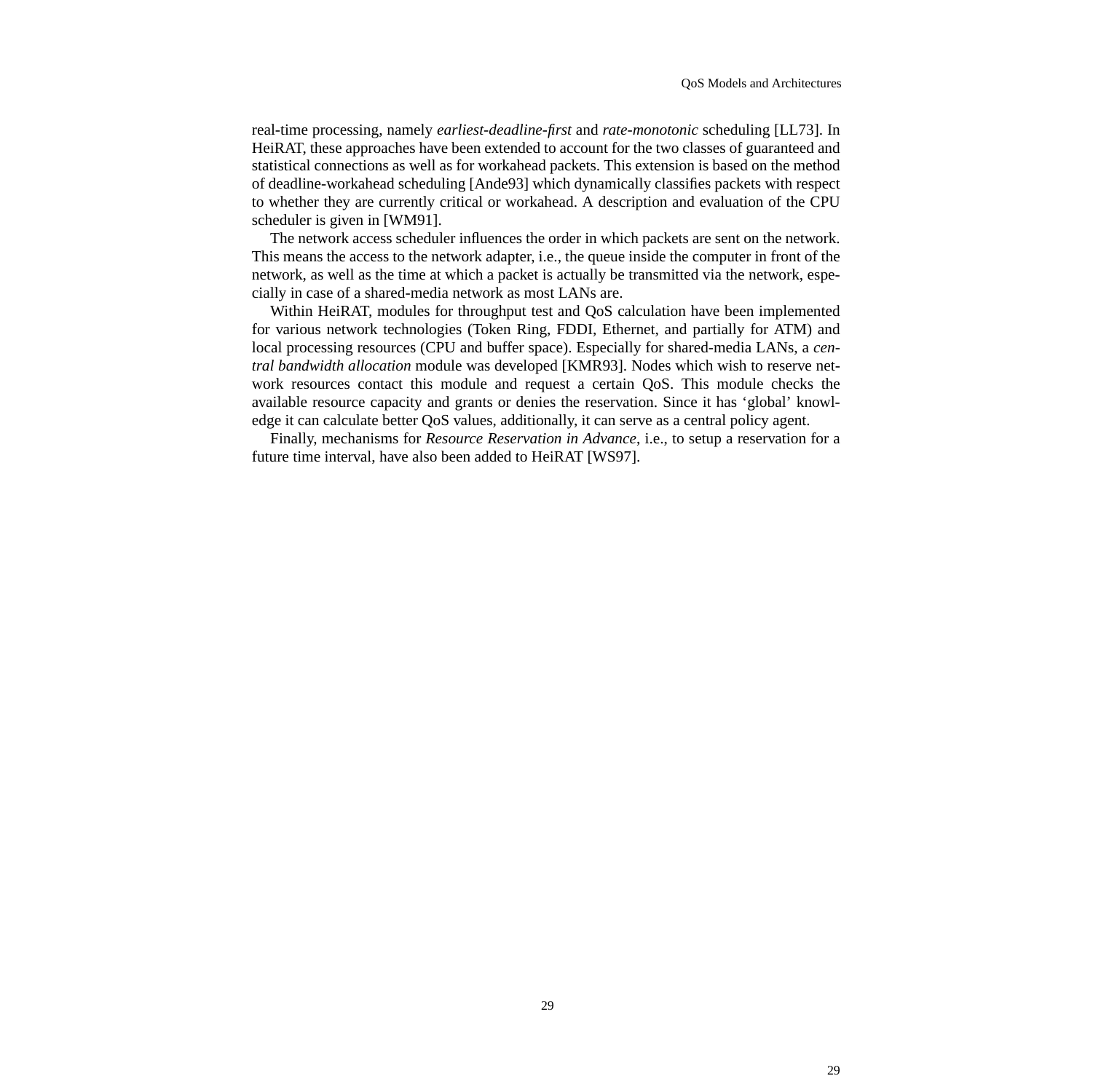# <span id="page-31-0"></span>**3.4 The XRM Architecture**

The COMET group at the University of Columbia is developing an Extended Integrated Reference Model (XRM) [\[KW94\]](#page-81-0) as a modeling *framework for control and management of multimedia telecommunications networks*, which comprises multimedia computing platforms and broadband networks. The emphasis of the XRM model is rather on the architectural issues of a *system-wide end-to-end QoS provision* than on the definition of a comprehensive service model.

The XRM model assumes that the foundations for the operability of multimedia computing and networking devices are the same. They model both classes of devices as producers, consumers and processors of media, differing merely in the overall goal, that a group of devices is set to achieve, in the network or the multimedia platform.

If the XRM is restricted to the networking part of the model the so-called Integrated Reference Model (IRM) is the result. The IRM consists of five planes, which contain monitoring and real-time control, management, communication, and data abstraction primitives: the network and system management or N-plane, the resource control or M-plane, the data abstraction and management or D-plane, the connection management and binding or C-plane and the user information transport or U-plane (see Figure 13) [[Laza94b\].](#page-81-0)

![](_page_31_Figure_5.jpeg)

*Figure 13:* The XRM model.

If on the other hand the XRM is restricted to the multimedia computing platform a unit of similar functionality as the IRM can be viewed. In this partial model the N-plane caters for the system management functionality, and the M-plane encompasses process scheduling, memory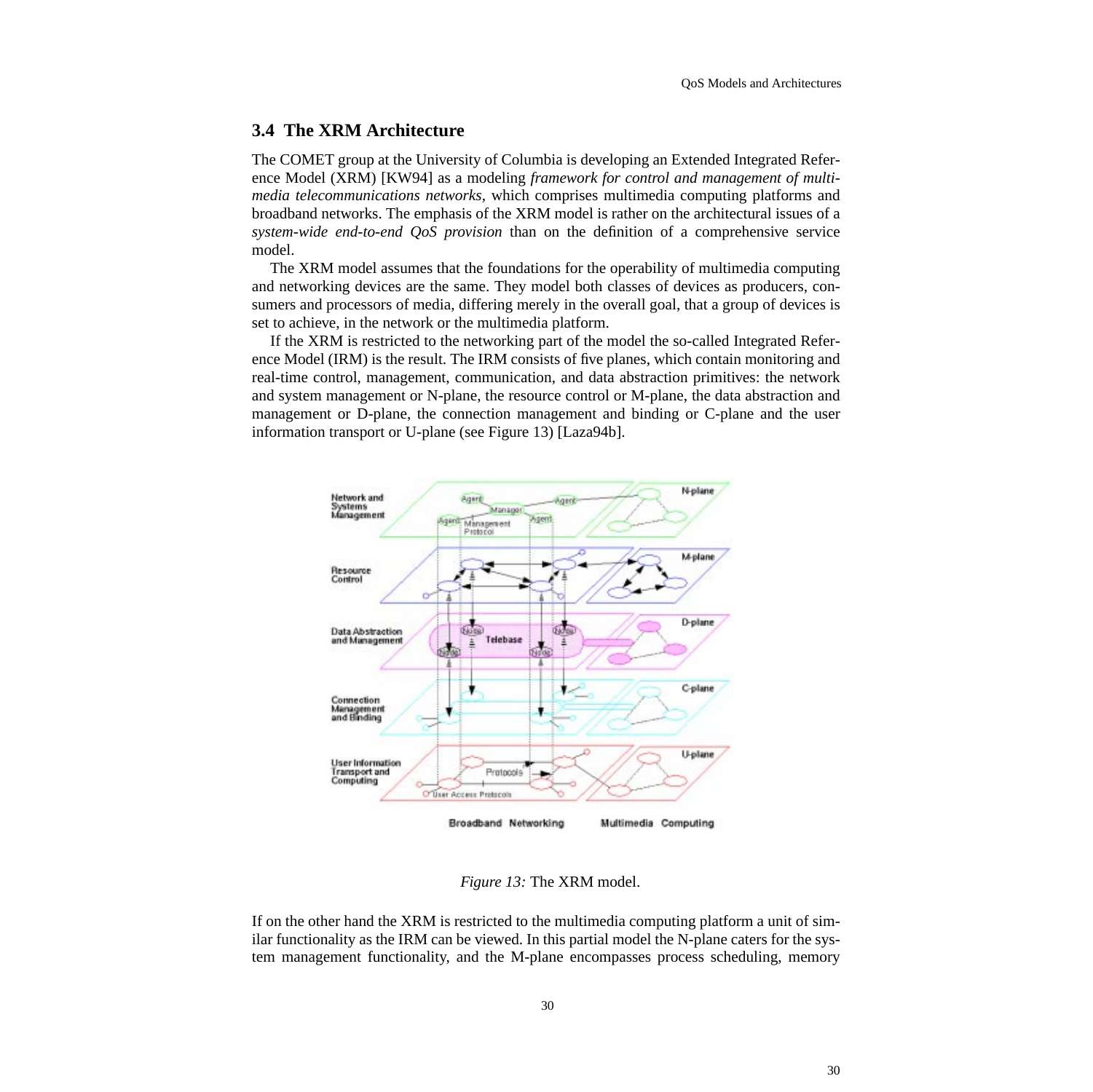<span id="page-32-0"></span>management, routing (when applicable), admission control and flow control. Objects modeling multimedia devices are found in the D-plane, the C-plane contains binding functionality, and the U-plane's task is the transport of user information within the Customer Premises Equipment (CPE).

For purposes of structuring, the XRM is furtherly divided into three (sub)models [Laz94a]. These models are defined by the functionality commonly associated with the broadband network and media processors, the multimedia network, and the applications and services network. These are called the R-, the G- and the B-models, or RGB for short. The RGB model is shown in Figure 14 [\[Laza94b\].](#page-81-0)

![](_page_32_Figure_3.jpeg)

*Figure 14:* The RGB model.

These models interface to each other as defined by a set of abstractions or services. On the one hand *QoS abstractions* are provided by the broadband network and media processors to the multimedia network, while on the other hand *service abstractions* form the interface between the multimedia network and the services and applications network.

#### **3.4.1 The Functionality of the Broadband Network and Media Processors (R-Model)**

As already mentioned, the R-model, shown in the figure above, represents the functionality of the broadband network and the media processors. The task of the broadband network as perceived by the multimedia network, is to provide a service in terms of QoS abstractions.

The D-plane of the R-model abstracts the main network components, i.e., switches, multiplexers and media processors as a global distributed memory. In particular, communication links are viewed as FIFO memory, whereas switches and processors are modeled as random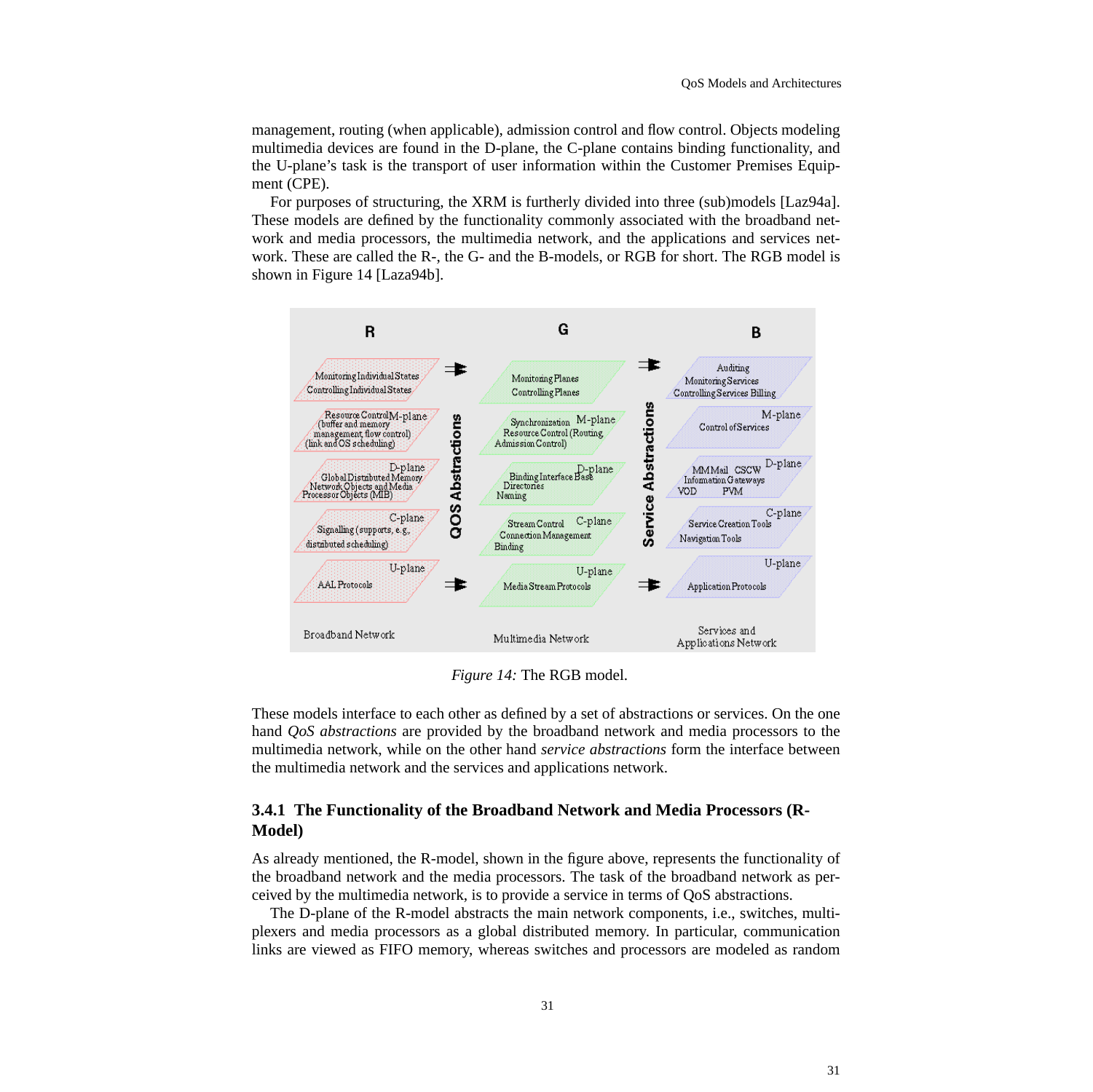<span id="page-33-0"></span>access memory. These are again abstracted on a higher level and constitute eventually entities of a Management Information Base (MIB).

The N-plane's task is to perform network and system management and is about monitoring and controlling of individual states of the network and system components. These states might correspond to the status of a link, the temperature of an interface card, and so on and are represented as objects residing in the MIB. For monitoring and controlling purposes the N-plane manager uses as a primary mechanism a client-server interaction.

The M-plane models the resource control tasks. For example, the main resource functionality perceived at the switch or multiplexer level is buffer management and link scheduling. At the CPE level the same tasks appear as operating system scheduling and memory management. As another important resource control mechanism flow control is taken into account.

The exchange of state information among distributed buffer management and link scheduling entities is supported by the C-plane. Exchange of state information is in particular required in cooperative distributed scheduling. Thereby a larger networking capacity under QoS constraints can be achieved.

The U-plane provides for cell level adaptation protocols, which are used for segmentation and reassembly of cells as well as reliability checks.

#### **3.4.2 The Functionality of the Multimedia Network (G-Model).**

The functionality of the G-model is divided into the five planes of the XRM as well. From the perspective of the services and application network the multimedia network is a service provider of a well-defined set of service abstractions. As already mentioned in the previous section, these abstractions are realized by the multimedia network based on the QoS abstractions provided by the broadband network and media processors, hence a layered structure also between R-, G- and B-model is proposed.

A distributed repository containing information about entities that might participate in a binding process, the so-called Binding Interface Base (BIB) is contained in the D-plane. Services are regarded as a set of interconnected objects.

The *binding architecture* [\[LBL94\]](#page-81-0) is the attempt to *open the signalling* of proprietary protocols and therefore enlarge their applicability. Currently, ATM LANs provide proprietary soft-ware in support of Q.2931 [\[ITU96c\]](#page-80-0) or other closely related signalling protocols. Hence there is no facility to interface for non-proprietary software in order to access network resources. Thus a need is derived to devise a methodology for an open network access to broadband networking and media processor resources subject to the support of a rapid and flexible service creation, deployment and management strategy.

The N-plane's major task is the monitoring of the behavior of distributed systems. It should also provide for components management such as high speed manageable host interfaces.

The U-plane incorporates the support of a number of media stream protocols such as a native ATM stack and other real-time protocols. Also data protocols offering best-effort services like TCP/IP shall be supported and can therefore coexist with media stream protocols.

The M-plane offers orchestration as well as other resource allocation mechanisms. Routing and admission control are considered the most important parts of the resource control.

Stream control, connection management or more generally binding algorithms are supported by the C-plane. Stream control means the protocols required for remote control of mul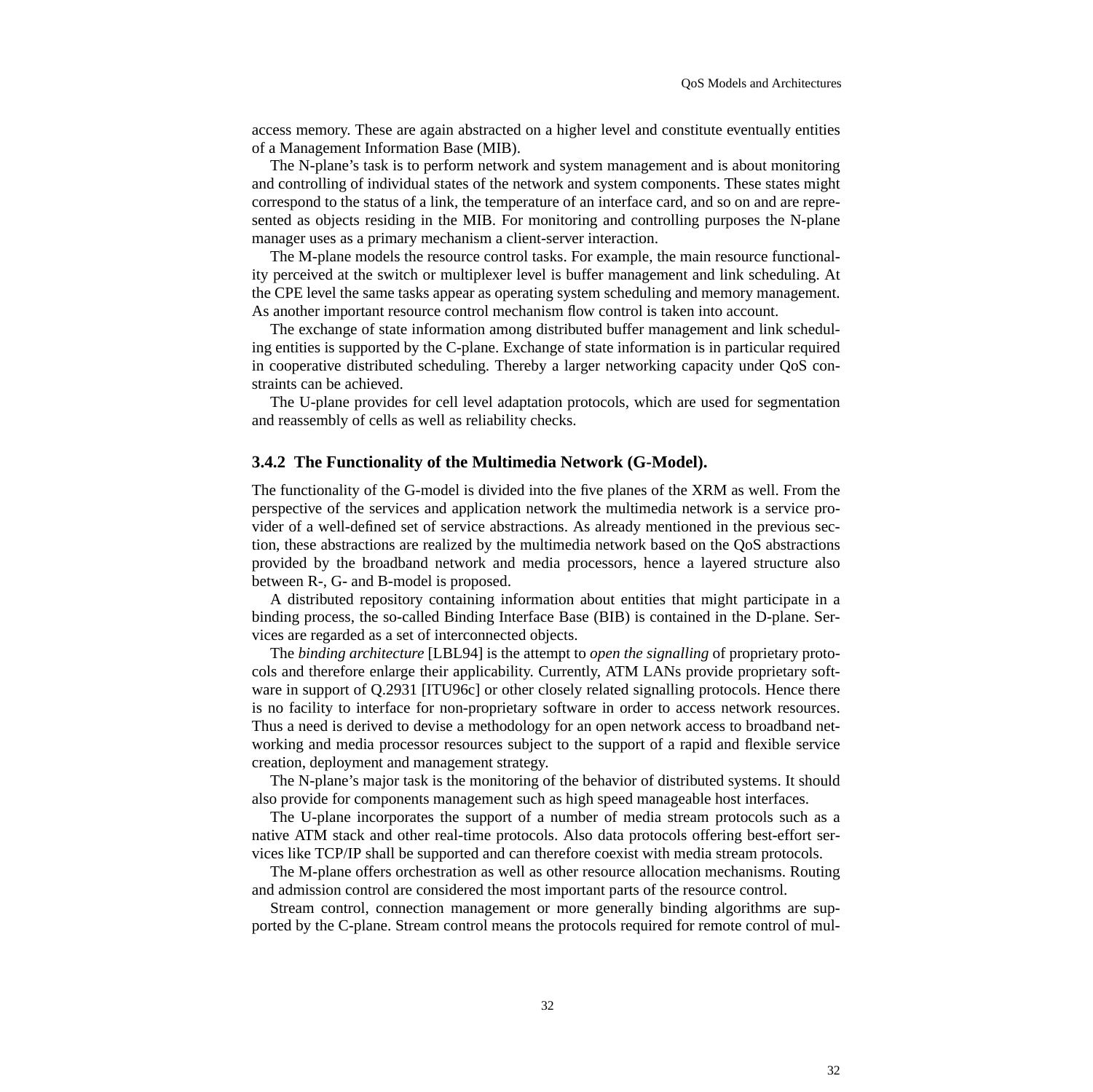<span id="page-34-0"></span>timedia devices such as tape drives, multimedia on demand systems, etc. As connection management mechanisms unicast as well as multicast algorithms belong to the C-plane.

#### **3.4.3 The Functionality of the Applications and Services Network (B-Model)**

Again, the functionality, this time for the B-model, is divided among the five planes of the XRM architecture.

The management of services belongs to the N-plane. Management support for access, security, configuration, billing and auditing services are identified as possible tasks. The task of service admission control is shared between the N- and the M-plane.

A key requirement of the M-plane is the control of services and the negotiation of networking and computational resources.

The D-plane is supposed to be an object repository of services such as multimedia mail, computer supported cooperative work, video on demand, parallel virtual machines, etc.

Navigation and service creation tools are the object of the C-plane.

Finally, application protocols belong to the functionality of the U-plane.

#### **3.4.4 Summarizing Considerations**

The description of the XRM and its subdivision into three functional reference models implicitly suggests how the designers of XRM view the main problem areas in multimedia networking. Their key issue is [[KW94\]:](#page-81-0)

- the relationships with respect to service provision and interfaces between middleware (multimedia network) and broadband network and multimedia network and applications, or more specifically:
	- (1) the definition of the interface between the multimedia network and the broadband network and media processors,
	- (2) design and implementation of a QoS architecture for the multimedia network
	- (3) design of programming tools for supporting the services at the interface between the multimedia network and the applications and services network.

Further points being made are that scaling and operability of the overall system should be considered major issues that will need to be dealt with extensively.

Scaling according to [Laz94b] refers to both time and space, and represents the ability to deal with more then ten orders of magnitude in time (from ns to minutes) and possibly global distribution of the network.

Operability refers to the overall ability to manage and control [\[Laza94b\].](#page-81-0) It implies the design of a system that gathers traffic statistics and responds rapidly to dynamically varying traffic loads, network status and fault conditions, and simultaneously provides different grades of service guarantees to different traffic types based on their fidelity requirements.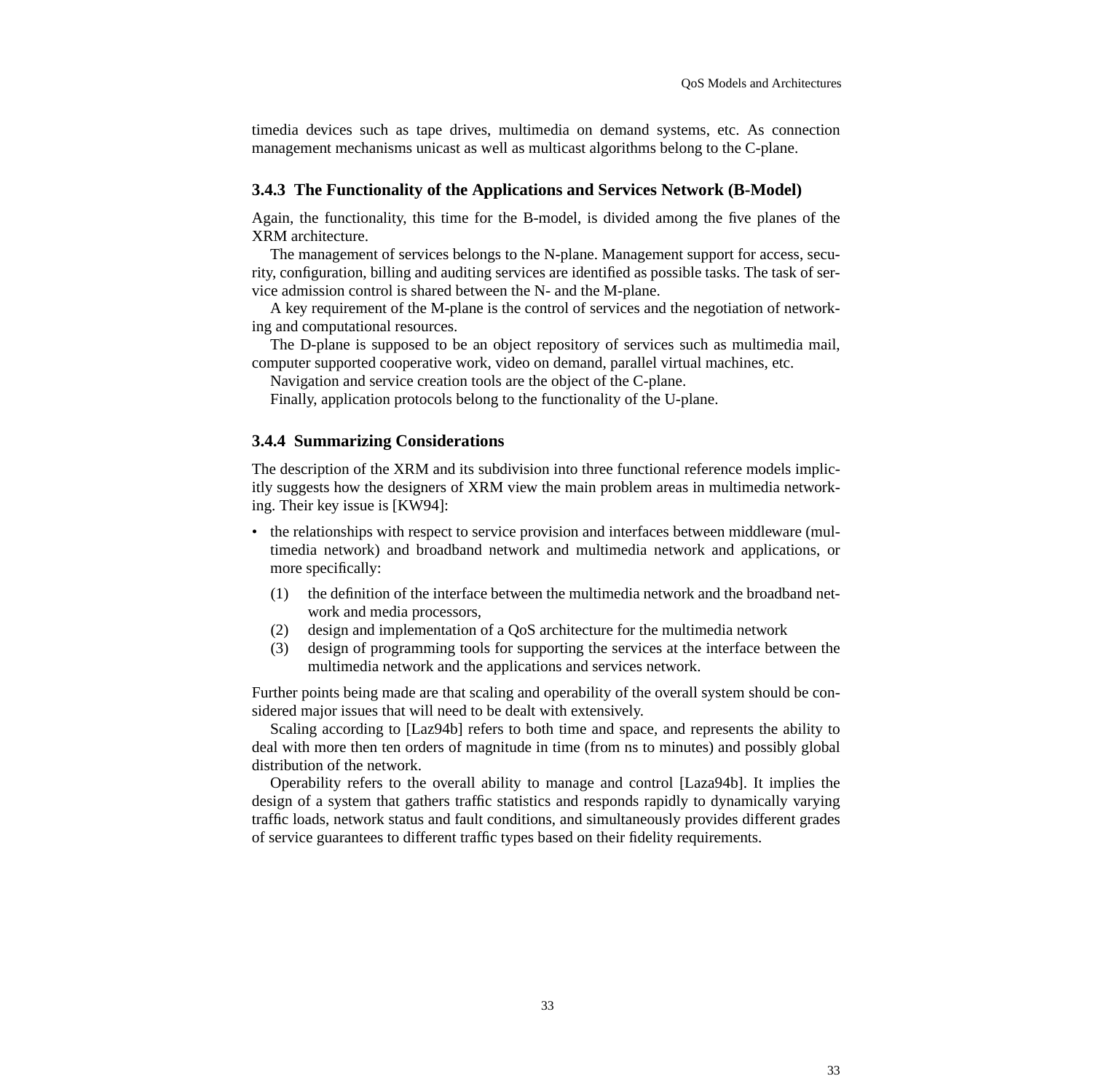## <span id="page-35-0"></span>**3.5 The IntServ Architecture**

The need for support of new distributed applications mostly arising in the field of multimedia has also been recognized by the Internet community. Since the current Internet architecture is incapable of providing QoS, which is the main requirement of the newly emerging applications from a communications' point of view, the IETF (Internet Engineering Task Force) has been for some time examining, how the Internet architecture can be enhanced to provide such services [\[BCS94\].](#page-77-0) The proposed model for this is called the Internet Integrated Services, or briefly the *IntServ* model. This name already reveals that the new model shall be applicable to different classes of traffic, and hence support beyond others real-time traffic requirements like QoS provision.

The IntServ model is the attempt to merge the advantages of two different paradigms: d*atagram networks* and c*ircuit switched networks* [[CSZ92\].](#page-78-0)

Datagram networks like the Internet maximize network utilization by multiplexing multiple data streams. They also provide for multipoint communication and robustness by adapting to network dynamics. So far, however, datagram networks only provided a best-effort delivery service.

On the other hand, current circuit switched telecommunications and ISDN networks provide service guarantees, yet lead to inefficient use of network resources when sending bursty data traffic and have difficulties in adapting to link and intermediate node failures, furthermore they lack support for multipoint communications.

So the aim set by the IETF is to provide for robust, yet flexible services which allow for QoS support and multipoint communication while making efficient use of network resources [\[BCS94\].](#page-77-0)

### **3.5.1 Basic Assumptions and Perspectives**

*Group communication* is regarded as one of the main requirements of the new applications and therefore multicasting is considered vital for the new Internet infrastructure [B[CS94\].](#page-77-0)

In addition to the provision of QoS for real-time applications the *sharing of bandwidth* between different traffic classes is considered a desirable characteristic of a future Internet infrastructure,. Therefore, the IntServ model shall include besides best-effort and real-time services a so-called controlled-link service [[Ferr95\].](#page-79-0)

The approach taken to introduce these partially new services is not to design a new Internet architecture from the scratch, but to supplement and extend the existing Internet architecture with some new components.

The basic assumption of the IntServ approach is that resources must be explicitly managed, otherwise guarantees cannot be granted, no matter whether they are deterministic or statistical, strict or approximate.

Since the IntServ approach assumes flow-related state to do the resource reservation inside the network, this means a partial shift away from one of the basic principles in the Internet, the so called end-to-end argument. This claims that flow-related state should only be maintained in the end-systems [[Clar88\]. H](#page-78-0)owever, in order to relax this paradigm shift away from connectionless to connection-oriented services, the IntServ model operates on *soft-state* in the network, thereby trying to maintain the robustness characteristics of the Internet [\[ZBEHJ93\].](#page-84-0) By using soft-state a hybrid form between connectionless and connection-oriented services is used.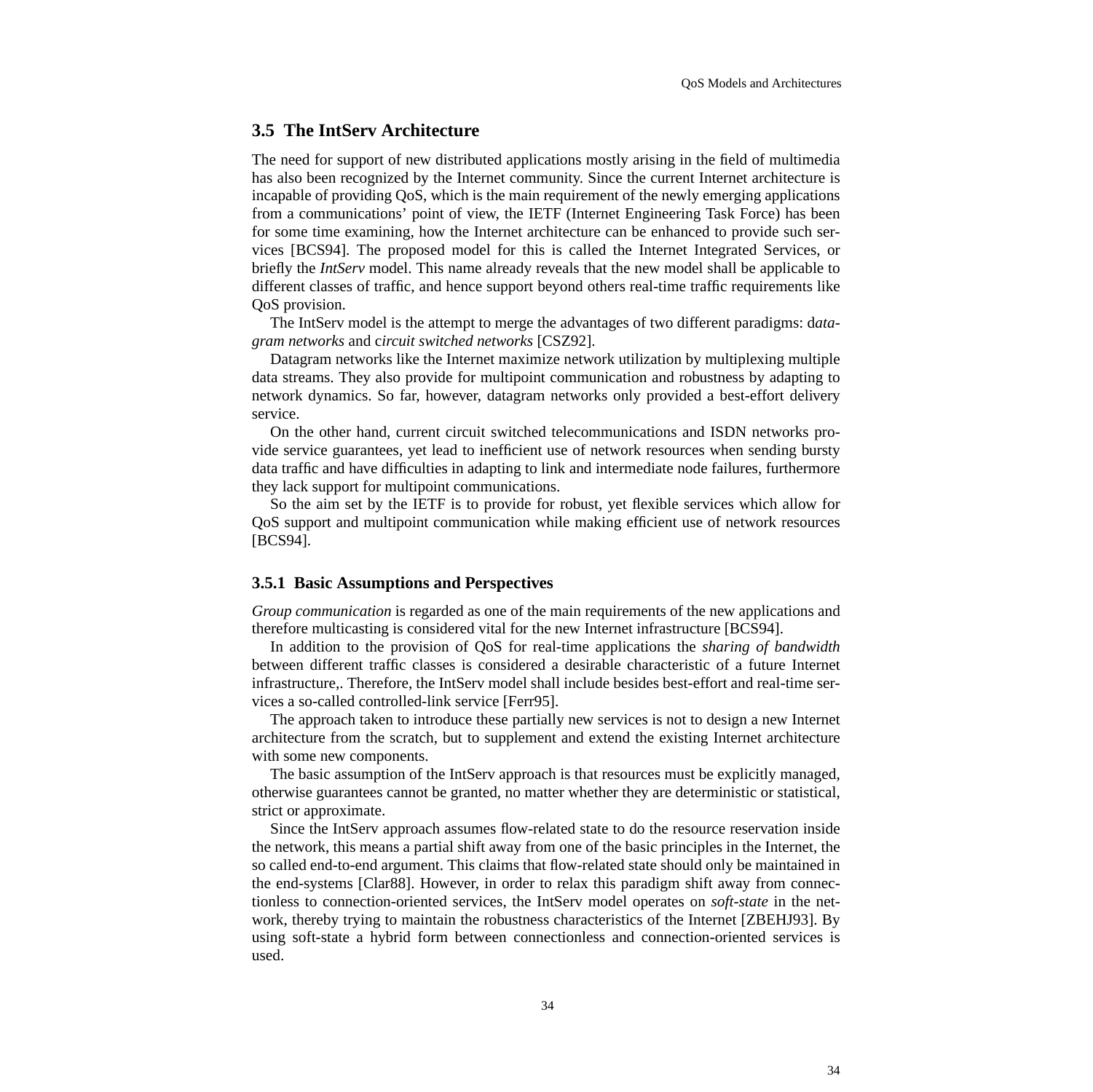Since resource reservation leads to privileges, the IntServ model recognizes the need for *policy and administrative control*, which in turn will lead to authentication requirements as to who issued the reservation and whose packets receive the contracted QoS [Ba[ker96\].](#page-77-0)

Another fundamental assumption of the approach taken is the integration of real-time and non-real-time communication into a single Internet infrastructure, and thereby enabling *statistical sharing* between these two traffic classes. This is opposed to building an entirely new, parallel infrastructure for real-time communication, leaving the Internet architecture unchanged and dedicated to non-real-time traffic. Hence, a *unified protocol stack* for both real-time and non-real-time on the internet layer is envisaged in the implementation of the IntServ model.

### **3.5.2 Overview of the Architectural Components**

In today's Internet, IP forwarding is totally egalitarian, i.e., all packets receive the same besteffort QoS and packets are typically forwarded using a strict FIFO queueing discipline. For integrated services a router must implement an appropriate QoS for each flow (in the IntServ model a simplex data stream with possibly multiple destinations), in accordance with the service model. The component that enables the routers to manage the resources in order to enforce the QoS of individual flows is called *traffic control* and consists of three components [\[SCZ93\]:](#page-82-0)

- *Packet Classifier,*
- *Packet Scheduler,*
- *Admission Control.*

The fourth component of the IntServ framework is the *resource reservation protocol*, which shall hold together the local traffic control components of the routers by communicating the resource requirements of applications between the routers.

## **3.5.3 The Traffic Control Components**

#### **Packet Classifier**

The packet classifier performs a mapping of incoming packets into classes, which are characterized by the fact that all packets of the same class get the same treatment from the packet scheduler [\[BCS94\].](#page-77-0)

The possible classifications which are envisioned are, for example, all video flows or all flows attributable to a particular organization. However, also a single data flow can represent a whole class, this is supposed to be observed especially at the edge routers of the network, whereas the Internet core routers should rather be using aggregation mechanisms.

At the moment packet classification for routers is complicated by the fact that the destination address, which is the sole information for routing purposes in the Internet, is no sufficient information to select the class of service a packet must receive. This however, is expected to be alleviated by the use of the flow label field of IPv[6 \[Deer95\]](#page-78-0), when the next generation IPv6 will be eventually widely employ in the Internet.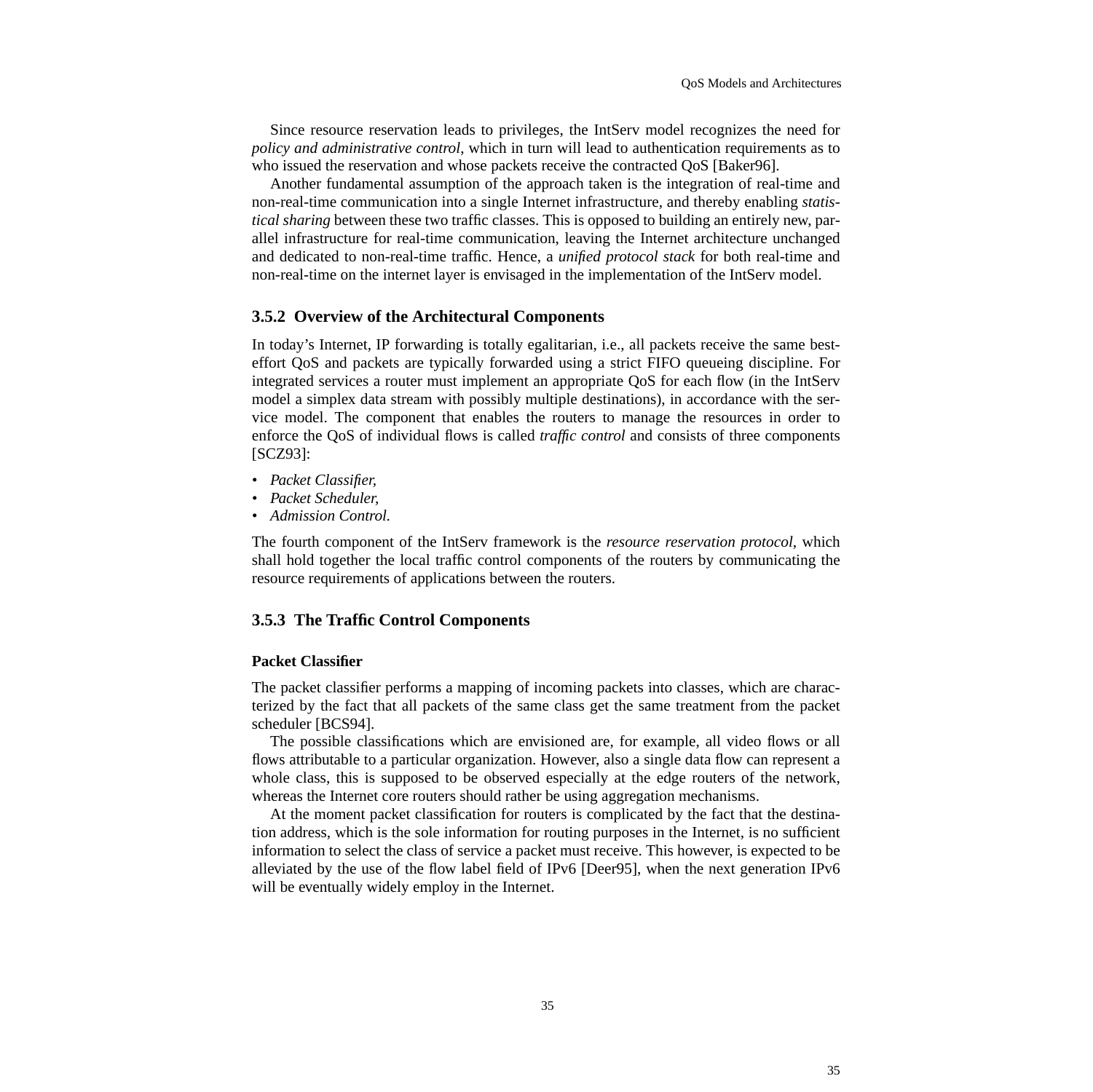#### **Packet Scheduler**

The packet scheduler's task is the forwarding of different packet streams using a set of queues and possibly other mechanisms like timers [\[BCS94\]](#page-77-0). In order to achieve the desired QoS provision, the basic function of the scheduler is to reorder these queues, in the simplest case according to a priority scheme.

The packet scheduler is implemented at the output driver level, since this is the point where packets are queued. The output driver uses the appropriate link layer controls over the allocation of bandwidth - if such mechanisms exist - in order to enforce the given guarantees about reserved bandwidth.

A possible submodule of the packet scheduler might be a component called *estimator*, which samples statistics of traffic streams that control packet scheduling and admission control. Some perceive the estimator an independent module [\[SCZ93\],](#page-82-0) but usually, if it is considered at all, it is viewed as a part of the packet scheduler.

#### **Admission Control**

In the IntServ model the admission control component implements the decision algorithm used by a router or a host to decide whether a new data flow can be granted its requested resources or not [\[BCS94\].](#page-77-0)

In addition to ensuring that QoS guarantees are met, admission control also has the task of enforcing administrative policies on resource reservations and plays an important role in *accounting and administrative reporting* [[JCSZ92\].](#page-81-0)

The admission control is not to be confused with policy control, which is performed at the edge of the network to ensure that hosts do not violate their traffic characteristics and which is considered part of the packet scheduler [[BCS94\].](#page-77-0)

The traffic control components have to be realized in the routers of the Internet as shown in Figure 15.



*Figure 15:* Traffic Control components in an IntServ router.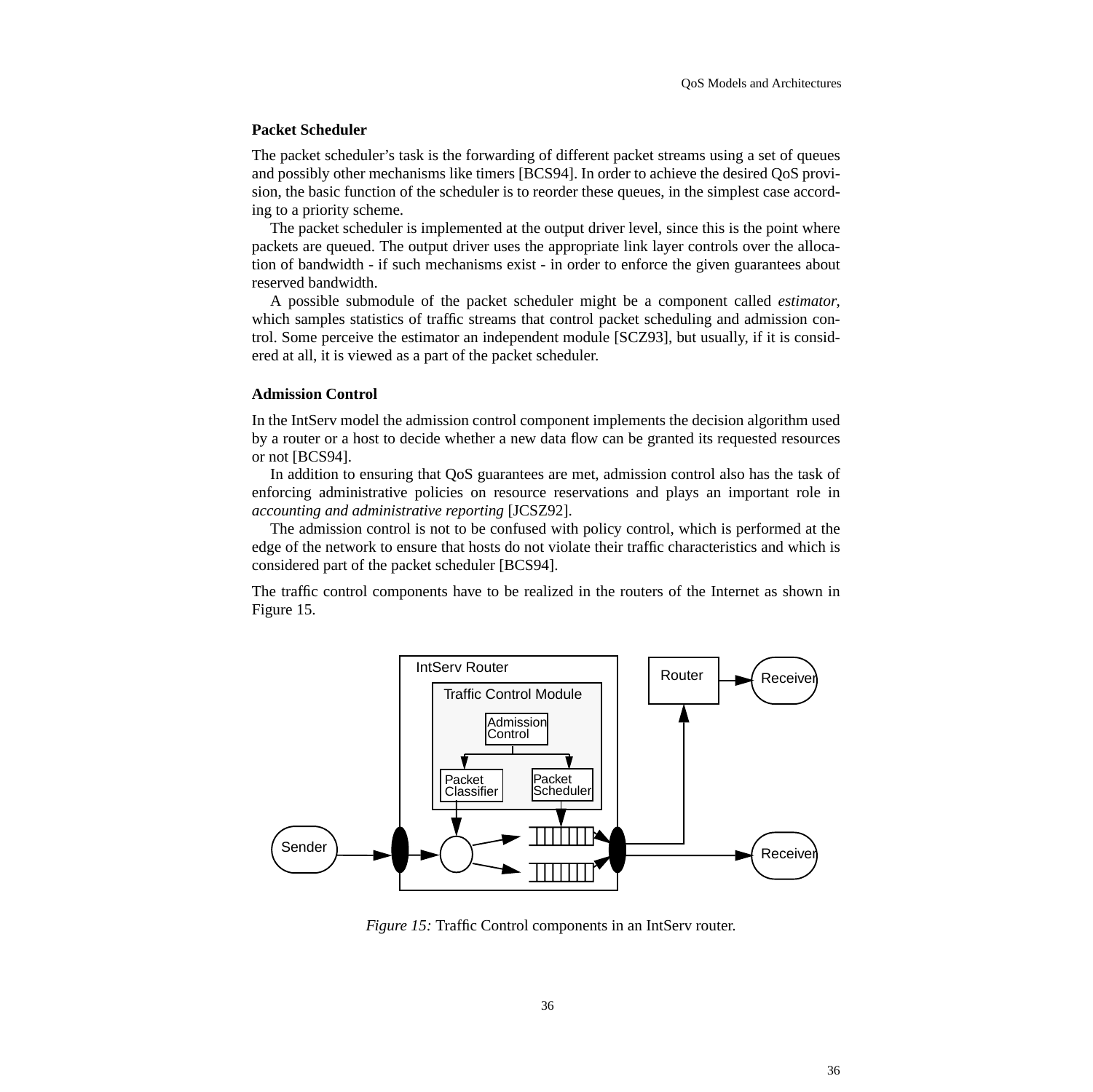What is still missing is the component, which initializes the traffic control modules with the necessary parameters in a distributed fashion, by conveying the application needs from the end-users to the routers. This is achieved in the IntServ model by the use of a resource reservation protocol.

### **3.5.4 Resource Reservation Protocol**

The resource reservation protocol creates and maintains flow-specific state in both, the endsystems and the routers along the path of a flow. At the moment, the IETF favors the *RSVP* protocol [\[ZBEHJ93\]](#page-84-0)[\[BZBHJ96\]](#page-77-0) for resource reservation and advocates for its exclusive use in the future Integrated Services Internet, in order to avoid confusion by employing several incompatible protocols [\[BCS94\].](#page-77-0)

The QoS requirements of applications are specified by so-called *FlowSpecs*, which are essentially lists of parameters [\[NS95b\].](#page-82-0) The subset of packets of a session that shall receive the requested QoS is specified by so-called *filter specs*, thereby achieving isolation between reserved resources and the packets that use these resources [ZB[EHJ93\].](#page-84-0)

These FlowSpecs and filter specs are transported by RSVP as opaque values and passed to the local traffic control of the routers along the path of the flow to be admitted or rejected by the admission control. If admission control succeeded, the filter spec is used to parameterize the packet classifier and the FlowSpec sets parameters in the packet scheduler module.

Another feature of RSVP is the support for several *reservation styles*, that determine in which manner the resource requirements of multiple receivers are aggregated in the routers.

Scalability and heterogeneity are among the design goals of RSVP. Therefore, a receiveroriented reservation model is used, i.e. the receivers issue the reservation requests. They do so periodically during the data transfer establishing soft state in the routers [\[ZBEHJ93\].](#page-84-0) This as already mentioned tries to retain the connectionless paradigm of the traditional Internet architecture.

[Figure 16](#page-39-0) illustrates the above described architectural model of IntServ enhanced by RSVP. As can be seen, the traffic control module is working on the basis of the data being supplied by RSVP. More detailed information about RSVP will be given in S[ection 4.3.](#page-57-0)

### **3.5.5 The IntServ Service Model**

The IntServ model recognizes the need that the service model must remain relatively stable over the long term, since it is intermediate between the applications requesting the services and the underlying network technology implementing the services and both will change with time. The service model shall therefore not be based on certain network technologies but on fundamental service requirements.

It proposes a core set of services for the Internet that is almost exclusively concerned with the time of delivery of packets. The model regards *network delay as the central quantity about which the network makes commitments*, further restricting its view to bounding the maximum and minimum delay. The degree to which application performance depends on low delay service varies widely, the IntServ views on the one end real-time applications while on the other end elastic applications are regarded [[BCS94\].](#page-77-0)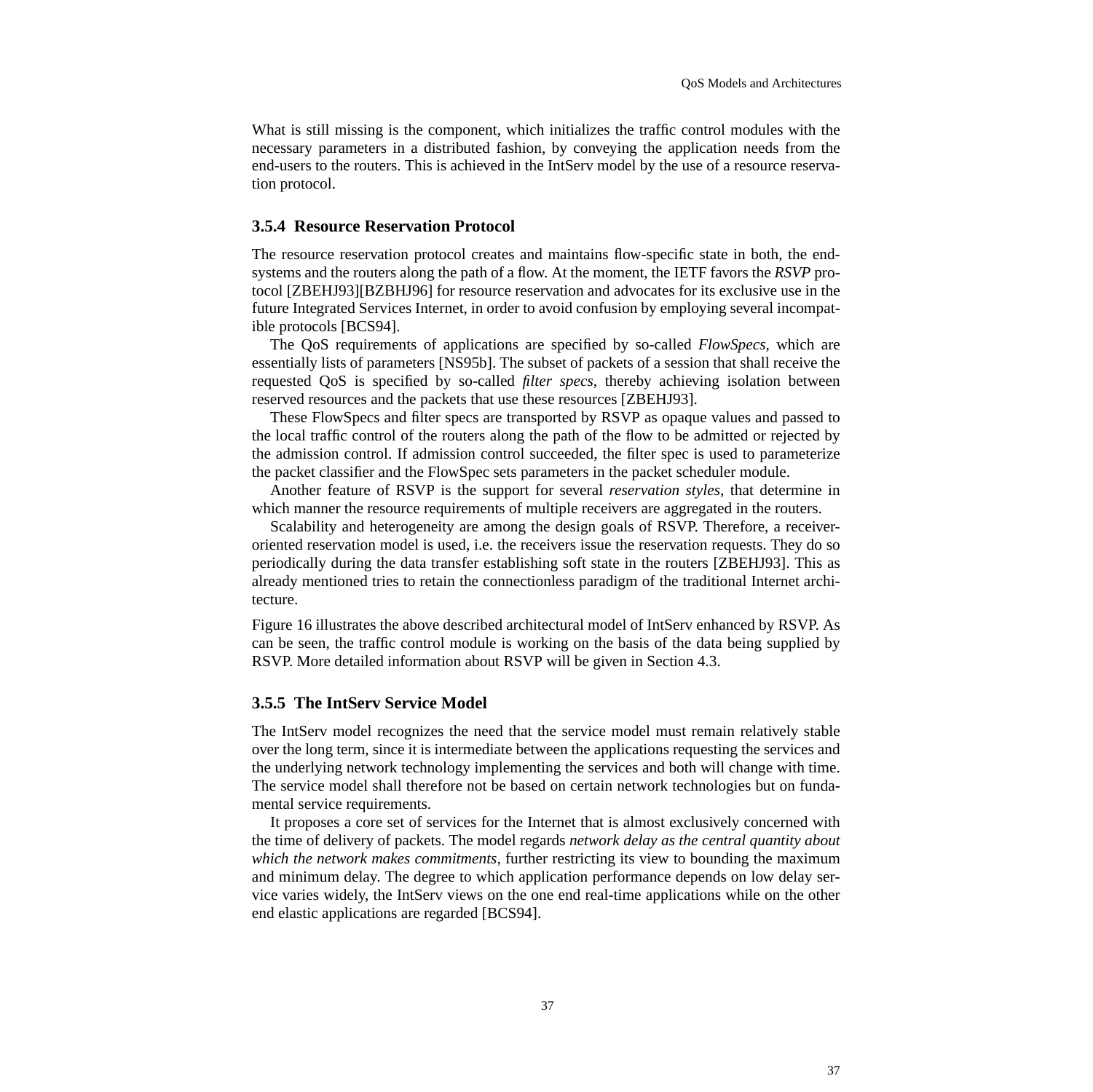<span id="page-39-0"></span>

*Figure 16:* Incorporation of RSVP in an IntServ router.

#### **Real-Time Applications**

*Playback applications* are considered as main representatives by the IntServ model in this class. Such applications record some signal, packetize it and transmit the packets over the network to the receiver(s). The time when the signal is to be replayed at the receiver(s) is called the playback point, which has a fixed offset from the departure time from the sender. Data arriving after its playback point is useless in reconstructing the signal. To choose a reasonable playback point, an application needs an a priori characterization of the delay its packets will experience.

The model regards two criteria on which the performance of real-time applications is measured: *latency and fidelity*. In the category of real-time applications there exist different classes of applications regarding to their sensitiveness to delay and their tolerance to fidelity loss.

Intolerant applications like circuit emulation are supposed to be in need of a perfectly reliable upper bound on delay and therefore a guaranteed service class is introduced [\[SPG96\],](#page-82-0) while tolerant applications can cope with some late packets and thus predictive services, which only give a fairly reliable bound on delay, are proposed [[SCZ93\].](#page-82-0)

The use of predictive services is motivated by efficiency considerations: the performance penalty in comparison to guaranteed services is supposed to be small for tolerant applications, but the overall efficiency gain is considered to be quite large. Of course, there has to be an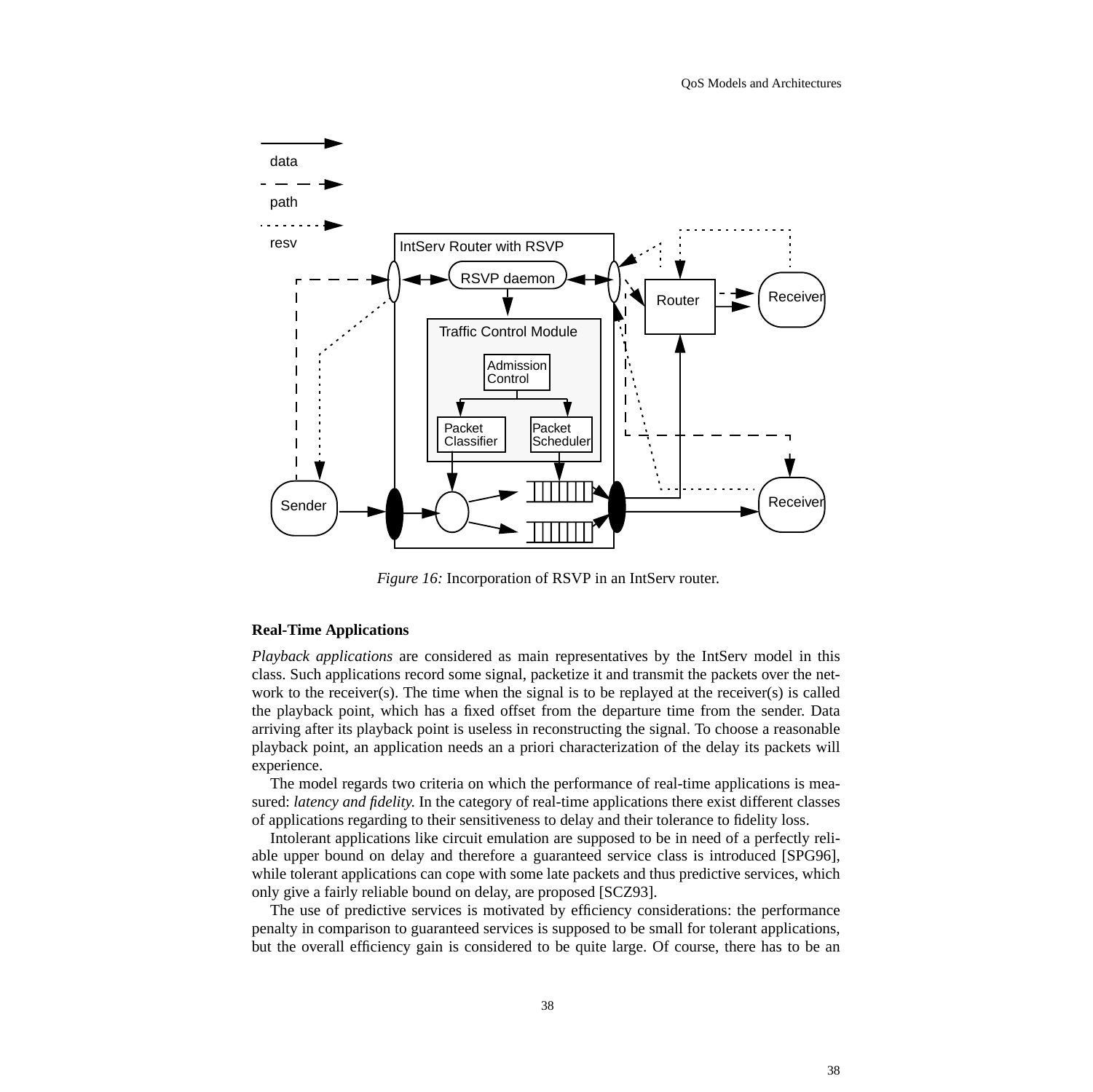incentive to use predictive service instead of guaranteed service. This will be the cost of the chosen service [\[BCS94\].](#page-77-0)

As a prerequisite for the provision of delay bounds the traffic characterization from the source and the existence of an admission control algorithm are considered.

The IntServ model also recognizes the existence of applications that can adapt to delay or rate variations, and therefore incorporates the notion of a network notification to these applications of a QoS degradation in order to allow them to change their traffic characterization.

#### **Elastic Applications**

Elastic applications, as they are perceived by the IntServ model, do not necessarily ignore delay variations but are characterized by the fact, that they will always wait for data to arrive rather than continue without them. Since these applications use incoming data immediately in contrast to real-time applications, it is argued that they do not require any a priori characterization of the service in order to fulfil their function. While real-time applications depend rather on the tail of the packet delay distribution, elastic applications care for the average packet delay [\[BCS94\].](#page-77-0)

Elastic applications are further divided into interactive burst (e.g. telnet, X, NFS), interactive bulk (e.g. ftp), and asynchronous bulk transfer (e.g. mail).

The suitable service for these kinds of traffic shall remain the conventional best-effort or socalled *ASAP service*, although different classes reflecting the relative delay sensitivities and issues of fairness are being considered [[BCS94\].](#page-77-0)

#### **Resource Sharing and its Integration in the Service Model**

As already mentioned the IntServ model, besides providing QoS to individual flows, also incorporates resource sharing which is rather performed on a level of collected flows.

The quantity of primary interest in this context is the aggregate bandwidth of links as opposed to delay in case of the QoS provision aspect of the IntServ model.

The model envisions several styles of sharing like *multi-entity sharing*, if a link is to be jointly used by several organization, *multi-protocol sharing*, if a link divides up its capacity for different protocols in order to prevent them from interfering with each other, and *multi-service sharing*, where services obtain only a certain fraction of the total bandwidth available [\[BCS94\].](#page-77-0) These can of course be applied hierarchically. The service class being introduced for this kind of link-sharing is called controlled-load [[Wroc96\].](#page-84-0)

For this service class, too, an admission control will be necessary to ensure the conformance to the given commitments [[JCSZ92\].](#page-81-0)

#### **Packet Dropping**

An augmentation of the service model is the integration of a packet dropping mechanism, which allows for a preemptable packet service, in which some of the packets can be marked as preemptable. This is led by the observation that in many audio and video streams some packets are less important than other packets, and should therefore in a case of congestion be dropped first. It is therefore a means of delivering application-specific information to the network, in order to assist the network to make more reasonable decisions.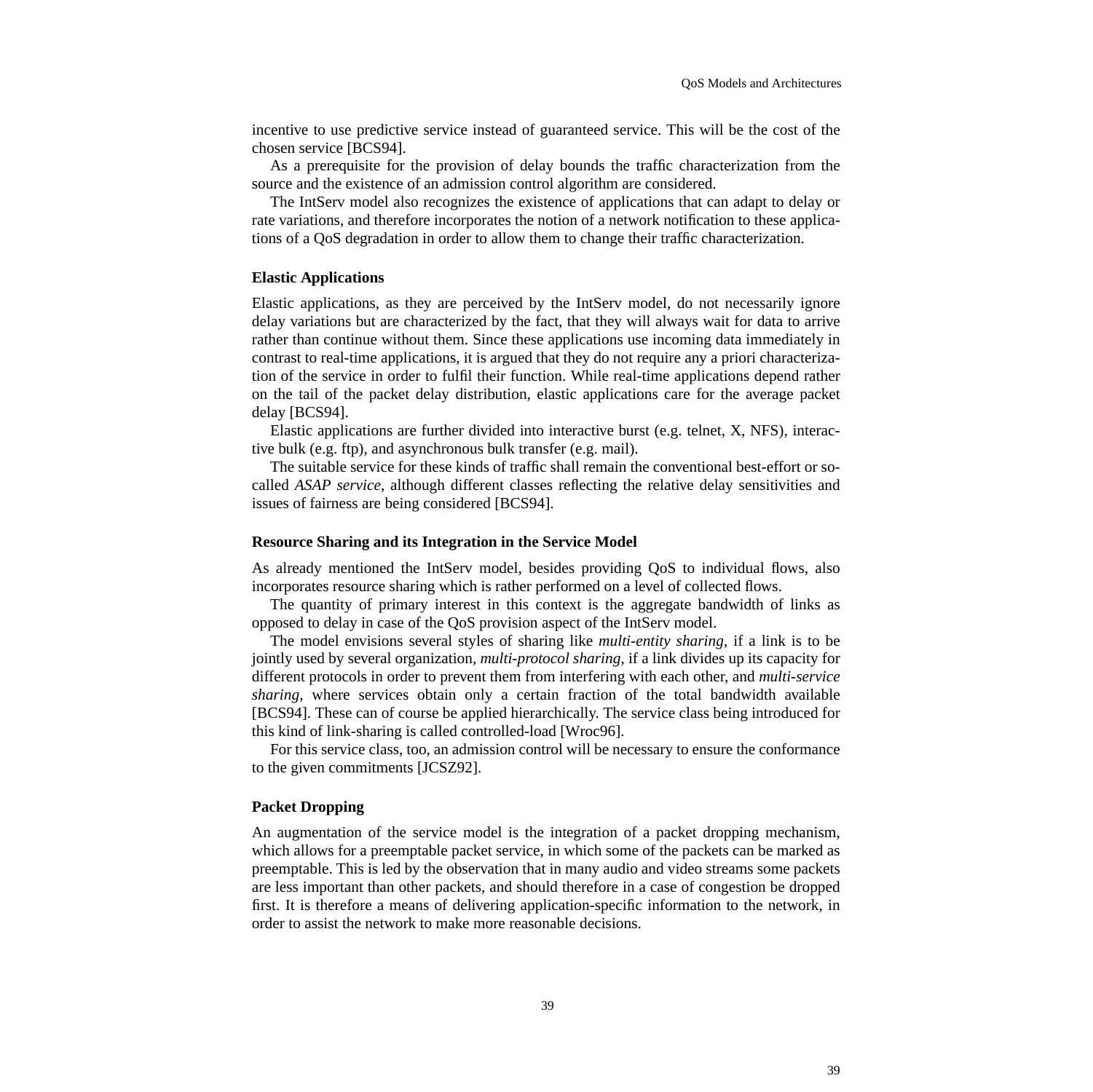The IntServ model considers to go even one step further by introducing expendable packets, which in contrast to preemptable packets do not have to pass admission control any more, because the expectation for these packets is that many of them are to be dropped, while for preemptable packets still most should be delivered, and therefore they are considered a part of the flow subject to admission control.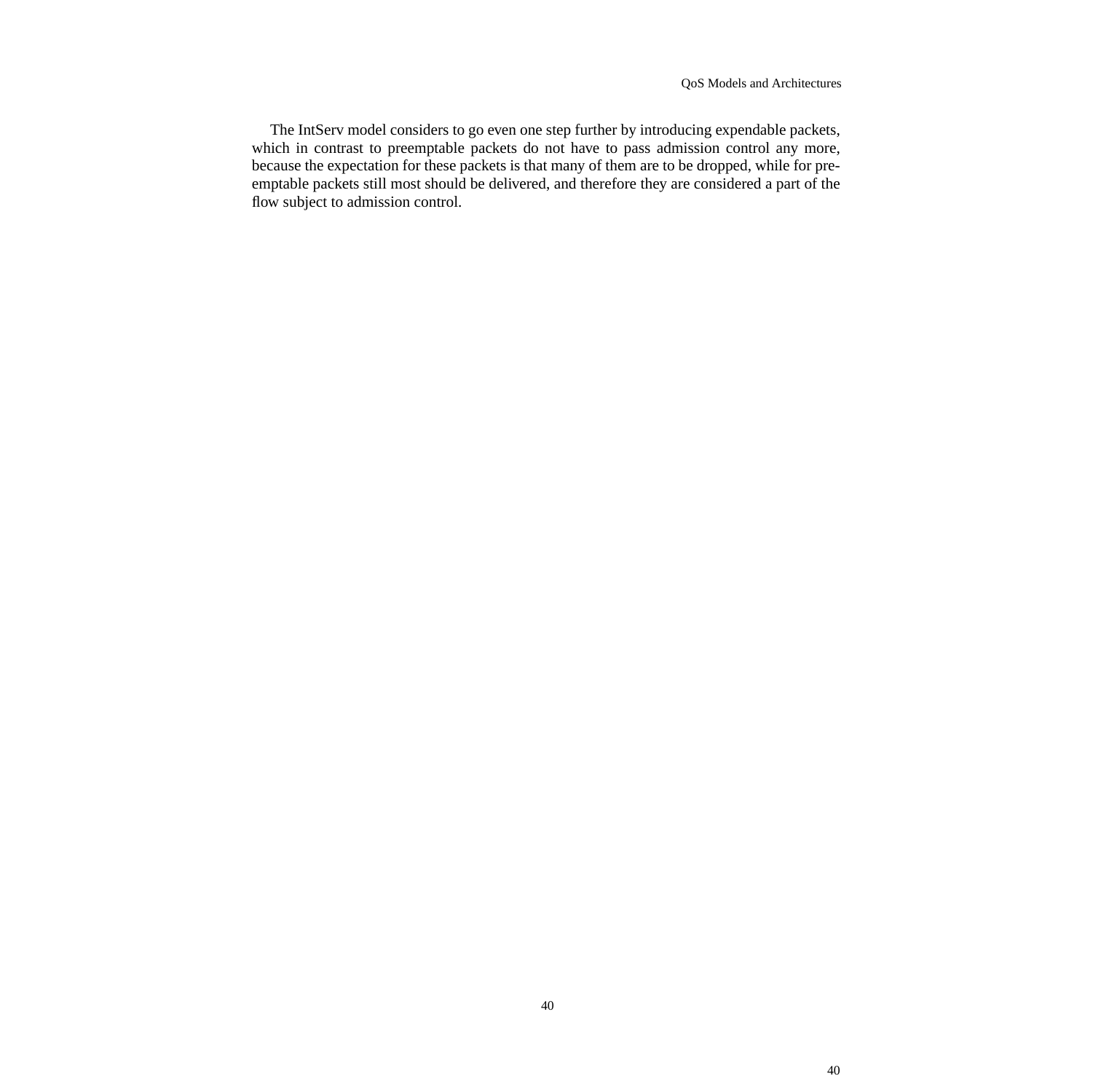## **3.6 The ATM Service Model**

The ATM Forum service model, which is mainly contained in the UNI (User-Network Interface) TM (Traffic Management) [\[ATMF96a\],](#page-77-0) the SIG (Signaling) 4.0 [\[ATMF96b\]](#page-77-0), and the P-NNI (Private Network-Node Interface) specifications [\[ATMF96c\],](#page-77-0) is more advanced than the ITU-T's model [\[ITU95\]\[ITU96a\]\[ITU96b\]](#page-80-0) and can in most areas be regarded as a superset to it. Therefore, mainly the ATM Forum model will be considered, whereby some of the discrepancies between those two models will be given during this discussion.

The fundamental building block of the ATM Forum service model is the existence of multiple *service categories*, of which there are currently five [[ATMF96a\]:](#page-77-0)

- *Constant Bit Rate (CBR),*
- *Unspecified Bit Rate (UBR),*
- *real-time Variable Bit Rate (rt-VBR),*
- *non-real-time Variable Bit Rate (nrt-VBR) and,*
- *Available Bit Rate (ABR).*

The assumption is, that this set of service categories is sufficient to serve all the communication needs of different applications. This is in contrast to other approaches as for example the Tenet approach, which as already mentioned favors a continuum of services by allowing applications to choose from the whole set of parameters the values they regard as necessary for their goal to be achieved. While the Tenet approach postulates that this kind of flexibility is needed by applications, the ATM service model rather argues that their restricted set of QoS differentiation is the only possibility to retain the manageability of the QoS provision. They regard a qualitative change in the space of QoS parameters as represented by the service categories as necessary, since different functional mechanisms have to be employed, which do not allow for continual changes in QoS performance any more. Another argument by the ATM service model is the fact, that these service categories could be more elaborated and new ones could be added any time, as was the case in the past [G[arr96\].](#page-80-0)

The ATM service model and its service categories shall represent an abstraction to map applications to mechanisms provided by the network to achieve the necessary QoS for the application. By each of the service categories a set of important applications with certain common requirements and properties shall be represented.

Before regarding which applications the ATM Forum had in mind when designing their service model, a brief history of this model will be given. After that the provided QoS parameters, the service categories and the mechanisms used to achieve the QoS goals are treated in more depth.

### **3.6.1 Brief History**

The ATM forum service architecture is largely based on the ITU-T's service architecture, which could also be regarded as its predecessor. The service categories in the ATM Forum model are similar to ITU-T's *ATM bearer capability (BC) classes* (there are four classes: A, B, C and X) as described in ITU-T recommendations I.356 [\[ITU95\]](#page-80-0) and I.36[1\[ITU96a\].](#page-80-0) The BC model built a class model along three properties:

• constant or variable source rate (CBR vs. VBR)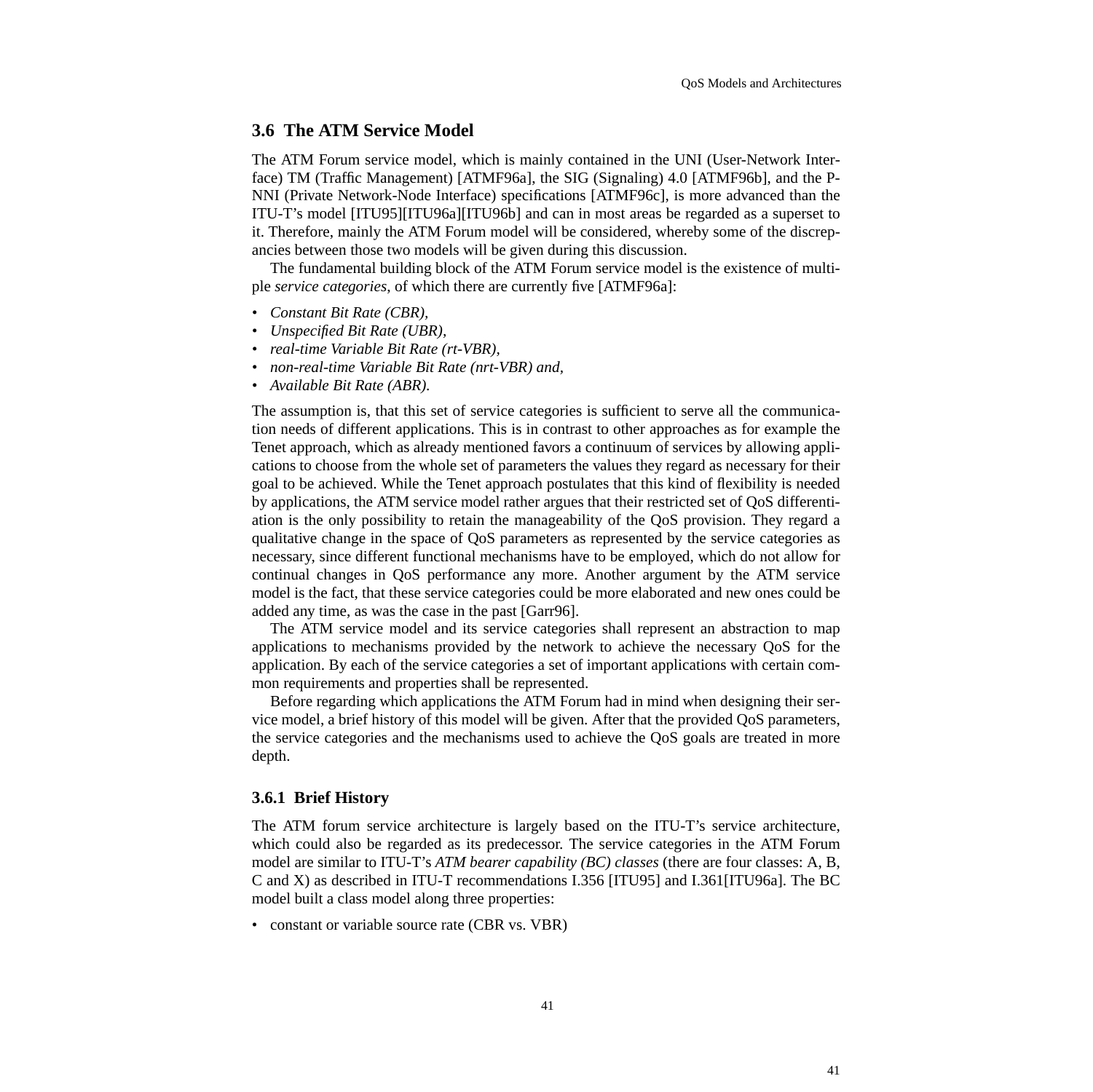- whether time synchronization between source and receiver is required (real-time vs. nonreal-time)
- connection-oriented vs. connectionless service above ATM layer

While the ATM Forum model keeps the CBR/VBR distinction, real-time is distinguished by the fact whether an application has explicit and quantifiable requirements regarding delay and jitter or not, which is a weaker real-time notion as in the ITU-T model. Finally, the connectiontype indication was banned from the ATM Forum service model, since it was considered useless information in the ATM layer [[Garr96\].](#page-80-0)

The ATM Forum model incorporated from the beginning best-effort services, which were later (ATMF TM 4.0 [\[ATMF96a\]\)](#page-77-0) even split into two services: 'plain best effort' (UBR) and 'better best-effort' (ABR) [[Garr96\].](#page-80-0)

The VBR service retained from the ITU-T was then also divided along the categories of real-time and non-real-time.

When comparing the ATMF TM 4.0 against the respective ITU-T document, ITU-T Rec. I.371 [\[ITU96b\]](#page-80-0), which also deals with traffic and congestion control, the following observations can be made:

- in I.371 CBR is called DBR (Deterministic Bit Rate), and VBR is called SBR (Statistical Bit Rate), however there is no distinction in real-time and non-real-time SBR, and no existence of a service comparable to UBR, furthermore ABR is not fully specified in I.371,
- with regard to the provided QoS by service categories it has to be observed, that while there is no negotiation of individual QoS parameters in the ITU-T model, but only QoS classes with fixed QoS parameter values, the ATM Forum provides for more flexibility by introducing individually specifiable and negotiable QoS parameters.

### **3.6.2 Realized Applications**

As the ATM technology is intended to support a wide variety of services and applications, it is interesting to examine, which applications were realized, when the ATM Forum's service model was designed.

The applications taken into account can be structurally separated into classes depending on the type of medium they require to be transported, that means whether voice, video, image or data shall be transmitted, and on the interaction pattern between sender and receiver, i.e. whether it is a conversational/interactive, messaging, distribution or retrieval application.

From this classification the requirements for the service model were derived and the following traffic and QoS issues identified [[Garr96\]:](#page-80-0)

- CBR/VBR distinction,
- degree of burstiness,
- statistical multiplexing,
- real-time delay constraints,
- delay tolerance in non-real-time applications,
- interactiveness.
- loss tolerance.
- use of leftover bandwidth,
- multiresolution coding,
- OoS consistency,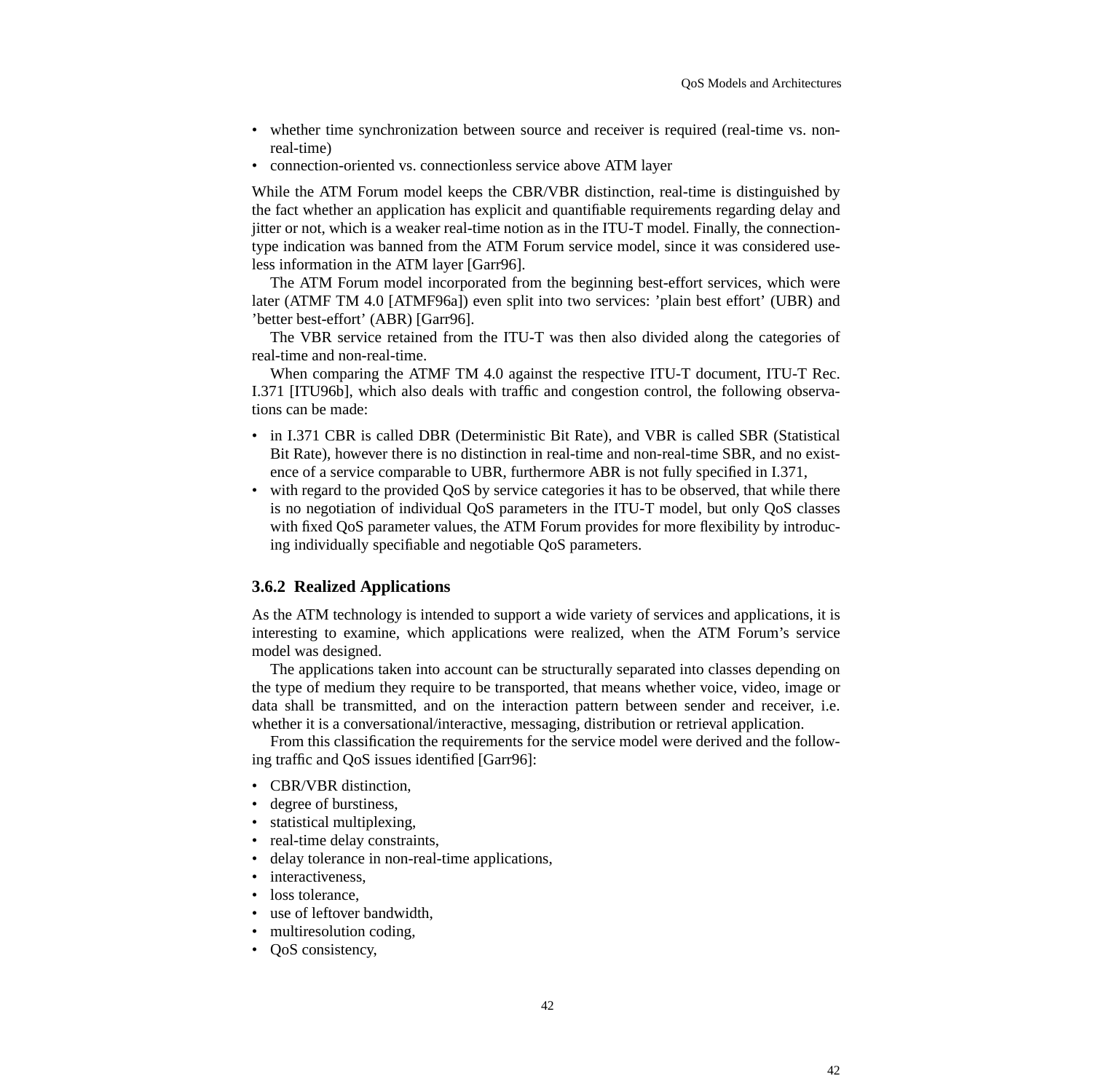#### • fairness.

While for many audio and video applications, which are summarized as *rate-oriented* applications [\[Garr96\],](#page-80-0) CBR service was considered reasonable since no huge gains by statistical multiplexing may be obtained and real-time constraints can be accommodated quite easily, applications as in the field of traditional computer communications, which are so-called *unitoriented* applications [\[Garr96\],](#page-80-0) are often quite bursty and can therefore gain a lot from statistical multiplexing.

It was observed that such unit-oriented applications may have different degrees of delay sensitiveness with emphasis on minimizing the average delay, while the goal for rate-oriented applications was regarded as rather to minimize the tail of the delay distribution.

Special considerations were given to so-called *semi-interactive applications*, which on one side of the conversation treat the communication as interactive and on the other do not, as for example, audio/video messaging or retrieval.

Some fundamental observation were made [\[Garr96\]](#page-80-0): Messaging applications are very tolerant to delay; similarly distribution applications can be delayed substantially as well, yet delay variation has to be bounded because buffers are necessary to synchronize the playback at the receiver; less tolerant to delay are retrieval applications which may need a delay bound, but in general a very generous one not comparable to a real-time delay constraint.

It was also noted that with regard to loss the relationship between non-real-time and realtime traffic is exactly the other way around when being compared to delay: computer communications are in general sensitive to loss, while audio and video can cope with some loss during transmission, however their accompanying synchronization information is sensitive to loss, and, if layered (multiresolution) codings are used, some of the video data are more important, and therefore more sensitive to loss than others as well. Furthermore the loss tolerance of realtime traffic was regarded as dependent on the application, as for example video in videoconferencing and entertainment have very different loss rate requirements.

As statistical multiplexing is applied in some of the services, fairness of resource utilization by different connections and consistent QoS across applications were considered important issues, that should also be dealt with in the service model.

The above described traffic and QoS issues were considered the *driving forces* for the development of the ATM Forum's service model, which will be described below in more detail.

#### **3.6.3 ATM's Traffic and QoS Parameters**

The parameters specifying the characteristics of a certain connection are divided into traffic and QoS parameters.

#### **Traffic Parameters**

Traffic parameters describe the traffic characteristics of a source. They are grouped into a *source traffic descriptor* which is part of a *connection traffic descriptor* (which comprises additionally the Cell Delay Variation Tolerance (CDVT) and a conformance definition that is used to unambiguously specify the conforming cells of the connection).

The connection traffic descriptor together with the desired QoS parameters is the basis for negotiations between application and network. The eventually negotiated characteristics of a connection are called the *traffic contract*.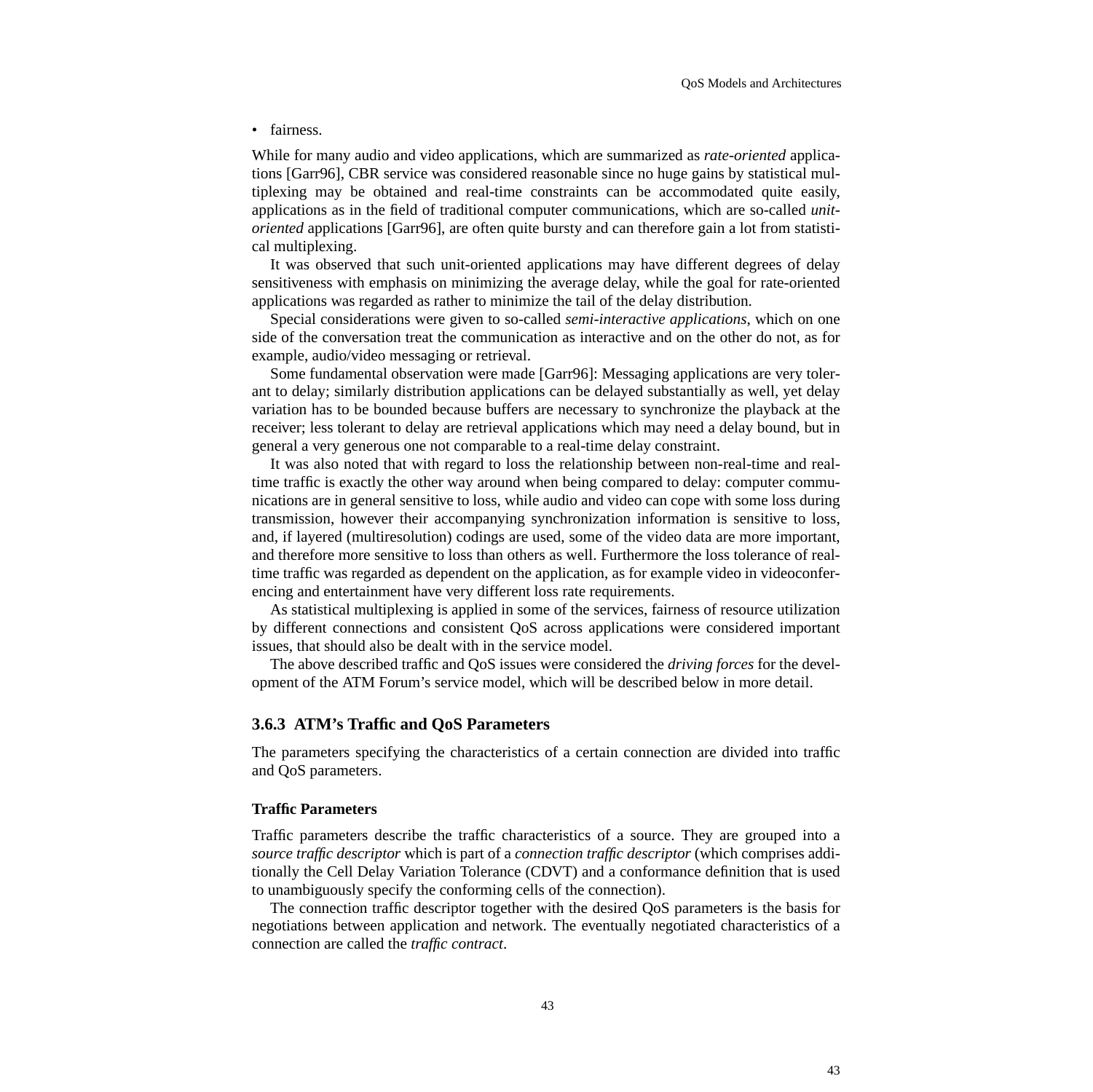The following traffic parameters are specified in the ATM Forum service model [\[ATMF96a\]:](#page-77-0)

- *Peak Cell Rate* (PCR), which is the highest cell rate the source will generate during the duration of the connection,
- *Sustained Cell Rate* (SCR), which is the average cell rate the source will generate during the duration of the connection,
- *Maximum Burst Size* (MBS), which is the maximally expected period of time during for a burst phase of a rate-variable source,
- *Minimum Cell Rate (MCR)*, which is a minimum of bandwidth guaranteed to a connection.

## **QoS Parameters**

The QoS parameters are part of the traffic contract and describe the performance guarantees of the network to the application. They c*an be specified individually* for each direction of a connection and must subsequently be negotiated between network and end-systems. Besides negotiated QoS parameters there are also unnegotiated ones, which are set by the network without negotiations [\[ATMF96a\].](#page-77-0)

The negotiated QoS parameters are:

- *maximum Cell Transfer Delay* (maxCTD), which is the maximum allowable end-to-end transmission delay for a cell to arrive and not to be considered late (and therefore for realtime applications lost),
- *peak-to-peak Cell Delay Variation* (CDV), which corresponds approximately to jitter, and is the difference between the earliest possible arrival of a cell and the latest allowed arrival (maxCTD) of a cell,
- *Cell Loss Rate* (CLR), which is the ratio of lost cells and totally transmitted cells.

The unnegotiated parameters are:

- *Cell Error Ratio* (CER), which is the ratio of errored cells and the sum of successfully transferred and errored cells,
- *Severely Errored Cell Blocks Ratio* (SECBR), which is the ratio of severely errored cell blocks and totally transmitted cell blocks, where a cell block is a sequence of N cells transmitted consecutively,
- *Cell Misinsertion Ratio* (CMR), which is the rate of misinserted cells.

The interpretation of the parameters and which parameters are applicable for a certain service is given by the service categories.

## **3.6.4 Simple Services for Real-Time and Non-Real-Time: CBR and UBR**

As the most important distinction between the service categories the support of real-time or non-real-time services is regarded [\[Garr96\].](#page-80-0) The simplest services for theses two categories are CBR for real-time and UBR for non-real-time data transmission.

### **CBR**

The CBR service is a very *simple, reliable, guaranteed channel* [\[ATMF96a\]](#page-77-0). It was designed for hard real-time applications, which cannot adapt to QoS violations even for short time peri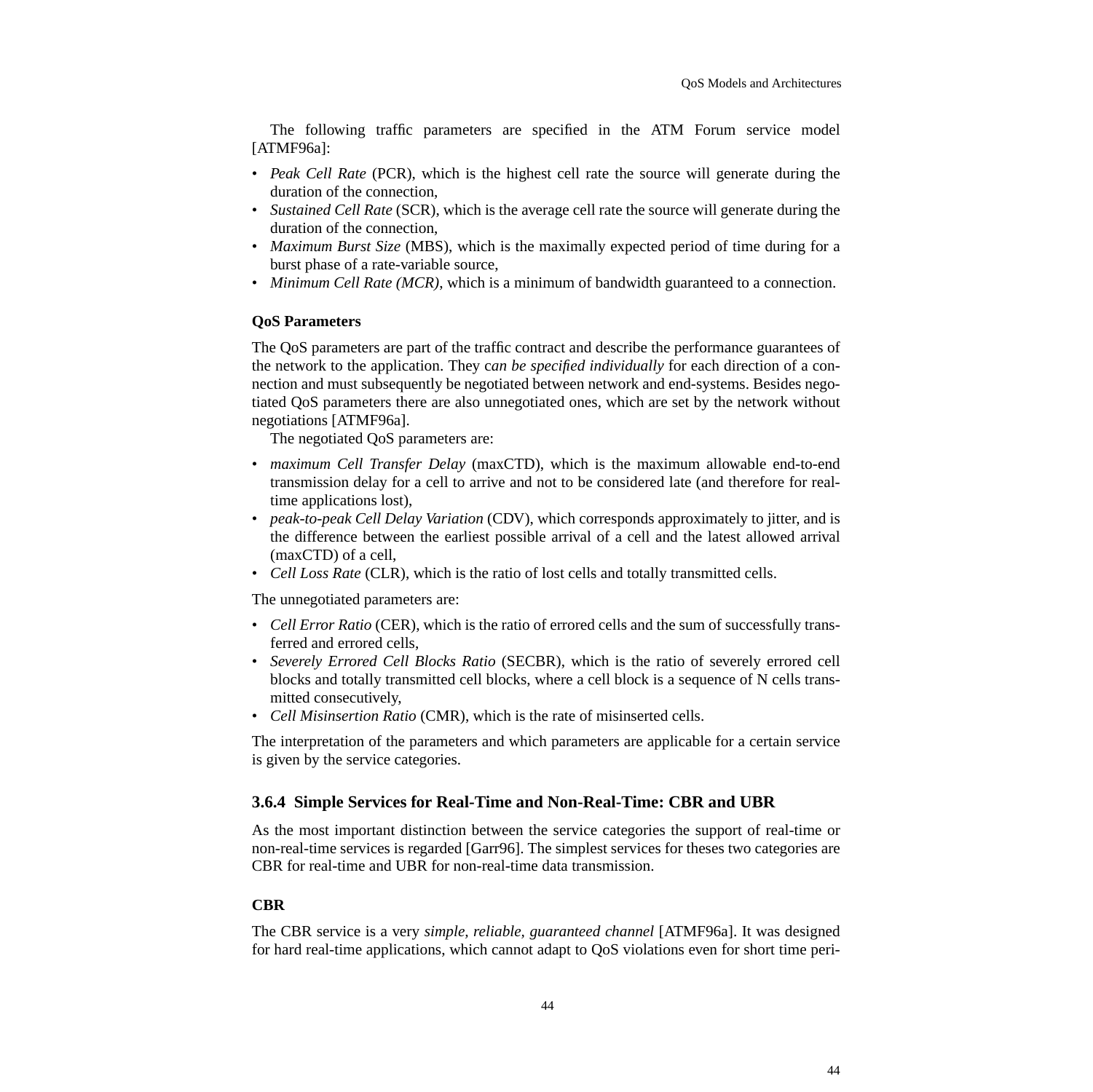ods. Hence the QoS commitments being given are always met, i.e. this is a *deterministic service* for real-time constrained application.

The allocated rate is defined by PCR and therefore a static amount of bandwidth that is continuously available during the connection lifetime is reserved. Thus this service category is ideal for video and audio which are not very bursty. For bursty audio or video sources, CBR still would be a viable service, yet resource efficiency could be poor depending on the degree of burstiness.

#### **UBR**

UBR is a service for non-real-time applications, i.e. applications which have no delay or delay variation constraints to be met [[ATMF96a\].](#page-77-0)

*No quantitative numerical commitments* are being made (not even CLR) and fairness across connections cannot be assumed, since FIFO is used as a service discipline.The PCR is signaled, but serves only informational purposes for the network.

UBR's application field are *traditional computer communications* like file transfer, email, etc. and messaging applications. Both have very bursty traffic characteristics that allow for considerable efficiency gains by statistical multiplexing, and both are not sensitive to delay but may be to loss. Since, as already mentioned, a FIFO service discipline is used in conjunction with large buffers in the network, delay is traded off against loss.

UBR shall hence represent exactly the service model of the current Internet [G[arr96\].](#page-80-0)

### **3.6.5 More Complex Services: rt-VBR, nrt-VBR, ABR**

Since CBR and UBR do not completely or efficiently satisfy all features applications might ask for [\[Garr96\]](#page-80-0), these are tried to be accommodated by the more complex service categories of rt-VBR, nrt-VBR and ABR. The relation between these service categories of the ATM Forum service model are shown in Figure 17.



*Figure 17:* Relation Between the ATM Service Categories.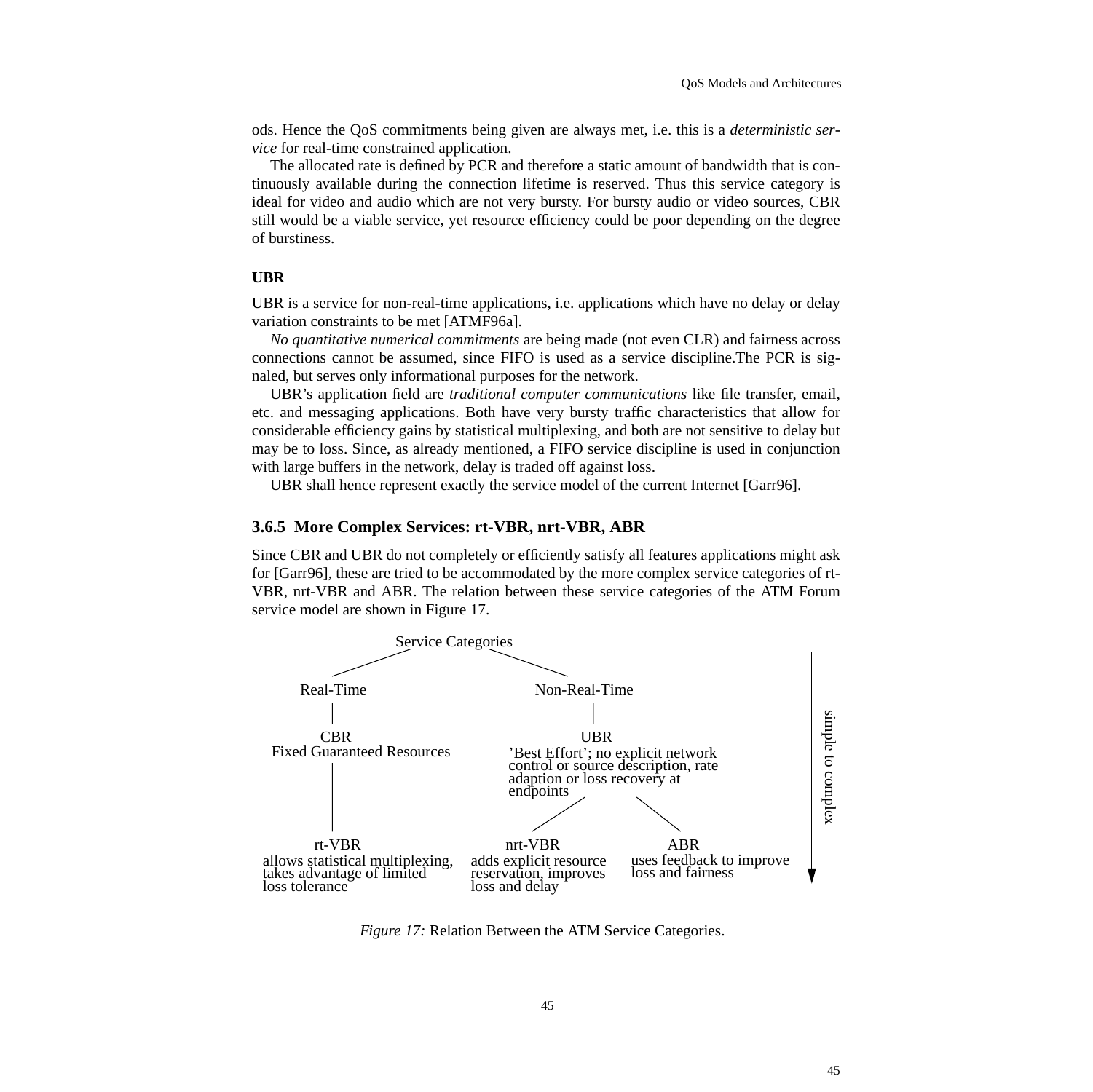The rt-VBR service category was designed, as its name says, for real-time applications, i.e applications with delay and delay variation constraints, with a time-varying source rate [\[ATMF96a\].](#page-77-0)

As it is assumed that some non-real-time applications can benefit substantially by improved fairness, loss, and/or delay, these features, which were not provided by the simple UBR service category, were tried to be accommodated by nrt-VBR and ABR.

#### **rt-VBR**

For efficiency reasons some rather bursty real-time applications should employ a VBR service, thereby allowing for some degree of statistical multiplexing between such source-rate variable real-time media streams. Statistical multiplexing introduces of course some loss, which must be accommodated by the coding, so that loss-sensitive applications should not use this service category but rather the reliable CBR service, which of course could waste some of the resources being reserved for a variable source.

For rt-VBR service the SCR, MBS and PCR traffic parameters are used to describe the varying source rate. As QoS parameters maxCTD, peak-to-peak CDV and CLR are supplied.

Sometimes two flavors of rt-VBR are distinguished [\[Garr96\]](#page-80-0), yet they are not separated in the standards: *PVBR* (Peak-VBR) and *SMVBR* (Statistically Multiplexed VBR).

For PVBR the traffic rate varies, but the QoS is always consistent, because sufficient resources are always guaranteed by allocating resources for the peak rate of the media stream. This scheme leads to the situation, that only lower priority traffic such as UBR and ABR can make use of leftover bandwidth. PVBR can therefore be regarded as CBR with recovery of leftover bandwidth.

SMVBR on the other hand actually reserves less than the peak rate would demand and may therefore lead to loss and delay, which may violate the given QoS guarantees, which thus have no longer a deterministic but rather a statistical nature. However, by this less conservative bandwidth allocation strategy statistical multiplexing also between different SMVBR streams is possible, and should therefore lead to a more efficient use of resources.

#### **nrt-VBR**

The nrt-VBR service shall support non-real-time application with bursty traffic characteristics and shall improve the loss and delay characteristics of a UBR connection, which can give no service guarantees about these quantities [A[TMF96a\].](#page-77-0)

This is achieved by providing the application with the PCR, SCR and MBS traffic parameters and the QoS parameter CLR. So while the desired loss characteristics can be specified, no delay bounds are given. However by reserving some bandwidth according to the traffic parameters, the delay should not be excessively large, a qualitative statement, which is assumed to be sufficient for delay-sensitive non-real-time applications.

#### **ABR**

The ABR service was developed for non-real-time applications, which have no delay or delay variation bounds, but which desire *good loss characteristics and fairness* across all ABR connections operating at the same time [[ATMF96a\].](#page-77-0)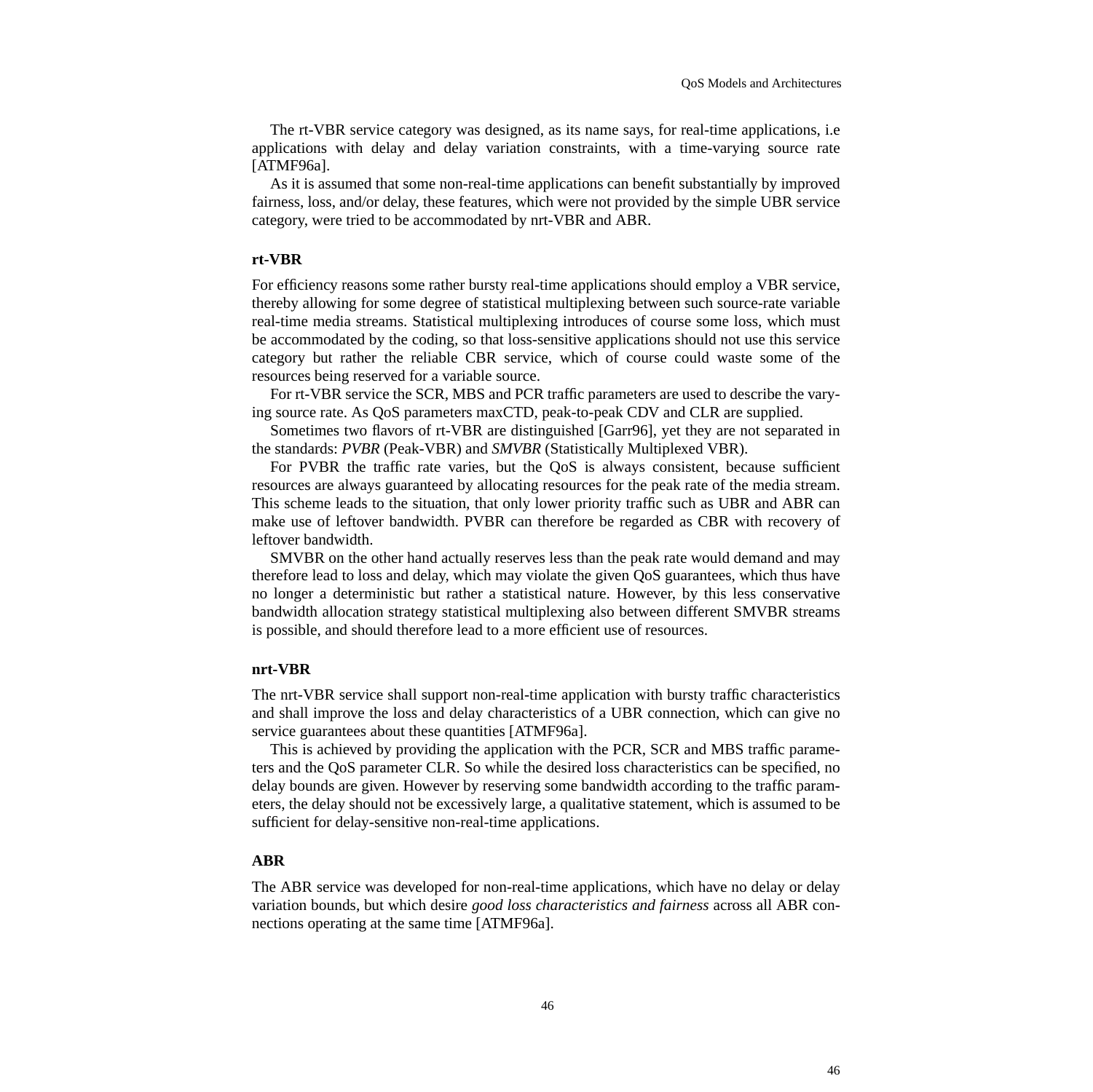It is a service category for which the transfer characteristics may change during the data transfer phase. It is based on a flow control mechanism to adapt source rate in response to changing network characteristics, in order to prevent congestion in the network, and thereby avoiding excessive loss rates.

The goal is to minimize loss and maximize fairness by this rate-based feedback flow control protocol. Fairness is of course provided only to those connections, that really adapt according to the flow control protocol.

ABR does not use a traffic descriptor and is therefore closer to UBR than nrt-VBR [\[Garr96\].](#page-80-0) It has no signaled cell loss rate, delay or jitter, but like UBR an informational PCR and an optional MCR, which may not be fallen short of, which means that some reservations are necessary for ABR as well, in case MCR is chosen greater than zero.

To summarize, in Figure 18 the service categories and their valid traffic and QoS parameters are shown.



*Figure 18:* Applicability of Traffic and QoS Parameters with Respect to Service Categories.

#### **3.6.6 Components of the ATM Service Architecture**

To support the wide variety of applications which are addressed by the different service classes, an ATM network must provide for appropriately differentiated mechanisms.

The set of mechanisms and techniques for managing and controlling traffic and congestion in ATM networks is called traffic management. It comprises the following functions which shall enable the network to provide the contracted QoS to compliant connections, i.e. connections which send data according to the traffic contract [[ATMF96a\]:](#page-77-0)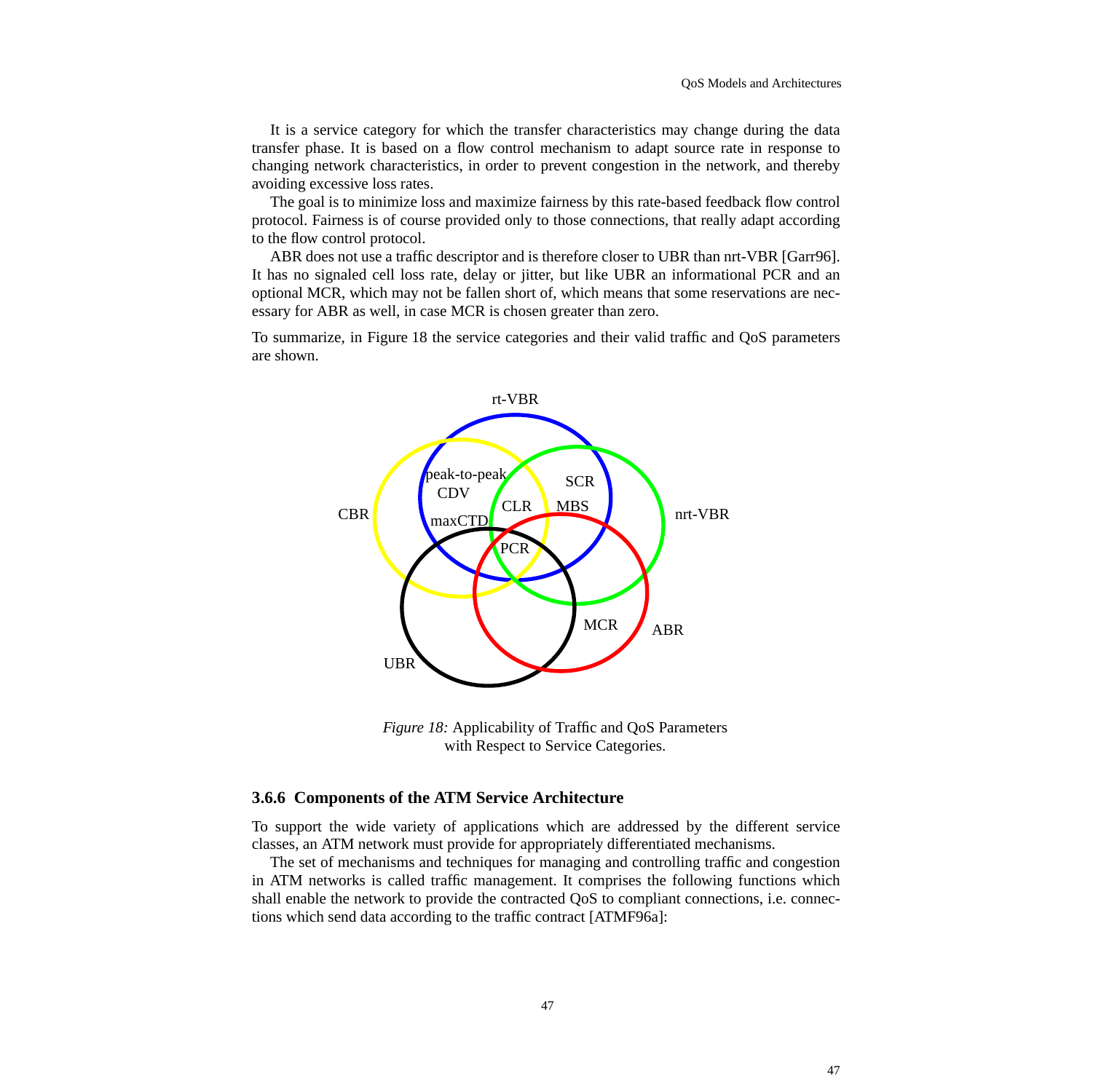- C*onnection Admission Control (CAC),*
- *Usage Parameter Control (UPC),*
- *Selective Cell Discarding,*
- *Traffic Shaping,*
- *Explicit Forward Congestion Indication (EFCI).*

The primary role of traffic management is to avoid congestion, it further aims at efficient use of network resources.

## **CAC**

The CAC in the ATM Forum service architecture is a set of actions, which determine whether a connection can be admitted or has to be rejected. It is done either at connection setup for Switched Virtual Circuits (SVC) or by the network management during Permanent Virtual Circuit (PVC) establishment. It is a local function, that decides whether an incoming connection request shall be progressed to the next switch, based on the service category, the traffic contract, the required QoS of the new request and on the commitments to existing connections.

If the call is admitted then the required resources are allocated by the CAC.

### **UPC**

The UPC's purpose is to control and monitor traffic as generated by the user in order to protect network resources from malicious as well as unintentional misbehavior, which could degrade the QoS of other connections [\[ATMF96a\].](#page-77-0) Hence the UPC function is to support the QoS objectives of compliant connections. Whenever a traffic contract is violated, policing actions are executed on the cells which were sent in excess to the contracted traffic parameter values. These policing actions taken by the UPC may be *cell tagging* or *cell discarding*. Cell tagging means to indicate that the cell may be discarded in case of a congestion (by setting the CLP bit) since it is non-conforming, whereas cell discarding is the ultimative action of not letting the cell pass to the next switch.

#### **Selective Cell Discard**

A network element may selectively discard cells which either do belong to a *non-compliant connection* (which will be detected by UPC as described above) or which have been marked with the CLP (Cell Loss Priority) bit set to 1. The CLP bit may be set either by the user or by the network as for example as part of the UPC policing actions. When set by the user these cells will usually be part of less essential data which may tolerate some loss, thereby allowing critical data to be transmitted reliably. This technique shall give the network a hint which cells to discard in case of congestion.

Another related technique called frame discard discovers when one cell of a frame is discarded and subsequently discards all other cells of this frame (a data unit at the AAL layer), in order to avoid waste of resources by already known useless cells.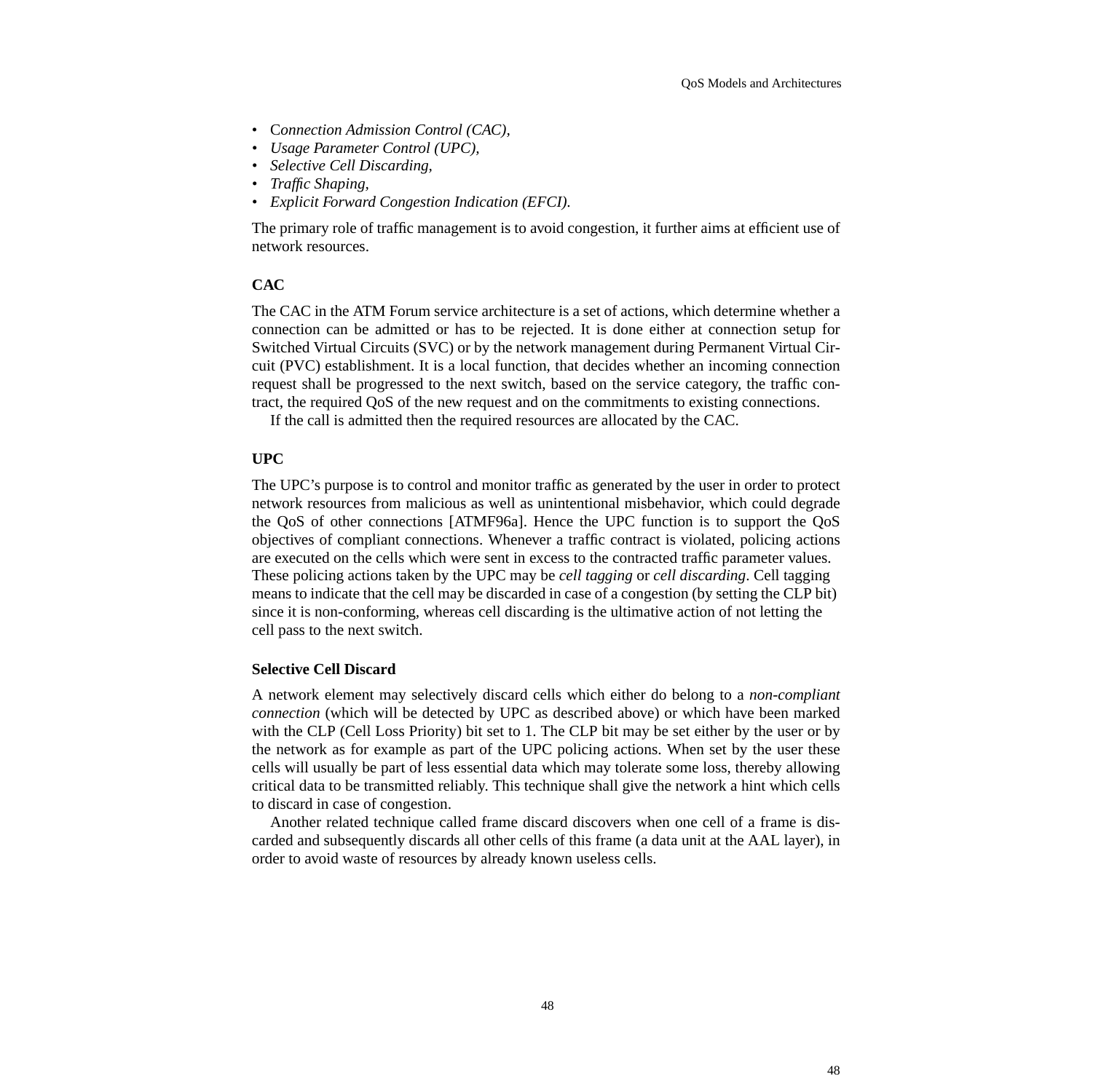### **Traffic Shaping**

Traffic shaping changes the characteristics of a stream of cells of a connection, in order to increase network efficiency while maintaining the QoS objectives, or to ensure conformance of a stream on the following interface [[ATMF96a\].](#page-77-0)

Example techniques of traffic shaping are peak cell rate reduction or burst length limiting.

### **EFCI**

A network element, which is congested or endangered to be congested soon, may set the EFCI bit in the cell header, so that an end-system, which receives this cell, can react to this situation and possibly lower its data rate by using a protocol, that adapts to congestion or impending congestion situations.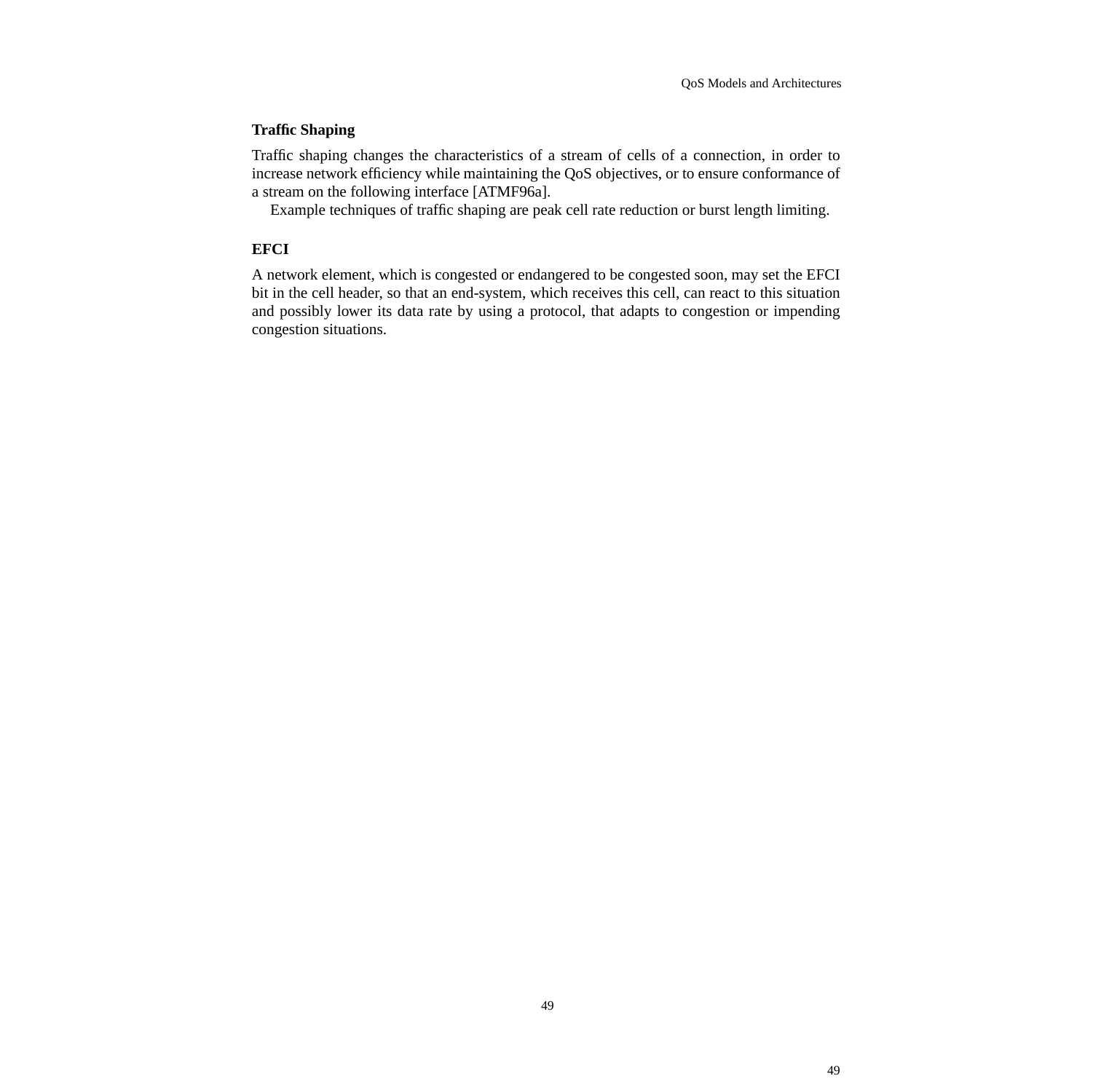# **4 Resource Reservation and Signaling Protocols**

In this section we will concentrate on communication system aspects of QoS provisioning. The QoS mechanisms at the communication system level have to be realized in a distributed fashion, i.e. as protocols. We therefore review the most prominent reservation and signaling protocols which were designed for QoS provision by the communication system.

First we discuss general issues of reservation protocols. Then, before we regard the Internet community's currently favorite reservation protocol RSVP, we describe the ST-2 protocol and its successor ST-2+. These protocols have been developed before the advent of RSVP and originated also from the IETF. But they are no longer considered the first choice for a reservation protocol in the Internet. Lastly, we treat the relevant parts of the ATM signaling procedures for QoS provision.

## **4.1 General Issues of Reservation Protocols**

### **4.1.1 Reservation of Resources**

The decision whether an incoming reservation can be accepted is made within the admission control module of the resource management. The resource management must internally maintain the overall state of the node's resources as well as store sufficient information of the original requests to be able to release and modify reservations later (on request, in case of preemption, or in case of an unannounced breakdown). While requests dealing with only one data stream can be handled by the admission control of the network node, the interaction of more than one stream is subject to policy control where precedence among streams are considered, e.g., streams may be preempted in presence of resource requests of higher priority.

The node must map the functions of the supported reservation protocols onto the internal representation of the network nodes resource management system. Furthermore, it needs such functions as activity monitoring, extracting or adding information from the routing module or adding, removing an end-system to an active stream or modifying its characteristics. Parts of these are protocol-dependent functions, e.g., adding an end-system to a stream.

Resource reservation and scheduling in general are protocol-independent activities. Thus, it could be considered to support various reservation protocols within a node. However, workload and reservation models influence the approaches for service, reservation and schedulability. Since reservation protocols are tied somehow to such models, the support of varying reservation protocols is only partially possible, best if they employ similar models.

### **4.1.2 Reservation Styles**

Reservation is applicable in many areas of communication. Depending on the particular application, the reserved stream may involve two or more parties which can be organized in one of the following approaches:

- *Single Sender / Single Receiver (Unicast)*
- *Single Sender / Multiple Receivers (1:n Multicast)*
- *Multiple Senders / Multiple Receivers (m:n Multicast)*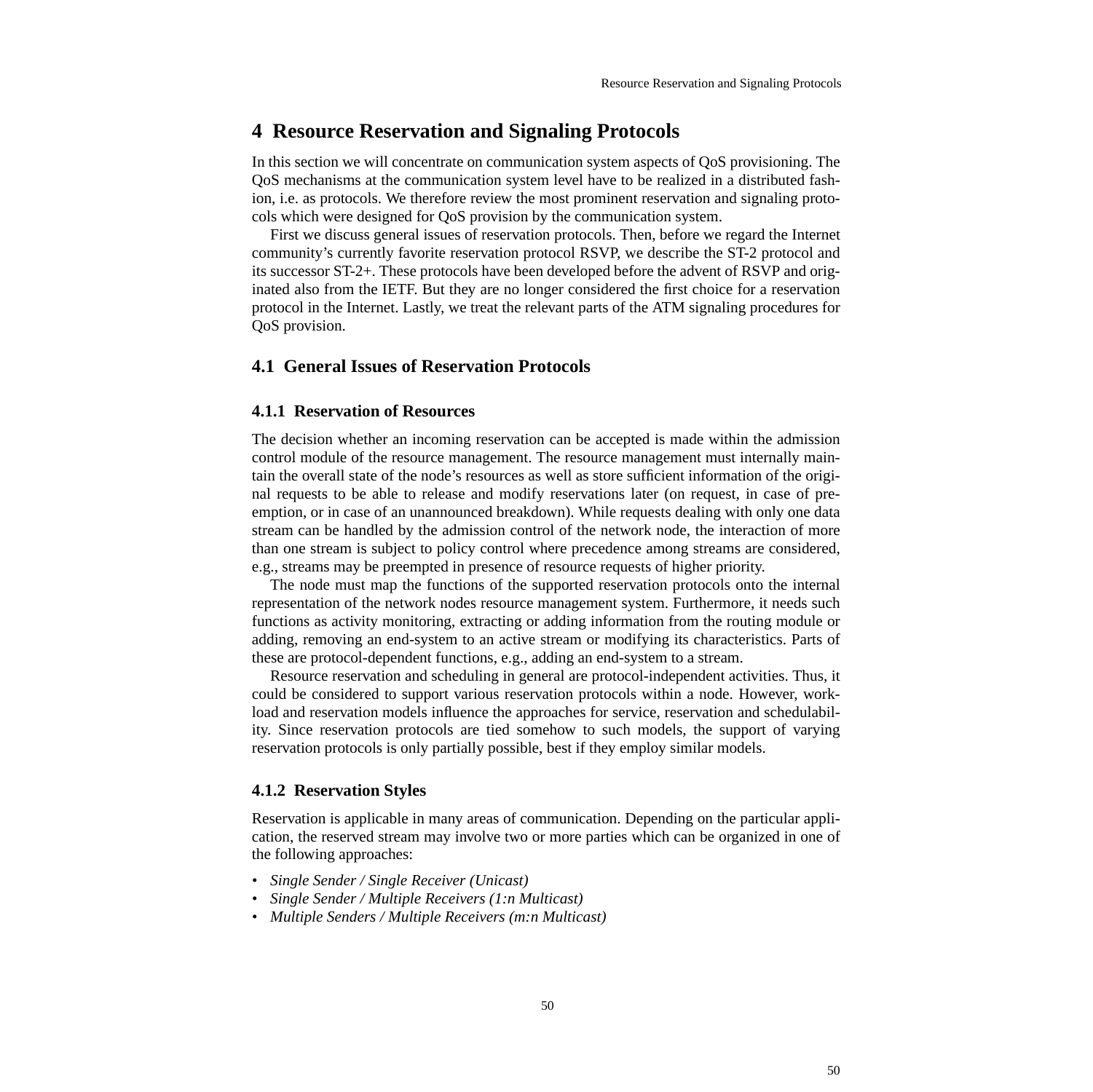The latter two approaches are combined with the notion of group concept. The single 1:n multicast leads to a multicast tree. If m different systems want to send data, m different multicast trees must be established, leading to considerable effort in the network nodes and communication paths. If now only a few of these m sources actually transmits data, say k, only resources for k instead of m trees are needed. Hence, the m:n multicast allows for a better sharing of resources. A similar sharing could be achieved by a stream grouping scheme, where during the tree establishment the membership within a particular group must be announced.

A major difference among current reservation protocols is the *direction in which the reservation occurs* [\[DHVW93\].](#page-79-0) This reservation direction can be *sender-oriented*, *receiver-oriented or neither*. Sender-oriented means that the sender of the data is the entity that initiates the reservation setup. Therefore, the sender must know the target addresses for the reservation setup. In contrast to this, in the receiver-oriented approach the receivers must know the address of the data source; the sender has no knowledge of the participating receivers which might be useful for some applications. Furthermore, information about the resources that are required for the data transmission must be given to the receivers to enable them to perform adequate reservations. Finally, the reservation might be considered as a network management issue done by a third party operating as a mediator between the senders and receivers; this entity must be informed about senders, receivers and QoS specifications. This is a rather uncommon approach.

Sender-oriented reservation can lead to substantial management workload at the sender if a large number of receivers participate in the transmission and generate control messages to be processed by the sender such as 'join' or 'leave' operations. This problem restricts the *scalability* of sender-oriented reservations to small-to-medium size. In the receiver-oriented approach only in a few cases the reservation request shall actually be transferred as far as to the sender(s) [\[MESZ94\].](#page-81-0)

As a solution to the sender-oriented scalability limitation, sender- and receiver-oriented reservations can be combined, e.g., the reservation starts with a reservation for some receivers, later, additional receivers who want to join the transmission can be added at routers without involvement of the sender [[DHHS94\].](#page-79-0)

A reservation protocol can be tightly coupled to a specific protocol used for data transmission and require that reservation setup precedes data transmission. Alternatively, the transmission may be independent of reservation setup. The former approach is a typical connectionoriented communication. The latter approach promises more flexibility, yet, it must nevertheless be possible to extract information from the packets which can then be used to determine the reserved resources for scheduling purposes. This approach is followed by RSVP which exploits information from IP packets, yet, IP can also be used without any reservation made by RSVP.

### **4.1.3 QoS Driven Routing**

Resource reservation protocols must be supported by QoS driven routing algorithms to allow for the establishment of connections with QoS guarantees. QoS driven routing algorithms focus on the problem of searching optimal paths for a given set of QoS requirements in a meshed network of resources. The selection of paths for multimedia streams have been left by existing network and resource reservation protocols to specific routing mechanisms. The core of QoS driven routing is the provision of one or more suitable paths to a given target consider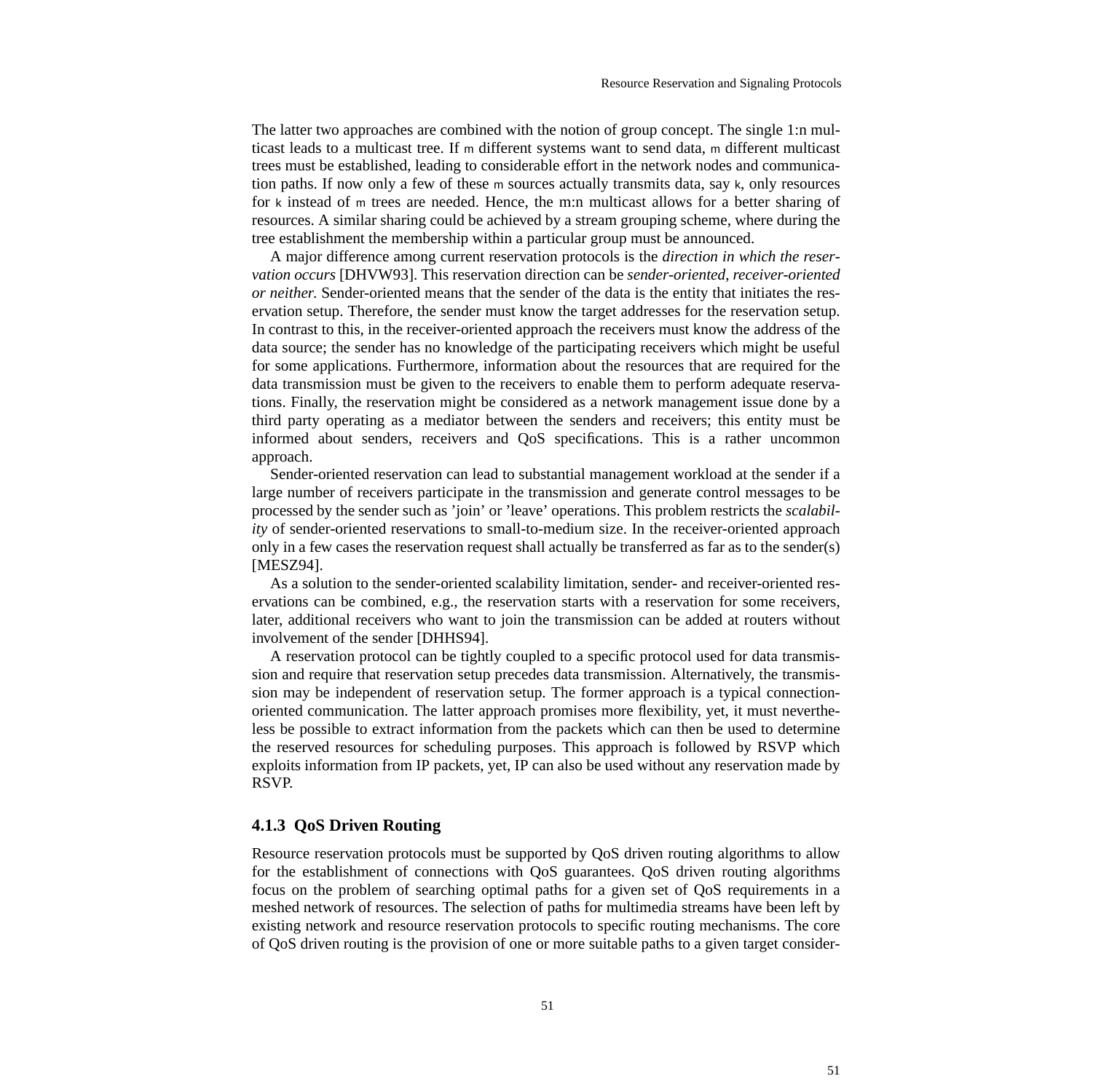ing a given QoS requirement. To improve the quality of routing for multimedia streams any QoS driven routing algorithm should consider:

- Current loads of resources
- QoS requirements of the connections
- Resource load after the routing decision

Local and network resource managers can reject connections because of resource overloads. Therefore it is required to consider the actual loads of resources. The routing should also regard the QoS required by the connection to find a route best-suited for this QoS. For instance, a video playback application accepts a higher delay than an video conferencing application but the bandwidth requirement is larger. Third, a QoS driven routing algorithm should consider the load of resources after the connection establishment. For example, routes should be preferred if the acceptance of the new stream does not consume the majority of resources on this route.

QoS routing is currently still in its infancy. The necessity of such methods, the principle ability to perform QoS routing, and the proposed approaches are under highly controversial discussion at the moment.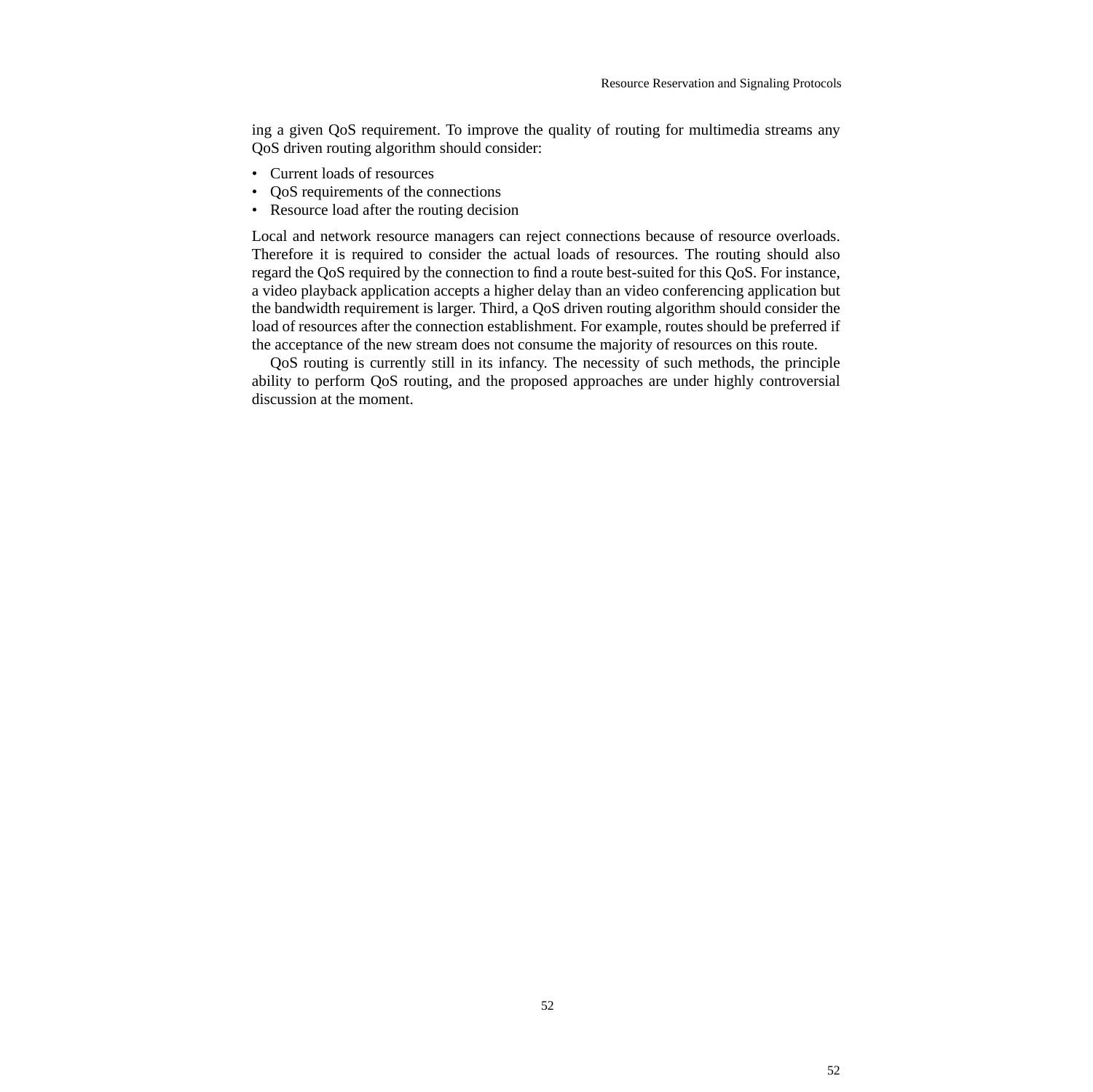## **4.2 ST-2 and ST-2+**

The Stream Protocol Version 2 [\[Topo90\]](#page-83-0) is a connection-oriented protocol designed to co-exist with IP. ST-2 defines a sender-oriented, unreliable multicast protocol that provides QoS negotiation and resource reservation in all intermediate network nodes.

ST-2 defines actually two closely associated protocols: ST for the data transfer and SCMP for control operations such as connection setup and maintenance. ST mainly supports the unidirectional delivery of data from the initiator of the connection to all targets of the connection.

## **4.2.1 Basic Operation Model**

At connection setup time, the QoS is negotiated among the initiator of the connection, all intermediate network nodes and the targets of the communication as illustrated in Figure 19. The



*Figure 19:* Distributed QoS Computation in ST-2.

connection, called 'stream', is established by the SCMP CONNECT message that is issued by the sender, also called origin, and that specifies all initial targets and a 'FlowSpec' which describes the requested QoS. This QoS request is based on the application-layer QoS requested, possibly mapped by the transport layer on a QoS request in terms of network layer units due to packet segmentation. This connection establishment message is sent hop-by-hop on the paths to the targets. Each router being part of the path towards a target receives the CON-NECT. Its local resource manager ("local RM") checks the available resources at the node,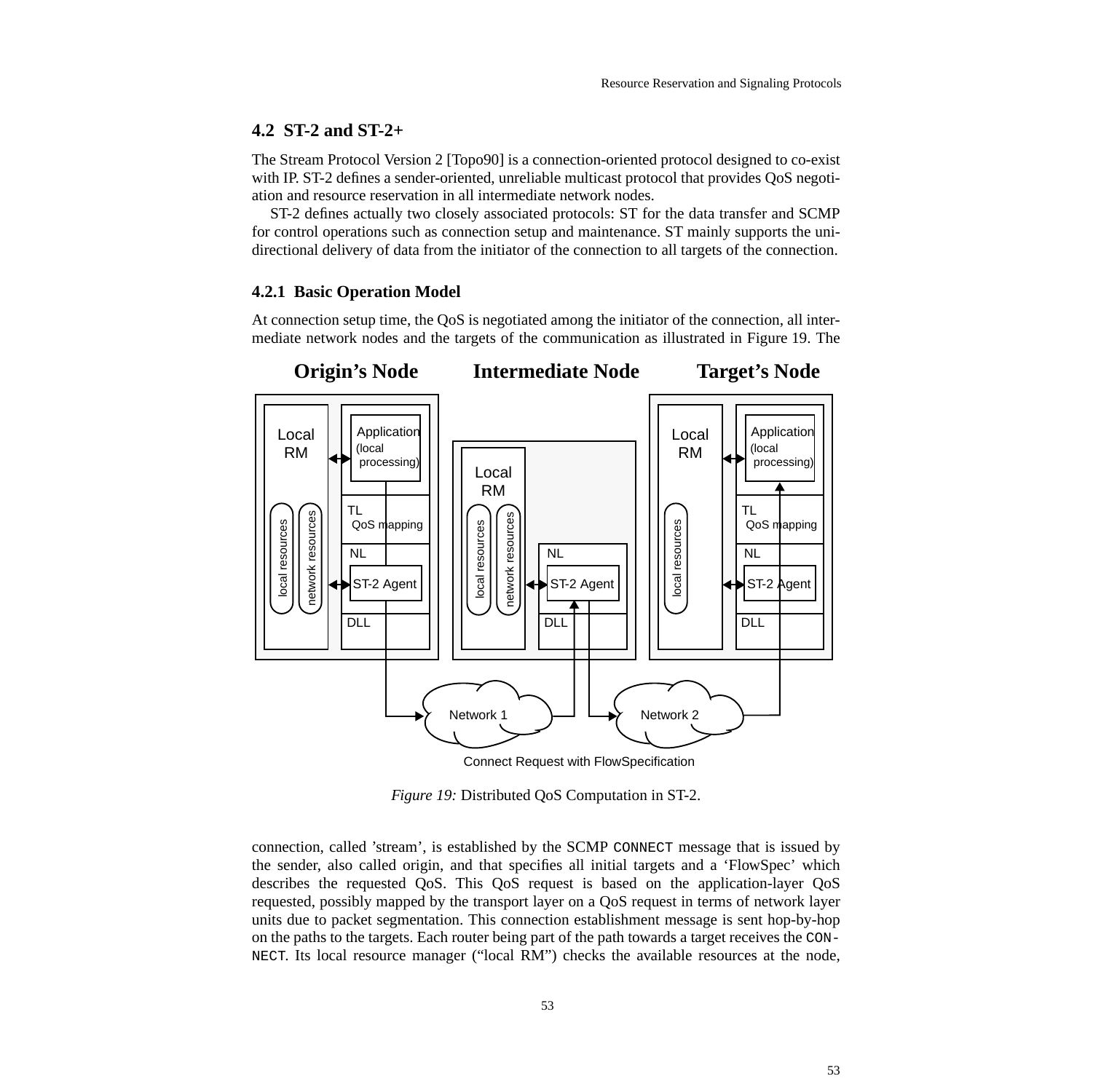computes the QoS its resources can provide and reserves the corresponding resource capacities.

If the reservation fails (either due to resource overload or insufficient resources for a given QoS requirement), an SCMP REFUSE message is sent back to the origin releasing all reservations made so far. Otherwise, the ST-2 agent updates the FlowSpec (e.g. keeping track of the accumulated delay) and passes the connection establishment message downstream.

On each branch of the routing tree, the final FlowSpec, i.e., the end-to-end QoS of the branch, is communicated to the target. The target may base its accept/reject decision on this FlowSpec. If it accepts the connection, the FlowSpec is propagated back to the origin. The origin can then compute the QoS of a multiple target connection from the QoS returned from the individual branches.

After the connection has been established, the origin may send a CHANGE message to the targets modifying the QoS guarantees and thus adjusting the reservations. This is especially useful when the QoS computed in the connection establishment phase exceeds the QoS requirements of the origin. Here one could, e.g., lower the throughput of the individual resources or loosen the delay bounds.

The multicast tree can be modified dynamically, a target can leave the tree or the sender may drop a target; it is also possible to add more targets to the multicast tree, yet, in ST-2 this can only be performed by the sender.

When finally a connection is terminated, the corresponding resource reservations are released.

The specification of ST-2 in RFC1190 does not determine how resource managers compute the QoS and make reservations and how resources are scheduled according to these reservations. Furthermore, ST-2 provides only a preliminary definition of the FlowSpec which can be altered. However, the protocol assumes these mechanisms and data structures as its basis. A concrete example for such mechanisms are the HeiRAT [\[VHN93\]](#page-83-0), [\[VWHW97\]](#page-83-0) components developed as part of the HeiTS system[[WM91\].](#page-84-0)

#### **4.2.2 ST-2+**

The follow-on version ST-2+ [\[DB95\]](#page-78-0) simplifies the overall structure and adds several extensions to the basic ST-2 protocol. The most important extension is the mechanism for receiveroriented stream joining. To join, a candidate receiver sends a JOIN message in the general direction to the origin (using reverse routing). This JOIN message reaches a router already participating in the stream. Here a distinction must be made depending on the particular stream: the origin of a stream specifies whether joining at routers is prohibited, needs a notification to the origin, or is free-to-all. In the free-to-all case, the router just adds the requester as new target to the stream and forwards any future data to it as well. In the second case, the router adds the target and sends a notification to the origin of the stream. Finally, the join at an intermediate system may be prohibited which means that all requests have to travel to the origin of the stream and are handled there as in ST-2.

To provide different QoS to single targets, a filtering approach as discussed in [Section 5.1.2](#page-68-0) could be used; yet, this is not defined in the basic protocol specification.

The ST-2+ specification defines several FlowSpecs, the mandatory FlowSpec provides for QoS definition by precedence, QoS class, and QoS parameters. The precedence of a stream is defined as its priority in comparison with other streams. If a sender with a high precedence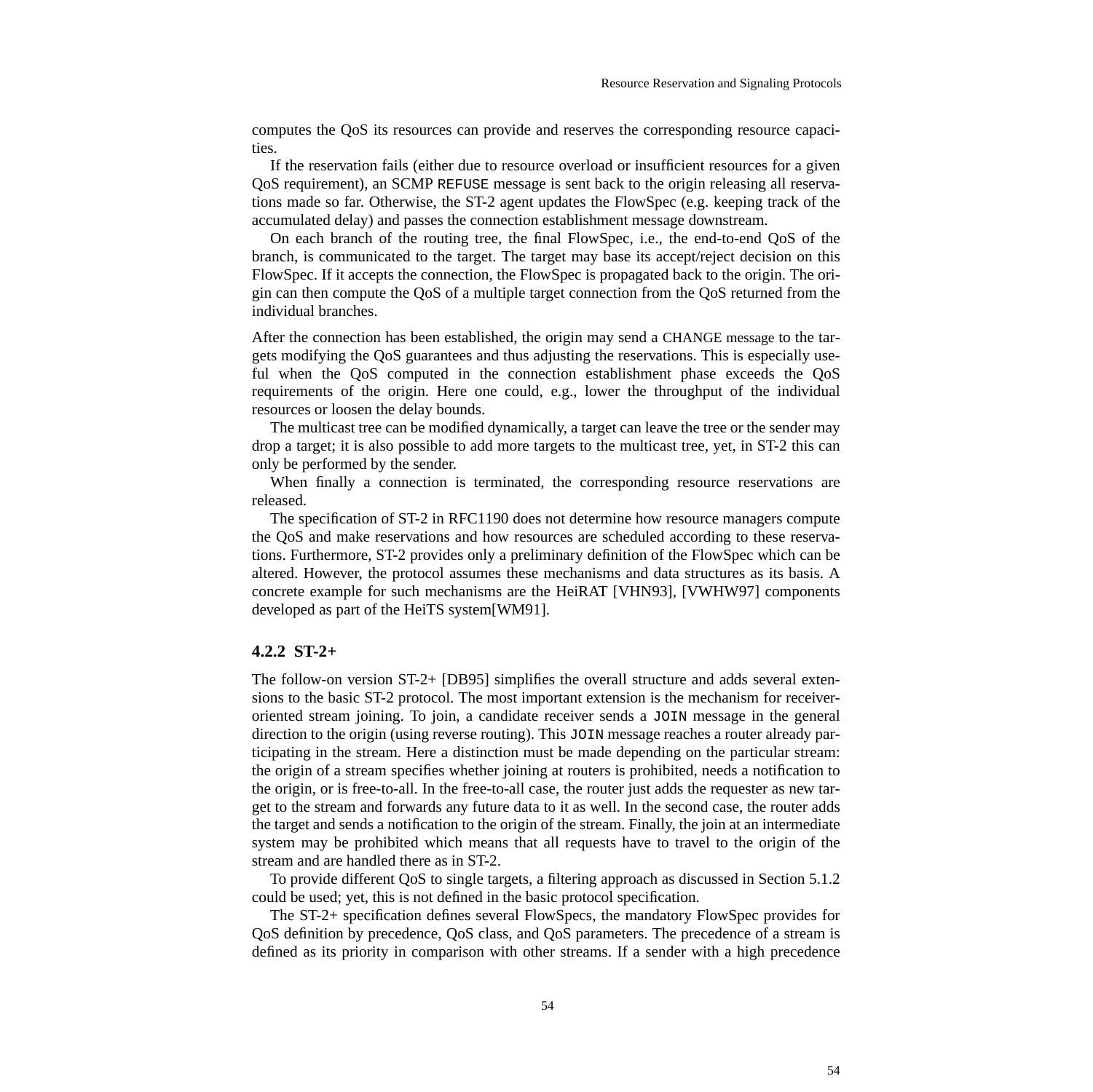value makes use of this value at stream setup or stream change time, and if the resources in a hop are not sufficient to support both this stream and also one of a lower precedence, then the stream of lower precedence can be preempted (partially torn down).

The QoS classes distinguishes among 'predictive' and 'guaranteed' reservations. For a predictive reservation, intermediate hops reserve sufficient resources to guarantee data delivery for the average data rate. For guaranteed reservation requests, intermediate hops reserve sufficient resources to guarantee timely packet forwarding in all cases, but the sender is never allowed to exceed these limits.

The QoS parameters provided by the initiator of the stream specify both optimal and acceptable values for the message size, the message rate and the end-to-end delay.

The notion of groups of streams has been defined, yet, the specification for actual group mechanisms is only limited. Groups can share bandwidth, routes, subnetwork resources or 'fate' (which means that if one stream is preempted in a node, all other should also be terminated). For the setup of a group, a stream may provide a group id in the connect message. If this group has already been established, the new stream joins this group, otherwise a new group is created. If streams are in the same group, only some more resources have to be reserved in addition to the resources that have already been allocated for the other streams of this group. It can also be requested that all streams of a group will share their routes between senders and receivers as far as possible. This is especially useful to reserve resources for various streams of a conferencing application that have common maximum resource requirements and for which path sharing, partially in reverse directions of sender and receiver, is beneficial.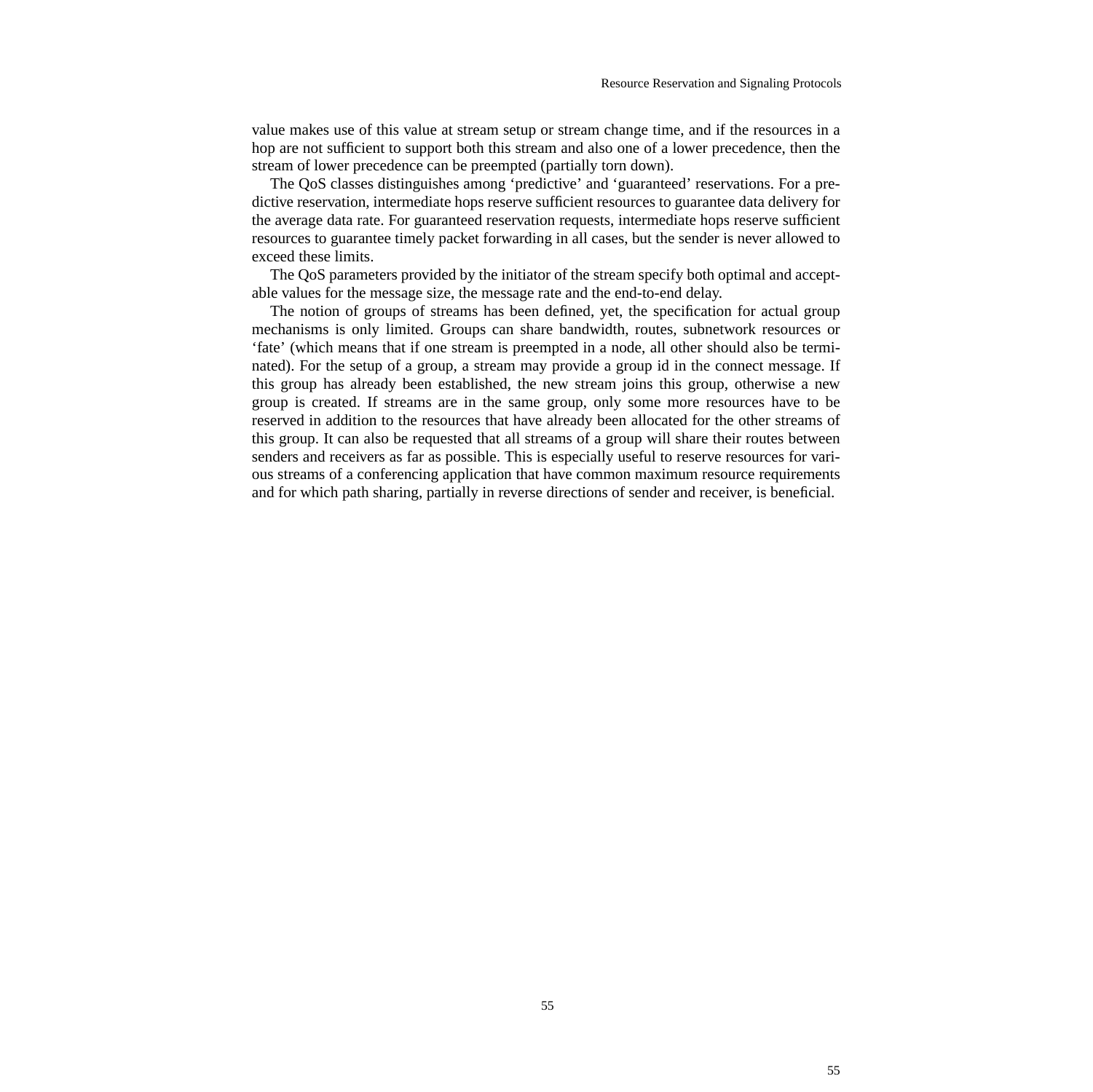## <span id="page-57-0"></span>**4.3 The RSVP Protocol**

RSVP has been and still is being designed as the Internet's resource reservation protocol to support integrated services [\[BZBHJ96\].](#page-77-0) However, it is general enough to be employed in other environments as well. For example, in [\[NLP96\]](#page-82-0) an architecture for a multicast service over ATM using RSVP as QoS negotiation protocol has been proposed.

## **4.3.1 Design Goals, Principles and Properties**

By the use of the RSVP protocol hosts are enabled to request a specific QoS from the network. RSVP propagates the QoS request to all the routers along the path and additionally maintains state information within routers and hosts to provide for the requested service. It can therefore be regarded as a *state establishment and maintenance protocol* [Z[BEHJ93\].](#page-84-0)

The protocol is placed on top of IP, thus not requiring any routing mechanisms in RSVP itself, but using unicast and multicast routing mechanisms provided by the network layer. RSVP does not transfer application data but operates as a control protocol only.

From the beginning the protocol was designed with *group communication* in mind, and so many design objectives are due to situations arising in multicast data transfers.

The designers of RSVP had several goals in mind [[ZBEHJ93\]:](#page-84-0)

- *1. heterogeneous receivers,*
- *2. dynamic membership,*
- *3. aggregation of resource reservations,*
- *4. channel changing feature,*
- *5. adaptation to network dynamics,*
- *6. tunable and controllable protocol overhead,*
- *7. independence of other architectural components.*

Before regarding the operation of RSVP, these design goals and the underlying principles and properties of RSVP will be studied.

#### **Heterogeneous Receivers**

As the RSVP protocol claims to be scalable to large multicast groups, this consequently leads to the problem of handling heterogeneous receivers, since in a wide area internetwork, such as the Internet, receiving hosts as well as the paths used to reach these hosts can have very different properties from one another. Therefore a major design goal of RSVP is to accommodate heterogeneous receivers.

This shall be achieved by using a *receiver-initiated reservation style*, since the receivers know best about their QoS requirements, and should hence be made responsible for initiating and keeping the reservation active as long as they want to receive data.

#### **Dynamic Membership**

The presence of multiple receivers raises another issue: there will be receivers joining and leaving the multicast session at any time during the session. This necessitates a mechanism for dealing gracefully with dynamic membership, particularly in the case of large multicast groups, as the dynamics increase with multicast group size.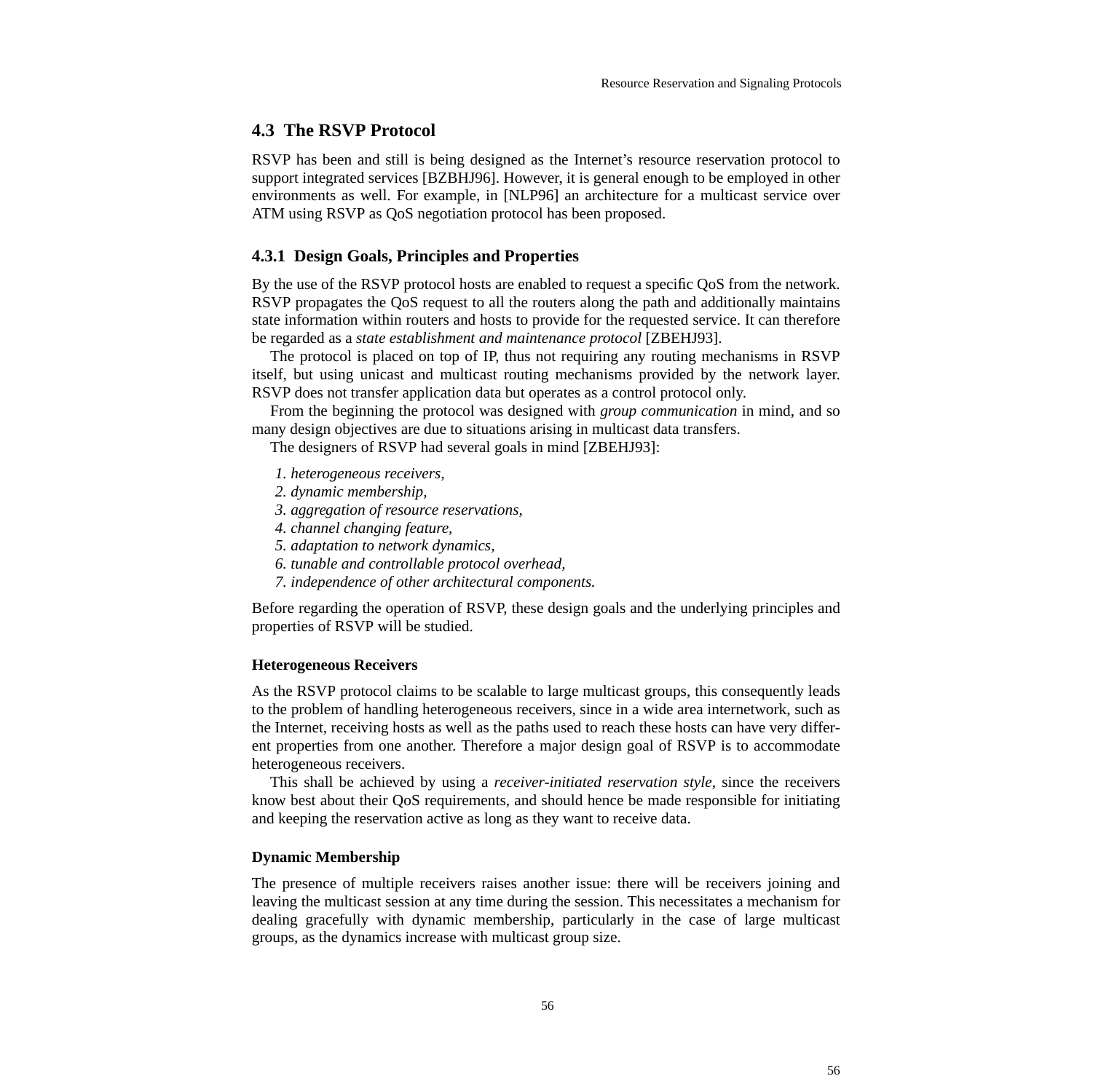This issue again is tried to be tackled by the receiver-oriented approach and by the fact that the data transfer is handled separately from the control by RSVP, thereby enabling receivers to join and leave the QoS distribution tree installed by RSVP at any time during the data transmission. RSVP is therefore no call setup protocol, which makes it fit more neatly into the connectionless datagram service of the Internet.

#### **Aggregation of Resource Reservations**

A multicast group, e.g., used for large-scale video-conferencing, may often have multiple senders. Therefore, a desirable characteristic for a resource reservation protocol is that resource reservations for multiple senders are shared and that there should not be a different distribution tree for every sender if the group communication pattern allows only for a limited set of senders to send simultaneously.

This facility is tried to be accommodated in RSVP by introducing different reservation styles that allow to specify to which extent intermediate switches should aggregate reservation requests from receivers in the same multicast group. Three *reservation styles* have so far been implemented in the RSVP protocol [\[BZBHJ96\]:](#page-77-0)

- *Wildcard-Filter*: a single resource allocation is made for all traffic directed to the receiver which initiated the resource reservation, thus allowing for one sender at a time only.
- *Fixed Filter*: the receiver can specify a set of sources for each of which a certain amount of resources is reserved, thus allowing for a fixed set of simultaneously transmitting senders.
- *Shared-Explicit Filter*: in contrast to the fixed filter reservation style the shared-explicit filter style shares one reservation between a specified set of senders.

Another reservation style that has been proposed [\[ZBEHJ93\],](#page-84-0) but has not yet been implemented, is the *dynamic filter style*, which is similar to the fixed-filter style in that it reserves multiple channels, however allows for changing the set of senders dynamically during the session.

### **Channel Changing Feature**

By implementing the dynamic filter reservation style another design goal of RSVP would be met: the channel changing feature. This means the ability to dynamically switch between senders, which could of course be met by reserving resources for all senders, yet this is inefficient if the receiver only 'listens' to a limited number of senders and discards the data of all other senders. This discarding should better be done inside the network, which is exactly the reason for having dynamic filter style reservations.

### **Adaptation to Network Dynamics**

RSVP is not a routing protocol and merely uses the services of a given unicast or multicast routing protocol. This way, network dynamics can lead to a situation where data is transferred on routes for which no reservation has been made. These dynamics can be caused by either network failures or route changes. RSVP's remedy to recover from situations where data transfer takes place over 'un-reserved' routes is in principle the soft-state approach to resource reservation, which will ultimately lead to the setup of reservations along the new route when the refreshing of resource reservations takes place. However this might lead to an unacceptably long period of possibly degraded service quality. Hence in the case of route failures a *local*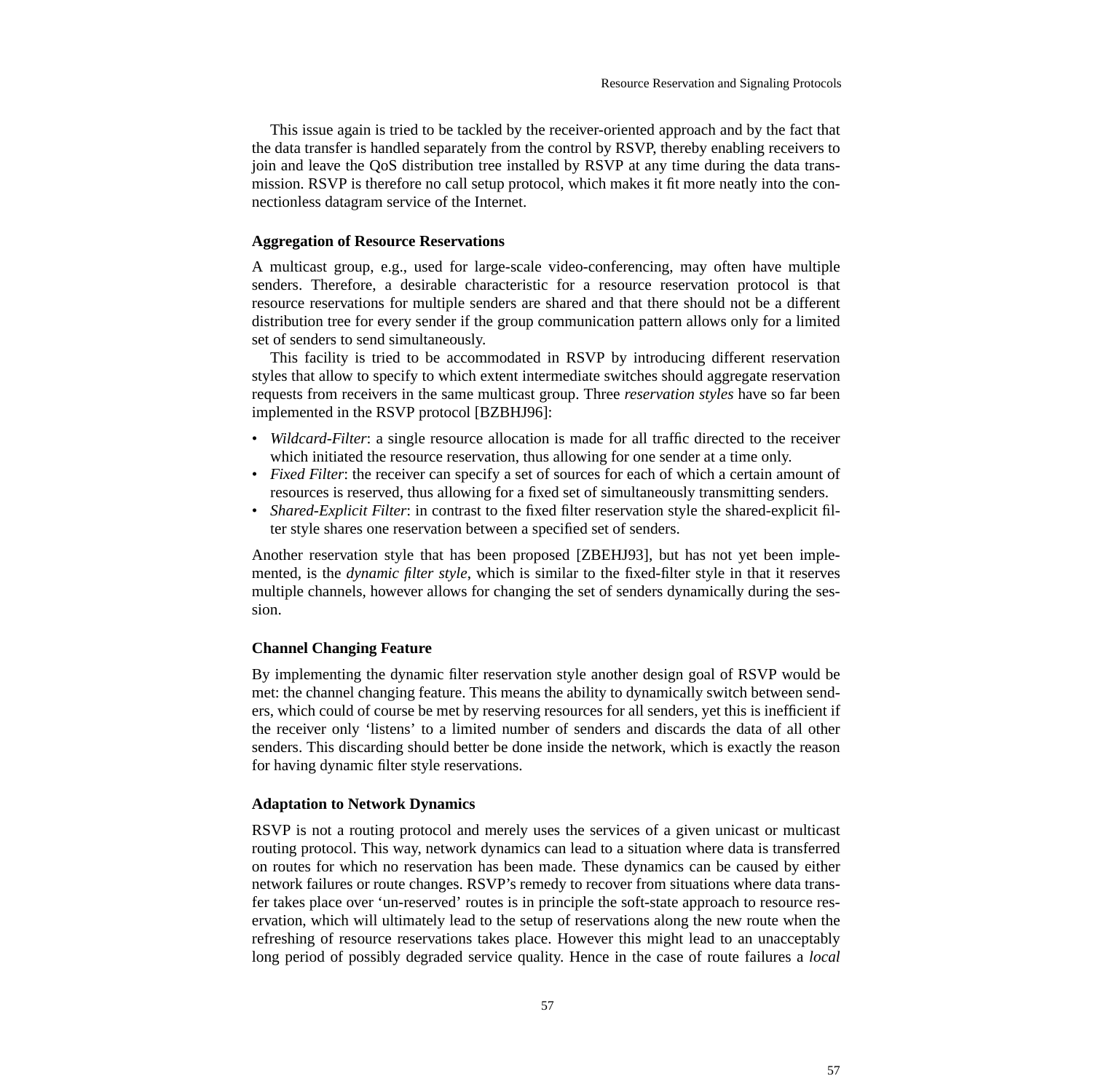*repair* mechanism triggered by the routing protocol to recover from the route failure was proposed [\[BZBHJ96\].](#page-77-0) In the case of a route change the situation is a bit curious, since the routing protocol finds a better route than the one previously being used, and yet the service quality might be decreased by using this new 'un-reserved' route. A proposed solution to this problem is to use a technique called *route pinning* that allows to fix a route during the lifetime of a flow [\[ZB96\]](#page-84-0) which basically fixes the soft state along the path and leads essentially to connectionoriented communication. Route pinning has been discussed several times within the RSVP working group and is currently not provided. Therefore, a hard guarantee that QoS can be provided cannot be given by RSVP.

### **Tunable and Controllable Protocol Overhead**

A more technical design goal is to keep the protocol overhead tunable and controllable. This shall be achieved by the *refresh period parameter* in the protocol, which controls how often the soft-state in the routers and hosts has to be refreshed. The overhead incurred by the refresh messages has to be weighed against the accurateness and actuality of the state information.

### **Independence of other Architectural Components**

The last design goal is a rather general matter of modular design: RSVP shall be designed independently of other architectural components like flow specification, admission control, packet classification, packet scheduling and routing. This shall ensure the independent evolution of these components. However, particularly in the case of routing this design trades off optimality and efficiency against engineering principles, since the choice of a route can depend on the quality of service being requested and should therefore be integrated with resource reservation.

## **4.3.2 RSVP Operation**

In RSVP a data stream is modeled as a simplex distribution tree rooted at the source and extending to all receivers. A source application, of which there can be many, begins participating in a group by sending a path message containing a flow specification to the destination address, be it unicast or multicast. The PATH message serves two purposes:

- to distribute the flow specification to the receivers,
- to establish path state in intermediate RSVP agents to be used in propagating reservation requests toward specific routes.

RSVP does not restrict a source from transmitting data even when no receiver has installed a reservation to it, however service guarantees are not enforced. Also, there may be some besteffort receivers, while other receivers may use reserved resources for 'better' services as for example guaranteed delay.

Before establishing a reservation, each receiver must first join the associated multicast group in order to begin receiving path messages, yet this is a function of the multicast routing protocol and therefore outside the scope of RSVP.

Each receiver may use information from path messages and any local knowledge (computing resources available, application requirements, cost constraints) to determine its QoS requirements. It is then responsible for initiating its own reservation. For that, it generates a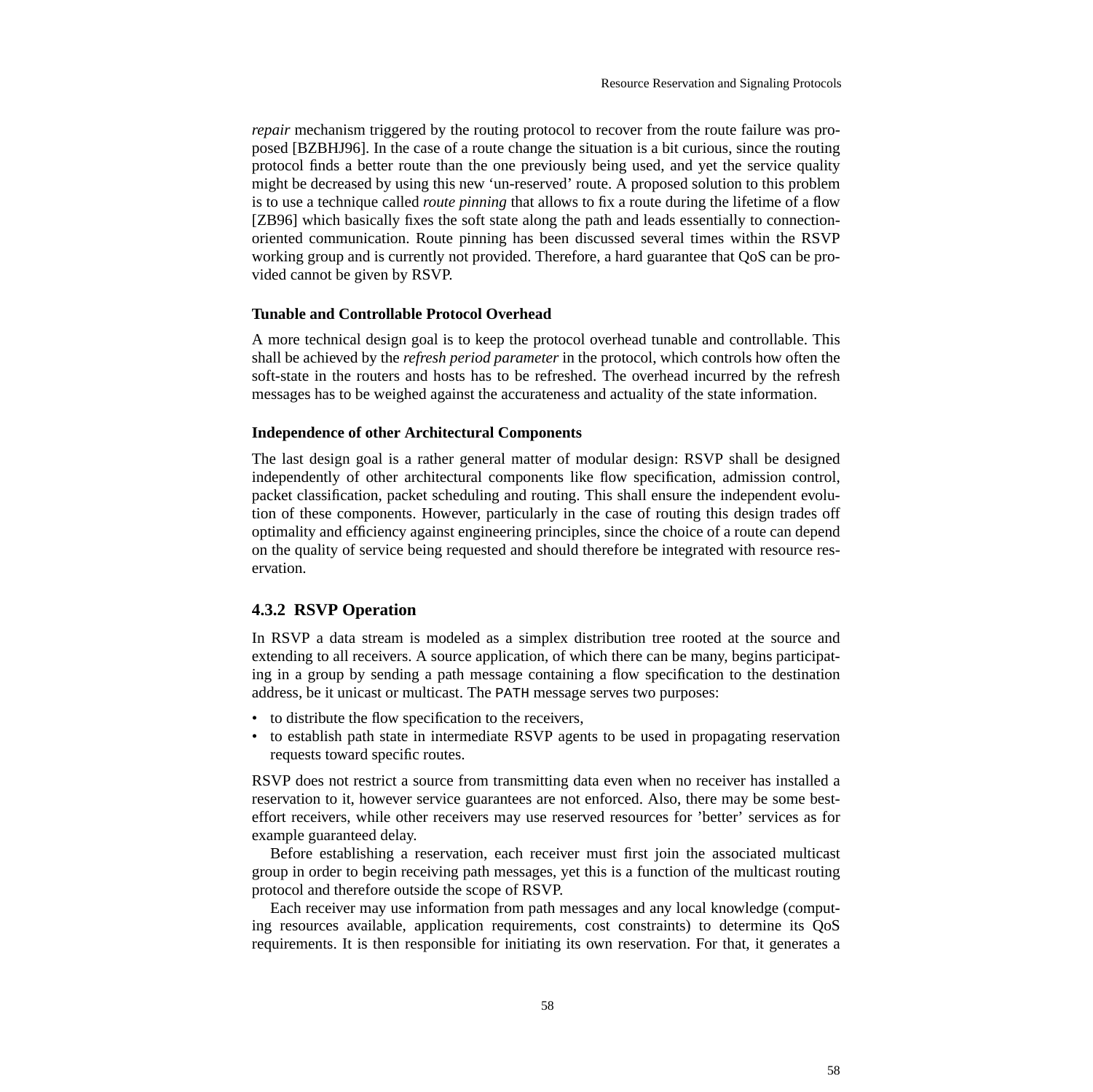RESV message which travels towards the sender along the reverse path of the PATH message. This can be done because the intermediate RSVP agents, which reserve network resources along the subnet leading toward the receiver, can use the established path state to propagate the reservation request toward the group sender(s). Reservation message propagation ends as soon as the reservation encounters an existing distribution tree with sufficient resources allocated to meet the requested QoS, i.e. until the reservation request can be merged into an existing reservation. As already mentioned, this receiver-initiated reservation style shall enable RSVP to accommodate heterogeneous receiver requirements and by the merging process it shall be made scalable for use in wide-area networks such as the Internet.

The RESV message contains information about the desired QoS and also a filter specification and determines in which out of the three above described styles the reservation is made. On their way up to the sender, reservation requests have to pass local admission control tests in the routers lying on their path. If the reservation is too demanding for one of these intermediate systems, it is rejected and the receiver that issued the reservation request, obtains an indication of the reservation failure. This is essentially a one-pass or unilateral method of negotiation of the service characteristics, however it is enhanced in the RSVP protocol by a mechanism called advertising.

The overall approach to QoS negotiation in RSVP is called *One-Pass With Advertising* (OPWA) [\[SB95\].](#page-82-0) Sources of data flows periodically send so-called advertisement messages which are actually contained in the path messages of the sender as *ADSPEC* objects. These are used to advertise (beforehand) the end-to-end service that would result from any given service request. On their way down to the (potential) receivers the advertisement messages accumulate information about quantities such as delay, bandwidth and hop count in each router on the path for several categories of service, thereby giving the receivers an idea of what kind of service level they might expect to be successful in admission control tests. Thus the receivers task of forming reasonable reservation requests is simplified by the OPWA mechanism.

Since RSVP sends the path and reservation messages periodically it maintains soft state in the intermediate nodes. While path refreshes serve the automatic adaptation to changes in the multicast distribution tree and install path state in any new branches of the tree, reservation refreshes maintain established reservations and incorporate changed receiver reservations thereby accommodating for dynamic QoS changes, i.e. changes of the service characteristics during data transfer. It has to be observed that RSVP is no call setup protocol because reservation requests are issued in parallel to the data transfer, and can hence be made at any time during the data transfer phase.

This refresh based mechanism allows orphaned reservations and state to be automatically timed out and recovered. However the proper choice of the refresh interval is still an open matter. This choice affects, of course, on the one hand the protocol overhead and on the other hand the responsiveness of the protocol regarding network dynamics and changing receiver requirements.

#### **4.3.3 RSVP Filters at Work**

As described above, the following three reservation styles are defined:

• the fixed filter style, which can address a fixed number of senders and contains a specific FlowSpec for each sender,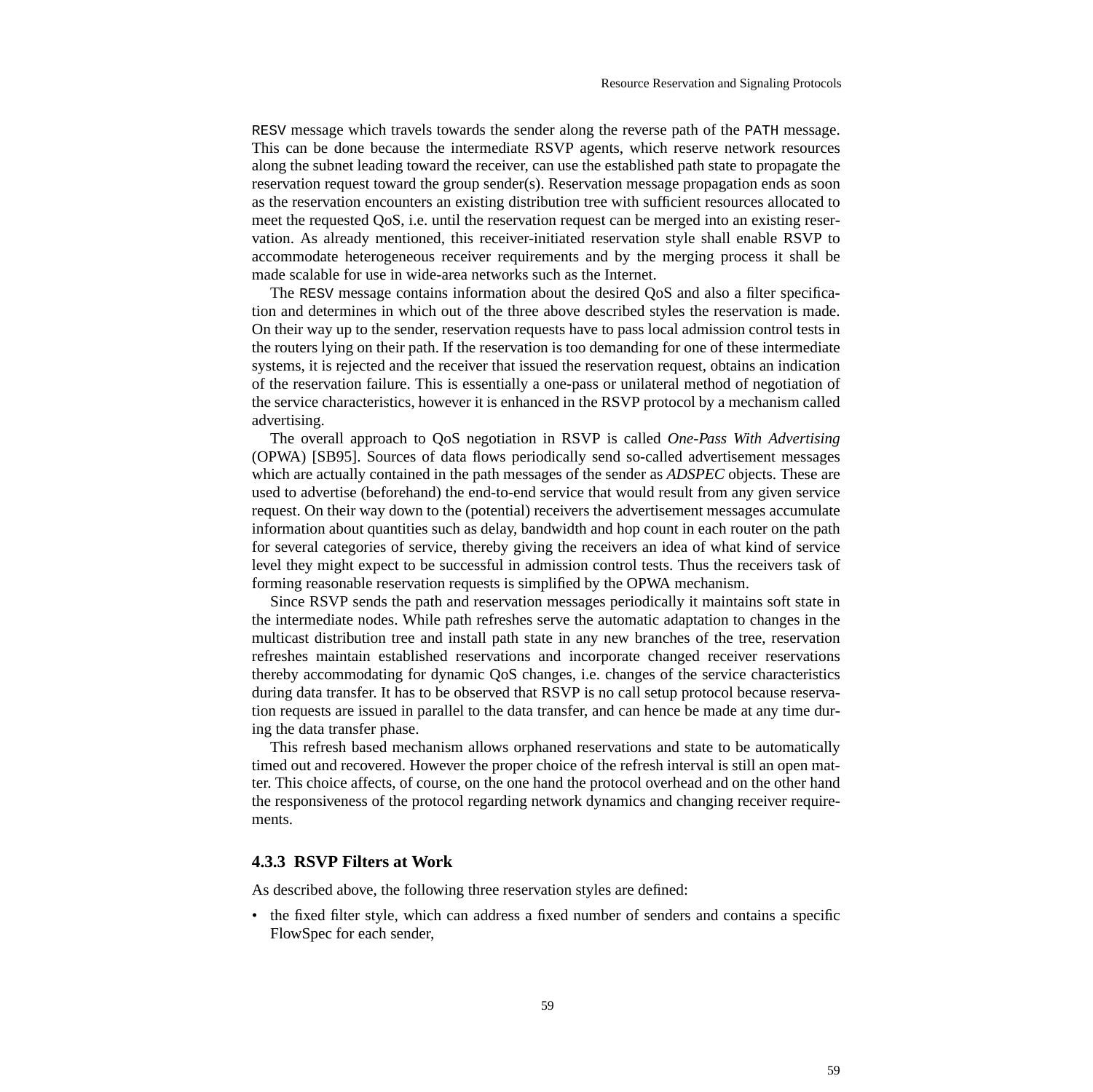- <span id="page-61-0"></span>• the shared explicit style, which can address a fixed number of senders and contains a Flow-Spec for all of these senders,
- the wildcard filter style, which address all senders for a flow and contains a FlowSpec that is the same for all of these senders.



*Figure 20:* RSVP Reservation Styles.

Figure 20 shows the results of the three different filter styles on the establishment of filters in a node, and the forwarding of FlowSpecs based on the merging of FlowSpecs in the node. Each service that is supported by RSVP for its reservation protocol must specify a function that allows a network node to compute a FlowSpec that is larger than both of two given FlowSpecs. In an imaginary service that defines its QoS exclusively by throughput, for example, a simple comparison operation "greater than" can be applied. For a service that defines its QoS by a pair (throughput, delay), a FlowSpec created by merging two FlowSpecs (t1,d1) and (t2,d2) would be  $(max(t1,t2),min(d1,d2))$ . In the example, we assume a total order  $Q1 < ... < Q6$  for simplicity.

If the fixed filter style is applied (Figure 20 a), each receiver specifies a FlowSpec for each sender from which it wants to receive data. In the network node, the upstream interface for each sender is known (because of the PATH message). The newly arriving FlowSpecs along with all established FlowSpecs for the same sender are compared and a new FlowSpec that is greater than all individual FlowSpecs is computed. Assume that in the case of (a), the reservations for r1, r2 and r4 have been established. The forwarded FlowSpecs are (s1,Q5) on the interface D1 and ((s2,Q2),(s3,Q6)) on the interface D2. The arrival of the reservation request  $((s2,Q3),(s3,Q4))$  from r3 does not involve the interface U1, but the FlowSpec to U2 and the filters at D2 have to be recomputed. The filter at D2 must be opened to allow packets according to the less restrictive FlowSpec Q3 to pass, and it must be opened for packets from sender s3. Two new FlowSpecs must be calculated for the interface U2 to s2 and s3. The flow requested from s3 by r4 is "greater" than that requested by r3, so no change is necessary in that case. The flow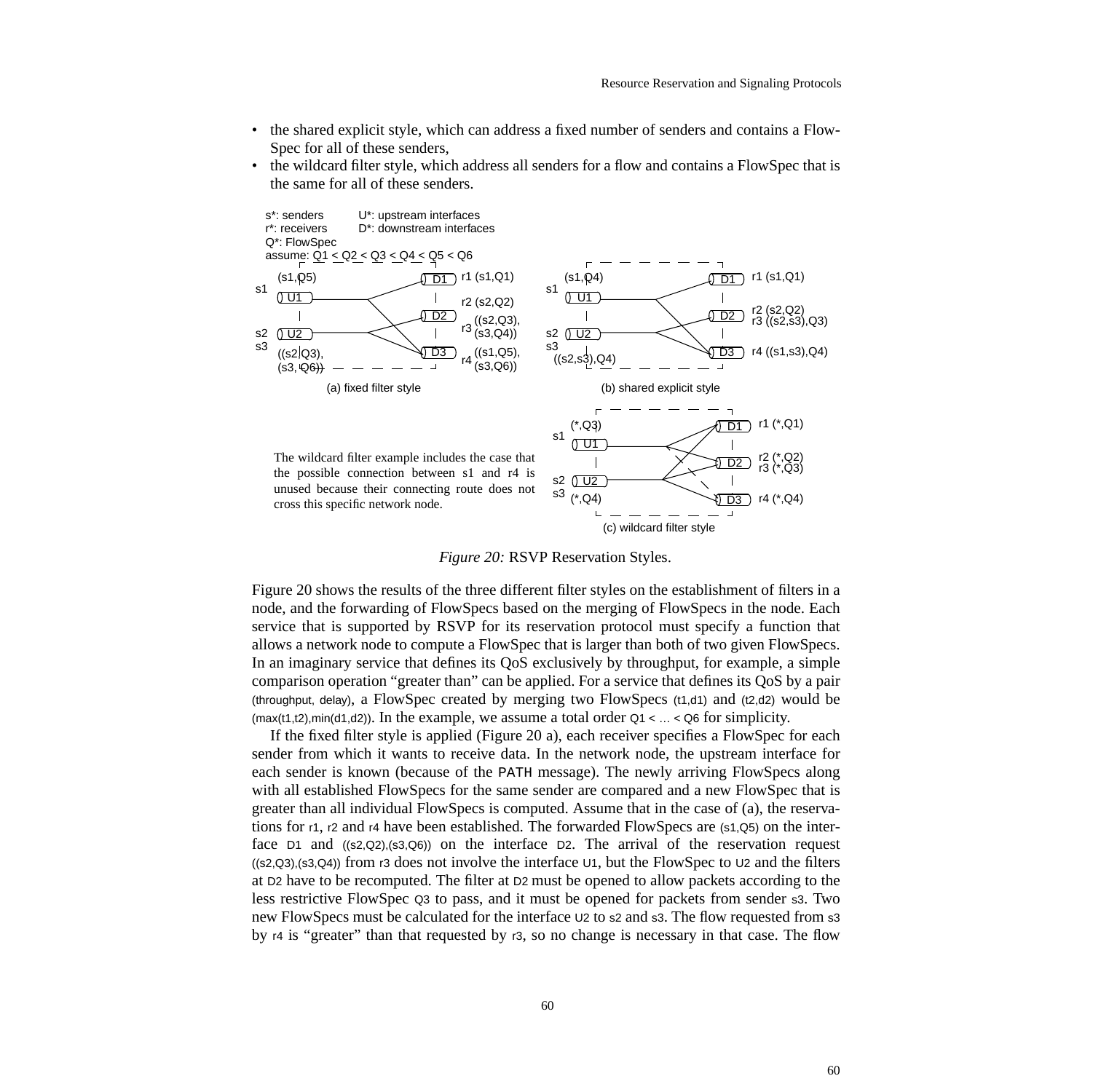requested from s2 by r3 is the new "greatest" flow, so the upstream information must be updated by forwarding a RESV message with the FlowSpec (s2,Q3) on U2.

In the shared explicit style case ([Figure 20 b](#page-61-0)), a receiver can specify a single FlowSpec for all senders that it is interested in. As in the fixed filter style, the downstream filter is calculated from the "greatest" FlowSpec of all FlowSpec that were requested on that downstream interface. Assume that in (b), the reservations for r1, r2 and r3 are already established. The filters at the downstream interfaces are set according to Q1 for the interface D1, to Q3 for the interface D2, and closed for the third interface. When the RESV message with the reservation request ((s1,s3),Q4) arrives at the interface D3, the downstream filter at that interface is set to Q4. The FlowSpecs at the upstream interfaces are calculated, and Q4 is computed as being "greater" than all previous FlowSpecs. The RESV message (s1,Q4) is forwarded on the interface U1 and the RESV message ((s2,s3),Q4) is forwarded on the interface U2.

In the wildcard filter style case ([Figure 20 c](#page-61-0)), no sender information is included in a RESV message. Instead, the maximum of all applicable FlowSpecs is forwarded on the upstream interfaces. It could be falsely concluded that this results in identical FlowSpecs on all upstream interfaces of a node. The example shows that this is not necessarily so. Assume that r4 receives the data from s1 on a route that does not cross the node presented in the example. In that case, the RESV message that carries the FlowSpec from r4 is not included in the computation of the maximum FlowSpecs which is forwarded on interface U1 which leads only to s1. Since Q4 is the "greatest" of all FlowSpecs, the FlowSpecs that are forwarded on U1 and U2 are different.

Obviously, the amount of information that needs to be stored in the routers decreases from the first to the last style. Generally, network nodes are required to store a large amount of dynamic information and data about RSVP flows:

- the (running) timers and counters for each receiver of each flow which indicate when a reservation expires and implicit teardown must be initiated,
- the FlowSpecs of all receivers along with the incoming interface to calculate changes in a receiver's FlowSpec or to release resources in case of timeout or teardown,
- the merged FlowSpecs for each outgoing interface to identify when a change in a FlowSpec has an effect on an upstream network node,
- the filtering information which consists of a list of requested packet origins (by sender and port) for each receiver by which a source selection within a flow is supported.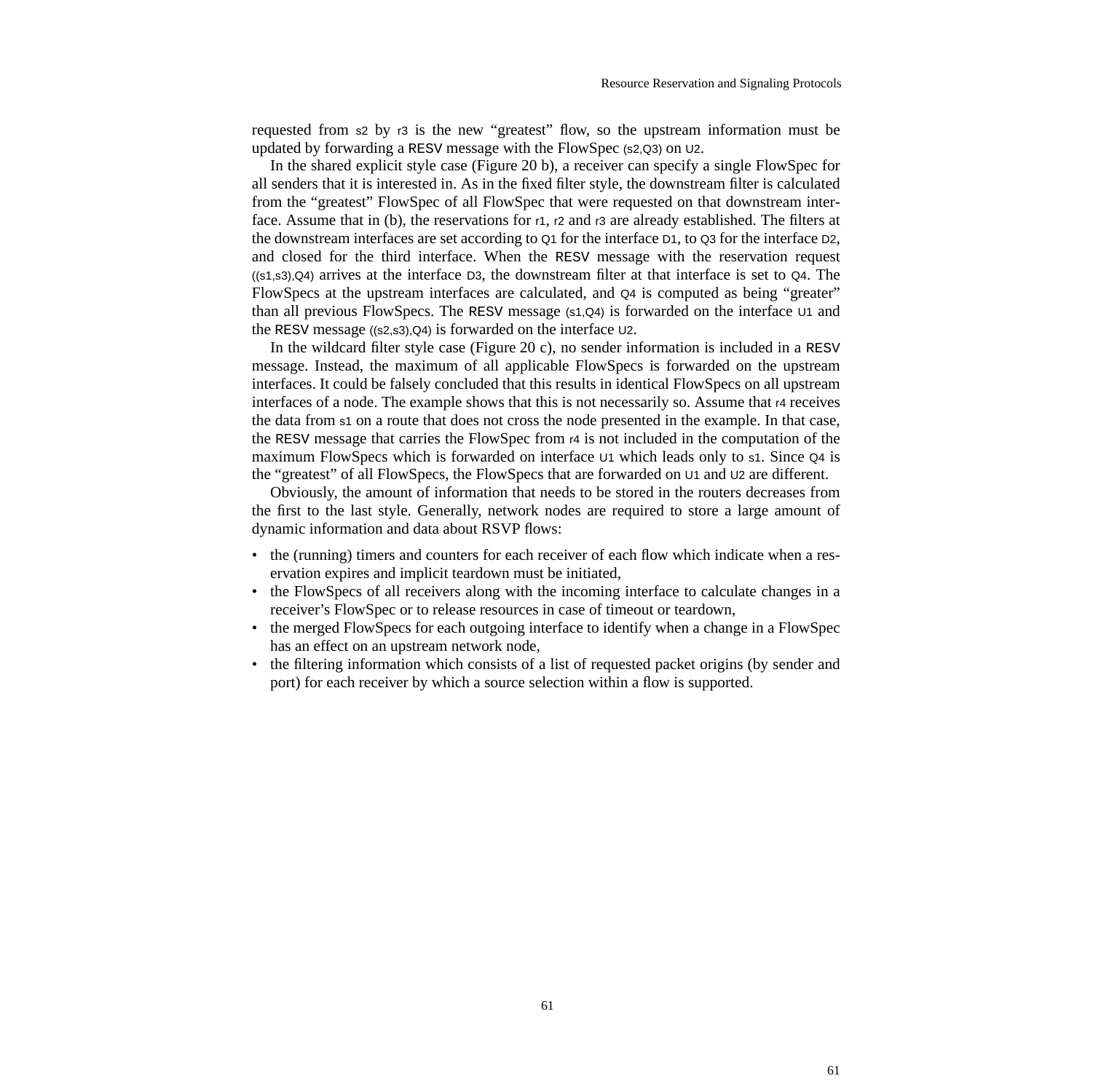# **4.4 ATM Signaling: QoS Negotiation**

In this section, the parts of ATM signaling described in the UNI SIG 4.[0 \[ATMF96b\],](#page-77-0) PNNI [\[ATMF96c\]](#page-77-0) and B-ICI [\[ATMF96d\] s](#page-77-0)pecifications (which are all based on ITU-T's recommendation Q.2931 [\[ITU96c\]](#page-80-0)), which are relevant for QoS parameter negotiations during a connection setup are discussed. After a brief view on the ATM signaling mechanisms for connection set up and an overview of the generic process of negotiation between the end-system and the ATM network are presented.

## **4.4.1 ATM Signalling During Connection Setup**

In Figure 21 the usual ATM signaling procedure to set up a connection is depicted.



*Figure 21:* ATM Connection Setup Procedure.

If the end-system A wants to setup a connection to the end-system B it sends a SETUP message to its User Network Interface (UNI) essentially containing the ATM address of B, the desired traffic characteristics/parameters and the desired QoS parameters. Upon receiving the SETUP message, the UNI returns a CALL PROCEEDING message to A and forwards the SETUP to either the UNI servicing end-system B or, if multiple networks are interconnected, to the Network-Network-Interface (NNI), which connects the network of the UNI servicing A to the network containing the UNI servicing B (of course there could be several connected networks between A and B). On every interface lying on the path from A to B this process of forwarding SETUP messages and backwarding CALL PROCEEDING messages is repeated and in addition resources are allocated, and VC tables are built according to the information elements being passed with the SETUP messages. Eventually the SETUP message arrives at the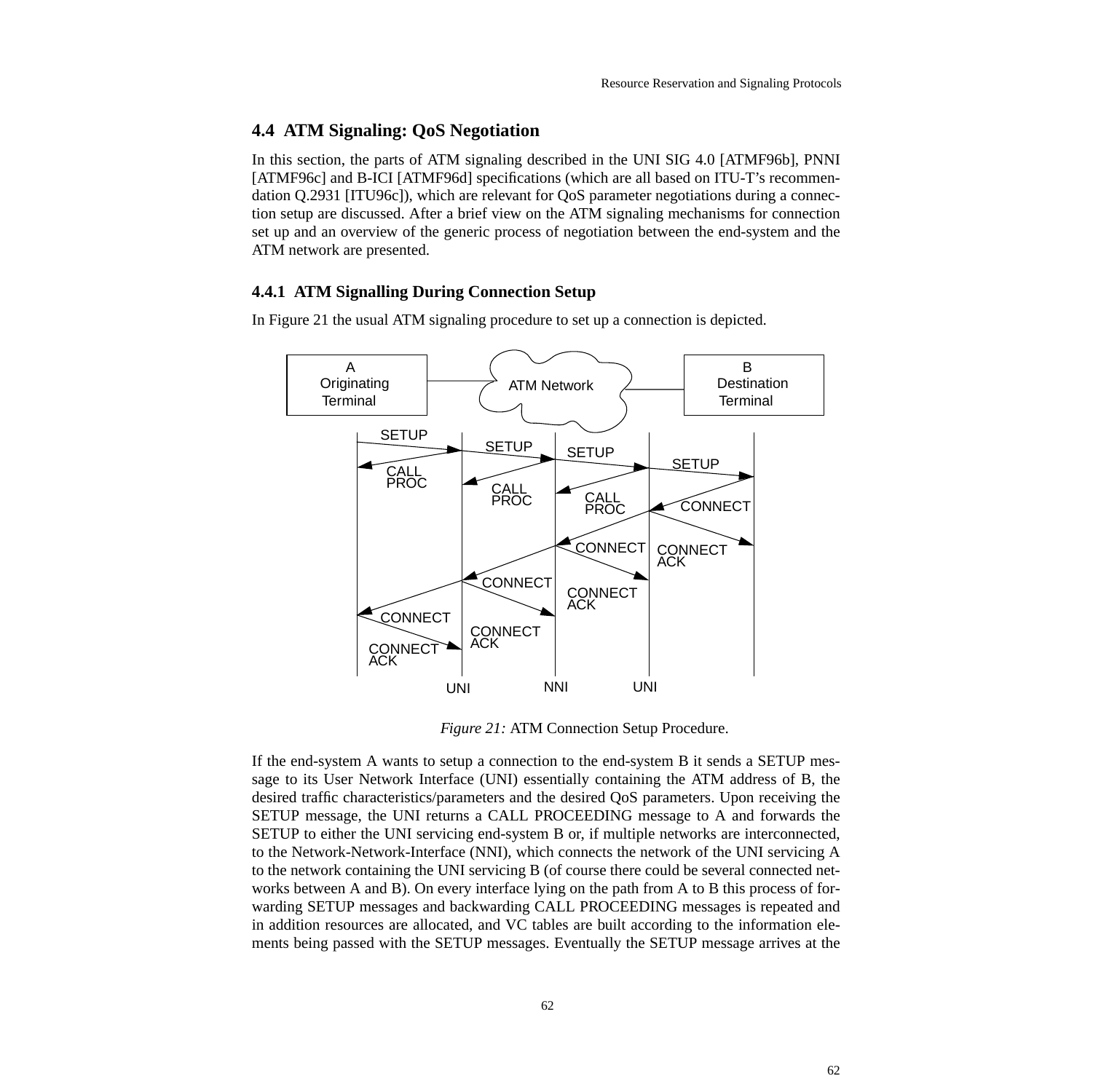called user B, which, if it admits the call sends back a CONNECT message to its UNI, which acknowledges by a CONNECT ACKNOWLEDGE message. The CONNECT message travels back the whole way the SETUP message was sent and triggers on its way back several CON-NECT ACKNOWLEDGE messages on every interface lying on this path. When the CON-NECT message finally arrives, the signalling phase is completed and the data transfer phase can begin.

After this brief presentation of the protocol mechanisms when setting up an ATM connection, a deeper discussion of the negotiation process between the end-systems and the network regarding the characteristics of the connection, i.e. its traffic and QoS parameters, will follow.

#### **4.4.2 Overview of the Negotiation Process**

The purpose of the negotiation is to select a value of each parameter that can on the one hand be provided by the network and on the other hand meets the needs of both end-systems.

Since call establishment is accomplished in one round trip (i.e. there are two relevant messages), negotiations must be tied to a single round trip exchange.

At the highest level, the calling end-system proposes a requested value and an acceptable value. The network tries to meet the requested value, or at least some value between the requested and the acceptable value, and if it cannot meet the acceptable value, it clears the call. Otherwise, it offers the call to the called end-system with the better of the requested value and the best value it can support.

#### **The Negotiation Object: Traffic and QoS Parameters**

The protocol specifies a range of values for the respective parameters. Typically, the range is integer valued (although real or enumerated types are possible). In some cases, the range may be a choice of two or more discrete values. One end of the range is designated as the most desirable value, and the other is the least desirable value. If the most desirable value is greater than the least desirable, the negotiation proceeds downwards, i.e., decreases in value. Otherwise negotiation is upwards, i.e. increases in value. For example a high cell rate is considered more desirable than a lower one and hence negotiation proceeds downwards, while a low CTD is more desirable than a higher one, so negotiation proceeds upwards.

The protocol also determines whether the objective of the negotiation is to *'meet'* or to '*meet or exceed'* the parameter value indicated by the calling end-system. If the objective is to meet the value, it is usually because the parameter relates to a resource (e.g. bandwidth) that can be divided with relatively fine granularity among calls, with a penalty to the network attached to giving the connection a greater value to the connection than that indicated. If the objective is to 'meet or exceed', the network may have alternative values available, not necessarily over a continuous range, and it cannot benefit from giving the connection exactly the value indicated rather than the next most desirable value. For example peak cell rate is a 'meet' parameter, since it can be divided fairly precisely among connections, if there is 10 Mbit/s of capacity available and the connections needs 3 Mbit/s, then that quantity will be assigned and the remainder will be available for other connections. Delay on the other hand is a 'meet or exceed' parameter: if a connection needs 50 ms and routes are available that offer 20, 40 and 60 ms, respectively, then the 20 ms or 40 ms route will be selected (all other things being equal), and there will be no reason to artificially prolong the delay to 50 ms.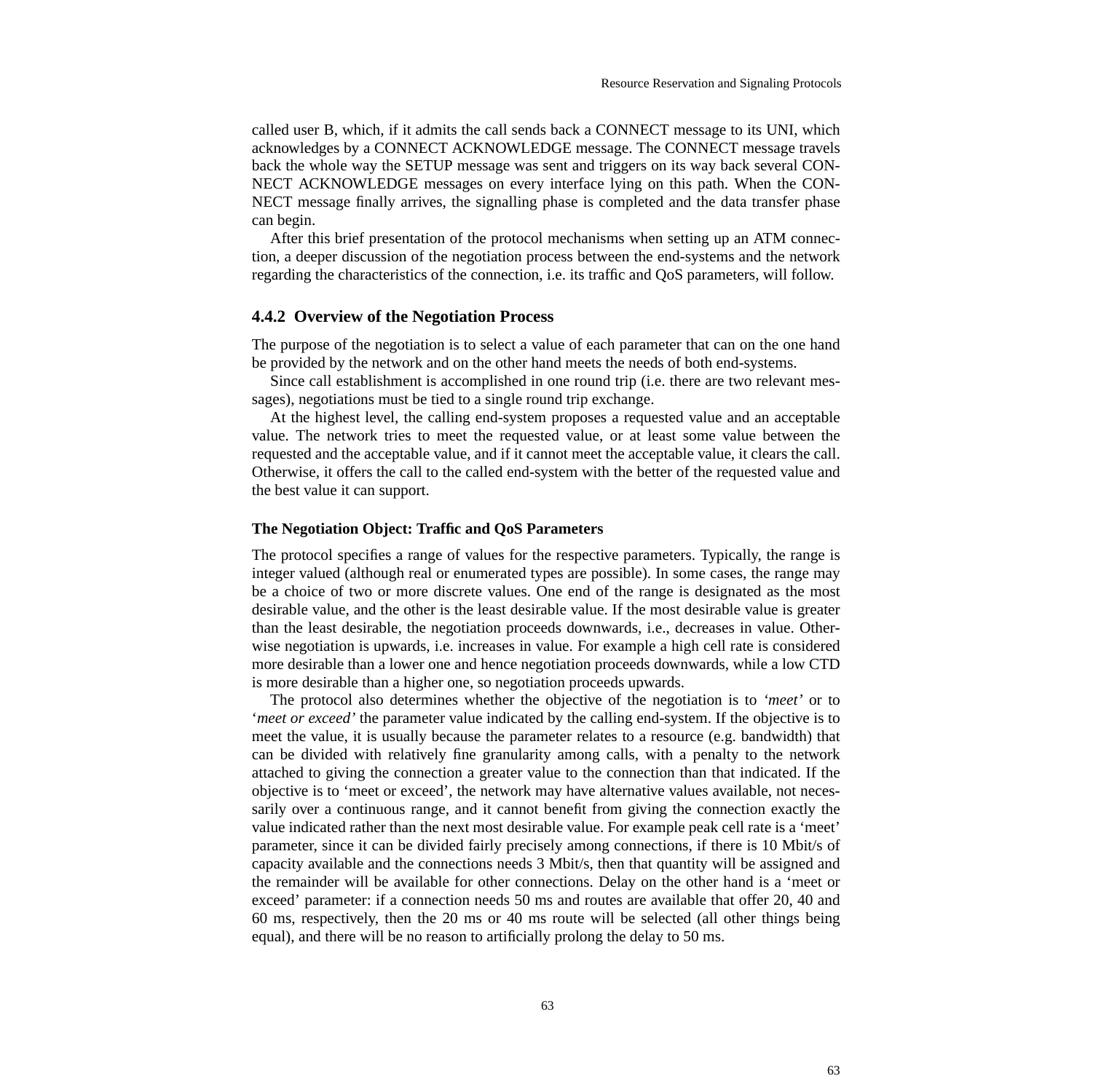A parameter is characterized as either a *metric* or an *attribute*. A metric is a parameter that requires the contribution of each topological component (i.e. link or node) to be accumulated to determine the value of the parameter for the connection. An attribute considers each topological component individually, such that the least desirable contribution of one or more links constitutes the parameter value for the connection. For example, delay is a metric, while peak cell rate is an attribute. In general, path calculation is facilitated by minimizing the number of metrics that can apply to the connection.

#### **The Negotiation Algorithm**

The negotiation for each of the traffic and QoS parameters is again described only generically, for the details see [[ATMF96b\]\[ATMF96c\].](#page-77-0)

In the initial call establishment message, the SETUP message, the calling system may indicate a requested value, which is the value of the parameter that it would like to have, and also indicates either a highest acceptable value (for upward negotiation) or a lowest acceptable value (for downward negotiation) for each of the parameters. The latter value is the worst (either highest or lowest) value of the parameter that the calling end-system is willing to accept, that means, it would rather have the call being rejected than to have it admitted with a worse value. If the requested value is not specified (either because the calling end-system chooses not to include it, or because it is not supported in the signaling protocol), it is assumed to be the same as the highest or lowest acceptable value.

The switch servicing the calling end-system makes a preliminary determination as to whether it can meet the requested or at least the highest or lowest acceptable value for each of the parameters.This might involve for example tests against administrative limits or similar checks against fundamental restrictions for the necessary QoS provision. If the network cannot satisfy at least the highest or lowest acceptable value, it rejects the call. These determinations may also be repeated at administrative boundaries between networks, for example at B-ICI interfaces or interfaces between public and private networks.

If the regarded parameter to be negotiated is an attribute, the SETUP message forwarded by the interfaces (either UNI or NNI) carries an indicated value of the parameter in addition to the requested and lowest or highest acceptable value already contained in the received SETUP message. If the parameter is a metric the SETUP message forwarded by the interfaces (either UNI or NNI) carries a cumulative value of the parameter, again in addition to the requested and the highest or lowest acceptable value already contained in the received SETUP message. The accumulation function is part of the specific negotiating behavior for the parameters.

Each successive switching system determines an outgoing link over which it will progress the SETUP message, and determines the value of each parameter that applies to that link. For 'meet' parameters it selects the appropriate value for the parameter. For 'meet or exceed' parameters it might or might not have the choice among several values, and if so, it selects one according to switch implementation specific criteria.

If the parameter is an attribute, the value of the parameter that applies to the outgoing link is compared with the lowest or highest acceptable value in the initial call establishment message. If it is less desirable than the highest or lowest acceptable value, i.e. either higher than the highest acceptable value or lower than the lowest acceptable value, the call is rejected. If it less desirable than the indicated value carried in the incoming SETUP message received from a preceding switching system, or if the initial call establishment message was received from an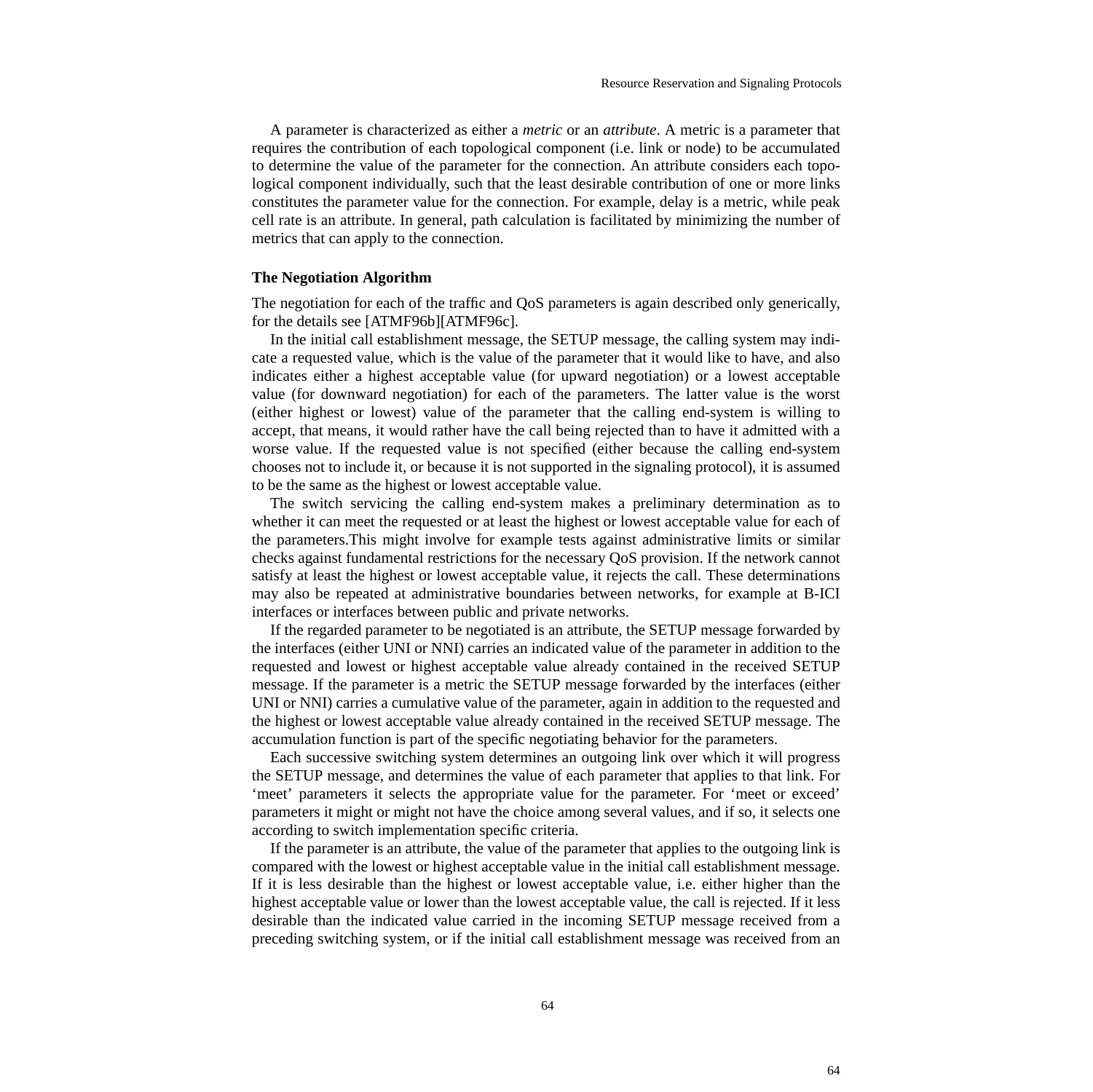end-system, then the indicated value carried in the outgoing initial call establishment is set to the value that applies to the outgoing link.

If the parameter is a metric, the accumulation function is applied to the value of the parameter that applies to the outgoing link and the cumulative parameter in the incoming SETUP message, resulting in the new cumulative value. If the new cumulative value is less desirable than the highest or lowest acceptable value, the call is rejected (or a procedure known as cranckback occurs, see [\[ATMF96c\]\).](#page-77-0) The new cumulative value is carried in the outgoing SETUP message.

When the SETUP message is received at the called end-system, it contains the requested, either highest or lowest acceptable and either indicated or cumulative values of the parameter. The called end-system determines whether or not the value is acceptable, and either accepts or rejects the call. For some parameter negotiations, as e.g. PCR, where the parameter value affects resources in the called end-system, these may select a less desirable value for the parameter, as long as it is not less desirable than the highest or lowest desirable value. In this case, the CONNECT message sent by the called end-system contains the agreed upon value, which is always between the indicated or cumulative value and the highest or lowest acceptable value contained in the received initial call establishment message.

The CONNECT message progresses through the network and eventually arrives at the sending end-system with the agreed upon values of the parameters being negotiated. These values then apply for the whole duration of the call, i.e. there is no renegotiation without shutting down the old connection and setting up a new connection with the newly desired characteristics.

In Figure 22 the adjustment process of the parameters is presented for a single parameter (traffic or QoS) and a connection crossing just one switch (i.e. there is no NNI). The parameter



*Figure 22:* Distributed QoS Computation in ATM.

value range of the requested/desired value and the worst acceptable/required value is symbolized by the bars, which are contained in the SETUP and CONNECT messages being passed between end-systems and switch. Of course, the CONNECT message from the destination end-system is passed to the switch first, however the switch forwards it without modifications, so that the figure shows no participation of the switch.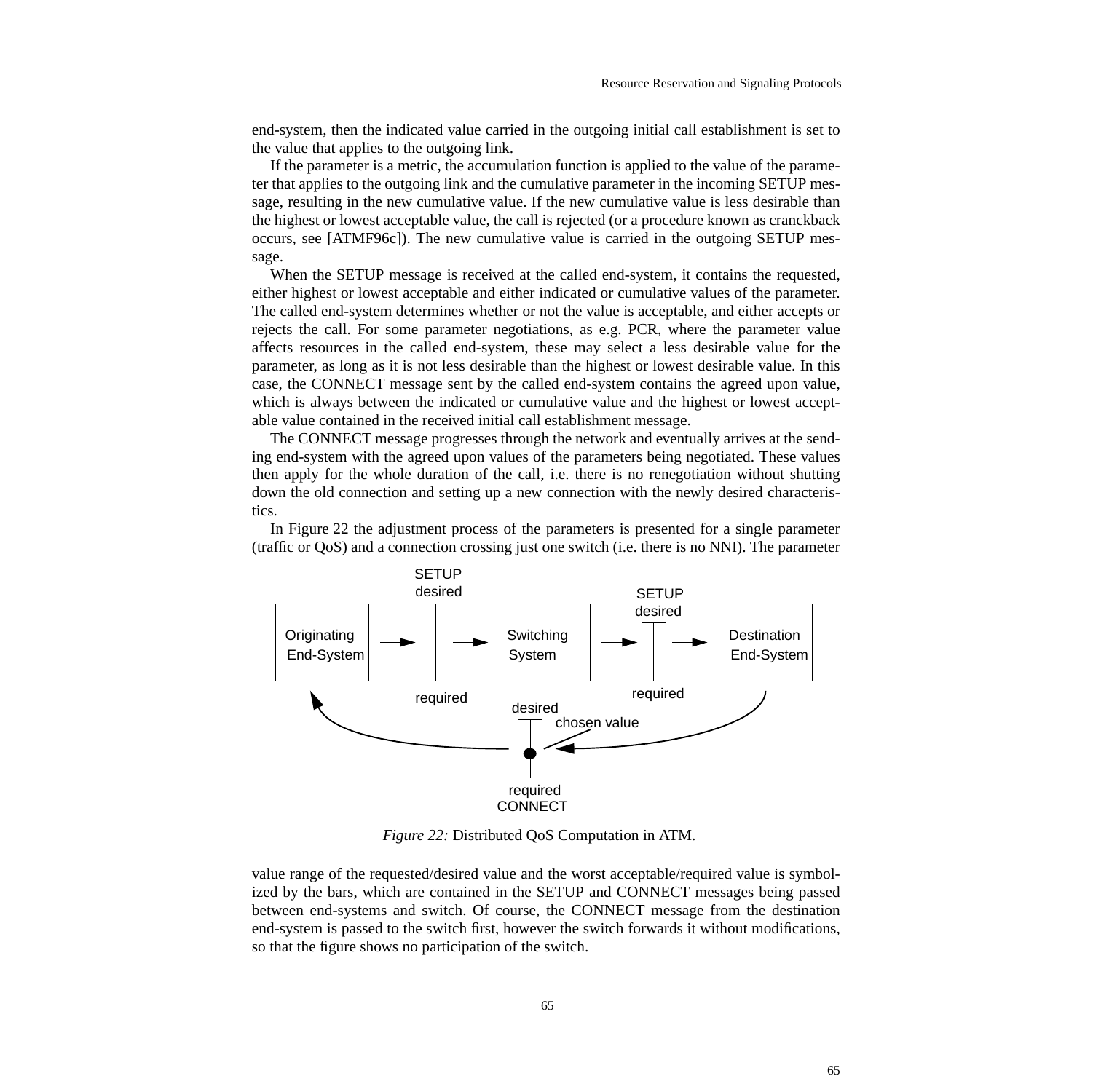# **5 Advanced QoS Techniques**

## **5.1 Adaptive Mechanisms**

As described in the previous sections, resource reservation mechanisms can provide QoS guarantees. However, for several system and network components, such mechanisms have not been deployed yet and, perhaps, might never be existing for some of these. Thus, at least for some end-to-end applications and scenarios, QoS cannot be provided via reservation mechanisms. Furthermore, QoS support for continuous-media streams with a variable bitrate encoding is only partially available nowadays. And for 'non-hard guaranteed' QoS classes, there is and will always be a probability for congestion. This means that there is interest in methods for handling such situations. This can be achieved by changing the amount of data which is transmitted, processed and presented by using adaptive methods.

## **5.1.1 Scaling**

Scaling methods are mechanisms where the amount of data generated at and transferred from the origin to the target is changed. To perform the adaptation, a feedback control loop is introduced as shown in Figure 23 – the load state of network and local end-system resources must be monitored and if significant changes occur, e.g., the network is overloaded leading to large delay and high loss, appropriate actions must be taken, e.g., the generated load must be reduced by dropping parts of the data or by using a coarser coding of the input data. This reduction can be achieved in various ways, by explicit communication between receiver and sender (the receiver informs the sender to slow down), completely in the network on a hop-byhop basis or by feedback from congested network nodes to the sender.



*Figure 23:* Feedback Control Loop to Allow for Scaling Operations.

Scaling provides two kinds of benefit. First, it has the potential to increase the number of streams a system can support simultaneously in comparison to systems using hard guarantees. This is due to its ability to handle and resolve a system's overload situation. Second, scaling keeps media streams meaningful to the user which would break during overload situations. Instead of interrupting the service for a stream when an overload situation is encountered, the quality of the stream is degraded when the resource load situation reaches a critical state. Since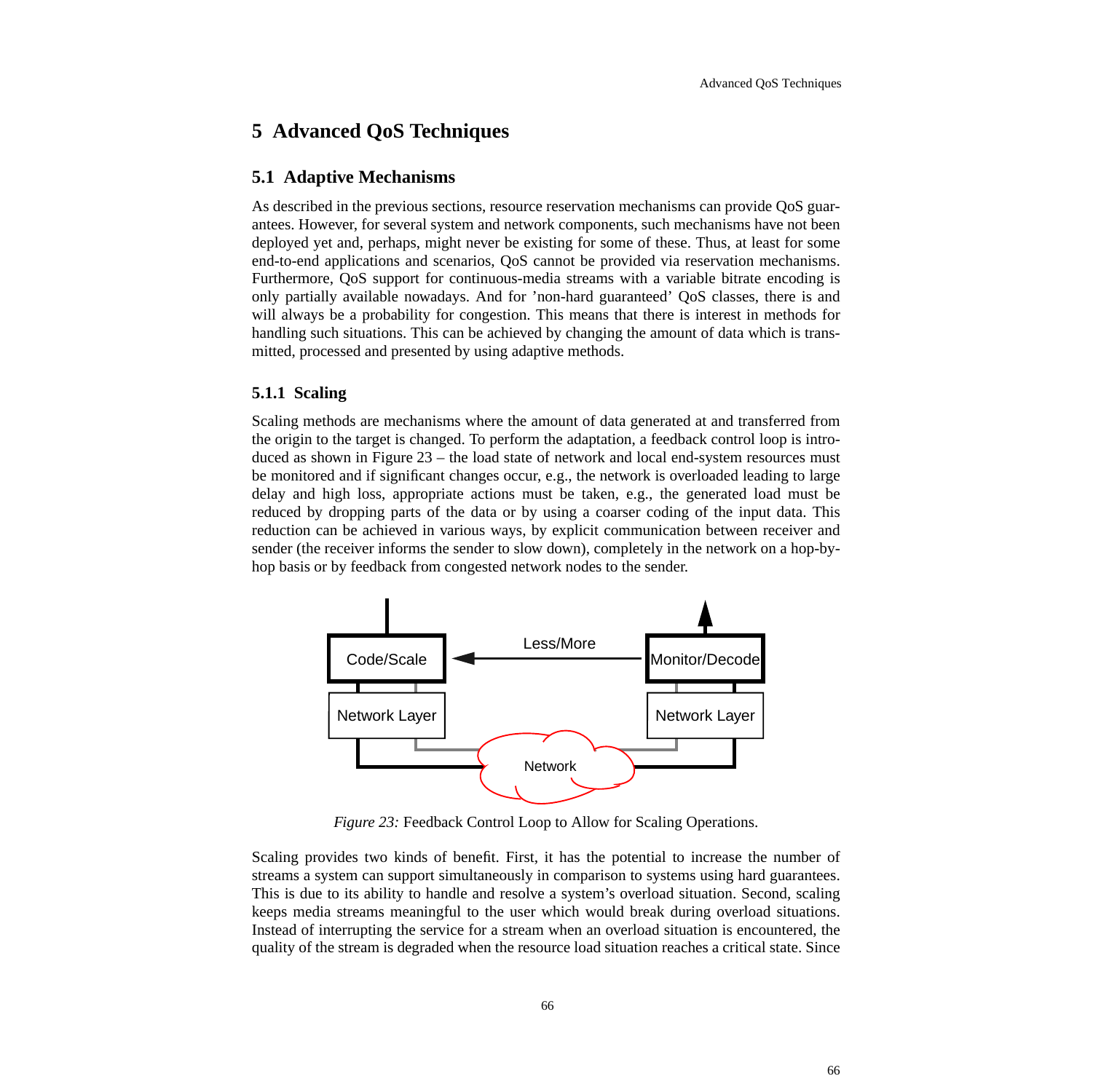<span id="page-68-0"></span>scaling is a technique that dynamically takes actual resource load into account, it can easily adapt to changing situations and can keep the system in a range of optimal load.

Multiple systems have been developed for scaling, especially in the unicast transmission case. For instance, [\[GHMN95\]](#page-80-0) and [\[KMR93\]](#page-81-0) regulate the sender codec to adapt the amount of transmitted data. Jeffay et al. [\[JSTS92\]](#page-81-0) describe a special queuing mechanism to adapt the bandwidth taken by video sent across packet-switched networks. Hoffmann et al. address in [\[HSF93\]](#page-80-0) network feedback to the sender to avoid congestion in networks that cannot properly be supported by resource management. Tokuda et al. have implemented a dynamic QOS management for local area networks [[CT92\], \[](#page-78-0)[TTCM92\].](#page-83-0)

Implementing scaling mechanisms within each single application forces programmers to construct their own mechanisms. Besides duplicating work, this approach leads to interworking problems between applications, because it cannot address the behavior of the system in case of several streams being scaled simultaneously raising the question of fairness and balancing between streams. These problems can be solved by the 'middleware' approach where media scaling methods are integrated into a general system support for multimedia in order to simplify the implementation of scalable applications [\[KMR93\]](#page-81-0). This way, down- and upscale operations of all scalable streams can be coordinated and hence a balanced sharing of resources can be performed.

### **5.1.2 Filtering**

Sending feedback from receiver back to sender informs the latter about the requirements of the receiver. Several distributed multimedia applications such as video conferencing or video lectures must support multiple receivers. For applications with many participating receivers and for applications which transmit their data across a wide geographical range, there exists a need to support receivers and intermediate transmission paths with different capabilities. Hence, we have to cope with a situation where several multicast receivers require different amount or different encoding of data from the sender which can be the case, for example, if the network or the processing capacities of the receivers vary.

An approach to support heterogeneous receivers in multimedia applications is to use *filter* mechanisms where only a subset of the full information is presented to the end user on the receiving side. Data which are not presented are stripped off from the original data stream at some intermediate agents, for example routers. Thus, the source always emits a full stream, but the stream is possibly scaled to a stream with lower quality.

In [\[PPAK92\], \[Pasq93\] P](#page-82-0)asquale has introduced filters as a general concept, this idea has also been taken up by others, e.g. at Lancaster University. His filters would allow a system to perform arbitrary operations on multimedia data in any part of the network. They can, for example, be used to transform one encoding format to another, e.g., from ADPCM to PCM audio coding. Although the generality of the model is appealing, it can lead to several problems: long processing times may increase communication delays, security aspects may prohibit users from down-loading code for arbitrary filters into routers, and not all intermediate nodes, for example ATM switches, may be suited to provide the required processing capabilities.

In the following, we consider the use of filters for the purpose of packet discarding only, i.e., we understand filtering in the true sense of the word. Then, an intermediate node within the network changes the amount of transmitted information by removing parts of the data and for-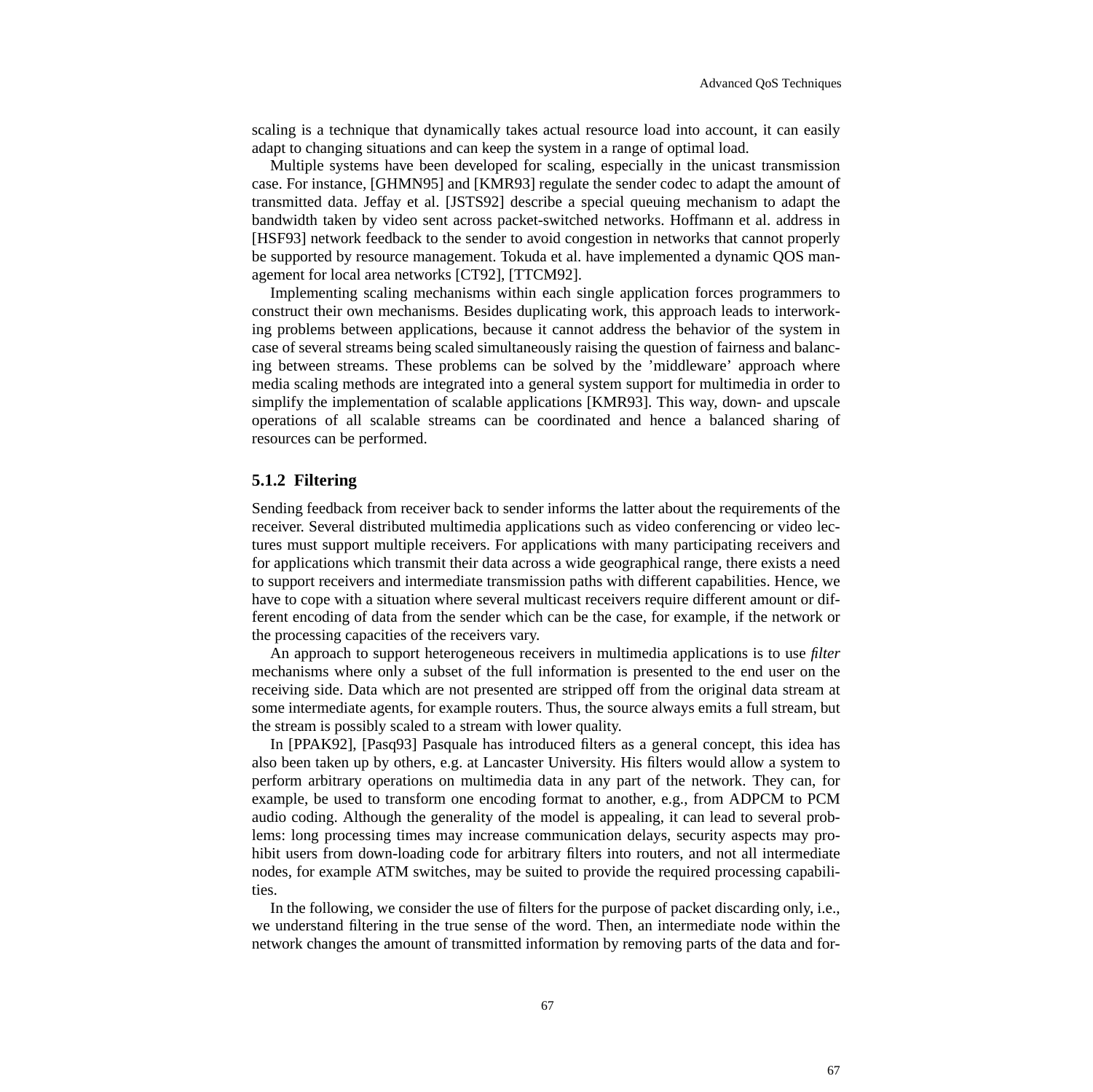warding only a subset of the full information, which is finally presented to the end user on the receiving side. This filtering takes place in the network layer since only on this layer can all intermediate nodes in a communication path be known. Other "filtering" operations such as mixing audio streams can be accomplished in higher layers using mechanisms such as, e.g., provided by RTP.

#### **Encoding**

Deciding which parts of a multimedia information stream to forward and which to filter out, can only be done with respect to the data encoding scheme used. The encoding of the full information at the origin can follow one of two approaches:

- In *independently* coded streams, higher-quality parts are substitutions for lower-quality parts. For example, one substream  $S_1$  may contain complete images of the size a\*b and another substream  $S_2$  may contain complete images of the size  $2a*2b$ . To choose a different quality means to choose a different substream.
- In *hierarchically* encoded multimedia streams, higher-quality parts are additions to the lower-quality parts. For example, one substream  $S_1$  may contain images of the size a\*b and another substream  $S_2$  may contain all *additional* pixels that extend the format to  $2a*2b$ . To present data in the highest quality, all substreams must be presented.

The independent coding of streams can lead to inefficiency due to the resulting overhead of transmitting 'similar' data multiple times (often called simulcast). The hierarchical coding avoids this, yet, it can be more complex because several parts must be combined to have the full information.

Hierarchically encoded streams will play an important role in the future of multimedia systems. Data formats such as MPEG-II use hierarchical encoding to achieve different levels of presentation quality. These levels result from scaling the original video data in several dimensions. For instance, Gonzales and Viscito describe the following techniques for this purpose [\[GG91\]:](#page-80-0)

- *Spatial scaling:* a multiplicity of spatial resolutions.
- *Rate scaling:* a multiplicity of picture rates. This is already part of MPEG-I via the division into *I* (intra-frame coded), *P* (predicted coded), and *B* (bidirectional predicted coded) frames. This kind of scaling is often also referred to as *temporal* scaling.
- *Amplitude scaling:* multiple versions of a picture with varying fidelity at the same spatial and temporal resolution. This is also specified as *frequency* scaling, either via data partitioning, in which the discrete cosine transformation (DCT) coefficients are separated into several regions and the regions are handled differently, or via signal-to-noise-ratio (SNR) scaling, in which the least significant bits of the DCT coefficients are separated from the most significant bits and separately handled.

For any of these scaling methods, all substreams together yield an image of the best quality. There is a well-defined order to filter out substreams, should it become necessary.

An example for the use of a hierarchically-coded stream is shown in [Figure 24.](#page-70-0) There, the full stream S, coded with a hierarchical scheme, consists of 3 parts, the base stream  $S_0$ , and the additional streams  $S_1$  and  $S_2$ . By combining  $S_0$ ,  $S_1$ ,  $S_2$ , it is possible to build three different quality streams to be presented: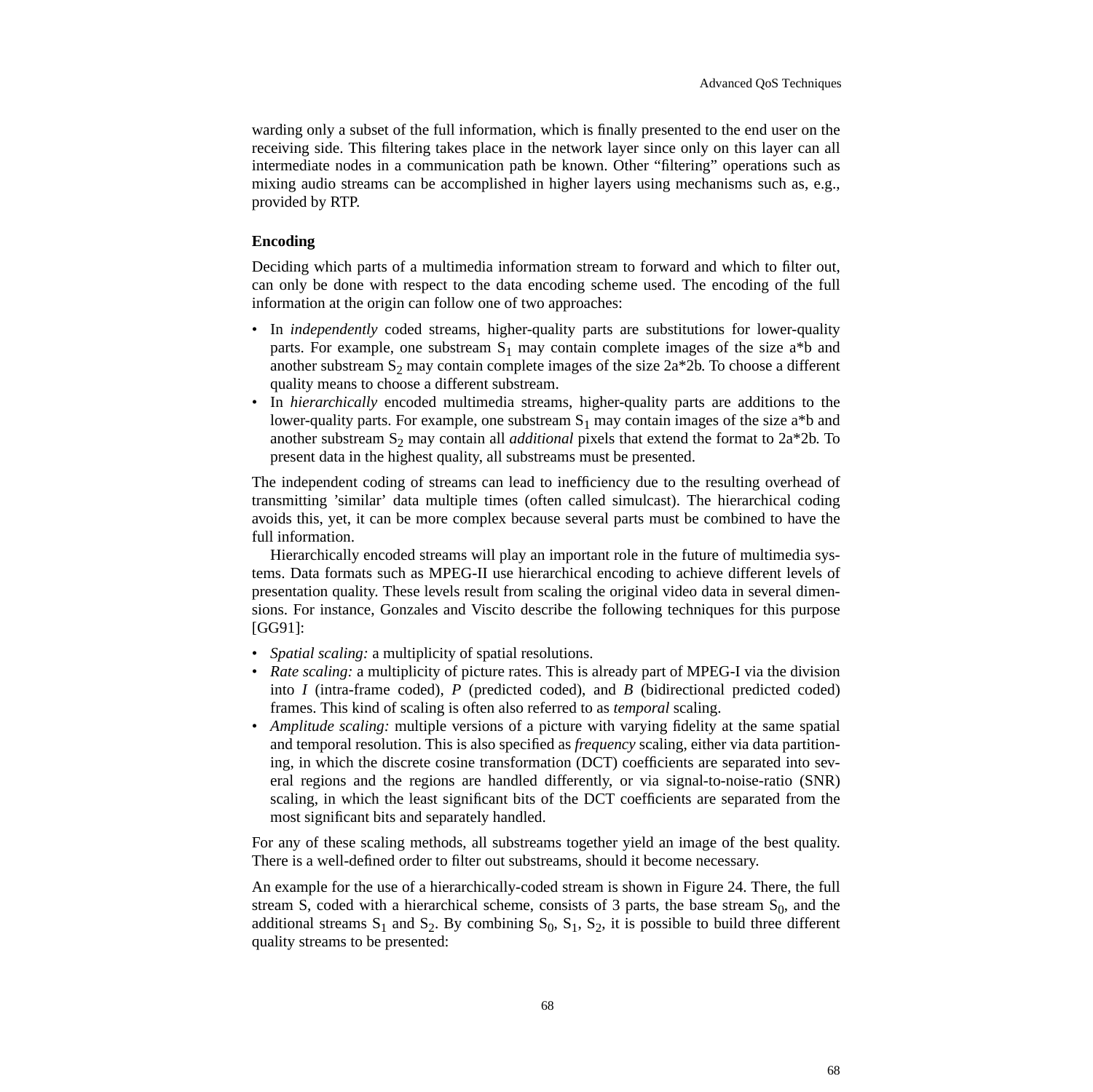- <span id="page-70-0"></span>1. Stream  $Q_0$ : (low quality, contains  $S_0$  only, requires lowest bandwidth).
- 2. Stream  $Q_1$ : (medium quality, contains  $S_0 \& S_1$ , requires medium bandwidth).
- 3. Stream  $Q_2$ : (high quality, contains  $S_0$ ,  $S_1$  &  $S_2$ , requires largest bandwidth).

The hosts  $H_2$ ,  $H_3$ , and  $H_5$  participating in the transmission of the streams receive the data from the source  $H_0$  through routers  $H_1$  and  $H_4$ . In this example, each destination decides to receive a stream of different quality, corresponding to different portions of the data. While the target at host H<sub>2</sub> would like to receive the full quality stream  $Q_2$  (thus, all available parts), targets H<sub>3</sub> and H<sub>5</sub> need not so high a quality, and therefore they use S<sub>0</sub> & S<sub>1</sub> (yielding Q<sub>1</sub>), and only S<sub>0</sub> (resulting in  $Q_0$ ), respectively.



*Figure 24:* Hierarchically-Coded Stream and Filtering.

#### **Data Transmission for Filtering**

For the hierarchical coding, two approaches can be followed after splitting the hierarchically coded data into parts:

- (1) independent streams
- (2) substreams

In the first approach, the application splits the data into streams and sends them independently, as has been described in [\[DHHH94\]](#page-79-0) where ST-2 is additionally used to reserve resources for the base layers, or as in [\[BTSW94\]](#page-77-0) and [\[CG96\] w](#page-78-0)here a similar approach using an IP multicast group for each layer has been taken. A refinement of this is the use of error detection within the receiver-driven layered multicast approach [\[MESZ94\]](#page-81-0) where receivers start out to receive the base layer and add further enhancement layers until they have either subscribed to all layers or they experience packet loss. In the latter case, they remove the less important layers again. This way, receivers search for the optimal level of subscription. And, due to the pruning mechanisms of IP multicast, if there has no receiver a subscription for a specific layer in a particular area of the internet, this layer must not be forwarded to that. The receiving applications must, of course, know which layers are existing in order to join. This mechanisms can but must not be combined with resource reservation, e.g., reservations using RSVP could be established for some of the layers.

The independent transmission of the layers can lead to differing delays among the layers (e.g., due to the use of different routes). Yet, since the informations contained in the layers are dependent on each other such an approach results in synchronization problems.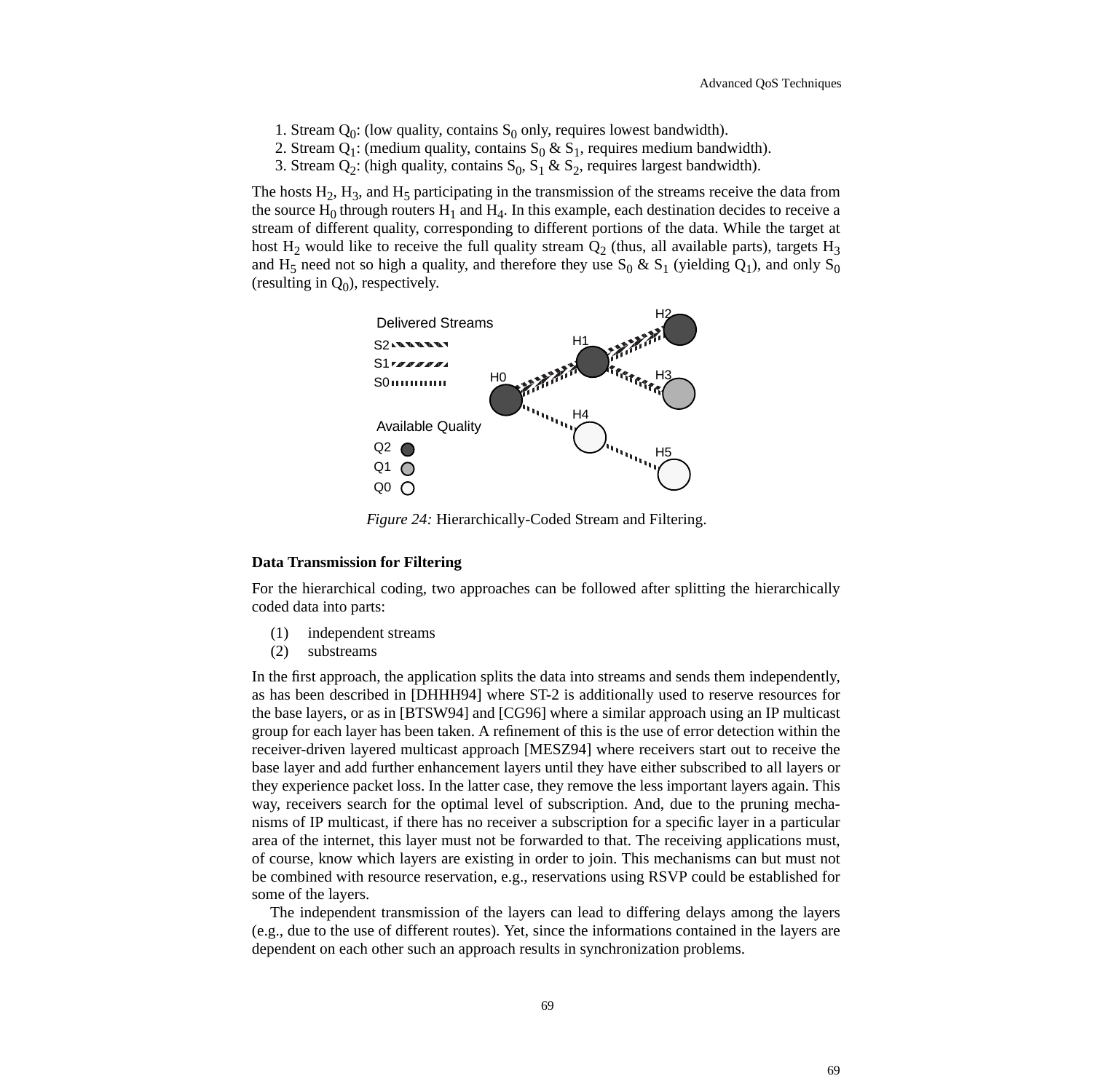In the second approach, substreams are constructed by describing the relationship among the parts and transmitting them as one stream consisting of substreams. This approach avoids the resynchronization problems which occurs with independently transmitted streams. With substreams, the application transmits one stream (sets up one flow/connection) yet describes the structure of the stream (e.g., as part of the FlowSpec) which can then be used by routers to specify filters which strip off information not to be transmitted towards that receiver [\[WDSSW95\].](#page-83-0) Two issues must be addressed to use this substream approach, packets must be identifiable and the streams and their relationship must be specified.

To make the decision which packets to drop, routers need information about the content of the data packets. This can be specified by tagging the packet, i.e., the source assigns an appropriate value to a field of the packet's header, or by using pattern matching, i.e., the source describes patterns and the router which analyses a packet checks if it matches the given pattern and decides based on that what to do with the packet. The pattern matching approach is very flexible, on the other hand, it has also some inconveniences, because of the longer time required by the source to specify the different patterns and by the routers to match them.

The QoS requirements must be specified for each substream so that all the routers and targets know which lower-quality substreams can be derived from the full stream. This can be done by providing substream FlowSpecs specifying values per substream for QoS class, bandwidth, and reliability requirements; other parameters such as delay are common for all substreams. Based on the substream description and the FlowSpecs, resources can be reserved to provide QoS and filters can be created (and updated, e.g., by merging if additional receivers occur) at intermediate systems.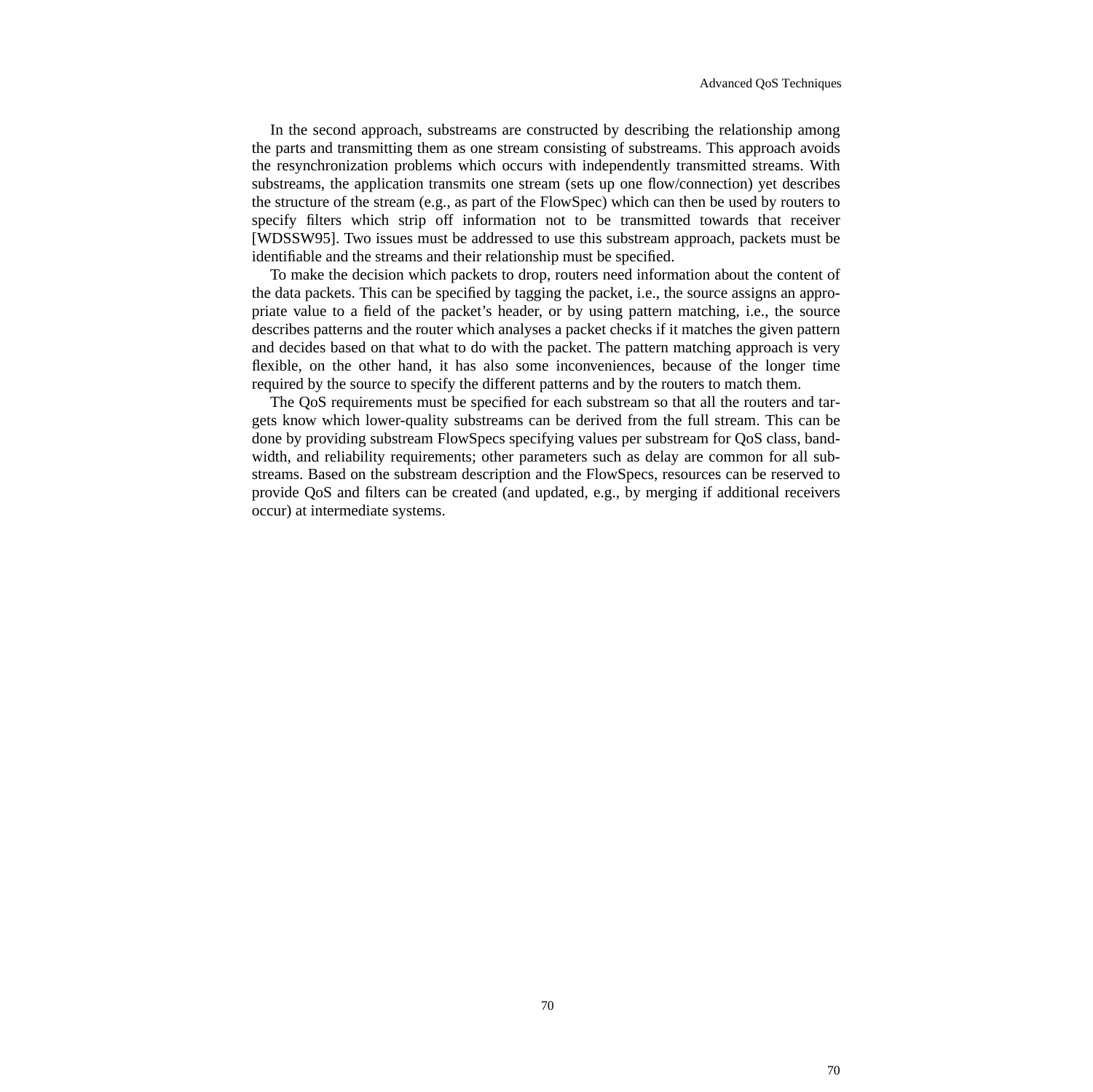## **5.2 Resource Reservation in Advance**

The resource management systems described above, offer functions which allow the reservation of resources for a time interval which starts with the reservation attempt and which lasts for an unspecified time. For several application scenarios this model of immediate reservations is not appropriate. Consider, for instance, a virtual meeting room (conferencing) scenario supported by multimedia systems, where perhaps weeks in advance of the actual 'meeting', it must be ensured that sufficient resources to hold the conference are available. To support these 'virtual meeting room' scenarios the resource reservation system must offer mechanisms to reserve in advance the resources needed for the conference, i.e., certain capacities of networks, routers, and end-system resources. Resource Reservation in Advance (ReRA) is not only needed for conferencing but for other scenarios such as video-on-demand as well. In general, if resource reservation is needed, then ReRA must be provided as well. However, several difficult issues must be resolved before ReRA will find widespread support; here we can only address some of them.

### **5.2.1 Characterization and Model**

Reservations can be classified based on two key factors [WDSSW95]: (1) whether the resources are exploited at reservation time, and (2) whether the reservation duration is known at reservation time. Traditional resource management systems (non-ReRA) assume that the resources are immediately used after they have been successfully reserved and no assumptions are made on the duration of the reservations. A ReRA scheme, on the contrary, is characterized by deferred resource usage and reservations of known duration (which might possibly be extended). In case of immediate usage and known duration, either scheme can be realized.

|                   |           | <b>Reservation Duration</b> |          |
|-------------------|-----------|-----------------------------|----------|
|                   |           | Known                       | Unknown  |
| Resource<br>Usage | Immediate | non-ReRA / ReRA             | non-ReRA |
|                   | Deferred  | ReRA                        |          |

**Table 1: Classification of Reservation Schemes.**

Then the ReRA scheme consists of two parts (see also Fig[ure 25\):](#page-73-0)

- (1) the resource reservation in advance and
- (2) the usage of the reserved resources.

In the first part, the client specifies its request, i.e., it gives a *workload specification* and defines the *begin* and *duration* of the reservation. The second phase begins shortly before the client intends to exploit its reservation. The client contacts the service provider to demand the previously reserved resources. Then the client exploits its reservation by making use of the reserved resources. Once a session is established, the participants may either finish earlier (than previously reserved) or they may want to extend the time. The first case is simple; resources can be freed and made available for other applications. However, in the second case, if the application duration is to be extended*,* the system may or may not have a sufficient amount of resources to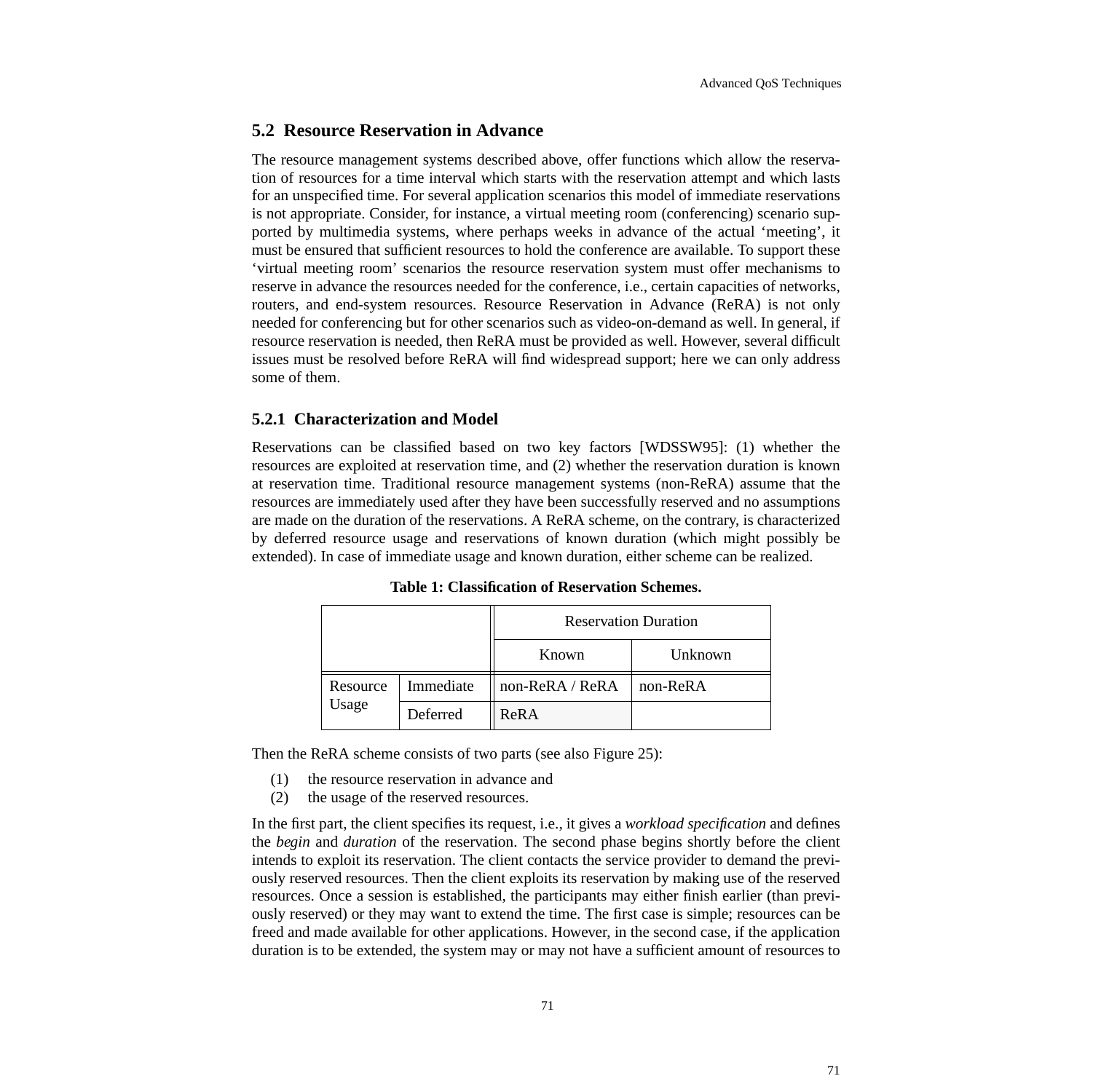<span id="page-73-0"></span>serve the application with the necessary QoS. If enough resources are available, the service should not be interrupted and the application should be provided with the means to extend its previous reservation. If insufficient resources are available, the system may still attempt to serve the application on a best-effort basis with a degradation in the QoS.



*Figure 25:* Reservation in Advance Primitives.

#### **5.2.2 Distribution of Announcement Information**

In addition to the information about stream characteristics which are exchanged via resource reservation protocols such as RSVP and ST-2, information about the date of the stream start and even basically the knowledge about its existence time must be distributed as well. Such information is today usually distributed via other means than those later used for the application; for example, the invitation to join a multi-user phone conference is given to the potential participants by contacting each person independently via a point-to-point phone call. In the Internet, the sd or sdr programs are often used for such notifications if the event is open and can be joined by anyone who is interested.

The information about announcements can be handled by a 'user agent' which is similar to the user agent of a mail system. It provides the interface for the user to handle resource reservations in advance. An incoming invitation to a multimedia application (to be started sometime in the future) is presented to the user, who can acknowledge or reject the invitation. Using this agent, users can also start reservation attempts themselves. The user agent should provide the ability to automatically start the application at the scheduled starting time of the data stream, i.e., just before the conference begins. ([[WS97\]\)](#page-84-0)

#### **5.2.3 Failure Situations**

With ReRA, in addition to the handling of failures in the negotiation phase and the usage phase, care must be taken of failures that may occur between these phases, i.e., after a reservation has been made but before it is used. First, the reservation state stored at end-systems and intermediate nodes might be needed for long time periods. State information must be stored in non-volatile storage. This is not only necessary as a protection against failures, but also because any node may be restarted regularly between the phases, e.g., for maintenance.

Furthermore, as opposed to failures occurring during data transmission, no client is running when a node notices a failure. The failure itself might, however, not be detected at the failing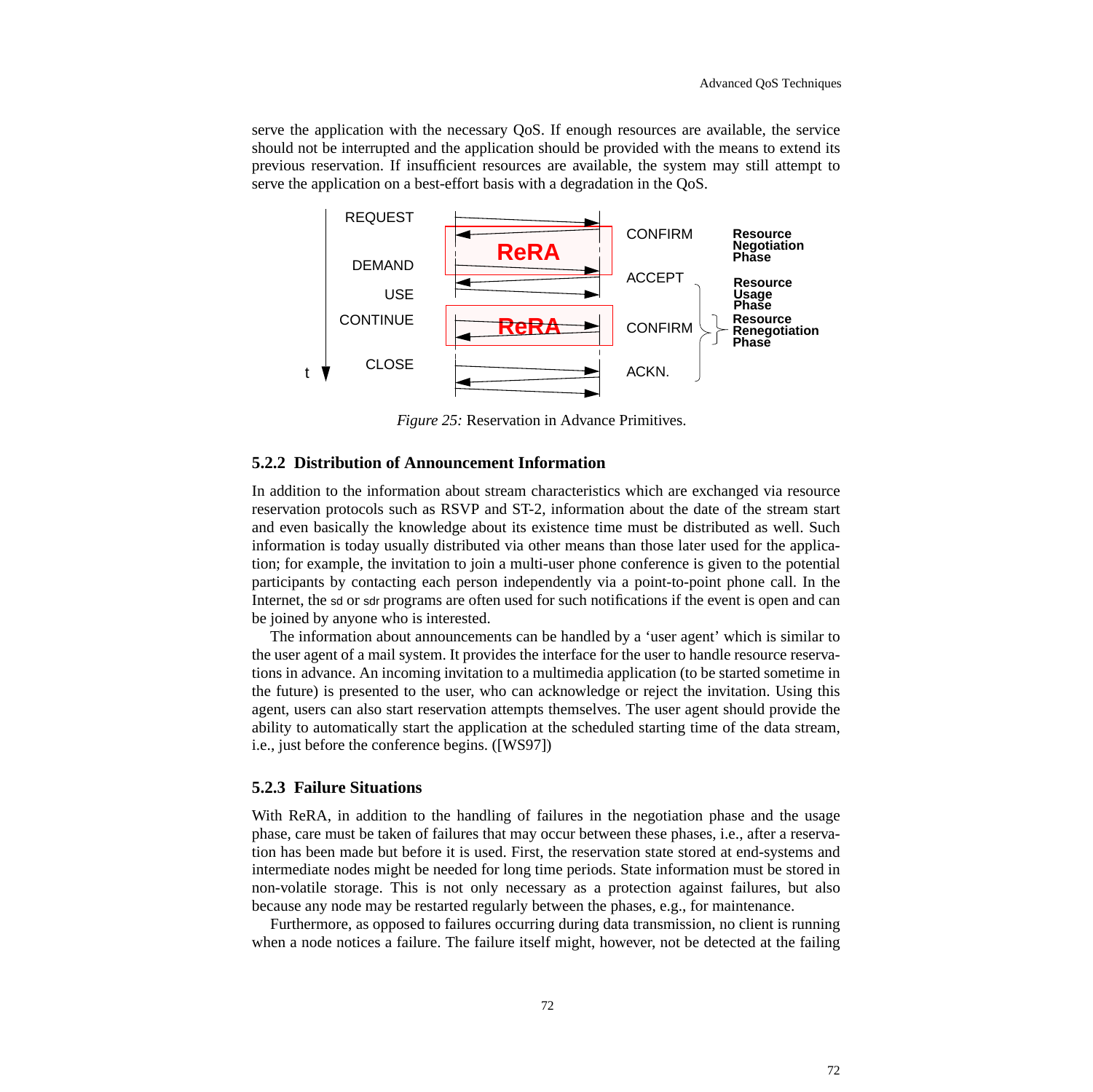node but only at a neighbor which has only partial information about the reservation state stored at the node. Means to inform the clients explicitly about the failure situation and whether or not it can be resolved in time must be provided, respectively the application must be able to query the correctness and availability of the reservation before it starts its usage phase.

### **5.2.4 Modifications to Support Advance Reservations**

Various components of resource management systems have to be modified to support ReRA scenarios.

- The interfaces of resource management systems need in addition to the QoS parameters now also specifications of the time parameters (begin and duration).
- These time values must be contained in the flow specification that is distributed via the resource reservation protocols to all affected network nodes.([R[ein94\], \[Rein95\]\)](#page-82-0)
- The database of existing reservations must represent time slices (e.g., [\[FGV95\]\)](#page-79-0). For each time the set of existing or reserved streams with their QoS parameters and the free resources must be known.
- The admission control algorithms must take the time parameters into account. An example for such an algorithm for predictive service is given in [[DKPS95\].](#page-79-0)
- Additional failure handling mechanisms and means to save state information in permanent storage are necessary.

Furthermore, the reservation protocols must be enhanced. New PDU types to support the additional states and transitions and to handle failure situations and notify neighbor nodes about them are needed.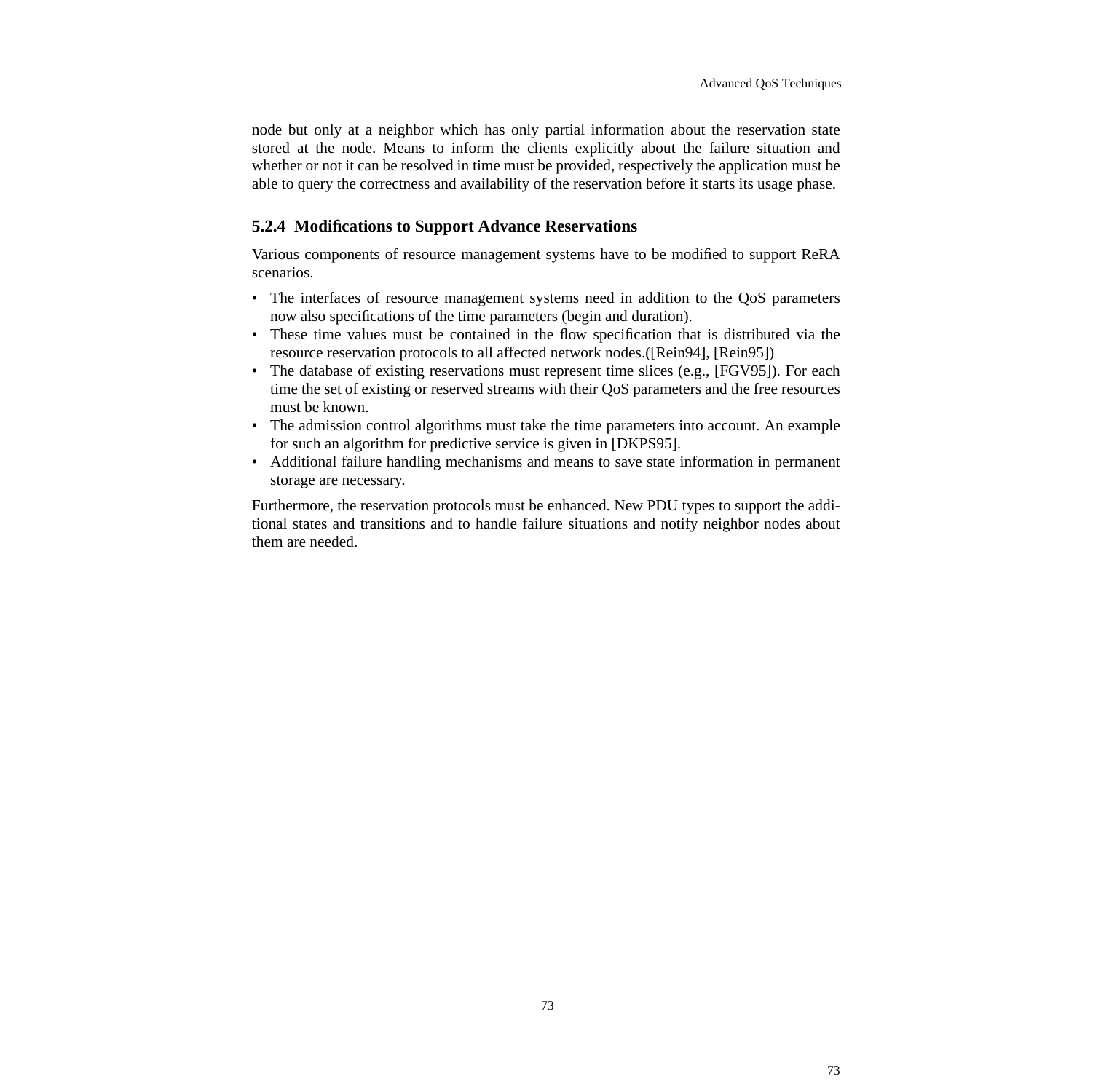## **6 Conclusion and Outlook**

The provision of QoS support in distributed computer systems is coupled with a wide range of aspects – from QoS definition and modeling, via QoS translation and QoS calculation to QoS enforcement. This makes clear that the term 'Quality of Service' is not a simple term, but a rather complex one with multiple facets. Furthermore, QoS is not 'single-faced' but comes in different flavors: guaranteed QoS, statistical QoS, predicted QoS, best-effort/no-effort QoS, …

Typically, techniques which support for, respectively perform resource reservation are considered as QoS mechanisms. Other methods such as adaptive mechanisms are often not subsumed by this term, however, they can be considered as QoS techniques as well since they provide for a best-possible presentation quality at the user interface (except the mechanisms purely directed towards congestion control).

It might be considered that with growing system and network bandwidth, the need for QoS support is disappearing. Yet, we believe that there will still be a role for careful QoS calculation and reservation techniques: As bandwidth goes up, so does demand. Furthermore, network and system providers want to serve as many customers as possible with as few resources as necessary to reduce their costs and increase their profit.

The main driving force behind the development of QoS techniques has been, and probably will be, the support of distributed multimedia applications such as video conferencing, retrieval systems and video-on-demand. Such application, for which the successful delivery of audiovisual and other time-critical data with a well-defined QoS is a crucial issue, will address all network types, LANs (e.g., in-house information systems), MANs (e.g., city information systems, campus networks) and WANs (e.g., distributed lectures).

Resource reservation and scaling mechanisms have been an active research area with increasing dedication already during the last years. The work on Tenet at the ICSI in Berkeley, on the QoS-A at Lancaster University, and on HeiTS and HeiRAT at IBM ENC in Heidelberg showed that QoS provisioning within computer systems and networks is feasible.

Currently, the Internet does not support QoS on a wide scale. This will probably change in the near future due to the support of RSVP, accompanying admission control and scheduling mechanisms. Their commercial success will depend on the proof of the respective suitability for

- a large scale use, i.e. a huge amount of concurrent flows & numbers of participants in a flow,
- the support of all, or at least a majority of the most important, types of applications.

The success of ATM, in general and for multimedia communication applications using it in particular, depends on the successful standardization of its signaling mechanisms, its ability to attract the development of native ATM applications and the integration of ATM with other communication systems.

QoS support by resource reservation inserts state information into systems and network nodes. The routing algorithms which determine which path the transmitted data follows while traveling through the network must take resource availability on the various possible routes into account when making its decision about the data forwarding path. Otherwise, the reservation setup becomes merely a trial and error approach. Only few work has been performed on this topic of 'QoS routing' yet. Recently the interest in that issue has risen and it can be expected that research results will follow in the future.

If reservation is needed at all (what the authors are convinced of) then this applies also to ReRA. Yet ReRA will require modifications, add complexity to protocols and network nodes,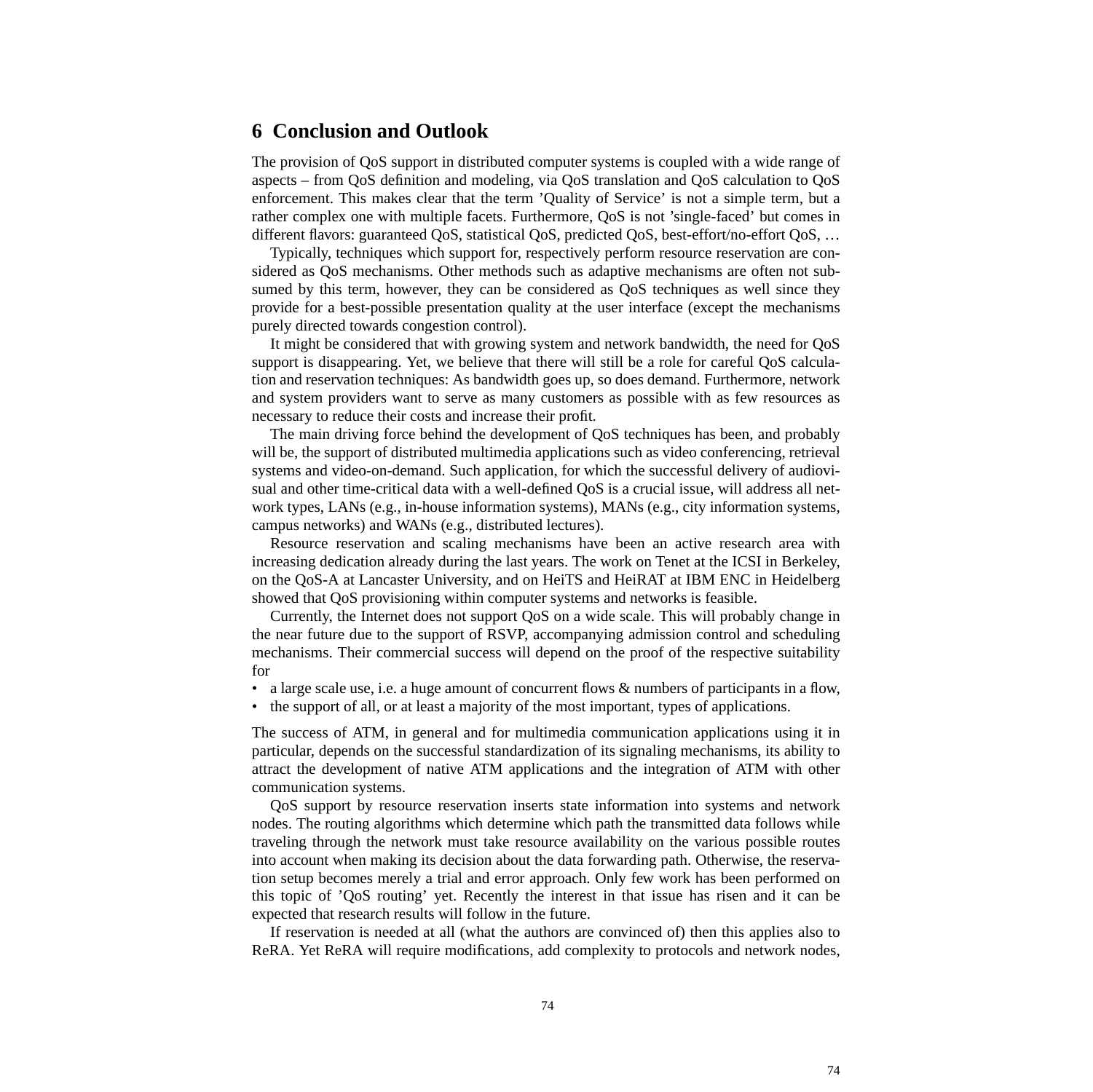and furthermore, requires that state information is kept in the network for quite some time. These requirements lead to questions about stability and scalability.

An important issue for the future success of distributed multimedia applications will be the costs for data transmission with or without QoS. This will influence the overall success of distributed multimedia applications at least as much as one technical issue. However, now there exist only some basic approaches (or far too complex algorithms) to cope with pricing. Investigations on accounting policies and mechanisms as well as the willingness of users to accept a certain QoS for a specific price have started recently.

Another major issue is network integration. The integration of the various network infrastructures into a global, ubiquitous network capable of providing suitable support for QoS provided communications must address, e.g., current Internet technology, ATM, and mobile systems.

Secure communication must be possible for audiovisual data to find widespread usage between companies over a global network. This requires, in addition to suitable algorithms for encryption, also firewalls which provide appropriate mechanisms to support such data flows.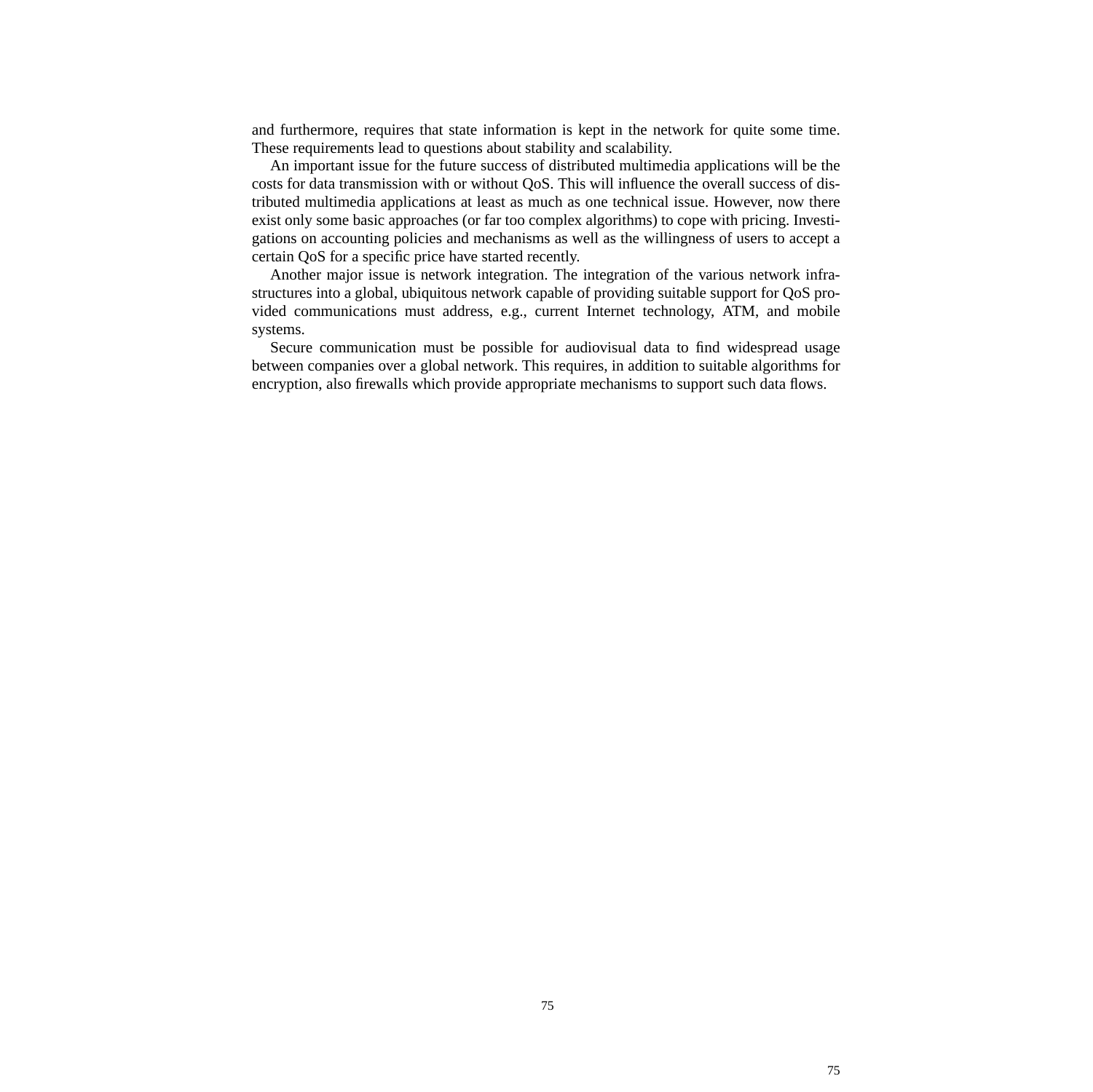# **References**

[Ande93] D.P. Anderson: *Metascheduling for Continuous Media*. ACM Transactions on Computer Systems, Vol. 11, No. 3, 1993. [ATMF96a] The ATM Forum: *Traffic Management (TM) Specification 4.0 (Draft)*, April 1996. [ATMF96b] The ATM Forum: *User-Network-Interface (UNI) Signalling Specification*, July 1996. [ATMF96c] The ATM Forum: *Private Network-Node Interface (PNNI) Signalling Specification*, February 1996. [ATMF96d] The ATM Forum: *Broadband-Inter-Carrier Interface(BICI) Signalling Specification 2.0 (Draft)*, February 1996. [ATWG90] D.P.Anderson, S.Tzou, R.Wahbe, R.Govindan: *Support for Continuous Media in the DASH System*, Proc. of the 10th International Conference on Distributed Computer Systems, Paris, May 1990. [Baker96] F.Baker: *RSVP Cryptograhic Authentication*, Internet Draft, February 1996. [BCS94] R.Braden, D.Clark, S.Shenker: *Integrated Services in the Internet Architecture*, Internet Request for Comment 1633, 1994. [BFMMVZ96] A.Banerjea, D.Ferrrari, B.A.Mah, M.Moran, D.C.Verma, H.Zhang: *The Tenet Real-time Protocol Suite: Design, Implementation, an Experiences*, IEEE/ACM Transactions on Networkng, February 1996. [BM91] A.Banerjea, B.Mah: *The Real-Time Channel Administration Protocol*, Proceedings Second International Workshop on Network and Operating System Support for Digital Audio and Video, November 1991. [BPF94] A.Banerjea, C.Parris, D.Ferrari: *Recovering Guaranteed Performance Service Connections from Single and Multiple Faults*, Proc. GLOBECOM, November 1994. [BTSW94] J.C. Bolot, T. Turletti, S.Schröder, I. Wakeman: *Scalable Feedback Control for Multicast Video Distributionin the Internet*, Proceedings of SIGCOMM '94. [BZBHJ96] R.Braden, L.Zhang, S.Berson, S.Herzog, S.Jamin: *Resource Reservation Protocol (RSVP) - Version 1 Functional Specification*, Internet Draft, November 1996.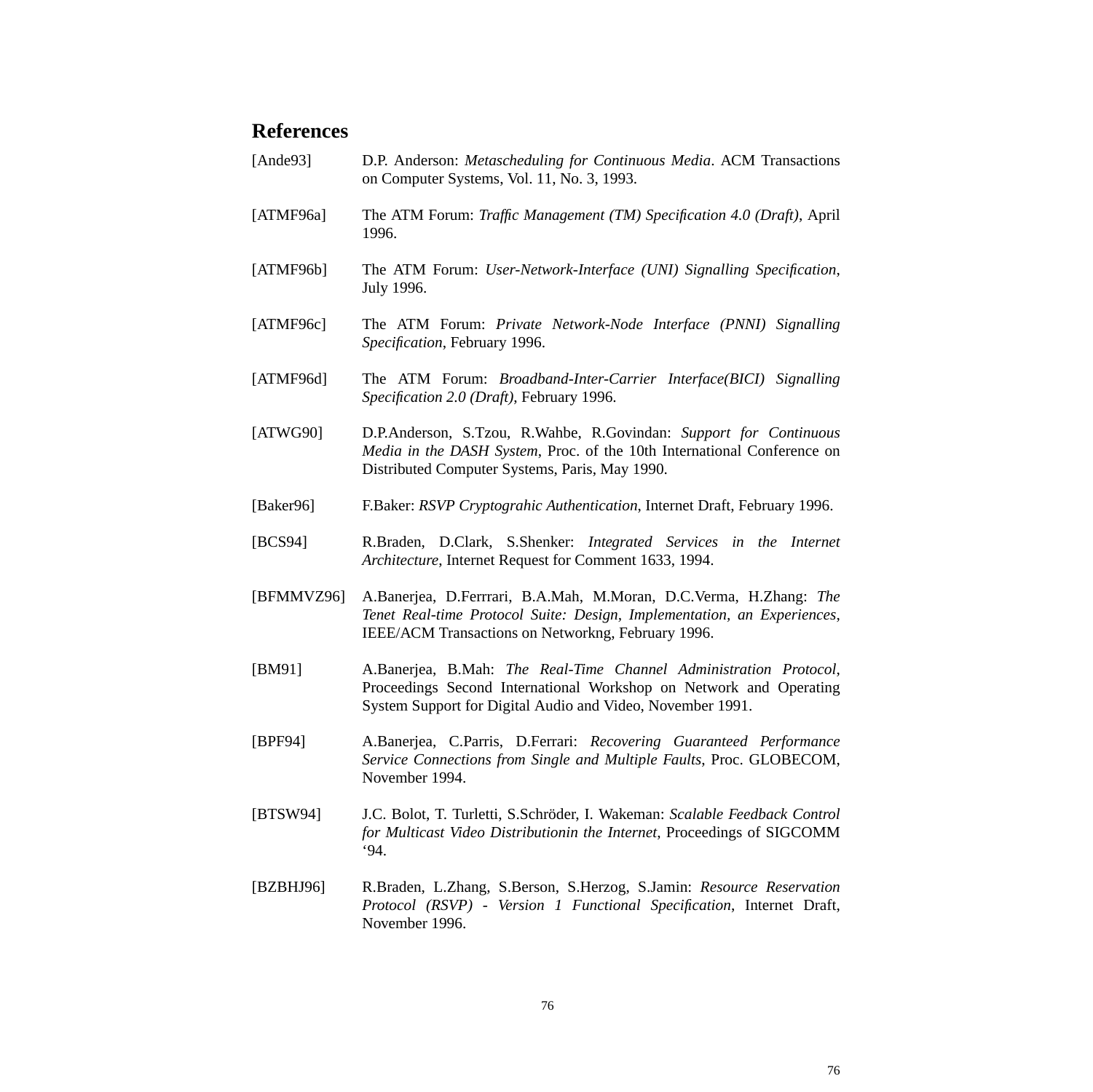- [CAH95] A.Campbell, C.Aurrecoechea, L.Hauw: *A Survey of Quality of Service Architectures*, Technical Report Lancaster University, 1995.
- [CB93] G.Coulson, G.Blair: *Micro-Kernel Support for Continuous Media in Distributed Systems*, Technical Report Lancaster University, 1993.
- [CCGH92] A.Campbell, G.Coulson, F.Garcia, D.Hutchison: *A Continuous Media Transport and Orchestration Service*, Proc. ACM SIGCOMM '92, August 1992
- [CCGHL93] A.Campbell, G.Coulson, F.Garcia, D.Hutchison, H.Leopold: *Integrated Quality of Service for Multimedia Communication*, Proc. IEEE INFOCOM '93, April 1993.
- [CCH94] A.Campbell, G.Coulson, D.Hutchison: *A Quality of Service Architecture*, ACM Computer Communications Review, April 1994.
- [CCH95] A.Campbell, G.Coulson, D.Hutchison: *Supporting Adaptive Flows in a Quality of Service Architecture*, Multimedia Systems Journal, November 1995.
- [CG96] N.Chaddha, A.Gupta: *A Frame-Work for Live Multicast of Video Streams over the Internet*, Proceedings of the IEEE International Conference on Image Processing, 1996.
- [Clar88] D.D.Clark: *The Design Philosophy of the DARPA Internet Protocols*, Proc. ACM SIGCOMM '88 Conference, August 1988.
- [Cruz91] R.L. Cruz: *A Calculus for Network Delay, PART I: Network Elements in Isolation*, IEEE Transactions on Information Theory, Vol.37, No. 1, January 1991.
- [CSZ92] D.D.Clark, S.Shenker, L.Zhang: *Support for Real-Time Applications in an Integrated Services Packet Network: Architecture and Mechanisms*, Proc. ACM SIGCOMM '94 Conference, October 1992.
- [CT92] S.T.-C. Chou, H. Tokuda: *System Support for Dynamic QOS Control of Continuous Media Communication.* Third International Workshop on Network and Operating System Support for Digital Audio and Video, San Diego, 1992.
- [DB95] L. Delgrossi, L. Berger, *Internet Stream Protocol Version 2 (ST2) Protocol Specification - Version ST2+*, August 1995.
- [Deer95] S.Deering: *Internet Protocol Version 6 Specification*, Internet Request for Comment 1883, 1995.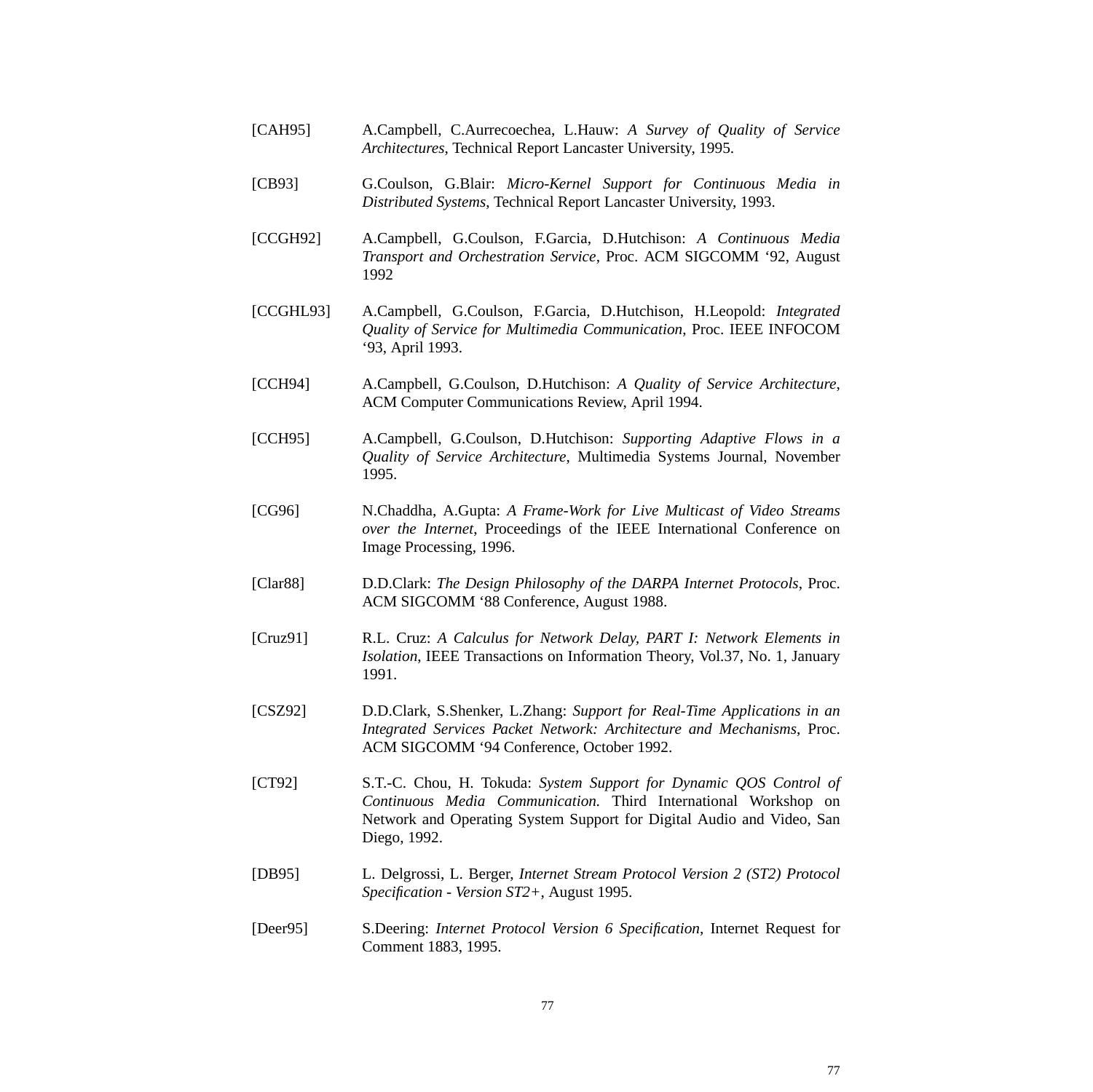- <span id="page-79-0"></span>[DHHH94] L.Delgrossi, C.Halstrick, D.Hehmann, R.Herrtwich, O.Krone, J.Sandvoss, C.Vogt: *Media Scaling in a Multimedia Communication System*, ACM Multimedia Systems Journal, Vol. 2, No. 4, 1994, pp. 172-180.
- [DHHS92] L. Delgrossi, C. Halstrick, R.G. Herrtwich, H. Stuettgen: *HeiTP: A Transport Protocol for ST-II*. GLOBECOM'92, Orlando, 1992
- [DHHS94] Luca Delgrossi, Ralf Guido Herrtwich, Frank Oliver Hoffmann, Sybille Schaller: *Receiver-Initiated Communication with ST-2*, ACM Multimedia Systems Journal, Vol. 2, No. 4, pp. 141-149, 1994.
- [DHHHST93] Luca Delgrossi, Christian Halstrick, Ralf Guido Herrtwich, Frank Oliver Hoffmann, Jochen Sandvoss, Barbara Twachtmann: *Reliability Issues in Multimedia Transport*, 2nd IEEE Workshop on the Architecture and Implementation of High-Performance Communication Subsystems HPCS'93, Williamsburg, Virginia, (USA), September 1993.
- [DHVW93] Luca Delgrossi, Ralf Guido Herrtwich, Carsten Vogt, Lars C. Wolf: *Reservation Protocols for Internetworks: A Comparison of ST-II and RSVP*, 4th International Workshop on Network and Operating System Support for Digital Audio and Video, Lancaster (United Kingdom), October 1993.
- [DKPS95] M. Degermark, T. Köhler, S. Pink, O. Schelén: *Advance Reservation for Predicted Service*, Proceedings of Fifth International Workshop on Network and Operating System Support for Digital Audio and Video, Durham, NH, USA, April 19-21, 1995, Springer-Verlag LNCS 1018.
- [FBZ94] D.Ferrari, A.Banerjea, H.Zhang: *Network Support for Multimedia: A Discussion of the Tenet Approach*, Computing Networks ISDN Systems, Special Issue on Multimedia Networking, 1994.
- [Ferr95] D.Ferrari: *The tenet experience and the design of protocols for integrated services internetworks*, Multimedia Systems Journal, 1995.
- [FGV95] D. Ferrari, A. Gupta, G. Ventre: *Distributed Advance Reservation of Real-Time Connections*, Fifth International Workshop on Network and Operating System Support for Digital Audio and Video, Durham, NH, USA, April 19- 21, 1995, Springer-Verlag LNCS 1018.
- [Floy92] S.Floyd: *Issues in Flexible Resource Mangement for Datagram networks*, Proc. of the Third Workshop on Very High Speed Networks, March 1992.
- [FV90] D.Ferrari, D.C. Verma: *A Scheme for Real-Time channel Establishment in Wide-Area Networks*, IEEE Journal on Selected Areas of Communication, April 1990.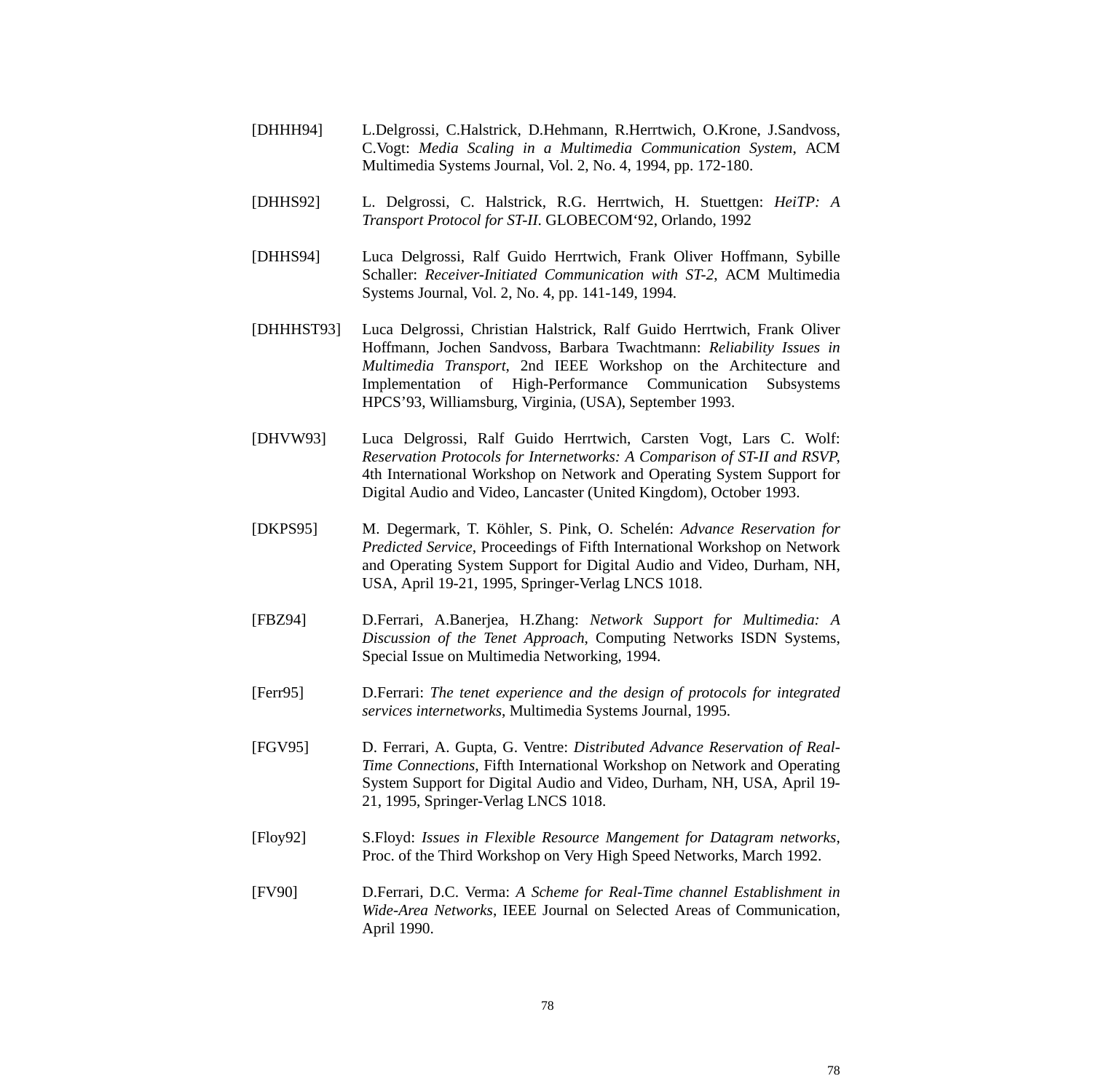[Garc93] F.Garcia: *A Continuous Media Transport Service*, PhD Thesis Lancaster University, 1993. [Garr96] M.W.Garret: *A Service Architecture for ATM: From Applications to Scheduling*, IEEE Network, May 1996. [GHMN95] A.Gupta, W.Howe, M.Moran, Q.Nguyen: *Scalable Ressource Reservation for Multi-Party Communication*, Proc. INFOCOM, April 1995. [GHMS93] A.Gupta, W.Heffner, M.Moran, C.Szyperski: *Network Support for Real-time Multiparty Applications*, Proc. Fourth International Workshop on Network and Operating System Support for Digital Audio and Video, November 1993. [GHMY95] F.Garcia, D.Hutchison, A.Mauthe, N.Yeadon: *QoS Support dor Distributed Multimedia Communications*, Technical Report Lancaster University, 1995. [GG91] M.Gilge, R.Gusella: *Motion video coding for packet-switching networks - an integrated approach*, Proceedings of the SPIE Conference on Visual Communications and Image Processing, 1991. [GV93] C. Gonzales, E. Viscito: *Flexibly Scalable Digital Video Coding, Signal Processing: Image Communication*, Vol. 5, No. 1-2, February 1993. [Herr94] R.G. Herrtwich: *Distributed Multimedia Solutions from the HeiProjects*. In: J.L. Encarnacao, J.D. Foley (Eds): Multimedia – System Architectures and Applications, Springer, 1994. [HSF93] D. Hoffman, M. Speer, G. Fernando: *Network Support for Dynamically Scaled Multimedia Data Streams*, Fourth International Workshop on Network and Operating System Support for Digital Audio and Video, Lancaster, UK, 1993. [ITU95] ITU-T Recommendation I.356: *B-ISDN ATM layer cell transfer performance*, ITU-T Study Group 13, 1995. [ITU96a] ITU-T Recommendation I.361: *B-ISDN ATM Layer Specification*, ITU-T Study Group 13, 1996. [ITU96b] ITU-T Recommendation I.371(Draft): *Traffic Control and Congestion Control in B-ISDN*, ITU-T Study Group 13, 1996. [ITU96c] ITU-T Recommendation Q.2931: *B-ISDN- Digital Subscriber Signalling No.2 (DSS 2) - User Network Interface Layer 3 Specification for basic Call/ Connection Control*, ITU-T Study Group 11, 1996.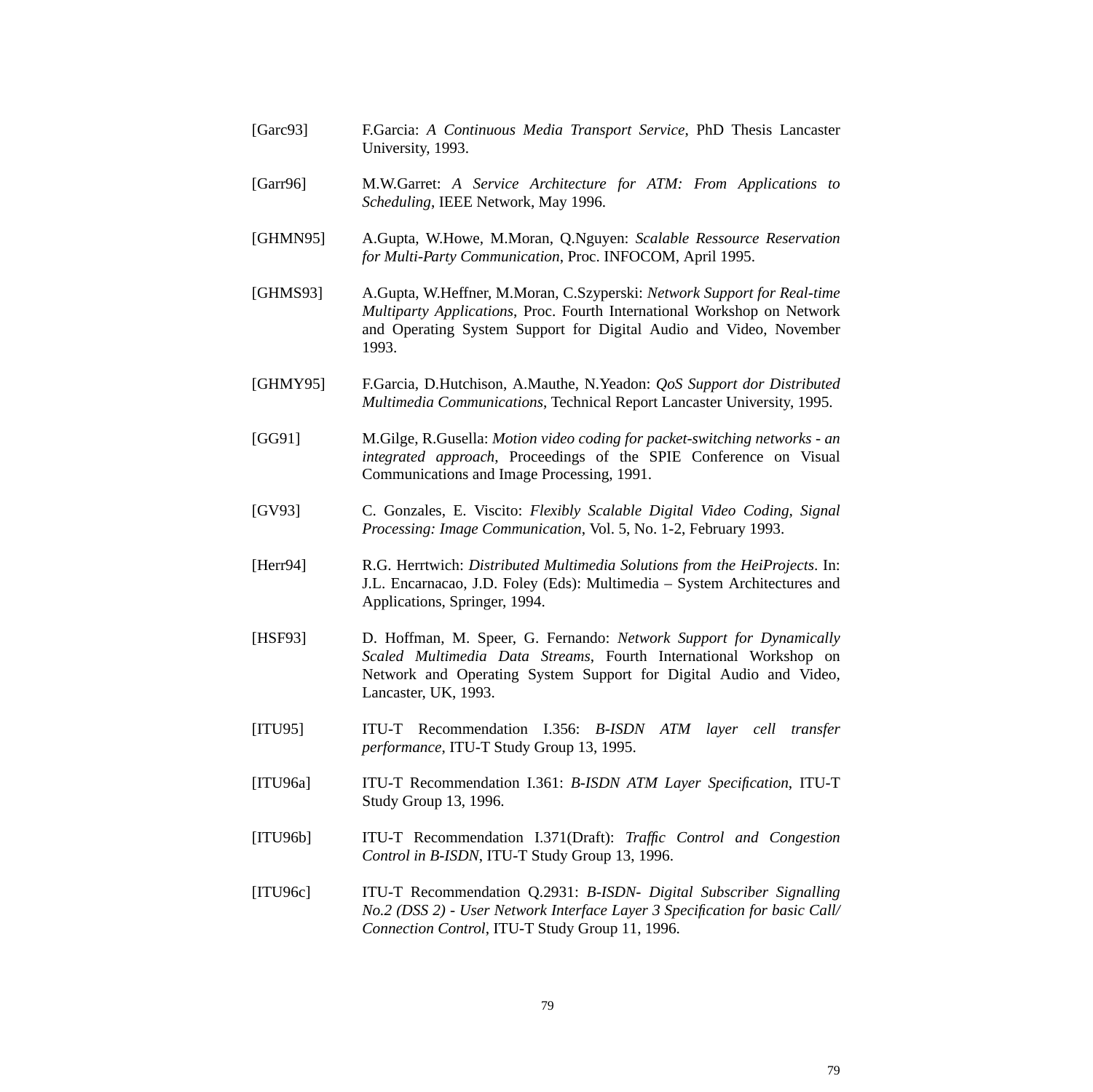| [JCSZ92]      | S.Jamin, D.Clark, , S.Shenker, L.Zhang: An Admission Control Algorithm<br>for Predictive Real-Time Services, Proc. Third Workshop on Network and<br>Operating System Support for Digital Audio and Video, November 1992.                                                    |  |
|---------------|-----------------------------------------------------------------------------------------------------------------------------------------------------------------------------------------------------------------------------------------------------------------------------|--|
| [IPV93]       | D. Jordaan, M. Paterok, C. Vogt: Layered Quality of Service Management in<br>Heterogeneous Networks. IBM European Networking Center, TR 43.9304,<br>Heidelberg, 1993.                                                                                                       |  |
| [JSTS92]      | K. Jeffay, D.L. Stone, T. Talley, F.D. Smith: Adaptive Best-Effort Delivery of<br>Digital Audio and Video Across Packet-Switched Networks,<br>Third<br>International Workshop on Network and Operating System Support for<br>Digital Audio and Video, San Diego, USA, 1992. |  |
| [KMR93]       | H.Kanaki, P.P.Mishra, A. Reibman: An Adaptive Congestion Control Scheme<br>for Real-Time Packet Video Transport, Proceedings of SIGCOMM '93.                                                                                                                                |  |
| [KW94]        | T. Kaeppner, L. Wolf: Media Scaling in Distributed Multimedia Object<br>Services, Proc. Second International Workshop on Advanced Teleservices<br>High-Speed Communication Architectures,<br>September<br>1994,<br>and<br>Heidelberg, Germany.                              |  |
| [Laza $94a$ ] | A.A. Lazar: Challenges in multimedia networking, in Proc. of the<br>International Hi-Tech Forum, Osaka '94, 1994.                                                                                                                                                           |  |
| [Laza $94b$ ] | A.A. Lazar: A Research Agenda for Multimedia Networking, position paper<br>at the Workshop on Fundamentals and Perspectives on Multimedia Systems,<br>International Conference Center for Computer Science, Dagstuhl Castle,<br>Germany, July 4-8, 1994.                    |  |
| [LBL94]       | A.A.Lazar, S.Bhonsle, K.S.Lim: A Binding Architecture for Multimedia<br>Networks, Proceedings of the Multimedia Transport and Teleservices,<br>Vienna, Austria, November 14-15, 1994.                                                                                       |  |
| [LL73]        | C.L. Liu, J.W. Layland: Scheduling Algorithms for Multiprogramming in a<br>Hard Real-Time Environment, Journal of ACM, Vol. 20, No. 1, 1973.                                                                                                                                |  |
| [MESZ94]      | D.J.Mitzel, D.Estrin, S.Shenker, L.Zhang: An Architectural Comparison of<br>ST-II and RSVP, Proc. of IEEE INFOCOM '94, June 1994.                                                                                                                                           |  |
| [MJV96]       | S.McCanne, V.Jacobson, M.Vetterli: Receiver-driven Layered Multicast,<br>Proceedings ACM SIGCOMM'96, October 1996.                                                                                                                                                          |  |
| [Nahr $95$ ]  | K.Nahrstedt: Challenges in Providing End-to-End QoS Guarantees in<br>Multimedia<br>Technical Report<br>University<br><b>Networked</b><br>Systems,<br>of<br>Pennsylvania, 1995                                                                                               |  |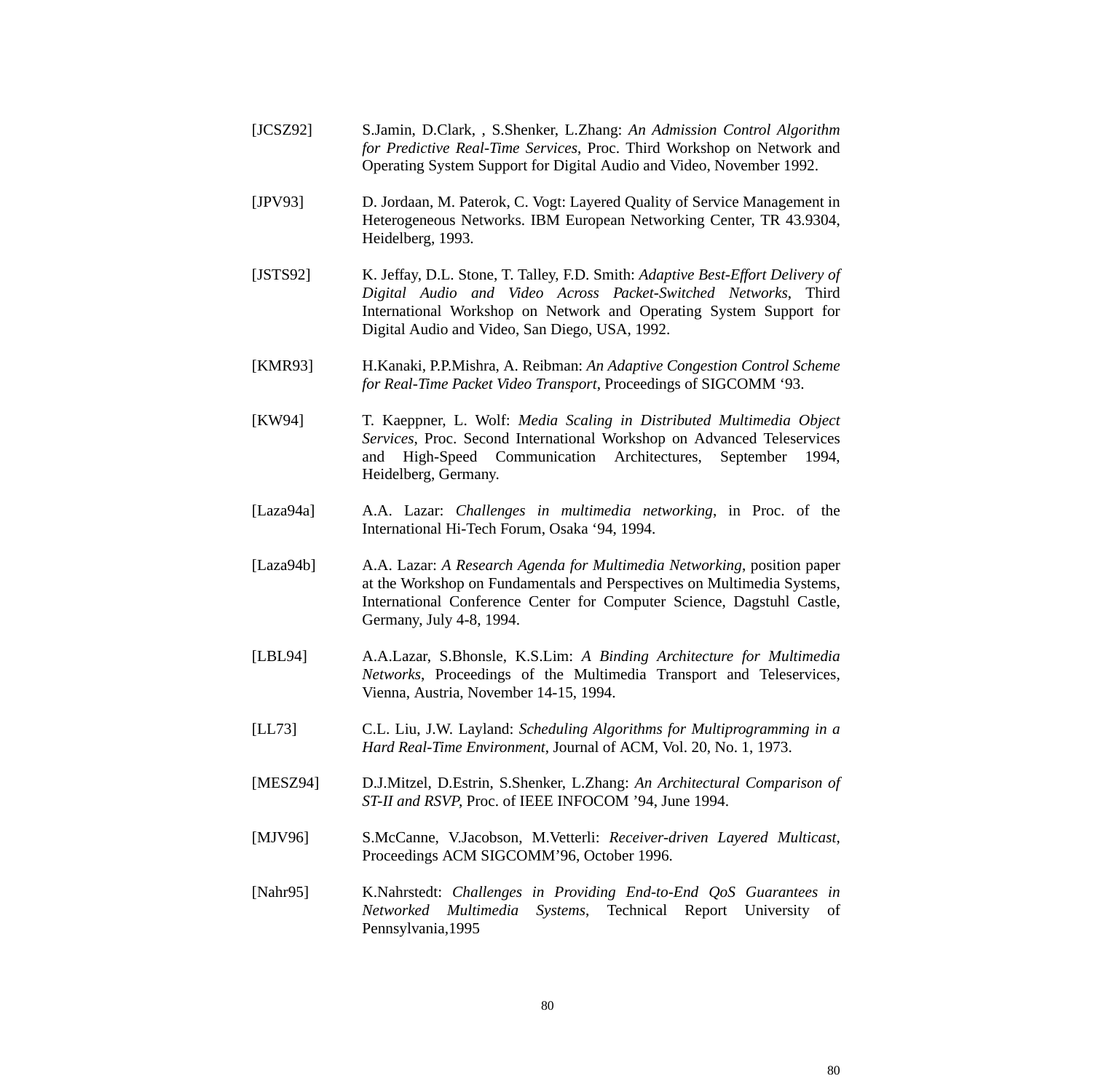<span id="page-82-0"></span>[NLP96] L.H.Ngoh, H.Y.Li, H.K.Pung: *A Direct Multicast Service with Quality of Service Guarantees*, Proc. IEEE Multimedia, 1996. [NS95a] K.Nahrstedt, R.Steinmetz: *Multimedia: Computing, Communication & Applications*, Prentic Hall, 1995. [NS95b] K.Nahrstedt, J.Smith: T*he QoS Broker*, IEEE Multimedia, Spring 1995. [NS95c] K.Nahrstedt, J.Smith: *Design, Implementation, and Experiences of the OMEGA end-point architecture*, Technical Report University of Pennsylvania, 1995.] [Part92] C.Partridge: *A Proposed Flow Specification*, Internet Request for Comments 1363, July 1992. [PPAK92] J. Pasquale, G. Polyzos, E. Anderson, V. Kompella: *The Multimedia Multicast Channel,* Proc. Third International Workshop on Network and Operating System Support for Digital Audio and Video, San Diego, November 1992. [Pasq93] J. Pasquale: *Filter Propagation in Dissemination Trees: Trading off Bandwidth for Processing in Continuous Media Networks*, Proc. Fourth International Workshop on Network and Operating System Support for Digital Audio and Video, Lancaster University, November 1993. [Rein94] W. Reinhardt: *Advance Reservation of Network Resources for Multimedia Applications*, Proceedings of the Second International Workshop on Advanced Teleservices and High-Speed Communication Architectures, Heidelberg, Germany, September 26-28, 1994, Springer-Verlag LNCS 868. [Rein95] W. Reinhardt, *Advance Resource Reservation and its Impact on Reservation Protocols*, Proceedings of Broadband Island'95, Dublin, Irland, September 1995. [SB95] S.Shenker, L.Breslau: *Two Issues in Reservation Establishment*, Proc. ACM SIGCOMM '95, August 1995. [SCZ93] S.Shenker, D.Clark, L.Zhang: *A Scheduling Service Model and a Scheduling Architecture for an Integrated Services Packet Network*, ACM/IEEE Transaction on Networking, November 1993. [SPG96] S.Shenker, C.Partridge, R.Guerin: *Specification of Guaranteed Quality of Service*, Internet Draft, August 1996. [Stil95] B.Stiller: *Quality of Service*, TAT, 1995.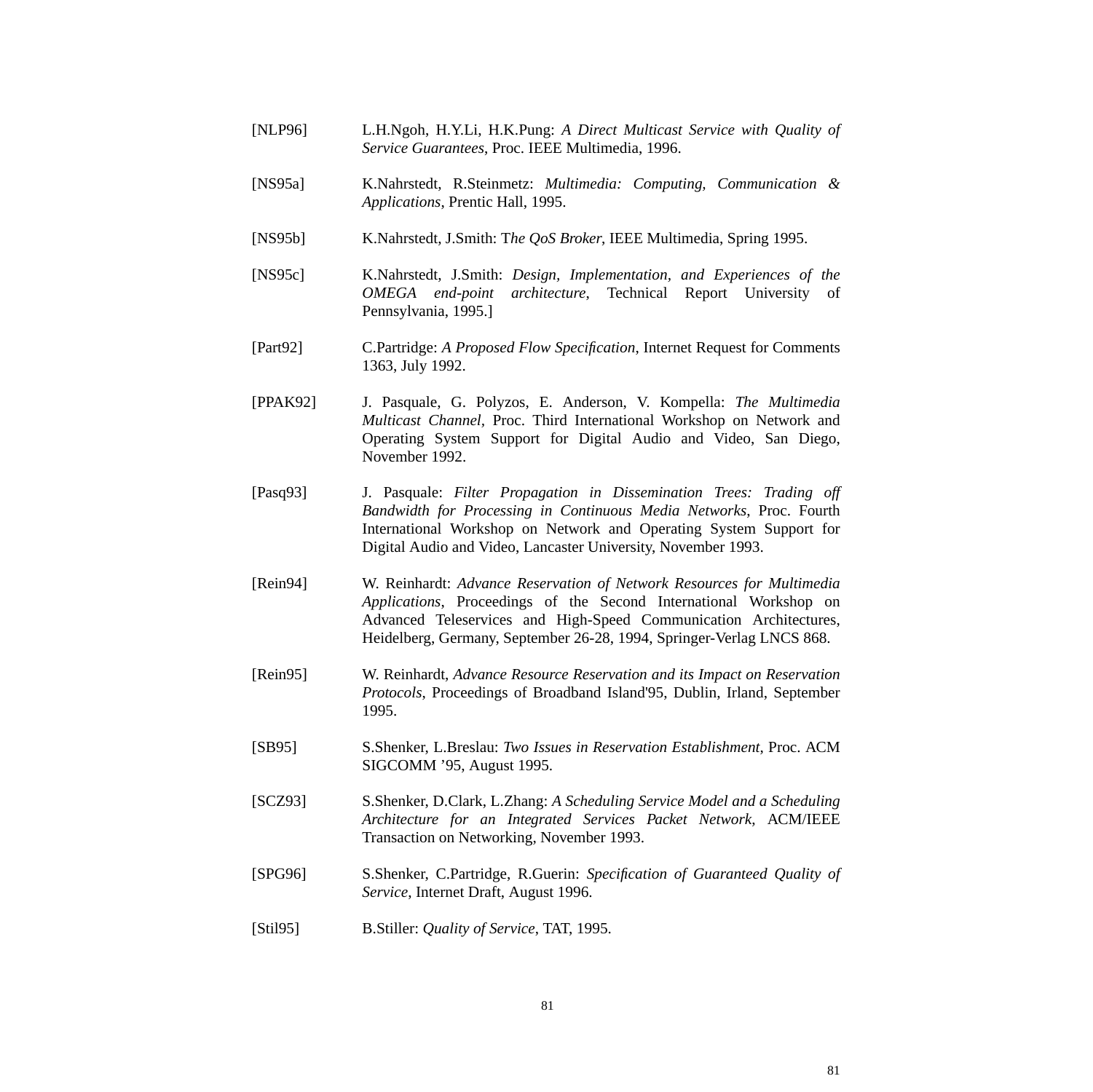- [Topo90] C. Topolcic: *Experimental Internet Stream Protocol, Version 2 (ST-II)*, RFC 1190, October 1990.
- [TTCM92] H. Tokuda, Y. Tobe, S.T.-C. Chou, J.M.F. Moura: *Continuous Media Communication with Dynamic QOS Control Using ARTS with an FDDI Network.* ACM SIGCOMM 92, Baltimore, 1992.
- [VBDGHK94] A.Vogel, G.v.Bochmann, R.Dssouli, J.Gecsei, A.Hafid, B.Keherve: *On QoS Negotiation in Distrbuted Multimedia Applications*, Proc. Protocols for High Speed Networks, 1994.
- [VHKWW96] R. Vogel, R.G. Herrtwich, W. Kalfa, H. Wittig, L. Wolf: *QoS-Based Routing of Multimedia Streams in Computer Networks*; IEEE Journal on Selected Areas in Communications, Vol. 14, No. 7, September 1996.
- [Vogt95] C. Vogt: *Quality-of-service management for multimedia streams with fixed arrival periods and variable frame sizes*. ACM Multimedia Systems, Vol. 3, No. 2, 1995.
- [VHN93] C. Vogt, R.G. Herrtwich, R. Nagarajan: *HeiRAT: The Heidelberg Resource Administration Technique – Design Philosophy and Goals*, Proceedings of Kommunikation in Verteilten Systemen, Munich, Germany, March 3-5, 1993, Springer-Verlag.
- [VWHW97] C. Vogt, L.C. Wolf, R.G. Herrtwich, H. Wittig: *HeiRAT Quality-of-Service Management for Distributed Multimedia Systems*, to appear in ACM Multimedia Systems Journal – Special Issue on QoS Systems, 1997.
- [WBV96] L.C. Wolf, W. Burke, C. Vogt: *Evaluation of a CPU Scheduling Mechanism for Multimedia Systems*, Software - Practice and Experience, Vol. 26, No. 4, 1996.
- [WDSSW95] L.C. Wolf, L. Delgrossi, R. Steinmetz, S. Schaller, H. Wittig: *Issues of Reserving Resources in Advance*, Fifth International Workshop on Network and Operating System Support for Digital Audio and Video, Durham, NH, USA, April 19-21, 1995, Springer-Verlag LNCS 1018.
- [WH94] Lars C. Wolf, Ralf Guido Herrtwich: *The System Architecture of the Heidelberg Transport System*, ACM Operating System Review, Vol. 28, No. 2, April 1994.
- [WHD95] L.C. Wolf, R.G. Herrtwich, L. Delgrossi: *Filtering Multimedia Data in Reservation-Based Internetworks,* Proceedings of Kommunikation in Verteilten Systemen, Chemnitz, 1995, Springer-Verlag.